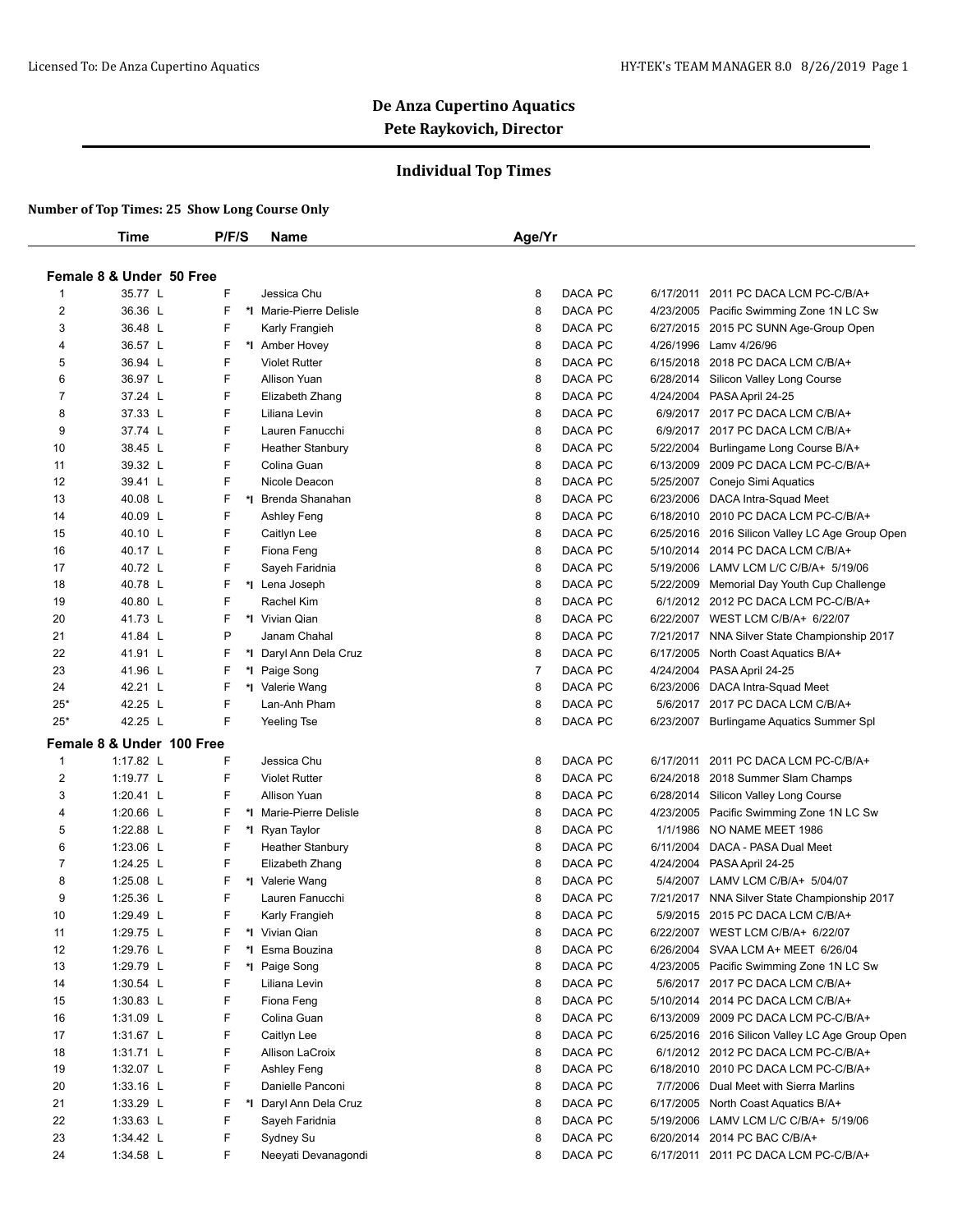## **Individual Top Times**

|                | <b>Time</b>                | P/F/S | Name                    | Age/Yr |         |           |                                              |
|----------------|----------------------------|-------|-------------------------|--------|---------|-----------|----------------------------------------------|
|                |                            |       |                         |        |         |           |                                              |
| 25             | 1:34.66 L                  | F     | Janam Chahal            | 8      | DACA PC |           | 5/6/2017 2017 PC DACA LCM C/B/A+             |
|                | Female 8 & Under 50 Back   |       |                         |        |         |           |                                              |
| $\mathbf{1}$   | 42.59 L                    | F     | *I Valerie Wang         | 8      | DACA PC |           | 5/4/2007 LAMV LCM C/B/A+ 5/04/07             |
| $\overline{2}$ | 42.89 L                    | F     | Jessica Chu             | 8      | DACA PC | 6/17/2011 | 2011 PC DACA LCM PC-C/B/A+                   |
| 3              | 42.96 L                    | F     | *I Marie-Pierre Delisle | 8      | DACA PC |           | 6/25/2005 BAC Zone 1N Long Course C/B/A+     |
| 4              | 43.04 L                    | F     | <b>Heather Stanbury</b> | 8      | DACA PC |           | 6/11/2004 DACA - PASA Dual Meet              |
| 5              | 43.43 L                    | F     | *I Brenda Shanahan      | 8      | DACA PC |           | 6/23/2006 DACA Intra-Squad Meet              |
| 6              | 43.62 L                    | F     | *I Ryan Taylor          | 8      | DACA PC | 1/1/1986  | NO NAME MEET 1986                            |
| 7              | 45.22 L                    | F     | *I Paige Song           | 8      | DACA PC |           | 4/23/2005 Pacific Swimming Zone 1N LC Sw     |
| 8              | 45.32 L                    | F     | Allison Yuan            | 8      | DACA PC |           | 6/28/2014 Silicon Valley Long Course         |
| 9              | 45.82 L                    | F     | Elizabeth Zhang         | 8      | DACA PC |           | 4/24/2004 PASA April 24-25                   |
| 10             | 46.73 L                    | F     | *I Vivian Qian          | 8      | DACA PC |           | 6/22/2007 WEST LCM C/B/A+ 6/22/07            |
| 11             | 46.87 L                    | F     | Liliana Levin           | 8      | DACA PC | 5/6/2017  | 2017 PC DACA LCM C/B/A+                      |
| 12             | 46.97 L                    | F     | Fiona Feng              | 8      | DACA PC | 5/10/2014 | 2014 PC DACA LCM C/B/A+                      |
| 13             | 47.14 L                    | F     | <b>Violet Rutter</b>    | 8      | DACA PC |           | 6/15/2018 2018 PC DACA LCM C/B/A+            |
| 14             | 47.53 L                    | F     | Danielle Panconi        | 8      | DACA PC |           | 7/7/2006 Dual Meet with Sierra Marlins       |
| 15             | 47.58 L                    | P     | Jessie Hwang            | 8      | DACA PC |           | 7/21/2017 NNA Silver State Championship 2017 |
| 16             | 47.70 L                    | F     | Zoe Liau                | 8      | DACA PC | 6/18/2010 | 2010 PC DACA LCM PC-C/B/A+                   |
| 17             | 47.71 L                    | F     | Colina Guan             | 8      | DACA PC | 5/1/2009  | 2009 PC DACA LCM PC-C/B/A+                   |
| 18             | 47.90 L                    | P     | Lauren Fanucchi         | 8      | DACA PC | 7/21/2017 | NNA Silver State Championship 2017           |
| 19             | 48.00 L                    | F     | Lan-Anh Pham            | 8      | DACA PC |           | 6/9/2017 2017 PC DACA LCM C/B/A+             |
| 20             | 48.38 L                    | F     | Allison LaCroix         | 8      | DACA PC |           | 6/1/2012 2012 PC DACA LCM PC-C/B/A+          |
| 21             | 49.08 L                    | F     | Naomi Lee               | 8      | DACA PC |           | 6/9/2017 2017 PC DACA LCM C/B/A+             |
| 22             | 49.29 L                    | F     | *I Daryl Ann Dela Cruz  | 8      | DACA PC |           | 6/17/2005 North Coast Aquatics B/A+          |
| 23             | 49.44 L                    | F     | *I Lucia Lin            | 8      | DACA PC |           | 5/17/2002 LAMV LCM B/A+ 5/17/02              |
| 24             | 49.57 L                    | F     | Neeyati Devanagondi     | 8      | DACA PC | 6/17/2011 | 2011 PC DACA LCM PC-C/B/A+                   |
| 25             | 49.60 L                    | P     | Janam Chahal            | 8      | DACA PC |           | 7/21/2017 NNA Silver State Championship 2017 |
|                | Female 8 & Under 50 Breast |       |                         |        |         |           |                                              |
| $\mathbf{1}$   | 45.97 L                    | P     | Jessica Chu             | 8      | DACA PC | 7/7/2011  | 2011 PC WEST LCM LCM JO'S                    |
| 2              | 46.38 L                    | F     | *I Ryan Taylor          | 8      | DACA PC | 1/1/1986  | NO NAME MEET 1986                            |
| 3              | 48.04 L                    | P     | *I Paige Song           | 8      | DACA PC |           | 7/15/2004 TERA LCM AA+ T&F 7/15/04           |
| $\overline{4}$ | 49.03 L                    | F     | Nicole Deacon           | 8      | DACA PC |           | 5/25/2007 Conejo Simi Aquatics               |
| 5              | 51.20 L                    | P     | Lauren Fanucchi         | 8      | DACA PC |           | 7/21/2017 NNA Silver State Championship 2017 |
| 6              | 51.33 L                    | F     | *I Michelle Chan        | 8      | DACA PC |           | 4/24/2004 PASA April 24-25                   |
| 7              | 51.34 L                    | F     | Elizabeth Zhang         | 8      | DACA PC | 5/22/2004 | Burlingame Long Course B/A+                  |
| 8              | 51.47 L                    | F     | Allison LaCroix         | 8      | DACA PC |           | 6/1/2012 2012 PC DACA LCM PC-C/B/A+          |
| 9              | 51.61 L                    | F     | Colina Guan             | 8      | DACA PC | 6/13/2009 | 2009 PC DACA LCM PC-C/B/A+                   |
| 10             | 51.73 L                    | F     | *I Valerie Wang         | 8      | DACA PC |           | 6/23/2006 2006 PC DACA LCM L/C 6/23/06       |
| 11             | 51.92 L                    | ۲     | *I Brenda Shanahan      | 8      | DACA PC |           | 6/23/2006 DACA Intra-Squad Meet              |
| 12             | 52.31 L                    | F     | Liliana Levin           | 8      | DACA PC |           | 6/9/2017 2017 PC DACA LCM C/B/A+             |
| 13             | 52.53 L                    | F     | *I Marie-Pierre Delisle | 8      | DACA PC |           | 5/20/2005 LAMV LCM C/B/A+ 5/20/05            |
| 14             | 53.48 L                    | F     | Iris Dong               | 8      | DACA PC |           | 6/13/2009 2009 PC DACA LCM PC-C/B/A+         |
| 15             | 53.51 L                    | F     | Adwaita Mohanty         | 8      | DACA PC |           | 6/15/2018 2018 PC DACA LCM C/B/A+            |
| 16             | 54.22 L                    | F     | Zoe Liau                | 8      | DACA PC |           | 6/18/2010 2010 PC DACA LCM PC-C/B/A+         |
| 17             | 54.78 L                    | F     | Karly Frangieh          | 8      | DACA PC |           | 5/29/2015 2015 PC DACA LCM C/B/A+            |
| 18             | 54.87 L                    | F     | Danielle Panconi        | 8      | DACA PC |           | 5/19/2006 LAMV LCM L/C C/B/A+ 5/19/06        |
| 19             | 54.88 L                    | F     | *I Vivian Qian          | 8      | DACA PC |           | 6/9/2007 LA LCM L/C C/B/A+ 6/09/07           |
| 20             | 54.90 L                    | F     | *I Daryl Ann Dela Cruz  | 8      | DACA PC |           | 6/17/2005 North Coast Aquatics B/A+          |
| 21             | 55.14 L                    | F     | Jessie Hwang            | 8      | DACA PC |           | 6/9/2017 2017 PC DACA LCM C/B/A+             |
| 22             | 55.26 L                    | F     | Sayeh Faridnia          | 8      | DACA PC |           | 5/19/2006 LAMV LCM L/C C/B/A+ 5/19/06        |
| $23*$          | 55.63 L                    | F     | Roslyn Lu               | 8      | DACA PC |           | 6/23/2006 2006 PC DACA LCM L/C 6/23/06       |
| $23*$          | 55.63 L                    | F     | Naomi Bennett           | 8      | DACA PC |           | 5/8/2010 2010 PC DACA LCM PC-C/B/A+          |
|                |                            |       |                         |        |         |           |                                              |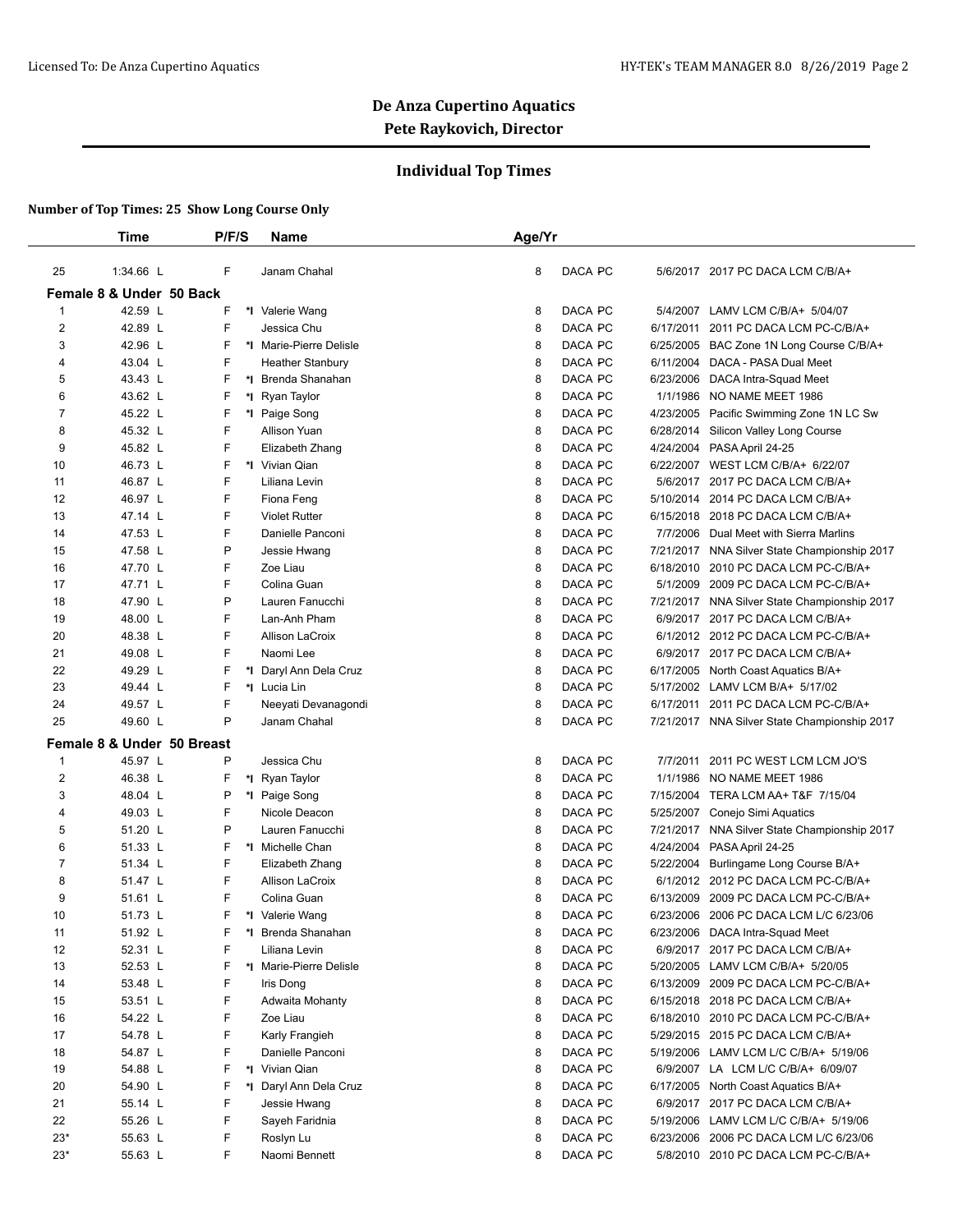## **Individual Top Times**

|                | Time                    | P/F/S   | <b>Name</b>             | Age/Yr         |                |           |                                                   |
|----------------|-------------------------|---------|-------------------------|----------------|----------------|-----------|---------------------------------------------------|
| 25             | 55.77 L                 | F       | Rachel Kim              | 8              | DACA PC        |           | 6/1/2012 2012 PC DACA LCM PC-C/B/A+               |
|                | Female 8 & Under 50 Fly |         |                         |                |                |           |                                                   |
| $\mathbf{1}$   | 40.22 L                 | F       | Jessica Chu             | 8              | DACA PC        | 6/17/2011 | 2011 PC DACA LCM PC-C/B/A+                        |
| $\overline{2}$ | 40.39 L                 | F       | *1 Amber Hovey          | 8              | DACA PC        | 4/26/1996 | Lamv 4/26/96                                      |
| 3              | 41.43 L                 | F       | *I Marie-Pierre Delisle | 8              | DACA PC        |           | 5/20/2005 LAMV LCM C/B/A+ 5/20/05                 |
| 4              | 43.21 L                 | F       | Elizabeth Zhang         | 8              | DACA PC        |           | 4/24/2004 PASA April 24-25                        |
| 5              | 43.67 L                 | F       | Fiona Feng              | 8              | DACA PC        | 5/10/2014 | 2014 PC DACA LCM C/B/A+                           |
| 6              | 43.95 L                 | F       | Lauren Fanucchi         | 8              | <b>DACA PC</b> |           | 7/21/2017 NNA Silver State Championship 2017      |
| 7              | 44.23 L                 | F       | <b>Heather Stanbury</b> | 8              | DACA PC        | 5/22/2004 | Burlingame Long Course B/A+                       |
| 8              | 44.60 L                 | F       | *I Paige Song           | $\overline{7}$ | DACA PC        | 4/24/2004 | PASA April 24-25                                  |
| 9              | 45.04 L                 | F       | Roslyn Lu               | 8              | <b>DACA PC</b> | 6/23/2006 | 2006 PC DACA LCM L/C 6/23/06                      |
| 10             | 46.21 L                 | F       | <b>Violet Rutter</b>    | 8              | DACA PC        | 6/15/2018 | 2018 PC DACA LCM C/B/A+                           |
| 11             | 48.15 L                 | F<br>*l | Daryl Ann Dela Cruz     | 8              | DACA PC        | 5/20/2005 | LAMV LCM C/B/A+ 5/20/05                           |
| 12             | 48.28 L                 | F       | *I Larissa Wen          | 8              | DACA PC        |           | 6/22/2007 WEST LCM C/B/A+ 6/22/07                 |
| $13*$          | 48.30 L                 | F       | Lan-Anh Pham            | 8              | DACA PC        |           | 5/6/2017 2017 PC DACA LCM C/B/A+                  |
| $13*$          | 48.30 L                 | F       | Colina Guan             | 8              | DACA PC        | 5/1/2009  | 2009 PC DACA LCM PC-C/B/A+                        |
| 15             | 48.31 L                 | F       | *I Valerie Wang         | 8              | DACA PC        | 6/23/2006 | DACA Intra-Squad Meet                             |
| 16             | 48.38 L                 | F       | Adwaita Mohanty         | 8              | DACA PC        | 6/15/2018 | 2018 PC DACA LCM C/B/A+                           |
| $17*$          | 48.73 L                 | F       | Sarah Savage            | 8              | <b>DACA PC</b> | 6/7/2008  | 2008 PC DACA LCM C/B/A+                           |
| $17*$          | 48.73 L                 | F       | Iris Dong               | 8              | <b>DACA PC</b> | 6/13/2009 | 2009 PC DACA LCM PC-C/B/A+                        |
| 19             | 49.03 L                 | F       | Ashley Feng             | 8              | DACA PC        |           | 6/18/2010 2010 PC DACA LCM PC-C/B/A+              |
| 20             | 49.34 L                 | F       | *I Vivian Qian          | 8              | DACA PC        |           | 6/22/2007 WEST LCM C/B/A+ 6/22/07                 |
| 21             | 49.45 L                 | F       | Yeeling Tse             | 8              | DACA PC        | 6/23/2007 | Burlingame Aquatics Summer Spl                    |
| 22             | 49.47 L                 | F       | Neeyati Devanagondi     | 8              | DACA PC        | 6/17/2011 | 2011 PC DACA LCM PC-C/B/A+                        |
| 23             | 49.53 L                 | F       | Sophie Chen             | 8              | DACA PC        | 6/15/2018 | 2018 PC DACA LCM C/B/A+                           |
| 24             | 49.56 L                 | F       | Nicole Deacon           | 8              | DACA PC        | 5/25/2007 | Conejo Simi Aquatics                              |
| 25             | 50.46 L                 | F       | Liliana Levin           | 8              | DACA PC        |           | 5/6/2017 2017 PC DACA LCM C/B/A+                  |
|                | Female 9-10 50 Free     |         |                         |                |                |           |                                                   |
| $\mathbf{1}$   | 31.02 L                 | F       | Jessica Chu             | 10             | DACA PC        | 6/29/2013 | Silicon Valley Long Course                        |
| $\overline{2}$ | 31.51 L                 | P       | *I Larissa Wen          | 10             | DACA PC        | 7/16/2009 | 2009 PC TERA LCM LCM JO                           |
| 3              | 31.57 L                 | F       | *I Stefanie Scherp      | 10             | DACA PC        | 7/13/2006 | WEST LCM L/C JO'S 7/13/06                         |
| 4              | 31.72 L                 | F       | Liliana Levin           | 10             | DACA PC        | 7/12/2019 | 2019 PC TERA LCM LCM JO                           |
| 5              | 31.84 L                 | F       | *1 Eva Chen             | 10             | DACA PC        |           | 5/22/2004 Burlingame Long Course B/A+             |
| 6              | 31.86 L                 | P       | Jane Choi               | 10             | DACA PC        |           | 7/29/2015 2015 PC Far Western Champs              |
| $7^*$          | 31.95 L                 | F       | Joyce Lin               | 10             | DACA PC        | 7/28/2010 | 2010 PC TERA LCM FAR WESTERN                      |
| $7^*$          | 31.95 L                 | F       | Karly Frangieh          | 10             | DACA PC        |           | 6/23/2017 2017 Summer Slam Champs                 |
| 9              | 32.02 L                 | F       | Amanda Tran             | 10             | DACA PC        |           | 6/22/2018 2018 Clovis Age Group Summer Slam duals |
| 10             | 32.05 L                 | F       | *I Michelle Chan        | 10             | DACA PC        |           | 5/19/2006 LAMV LCM L/C C/B/A+ 5/19/06             |
| 11             | 32.14 L                 | F       | Fiona Feng              | 10             | DACA PC        | 5/7/2016  | 2016 PC DACA LCM C/B/A+                           |
| $12*$          | 32.18 L                 | F       | Laurence Delisle        | 10             | DACA PC        |           | 6/28/2002 2002 US Wv Lcm B/a+ 6                   |
| $12*$          | 32.18 L                 | F<br>*∣ | Margaux Castejon        | 10             | DACA PC        |           | 5/18/2001 LAMV LCM B/A+ 5/18/01                   |
| 14             | 32.34 L                 | F       | *I Haley Oosterhouse    | 10             | DACA PC        |           | 4/23/2005 Pacific Swimming Zone 1N LC Sw          |
| 15             | 32.36 L                 | P       | Sarah Radle             | 10             | DACA PC        |           | 7/31/2013 2013 Speedo Far Western Championship    |
| $16*$          | 32.37 L                 | P       | Caitlyn Lee             | 10             | DACA PC        |           | 7/6/2018 2018 Adam Szmidt Memorial 14 &U LC JO    |
| $16*$          | 32.37 L                 | F       | Sayeh Faridnia          | 10             | DACA PC        |           | 7/10/2008 2008 PC TERA LCM LCM JO'S               |
| 18             | 32.38 L                 | F       | *I Courtney Batcheller  | 10             | DACA PC        |           | 7/13/2006 WEST LCM L/C JO'S 7/13/06               |
| 19             | 32.46 L                 | P       | Anna Zhou               | 10             | DACA PC        | 7/28/2010 | 2010 PC TERA LCM FAR WESTERN                      |
| 20             | 32.48 L                 | F       | *I Valerie Wang         | 10             | DACA PC        |           | 5/1/2009 2009 PC DACA LCM PC-C/B/A+               |
| 21             | 32.58 L                 | P       | Alisa Huang             | 10             | DACA PC        |           | 7/6/2018 2018 Adam Szmidt Memorial 14 & U LC JO   |
| 22             | 32.64 L                 | P       | Joyce Zhou              | 10             | DACA PC        |           | 7/26/2006 TERA LCM FARW LC CHMP 7/26/06           |
| 23             | 32.73 L                 | P       | Vibha Iyengar           | 10             | DACA PC        |           | 7/30/2014 2014 PC TERA LCM FAR WEST LCM           |
| 24             | 32.84 L                 | F       | Christine Chan          | 10             | DACA PC        |           | 6/13/2009 2009 PC DACA LCM PC-C/B/A+              |
|                |                         |         |                         |                |                |           |                                                   |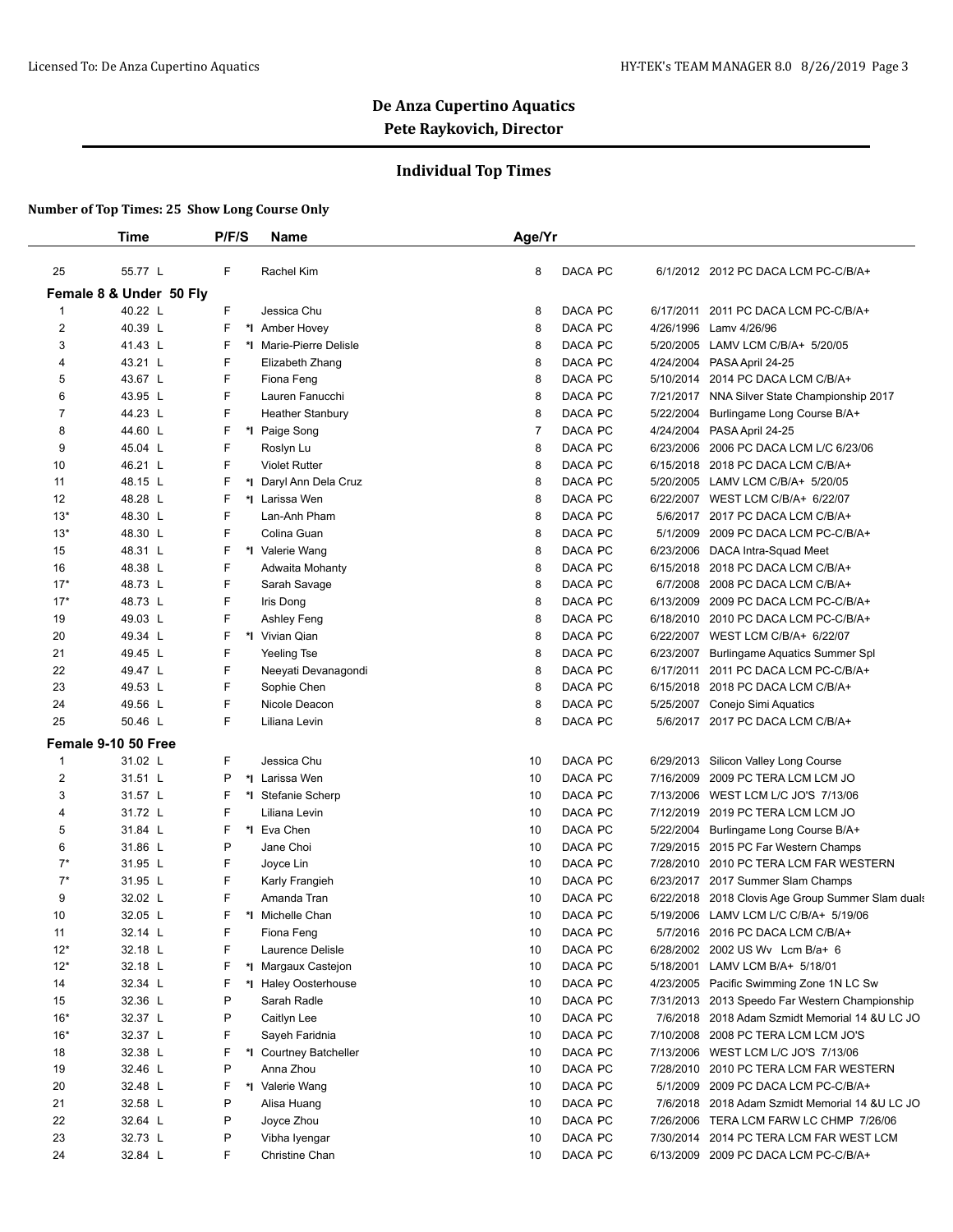## **Individual Top Times**

|                | <b>Time</b>          | P/F/S  | <b>Name</b>             | Age/Yr        |                                                   |
|----------------|----------------------|--------|-------------------------|---------------|---------------------------------------------------|
|                | 32.92 L              | P      |                         |               |                                                   |
| 25             |                      |        | Caroline Cheng          | 10<br>DACA PC | 7/27/2016 2016 PC TERA FAR WESTERNS               |
|                | Female 9-10 100 Free |        |                         |               |                                                   |
| $\mathbf{1}$   | 1:07.35 L            | F      | *1 Larissa Wen          | DACA PC<br>10 | 8/4/2009<br>2009 Western Zone Swimming Cha        |
| $\overline{2}$ | 1:07.45 L            | F      | Jessica Chu             | DACA PC<br>10 | 6/21/2013 2013 PC DACA LCM LCM                    |
| 3              | 1:08.34 L            | F      | Laurence Delisle        | DACA PC<br>10 | 8/6/2002 2002 US Western Zone                     |
| 4              | 1:08.80 L            | F      | Jane Choi               | DACA PC<br>10 | 7/29/2015 2015 Speedo Far Western Championship    |
| 5              | 1:08.90 L            | P      | *I Stefanie Scherp      | DACA PC<br>10 | 7/13/2006 WEST LCM L/C JO'S 7/13/06               |
| 6              | 1:09.52 L            | F      | Virginie Qian           | DACA PC<br>10 | 8/7/2012 2012 Western Zone Age Group Championsl   |
| 7              | 1:10.04 $L$          | F      | Liliana Levin           | DACA PC<br>10 | 7/12/2019 2019 PC TERA LCM LCM JO                 |
| 8              | 1:10.25 L            | F      | *1 Eva Chen             | DACA PC<br>10 | 7/15/2004 TERA LCM AA+ T&F 7/15/04                |
| 9              | 1:10.31 $L$          | F      | Joyce Lin               | DACA PC<br>10 | 7/28/2010 2010 PC TERA LCM FAR WESTERN            |
| 10             | 1:10.96 L            | F      | Caitlyn Lee             | DACA PC<br>10 | 6/15/2018 2018 PC DACA LCM C/B/A+                 |
| 11             | 1:11.39 L            | F      | Alisa Huang             | DACA PC<br>10 | 6/22/2018 2018 Clovis Age Group Summer Slam duals |
| 12             | 1:11.50 L            | P      | Sarah Radle             | DACA PC<br>10 | 7/31/2013 2013 Speedo Far Western Championship    |
| 13             | 1:11.99 L            | F      | Karly Frangieh          | DACA PC<br>10 | 5/6/2017 2017 PC DACA LCM C/B/A+                  |
| 14             | 1:12.16 $L$          | F      | *I Valerie Wang         | DACA PC<br>10 | 5/1/2009 2009 PC DACA LCM PC-C/B/A+               |
| 15             | 1:12.42 $L$          | F      | *I Elizabeth Murray     | DACA PC<br>10 | 7/30/2003 WEST LCM FARW CHAMP 7/30/03             |
| 16             | 1:12.59 L            | P      | Sayeh Faridnia          | DACA PC<br>10 | 7/30/2008<br>2008 PC WEST LCM FAR WEST CHM        |
| 17             | $1:12.63$ L          | P      | *I Courtney Batcheller  | DACA PC<br>10 | 7/26/2006 TERA LCM FARW LC CHMP 7/26/06           |
| 18             | 1:12.76 L            | F      | <b>Heather Stanbury</b> | DACA PC<br>10 | 7/13/2006 WEST LCM L/C JO'S 7/13/06               |
| 19             | 1:12.89 L            | F      | *1 Danielle Gong        | DACA PC<br>10 | DACA LCM BA+ LONG CRS 6/23/01<br>6/23/2001        |
| 20             | 1:12.90 L            | F      | *I Michelle Chan        | DACA PC<br>10 | 6/23/2006<br>DACA Intra-Squad Meet                |
| 21             | 1:13.09 L            | P      | Amanda Tran             | DACA PC<br>10 | 7/6/2018 2018 Adam Szmidt Memorial 14 &U LC JO    |
| 22             | 1:13.18 L            | F      | *I Haley Oosterhouse    | DACA PC<br>10 | 7/15/2004 TERA LCM AA+ T&F 7/15/04                |
| 23             | 1:13.56 $L$          | F      | Allison LaCroix         | DACA PC<br>10 | 5/30/2014 2014 PC DACA C/B/A+                     |
| 24             | 1:13.66 L            | P      | Vibha Iyengar           | 10<br>DACA PC | 7/30/2014 2014 PC TERA LCM FAR WEST LCM           |
| 25             | 1:13.69 L            | F      | Fiona Feng              | 10<br>DACA PC | 6/3/2016 2016 PC DACA LCM C/B/A+                  |
|                | Female 9-10 200 Free |        |                         |               |                                                   |
| 1              | 2:24.26 L            | F      | Jessica Chu             | DACA PC<br>10 | 7/12/2013 2013 PC TERA LCM LCM JO                 |
| $\overline{2}$ | 2:25.29 L            | F      | Laurence Delisle        | DACA PC<br>10 | 8/6/2002 2002 US Western Zone                     |
| 3              | 2:30.56 L            | F      | Joyce Lin               | DACA PC<br>10 | 7/28/2010 2010 PC TERA LCM FAR WESTERN            |
| 4              | 2:32.81 L            | F      | Karly Frangieh          | DACA PC<br>10 | 6/9/2017 2017 PC DACA LCM C/B/A+                  |
| 5              | 2:34.63 L            | F      | *I Eva Chen             | DACA PC<br>10 | 7/15/2004 TERA LCM AA+ T&F 7/15/04                |
| 6              | 2:35.85 L            | F      | *I Haley Oosterhouse    | DACA PC<br>10 | 4/23/2005 Pacific Swimming Zone 1N LC Sw          |
| 7              | 2:35.98 L            | P      | Caitlyn Lee             | DACA PC<br>10 | 7/6/2018 2018 Adam Szmidt Memorial 14 &U LC JO    |
| 8              | 2:36.41 L            | F      | *I Elizabeth Murray     | 10<br>DACA PC | 7/30/2003 WEST LCM FARW CHAMP 7/30/03             |
| 9              | 2:37.13 L            | P      | Virginie Qian           | DACA PC<br>10 | 8/7/2012 2012 Western Zone Age Group Championsl   |
| 10             | 2:37.96 L            | F.     | *I Danielle Gong        | 10<br>DACA PC | 5/18/2001 LAMV LCM B/A+ 5/18/01                   |
| 11             | 2:38.05 L            | F      | Liliana Levin           | 10<br>DACA PC | 6/21/2019 2019 PC DACA LCM C/B/A+                 |
| 12             | 2:38.35 L            | P      | Jane Choi               | DACA PC<br>10 | 7/29/2015 2015 Speedo Far Western Championship    |
| 13             | 2:38.51 L            | P      | *I Marie-Pierre Delisle | DACA PC<br>10 | 7/26/2006 TERA LCM FARW LC CHMP 7/26/06           |
| 14             | 2:39.18 L            | P      | Alisa Huang             | 10<br>DACA PC | 7/6/2018 2018 Adam Szmidt Memorial 14 & U LC JO   |
| 15             | 2:39.58 L            | P      | Sarah Radle             | DACA PC<br>10 | 7/31/2013 2013 Speedo Far Western Championship    |
| 16             | 2:39.66 L            | F      | <b>Heather Stanbury</b> | DACA PC<br>10 | 7/26/2006 TERA LCM FARW LC CHMP 7/26/06           |
| 17             | 2:40.15 L            | P      | *I Courtney Batcheller  | DACA PC<br>10 | 7/26/2006 TERA LCM FARW LC CHMP 7/26/06           |
| 18             | 2:40.25 L            | F      | *I Margaux Castejon     | DACA PC<br>10 | 5/18/2001 LAMV LCM B/A+ 5/18/01                   |
| 19             | 2:41.61 L            | F      | *1 Michelle Chan        | DACA PC<br>10 | 6/23/2006 DACA Intra-Squad Meet                   |
| 20             | 2:41.66 L            | P      | Lauren Fanucchi         | DACA PC<br>10 |                                                   |
|                |                      |        |                         |               | 7/12/2019 2019 PC TERA LCM LCM JO                 |
| 21             | 2:42.35 L            | F<br>P | Amanda Tran             | DACA PC<br>10 | 6/15/2018 2018 PC DACA LCM C/B/A+                 |
| 22             | 2:42.85 L            |        | Vibha Iyengar           | DACA PC<br>10 | 7/30/2014 2014 PC TERA LCM FAR WEST LCM           |
| 23             | 2:43.87 L            | F      | Colina Guan             | DACA PC<br>10 | 6/17/2011 2011 PC DACA LCM PC-C/B/A+              |
| 24             | 2:44.66 L            | P      | Sarah Savage            | DACA PC<br>10 | 7/15/2010 2010 PC OAPB LCM PC-JO'S                |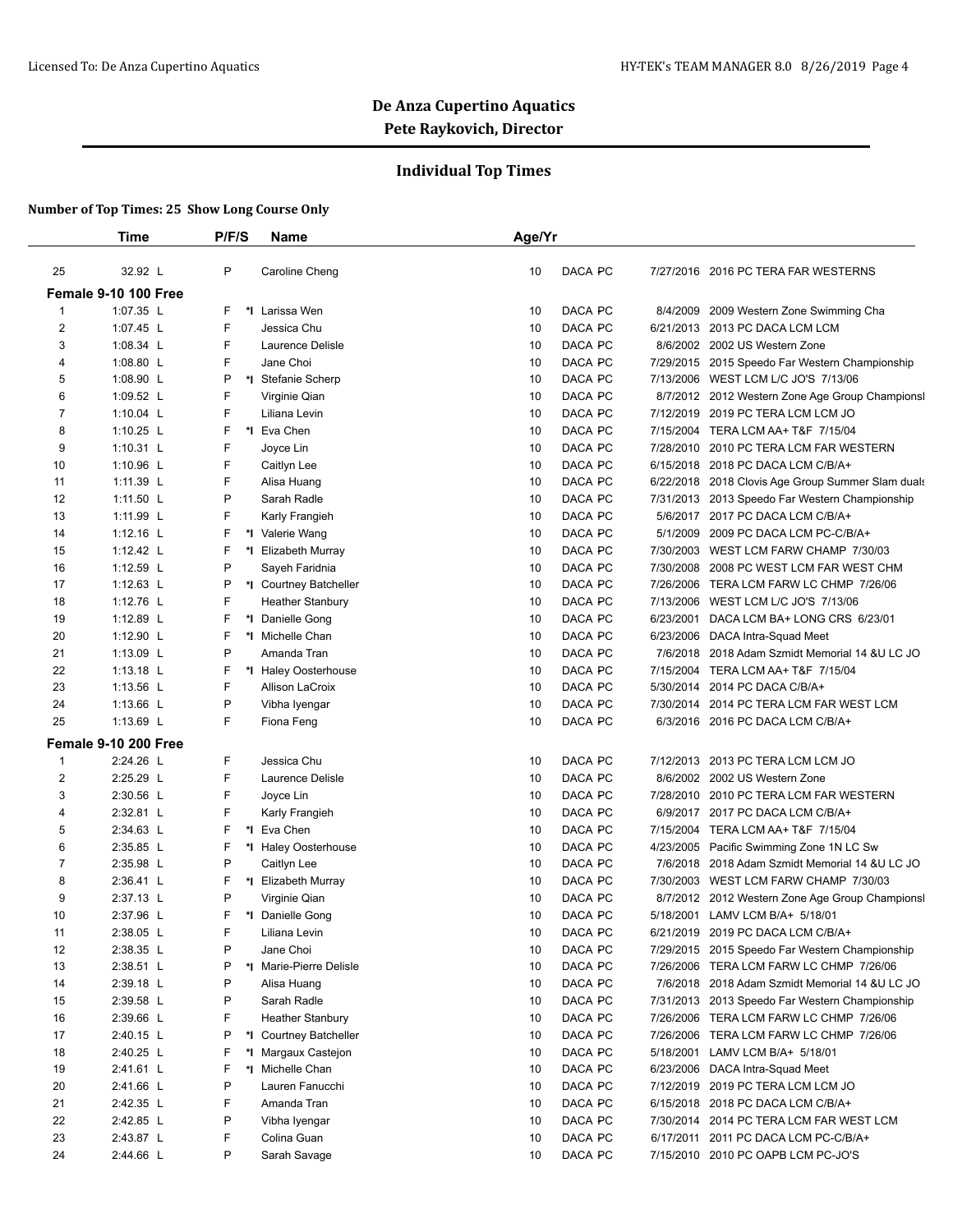## **Individual Top Times**

|                | <b>Time</b>          | P/F/S | <b>Name</b>             | Age/Yr |         |                                                 |
|----------------|----------------------|-------|-------------------------|--------|---------|-------------------------------------------------|
| 25             | 2:44.69 L            | P     | Sayeh Faridnia          | 10     | DACA PC | 7/10/2008 2008 PC TERA LCM LCM JO'S             |
|                | Female 9-10 400 Free |       |                         |        |         |                                                 |
| $\mathbf{1}$   | 5:06.30 L            | F     | Jessica Chu             | 10     | DACA PC | 6/21/2013 2013 PC DACA LCM LCM                  |
| $\overline{2}$ | 5:11.93 L            | F     | Laurence Delisle        | 10     | DACA PC | 7/31/2002 2002 Summer Sect                      |
| 3              | 5:15.69 L            | F     | *I Danielle Gong        | 10     | DACA PC | 8/15/2001 TERA LCM FAR WESTERNS 8/15/01         |
| 4              | 5:24.67 L            | F     | Joyce Lin               | 10     | DACA PC | 7/15/2010 2010 PC OAPB LCM PC-JO'S              |
| 5              | 5:25.25 L            | P     | *1 Eva Chen             | 10     | DACA PC | 7/15/2004 TERA LCM AA+ T&F 7/15/04              |
| 6              | 5:27.05 L            | F     | <b>Heather Stanbury</b> | 10     | DACA PC | 7/26/2006 TERA LCM FARW LC CHMP 7/26/06         |
| $\overline{7}$ | 5:29.82 L            | F     | *I Marie-Pierre Delisle | 9      | DACA PC | 7/13/2006 WEST LCM L/C JO'S 7/13/06             |
| 8              | 5:29.95 L            | P     | Jane Choi               | 10     | DACA PC | 7/29/2015 2015 Speedo Far Western Championship  |
| 9              | 5:32.98 L            | F     | Caitlyn Lee             | 10     | DACA PC | 5/19/2018 2018 PC DACA LCM C/B/A+               |
| 10             | 5:36.02 L            | F     | Lauren Fanucchi         | 10     | DACA PC | 6/21/2019 2019 PC DACA LCM C/B/A+               |
| 11             | 5:37.68 L            | F     | Allison LaCroix         | 10     | DACA PC | 5/30/2014 2014 PC DACA C/B/A+                   |
| 12             | 5:38.62 L            | F     | *I Haley Oosterhouse    | 10     | DACA PC | 7/15/2004 TERA LCM AA+ T&F 7/15/04              |
| 13             | 5:44.49 L            | F     | Amanda Tran             | 10     | DACA PC | 6/15/2018 2018 PC DACA LCM C/B/A+               |
| 14             | 5:44.70 L            | F     | Karly Frangieh          | 10     | DACA PC | 6/9/2017 2017 PC DACA LCM C/B/A+                |
| 15             | 5:45.52 L            | F     | Fiona Feng              | 10     | DACA PC | 6/3/2016 2016 PC DACA LCM C/B/A+                |
| 16             | 5:45.84 L            | F     | Vibha Iyengar           | 10     | DACA PC | 6/20/2014 2014 FDST Long Course A/B Modified    |
| 17             | 5:46.15 L            | F     | *1 Michelle Chan        | 10     | DACA PC | 6/23/2006 DACA Intra-Squad Meet                 |
| 18             | 5:47.23 L            | F     | *I Stefanie Scherp      | 10     | DACA PC | 7/7/2006 Dual Meet with Sierra Marlins          |
| 19             | 5:47.81 L            | F     | *I Courtney Batcheller  | 10     | DACA PC | 6/23/2006 DACA Intra-Squad Meet                 |
| 20             | 5:48.56 L            | P     | Jennifer Jiang          | 10     | DACA PC | 7/12/2013 2013 PC TERA LCM LCM JO               |
| 21             | 5:48.73 L            | F     | Claire Mao              | 10     | DACA PC | 4/21/2018 SUNN Silicon Valley LC 2018           |
| 22             | 5:53.56 L            | F     | Sarah Radle             | 10     | DACA PC | 6/21/2013 2013 PC DACA LCM LCM                  |
| 23             | 5:53.73 L            | F     | Joyce Zhou              | 10     | DACA PC | 7/7/2006 Dual Meet with Sierra Marlins          |
| 24             | 5:54.06 L            | P     | Isabella Guadiamos      | 10     | DACA PC | 7/20/2012 2012 PC OAPB LCM LCM JO               |
| 25             | 5:57.68 L            | F     | Cora Chan               | 10     | DACA PC | 5/8/2010 2010 PC DACA LCM PC-C/B/A+             |
|                | Female 9-10 50 Back  |       |                         |        |         |                                                 |
| $\mathbf 1$    | 35.69 L              | F     | Joyce Lin               | 10     | DACA PC | 8/10/2010 2010 PC WZ LCM WESTERN ZONES          |
| 2              | 35.78 L              | F     | Laurence Delisle        | 10     | DACA PC | 8/6/2002 2002 US Western Zone                   |
| 3              | 35.83 L L            | F     | Amanda Tran             | 10     | DACA PC | 6/24/2018 2018 Summer Slam Champs               |
| 4              | 36.32 L              | F     | Jessica Chu             | 10     | DACA PC | 6/21/2013 2013 PC DACA LCM LCM                  |
| 5              | 36.41 L              | P     | Anna Zhou               | 10     | DACA PC | 7/28/2010 2010 PC TERA LCM FAR WESTERN          |
| 6              | 36.75 L              | F     | Liliana Levin           | 10     | DACA PC | 7/12/2019 2019 PC TERA LCM LCM JO               |
| $\overline{7}$ | 36.82 L              | F     | *I Valerie Wang         | 10     | DACA PC | 5/1/2009 2009 PC DACA LCM PC-C/B/A+             |
| 8              | 36.97 L              | F     | *I Stefanie Scherp      | 10     | DACA PC | 7/13/2006 WEST LCM L/C JO'S 7/13/06             |
| 9              | 37.01 L              | F     | <b>Heather Stanbury</b> | 10     | DACA PC | 7/26/2006 TERA LCM FARW LC CHMP 7/26/06         |
| 10             | 37.39 L              | F     | Fiona Feng              | 10     | DACA PC | 7/7/2016 2016 PC OAPB LCM LCM JO                |
| 11             | 37.83 L              | F     | *1 Eva Chen             | 10     | DACA PC | 7/15/2004 TERA LCM AA+ T&F 7/15/04              |
| 12             | 38.21 L              | F     | *I Margaux Castejon     | 10     | DACA PC | 5/18/2001 LAMV LCM B/A+ 5/18/01                 |
| 13             | 38.39 L              | P     | *I Larissa Wen          | 10     | DACA PC | 7/29/2009 2009 PC WEST LCM FAR WEST CHM         |
| 14             | 38.51 L              | F     | *I Haley Oosterhouse    | 10     | DACA PC | 4/23/2005 Pacific Swimming Zone 1N LC Sw        |
| 15             | 38.58 L              | F     | Karly Frangieh          | 10     | DACA PC | 6/9/2017 2017 PC DACA LCM C/B/A+                |
| 16             | 38.59 L              | S     | Megan Nolet             | 10     | DACA PC | 7/15/2004 TERA LCM AA+ T&F 7/15/04              |
| 17             | 38.79 L              | P     | Joyce Zhou              | 10     | DACA PC | 7/26/2006 TERA LCM FARW LC CHMP 7/26/06         |
| 18             | 38.81 L              | F     | Harshini Mangipudi      | 10     | DACA PC | 4/21/2012 2012 PC DACA LCM C/B/A+               |
| 19             | 38.85 L              | F     | Jane Choi               | 10     | DACA PC | 7/29/2015 2015 PC Far Western Champs            |
| 20             | 38.91 L              | P     | Caroline Cheng          | 10     | DACA PC | 7/7/2016 2016 PC OAPB LCM LCM JO                |
| 21             | 38.93 L              | F.    | Caitlyn Lee             | 10     | DACA PC | 6/15/2018 2018 PC DACA LCM C/B/A+               |
| 22             | 38.97 L              | P     | Alisa Huang             | 10     | DACA PC | 7/6/2018 2018 Adam Szmidt Memorial 14 & U LC JO |
| 23             | 39.08 L              | Ρ     | lvy Chen                | 10     | DACA PC | 7/16/2009 2009 PC TERA LCM LCM JO               |
| 24             | 39.12 L              | Ρ     | Sydney Olay             | 10     | DACA PC | 7/27/2011 2011 PC TERA LCM FARW LCM CHM         |
|                |                      |       |                         |        |         |                                                 |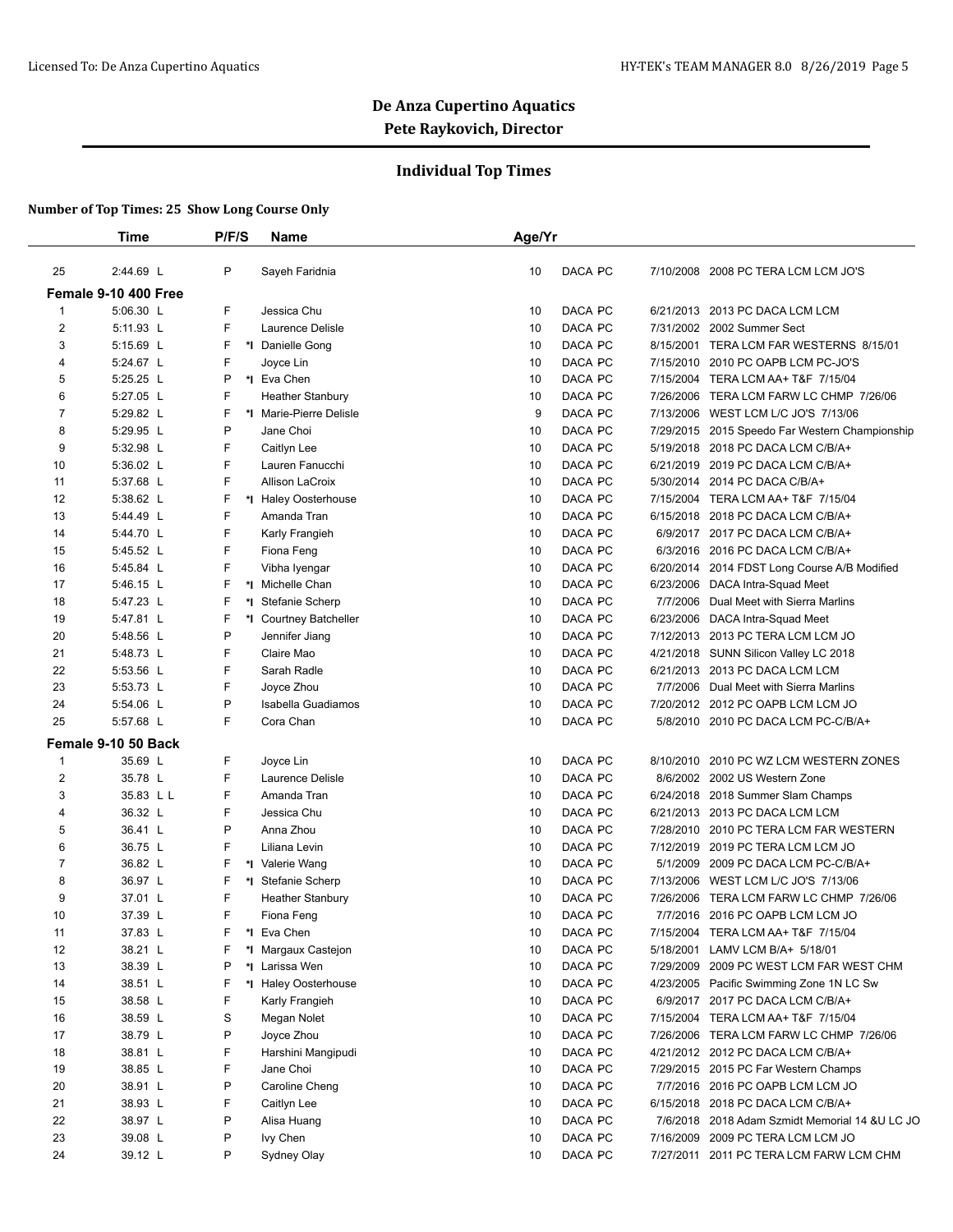## **Individual Top Times**

|                | Time                  | P/F/S | Name                    | Age/Yr |                      |                                                 |
|----------------|-----------------------|-------|-------------------------|--------|----------------------|-------------------------------------------------|
| 25             | 39.14 L               | P     | *I Marie-Pierre Delisle | 10     | DACA PC              | 7/26/2006 TERA LCM FARW LC CHMP 7/26/06         |
|                | Female 9-10 100 Back  |       |                         |        |                      |                                                 |
| 1              | 1:14.84 L             | F     | Laurence Delisle        | 10     | DACA PC<br>8/6/2002  | 2002 US Western Zone                            |
| $\overline{2}$ | 1:16.44 L             | F.    | Joyce Lin               | 10     | DACA PC              | 8/10/2010 2010 PC WZ LCM WESTERN ZONES          |
| 3              | 1:16.67 L             | F     | *I Stefanie Scherp      | 10     | DACA PC              | 7/13/2006 WEST LCM L/C JO'S 7/13/06             |
| 4              | 1:17.60 L             | F     | Jessica Chu             | 10     | DACA PC<br>6/21/2013 | 2013 PC DACA LCM LCM                            |
| 5              | 1:19.56 L             | F     | Anna Zhou               | 10     | DACA PC              | 7/28/2010 2010 PC TERA LCM FAR WESTERN          |
| 6              | 1:20.49 L             | P     | Virginie Qian           | 10     | DACA PC              | 8/7/2012 2012 Western Zone Age Group Championsl |
| $7^*$          | 1:21.13 L             | P     | *I Valerie Wang         | 10     | DACA PC<br>7/10/2008 | 2008 PC TERA LCM LCM JO'S                       |
| $7^*$          | 1:21.13 L             | F     | *I Haley Oosterhouse    | 10     | DACA PC              | 4/23/2005 Pacific Swimming Zone 1N LC Sw        |
| 9              | 1:21.53 L             | F.    | *I Marie-Pierre Delisle | 10     | DACA PC              | 7/26/2006 TERA LCM FARW LC CHMP 7/26/06         |
| 10             | 1:21.54 L             | F     | <b>Heather Stanbury</b> | 10     | DACA PC<br>7/13/2006 | Long Course Sr State Championship Meet 2        |
| 11             | 1:21.65 L             | F.    | *I Eva Chen             | 10     | DACA PC<br>7/28/2004 | WEST LCM FARWST LC CH 7/28/04                   |
| 12             | 1:22.99 L             | F     | Fiona Feng              | 10     | DACA PC              | 5/7/2016 2016 PC DACA LCM C/B/A+                |
| 13             | 1:23.22 L             | F     | Joyce Zhou              | 10     | DACA PC              | 7/26/2006 TERA LCM FARW LC CHMP 7/26/06         |
| $14*$          | 1:23.45 L             | P     | lvy Chen                | 10     | DACA PC<br>7/29/2009 | 2009 PC WEST LCM FAR WEST CHM                   |
| $14*$          | 1:23.45 L             | F     | *I Margaux Castejon     | 10     | DACA PC<br>5/18/2001 | LAMV LCM B/A+ 5/18/01                           |
| 16             | 1:23.52 L             | P     | Caitlyn Lee             | 10     | DACA PC<br>7/6/2018  | 2018 Adam Szmidt Memorial 14 &U LC JO           |
| 17             | 1:23.83 L             | P     | Jane Choi               | 10     | DACA PC              | 7/29/2015 2015 Speedo Far Western Championship  |
| 18             | 1:24.45 L             | P     | Sarah Radle             | 10     | DACA PC              | 7/31/2013 2013 Speedo Far Western Championship  |
| 19             | 1:24.66 L             | F     | Amanda Tran             | 10     | DACA PC              | 5/19/2018 2018 PC DACA LCM C/B/A+               |
| 20             | 1:24.77 L             | P     | Liliana Levin           | 10     | DACA PC              | 7/12/2019 2019 PC TERA LCM LCM JO               |
| 21             | 1:24.87 L             | P     | *I Audrey Kwong         | 10     | DACA PC              | 8/15/2001 TERA LCM FAR WESTERNS 8/15/01         |
| 22             | 1:25.21 L             | F     | Harshini Mangipudi      | 10     | DACA PC              | 4/21/2012 2012 PC DACA LCM C/B/A+               |
| 23             | 1:25.26 L             | P     | *I Larissa Wen          | 10     | DACA PC              | 7/29/2009 2009 PC WEST LCM FAR WEST CHM         |
| 24             | 1:25.60 L             | P     | Alisa Huang             | 10     | DACA PC              | 7/6/2018 2018 Adam Szmidt Memorial 14 &U LC JO  |
| 25             | 1:25.69 L             | F.    | *I Stephanie Nguyen     | 10     | DACA PC              | 7/18/2002 OAPB LCM AGE GRP CHMP 7/18/02         |
|                | Female 9-10 50 Breast |       |                         |        |                      |                                                 |
| 1              | 39.40 L               | F     | Jessica Chu             | 10     | DACA PC              | 6/21/2013 2013 PC DACA LCM LCM                  |
| $\overline{c}$ | 39.58 L               | F     | *I Michelle Chan        | 10     | DACA PC              | 6/23/2006 DACA Intra-Squad Meet                 |
| 3              | 40.03 L               | F     | Virginie Qian           | 10     | DACA PC              | 8/7/2012 2012 Western Zone Age Group Championsl |
| 4              | 40.20 L               | F     | Stella Yang             | 10     | DACA PC              | 7/6/2018 2018 Adam Szmidt Memorial 14 &U LC JO  |
| 5              | 40.51 L               | F.    | *I Valerie Wang         | 10     | DACA PC<br>5/1/2009  | 2009 PC DACA LCM PC-C/B/A+                      |
| 6              | 40.54 L               | F.    | <b>Allison LaCroix</b>  | 10     | DACA PC<br>5/10/2014 | 2014 PC DACA LCM C/B/A+                         |
| $\overline{7}$ | 40.59 L               | F     | *I Diana Shanahan       | 10     | DACA PC              | 7/13/2006 WEST LCM L/C JO'S 7/13/06             |
| 8              | 40.88 L               | F     | *I Stefanie Scherp      | 10     | DACA PC<br>7/26/2006 | TERA LCM FARW LC CHMP 7/26/06                   |
| 9              | 41.40 L               | F     | Flora Dong              | 10     | DACA PC<br>7/28/2010 | 2010 PC TERA LCM FAR WESTERN                    |
| 10             | 41.44 L               | P     | *1 Eva Chen             | 10     | DACA PC              | 7/28/2004 WEST LCM FARWST LC CH 7/28/04         |
| 11             | 41.65 L               | P     | Sascha Wang             | 10     | DACA PC              | 7/29/2015 2015 PC Far Western Champs            |
| 12             | 42.09 L               | F.    | *I Aileen Lee           | 10     | DACA PC              | 8/1/2007 TERA LCM F/W L/C CHMP 8/01/07          |
| 13             | 42.29 L               | P     | Joyce Lin               | 10     | DACA PC              | 8/10/2010 2010 PC WZ LCM WESTERN ZONES          |
| 14             | 42.36 L               | F     | Sarah Savage            | 10     | DACA PC              | 7/15/2010 2010 PC OAPB LCM PC-JO'S              |
| 15             | 42.62 L               | P     | Iris Dong               | 10     | DACA PC              | 7/27/2011 2011 PC TERA LCM FARW LCM CHM         |
| 16             | 42.79 L               | F     | Laurence Delisle        | 10     | DACA PC              | 7/31/2002 2002 Summer Sect                      |
| 17             | 43.02 L               | P     | Danielle Panconi        | 10     | DACA PC              | 7/10/2008 2008 PC TERA LCM LCM JO'S             |
| 18             | 43.18 L               | F     | *I Larissa Wen          | 10     | DACA PC              | 5/22/2009 2009 PC MBSC LCM OPEN                 |
| 19             | 43.26 L               | P     | Isabella Guadiamos      | 10     | DACA PC              | 7/20/2012 2012 PC OAPB LCM LCM JO               |
| 20             | 43.70 L               | P     | Vibha Iyengar           | 10     | DACA PC              | 7/30/2014 2014 PC TERA LCM FAR WEST LCM         |
| 21             | 43.73 L               | P     | *I Paige Song           | 10     | DACA PC              | 7/26/2006 TERA LCM FARW LC CHMP 7/26/06         |
| 22             | 43.74 L               | P     | *I Nicole Cheng         | 10     | DACA PC              | 7/16/2009 2009 PC TERA LCM LCM JO               |
| 23             | 43.95 L               | F     | Caitlyn Lee             | 10     | DACA PC              | 6/15/2018 2018 PC DACA LCM C/B/A+               |
| 24             | 44.15 L               | P     | Shannon Wong            | 10     | DACA PC              | 7/30/2014 2014 PC TERA LCM FAR WEST LCM         |
|                |                       |       |                         |        |                      |                                                 |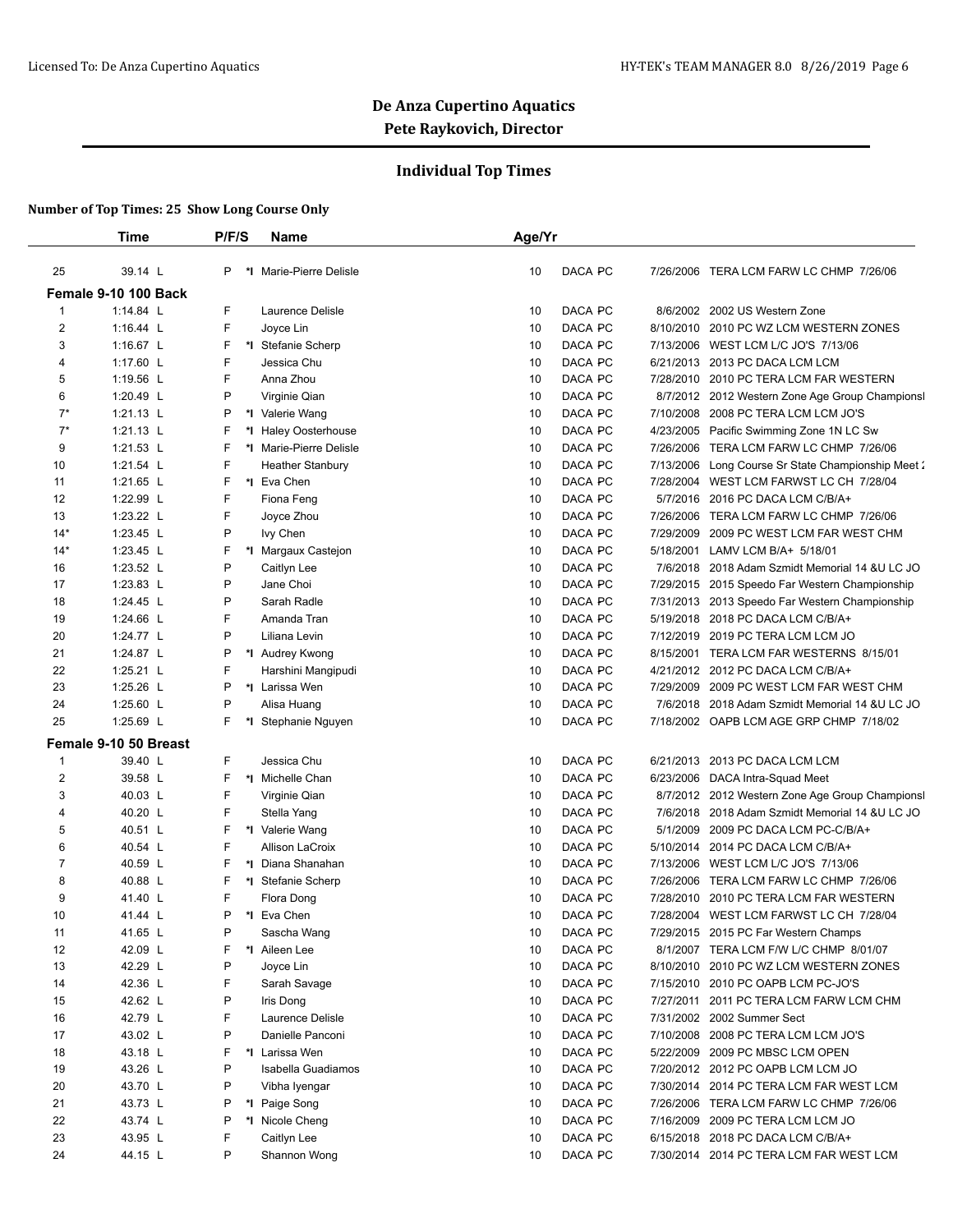## **Individual Top Times**

|                     | <b>Time</b>                         | P/F/S  | <b>Name</b>                          | Age/Yr   |                    |           |                                                                                    |
|---------------------|-------------------------------------|--------|--------------------------------------|----------|--------------------|-----------|------------------------------------------------------------------------------------|
|                     | 44.59 L                             | F      | *1 Anna Yu                           | 10       | DACA PC            |           | 2008 PC DACA LCM C/B/A+                                                            |
| $25*$<br>$25*$      | 44.59 L                             | F      | Claire Mao                           | 10       | DACA PC            | 6/7/2008  | 5/6/2017 2017 PC DACA LCM C/B/A+                                                   |
| $25*$               | 44.59 L                             | P      | Zoe Frangieh                         | 10       | DACA PC            |           |                                                                                    |
|                     |                                     |        |                                      |          |                    |           | 7/10/2015 2015 Speedo Adam Szmidt Memorial LC JC                                   |
|                     | Female 9-10 100 Breast<br>1:23.49 L | F      |                                      |          | DACA PC            |           |                                                                                    |
| 1<br>$\overline{2}$ | 1:24.28 L                           | F      | Jessica Chu                          | 10<br>10 | DACA PC            | 7/12/2013 | 2013 PC TERA LCM LCM JO<br>4/18/2009 2009 PC WEST LCM PC-C/B/A+                    |
| 3                   | 1:26.65 L                           | F      | *I Valerie Wang<br>*1 Diana Shanahan | 10       | DACA PC            |           | 7/26/2006 TERA LCM FARW LC CHMP 7/26/06                                            |
|                     | 1:27.00 L                           | F      |                                      |          |                    |           |                                                                                    |
| 4<br>5              | 1:27.76 L                           | F      | Virginie Qian<br>*I Michelle Chan    | 10<br>10 | DACA PC<br>DACA PC |           | 8/7/2012 2012 Western Zone Age Group Championsl<br>6/23/2006 DACA Intra-Squad Meet |
| 6                   | 1:28.61 L                           | F      | Allison LaCroix                      | 10       | DACA PC            | 5/10/2014 | 2014 PC DACA LCM C/B/A+                                                            |
| $\overline{7}$      | 1:30.30 L                           | F      | *I Stefanie Scherp                   | 10       | DACA PC            | 6/23/2006 |                                                                                    |
| 8                   | 1:30.59 L                           | F      | *I Eva Chen                          | 10       | DACA PC            |           | DACA Intra-Squad Meet<br>7/2/2004 21st John S. Hillman Memorial                    |
| 9                   | 1:31.03 L                           | F      | Stella Yang                          | 10       | DACA PC            |           | 7/6/2018 2018 Adam Szmidt Memorial 14 &U LC JO                                     |
|                     |                                     | F      |                                      | 10       | DACA PC            |           |                                                                                    |
| 10                  | 1:31.92 L                           | F      | Harshini Mangipudi                   | 10       | DACA PC            |           | 4/21/2012 2012 PC DACA LCM C/B/A+<br>7/13/2006 2006 PC WEST LC JO 7/13/06          |
| 11<br>12            | 1:32.80 L<br>1:32.91 L              | F      | *I Paige Song                        | 10       | DACA PC            | 7/27/2011 |                                                                                    |
| 13                  |                                     | P      | Iris Dong<br>Sarah Savage            |          | DACA PC            |           | 2011 PC TERA LCM FARW LCM CHM                                                      |
|                     | 1:32.94 L                           | F      |                                      | 10       | DACA PC            | 8/10/2010 | 2010 PC WZ LCM WESTERN ZONES                                                       |
| 14                  | 1:33.16 L                           | F      | Tammy Tai                            | 10       | DACA PC            | 7/7/2006  | Dual Meet with Sierra Marlins                                                      |
| 15                  | 1:33.23 L                           | F      | *I Aileen Lee                        | 10       |                    | 7/19/2007 | Junior Olympics LC 2007                                                            |
| 16                  | 1:33.31 L                           | F      | *I Anna Yu<br>Laurence Delisle       | 10       | DACA PC            | 7/10/2008 | 2008 PC TERA LCM LCM JO'S                                                          |
| 17                  | 1:33.33 L                           | P      |                                      | 10       | DACA PC<br>DACA PC |           | 5/17/2002 LAMV LCM B/A+ 5/17/02                                                    |
| 18                  | 1:33.64 L                           |        | Caroline Cheng                       | 10       |                    | 7/27/2016 | 2016 PC TERA FAR WESTERNS                                                          |
| 19                  | 1:33.84 L                           | P<br>F | Flora Dong                           | 10       | DACA PC            | 7/28/2010 | 2010 PC TERA LCM FAR WESTERN                                                       |
| 20                  | 1:33.97 L                           | F      | Paige Davis                          | 10       | DACA PC            | 7/28/2004 | WEST LCM FARWST LC CH 7/28/04                                                      |
| 21                  | 1:34.90 L                           |        | *I Larissa Wen                       | 10       | DACA PC            | 5/22/2009 | 2009 PC MBSC LCM OPEN                                                              |
| 22                  | 1:36.26 L                           | P      | Shannon Wong                         | 10       | DACA PC            |           | 7/11/2014 2014 Adam Szmidt Memorial LC JO Champ                                    |
| 23                  | 1:36.29 L                           | P<br>P | Vibha Iyengar                        | 10       | DACA PC<br>DACA PC |           | 7/11/2014 2014 Adam Szmidt Memorial LC JO Champ                                    |
| 24<br>25            | 1:36.44 L                           | P      | Roslyn Lu                            | 10       | DACA PC            | 7/10/2008 | 2008 PC TERA LCM LCM JO'S                                                          |
|                     | 1:36.46 L                           |        | Danielle Panconi                     | 10       |                    |           | 7/30/2008 2008 PC WEST LCM FAR WEST CHM                                            |
|                     | Female 9-10 50 Fly                  |        |                                      |          |                    |           |                                                                                    |
| $\mathbf{1}$        | 23.23 L                             | F      | Naomi Lee                            | 10       | DACA PC            |           | 5/17/2019 2019 PC DACA LCM C/B/A+                                                  |
| 2                   | 33.62 L                             | F      | Jessica Chu                          | 10       | DACA PC            |           | 7/12/2013 2013 PC TERA LCM LCM JO                                                  |
| 3                   | 34.06 L                             | F      | *I Larissa Wen                       | 10       | DACA PC            |           | 7/29/2009 2009 PC WEST LCM FAR WEST CHM                                            |
| 4                   | 34.74 L                             | F      | *I Stefanie Scherp                   | 10       | DACA PC            |           | 7/13/2006 WEST LCM L/C JO'S 7/13/06                                                |
| 5                   | 35.12 L                             | F      | Laurence Delisle                     | 10       | DACA PC            |           | 6/28/2002 2002 US Wv Lcm B/a+ 6                                                    |
| 6                   | 35.24 L                             | P      | *I Eva Chen                          | 10       | DACA PC            | 7/28/2004 | WEST LCM FARWST LC CH 7/28/04                                                      |
| $\overline{7}$      | 35.39 L                             | F      | Sarah Savage                         | 10       | DACA PC            | 5/29/2010 | 2010 PC WEST LCM OPEN                                                              |
| 8                   | 35.65 L                             | F      | Caitlyn Lee                          | 10       | DACA PC            |           | 6/22/2018 2018 Clovis Age Group Summer Slam duals                                  |
| 9                   | 35.85 L                             | F      | Fiona Feng                           | 10       | DACA PC            |           | 5/7/2016 2016 PC DACA LCM C/B/A+                                                   |
| 10                  | 35.87 L                             | P<br>F | *I Valerie Wang                      | 10       | DACA PC            |           | 7/30/2008 2008 PC WEST LCM FAR WEST CHM                                            |
| 11                  | 35.98 L                             |        | Sayeh Faridnia                       | 10       | DACA PC            |           | 7/10/2008 2008 PC TERA LCM LCM JO'S                                                |
| 12                  | 36.06 L                             | P      | Roslyn Lu                            | 10       | DACA PC            |           | 7/10/2008 2008 PC TERA LCM LCM JO'S                                                |
| 13                  | 36.17 L                             | Ρ      | *I Marie-Pierre Delisle              | 10       | DACA PC            |           | 7/26/2006 TERA LCM FARW LC CHMP 7/26/06                                            |
| 14                  | 36.21 L                             | F      | <b>Heather Stanbury</b>              | 10       | DACA PC            | 7/26/2006 | TERA LCM FARW LC CHMP 7/26/06                                                      |
| 15                  | 36.28 L                             | Ρ      | *1 Jacqueline Do                     | 10       | DACA PC            | 7/26/2006 | TERA LCM FARW LC CHMP 7/26/06                                                      |
| 16                  | 36.36 L                             | F      | *I Aileen Lee                        | 10       | DACA PC            | 5/2/2008  | 080502 PC LAMV LCM C/B/A+                                                          |
| 17                  | 36.44 L                             | P      | Ariela Guadiamos                     | 10       | DACA PC            |           | 7/16/2009 2009 PC TERA LCM LCM JO                                                  |
| 18                  | 36.63 L                             | F      | Karly Frangieh                       | 10       | DACA PC            |           | 6/9/2017 2017 PC DACA LCM C/B/A+                                                   |
| 19                  | 36.67 L                             | P      | Alisa Huang                          | 10       | DACA PC            |           | 7/6/2018 2018 Adam Szmidt Memorial 14 &U LC JO                                     |
| 20                  | 36.71 L                             | F      | *1 Anna Chen                         | 10       | DACA PC            | 5/1/2009  | 2009 PC DACA LCM PC-C/B/A+                                                         |
| 21                  | 36.79 L                             | F      | Claire Mao                           | 10       | DACA PC            |           | 4/21/2018 SUNN Silicon Valley LC 2018                                              |
| 22                  | 36.84 L                             | F      | *I Lucia Lin                         | 10       | DACA PC            |           | 7/28/2004 WEST LCM FARWST LC CH 7/28/04                                            |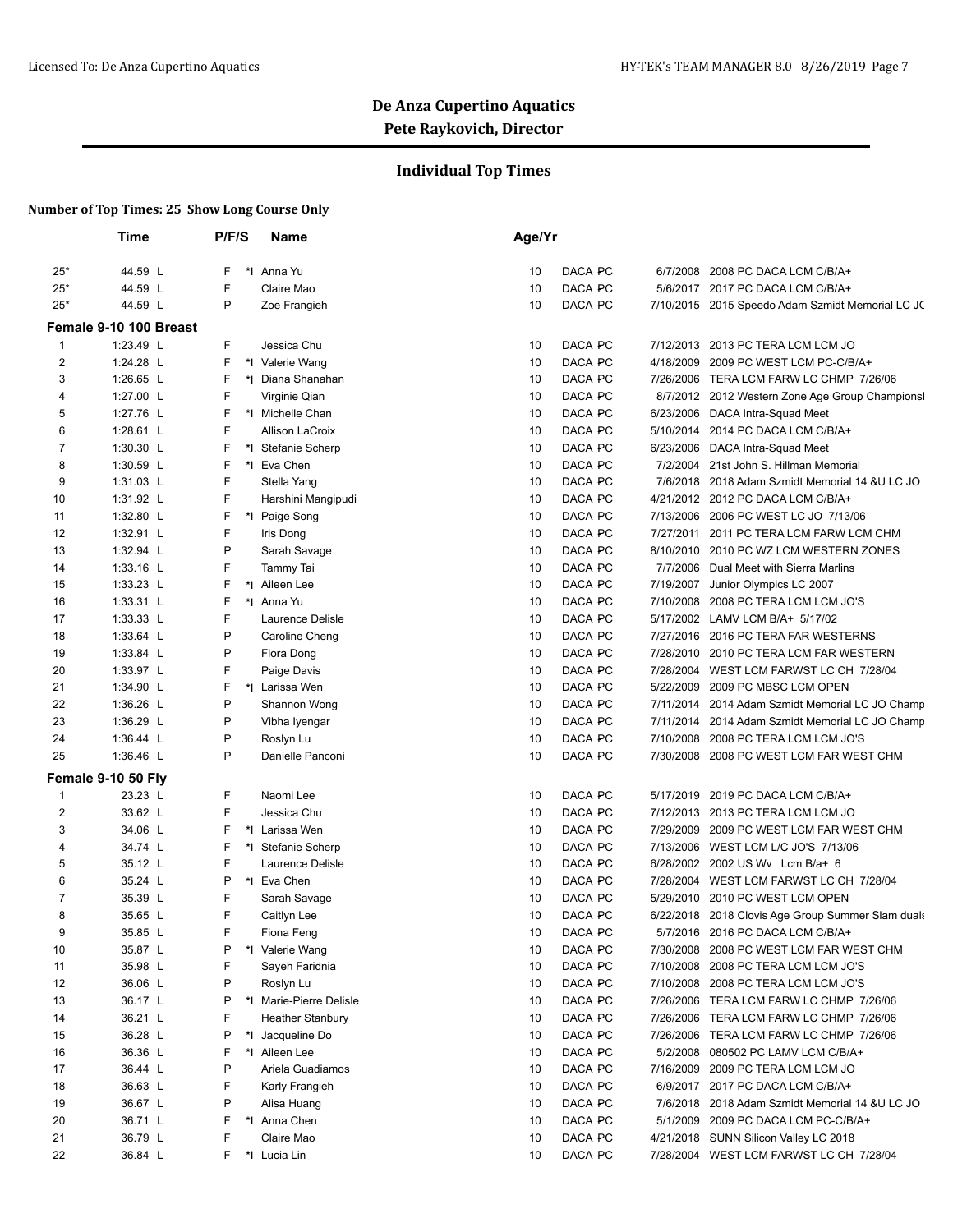## **Individual Top Times**

|                | Time                                      | P/F/S | Name                    | Age/Yr                                                              |  |
|----------------|-------------------------------------------|-------|-------------------------|---------------------------------------------------------------------|--|
| 23             | 36.85 L                                   | P     | Caroline Cheng          | DACA PC<br>7/7/2016 2016 PC OAPB LCM LCM JO<br>10                   |  |
| 24             | 36.95 L                                   | F     | Joyce Zhou              | 10<br>DACA PC<br>7/26/2006 TERA LCM FARW LC CHMP 7/26/06            |  |
| 25             | 37.08 L                                   | P     | Liliana Levin           | DACA PC<br>10<br>7/12/2019 2019 PC TERA LCM LCM JO                  |  |
|                |                                           |       |                         |                                                                     |  |
| 1              | <b>Female 9-10 100 Fly</b><br>$1:15.57$ L | F     | Jessica Chu             | DACA PC<br>5/18/2013 2013 PC DACA LCM LCM<br>10                     |  |
| $\overline{2}$ | 1:19.41 L                                 | F     | Sarah Savage            | 10<br>DACA PC<br>7/15/2010 2010 PC OAPB LCM PC-JO'S                 |  |
| 3              | 1:19.65 $L$                               | P     | *I Stefanie Scherp      | DACA PC<br>10<br>7/26/2006 TERA LCM FARW LC CHMP 7/26/06            |  |
| $\overline{4}$ | 1:19.87 L                                 | F     | *I Marie-Pierre Delisle | DACA PC<br>7/13/2006 WEST LCM L/C JO'S 7/13/06<br>9                 |  |
| 5              | 1:20.02 L                                 | P     | *I Larissa Wen          | DACA PC<br>7/16/2009 2009 PC TERA LCM LCM JO<br>10                  |  |
| 6              | 1:20.60 $L$                               | F     | *1 Eva Chen             | 7/28/2004 WEST LCM FARWST LC CH 7/28/04<br>10<br>DACA PC            |  |
| 7              | 1:21.66 L                                 | F     | Caitlyn Lee             | DACA PC<br>10<br>6/24/2018 2018 Summer Slam Champs                  |  |
| 8              | 1:22.01 L                                 | F     | <b>Heather Stanbury</b> | DACA PC<br>10<br>7/13/2006 Long Course Sr State Championship Meet 2 |  |
| 9              | 1:22.47 L                                 | F     | Danielle Panconi        | 10<br>DACA PC<br>7/10/2008 2008 PC TERA LCM LCM JO'S                |  |
| 10             | 1:22.53 L                                 | F     | Fiona Feng              | DACA PC<br>6/3/2016 2016 PC DACA LCM C/B/A+<br>10                   |  |
| 11             | 1:23.58 L                                 | F     | *I Michelle Chan        | DACA PC<br>6/23/2006 DACA Intra-Squad Meet<br>10                    |  |
| 12             | 1:24.02 L                                 | F     | *I Haley Oosterhouse    | 10<br>DACA PC<br>7/15/2004 TERA LCM AA+ T&F 7/15/04                 |  |
| 13             | 1:24.31 L                                 | F     | Joyce Zhou              | DACA PC<br>10<br>7/26/2006 TERA LCM FARW LC CHMP 7/26/06            |  |
| 14             | 1:24.35 L                                 | F     | *I Diana Shanahan       | DACA PC<br>7/7/2006 Dual Meet with Sierra Marlins<br>10             |  |
| 15             | 1:24.77 L                                 | F     | *I Aileen Lee           | 10<br>DACA PC<br>7/19/2007 Junior Olympics LC 2007                  |  |
| 16             | 1:24.81 $L$                               | P     | *I Ruoning Zhai         | DACA PC<br>10<br>7/27/2005 TERA LCM FAR WESTERN 7/27/05             |  |
| 17             | 1:25.84 L                                 | P     | *I Valerie Wang         | DACA PC<br>7/30/2008 2008 PC WEST LCM FAR WEST CHM<br>10            |  |
| 18             | 1:25.91 $L$                               | P     | lvy Chen                | 10<br>DACA PC<br>7/29/2009 2009 PC WEST LCM FAR WEST CHM            |  |
| 19             | 1:25.92 L                                 | P     | Jeanette Khowong        | DACA PC<br>10<br>7/28/2010 2010 PC TERA LCM FAR WESTERN             |  |
| 20             | 1:26.04 L                                 | P     | *I Courtney Batcheller  | DACA PC<br>10<br>7/26/2006 TERA LCM FARW LC CHMP 7/26/06            |  |
| 21             | 1:26.10 L                                 | F     | Laurence Delisle        | 10<br>DACA PC<br>5/17/2002 LAMV LCM B/A+ 5/17/02                    |  |
| 22             | 1:26.28 L                                 | P     | Sarah Radle             | 10<br>DACA PC<br>7/31/2013 2013 Speedo Far Western Championship     |  |
| 23             | 1:26.52 L                                 | F     | *1 Danielle Gong        | DACA PC<br>10<br>6/23/2001 DACA LCM BA+ LONG CRS 6/23/01            |  |
| 24             | 1:26.95 L                                 | F     | Roslyn Lu               | 6/9/2007 LA LCM L/C C/B/A+ 6/09/07<br>9<br>DACA PC                  |  |
| 25             | 1:26.96 L                                 | F     | Sayeh Faridnia          | DACA PC<br>6/7/2008 2008 PC DACA LCM C/B/A+<br>10                   |  |
|                | <b>Female 9-10 200 IM</b>                 |       |                         |                                                                     |  |
| $\mathbf{1}$   | 2:39.32 L                                 | F     | Jessica Chu             | DACA PC<br>7/12/2013 2013 PC TERA LCM LCM JO<br>10                  |  |
| $\overline{c}$ | 2:45.62 L                                 | F     | Laurence Delisle        | DACA PC<br>7/31/2002 2002 Summer Sect<br>10                         |  |
| 3              | 2:49.07 L                                 | P     | Virginie Qian           | 10<br>DACA PC<br>8/7/2012 2012 Western Zone Age Group Championsl    |  |
| $\overline{4}$ | 2:50.56 L                                 | F     | *I Valerie Wang         | DACA PC<br>5/1/2009 2009 PC DACA LCM PC-C/B/A+<br>10                |  |
| 5              | 2:51.08 L                                 | F     | *I Eva Chen             | DACA PC<br>7/28/2004 WEST LCM FARWST LC CH 7/28/04<br>10            |  |
| 6              | 2:51.36 L                                 | F     | *I Danielle Gong        | 10<br>DACA PC<br>8/15/2001 TERA LCM FAR WESTERNS 8/15/01            |  |
| 7              | 2:52.02 L                                 | P     | *I Stefanie Scherp      | DACA PC<br>7/26/2006 TERA LCM FARW LC CHMP 7/26/06<br>10            |  |
| 8              | 2:52.31 L                                 | F     | Joyce Lin               | 10<br>DACA PC<br>8/10/2010 2010 PC WZ LCM WESTERN ZONES             |  |
| 9              | 2:52.54 L                                 | F     | *I Michelle Chan        | DACA PC<br>6/23/2006 DACA Intra-Squad Meet<br>10                    |  |
| 10             | 2:55.13 L                                 | F     | Fiona Feng              | DACA PC<br>10<br>5/7/2016 2016 PC DACA LCM C/B/A+                   |  |
| 11             | 2:55.17 L                                 | F     | *I Larissa Wen          | 10<br>DACA PC<br>6/13/2009 2009 PC DACA LCM PC-C/B/A+               |  |
| 12             | 2:55.25 L                                 | F     | *I Diana Shanahan       | DACA PC<br>7/13/2006 WEST LCM L/C JO'S 7/13/06<br>10                |  |
| 13             | 2:55.86 L                                 | F     | <b>Heather Stanbury</b> | 10<br>DACA PC<br>7/7/2006 Dual Meet with Sierra Marlins             |  |
| 14             | 2:56.06 L                                 | F     | Sayeh Faridnia          | 7/10/2008 2008 PC TERA LCM LCM JO'S<br>10<br>DACA PC                |  |
| 15             | 2:56.44 L                                 | F     | Caitlyn Lee             | 10<br>DACA PC<br>6/22/2018 2018 Clovis Age Group Summer Slam duals  |  |
| 16             | 2:56.69 L                                 | P     | lvy Chen                | 7/29/2009 2009 PC WEST LCM FAR WEST CHM<br>10<br>DACA PC            |  |
| 17             | 2:57.13 L                                 | F     | Amanda Tran             | 10<br>DACA PC<br>6/22/2018 2018 Clovis Age Group Summer Slam duals  |  |
| 18             | 2:58.45 L                                 | F     | *I Aileen Lee           | DACA PC<br>5/2/2008 080502 PC LAMV LCM C/B/A+<br>10                 |  |
| 19             | 2:59.15 L                                 | F     | Allison LaCroix         | 5/30/2014 2014 PC DACA C/B/A+<br>10<br>DACA PC                      |  |
| 20             | 2:59.18 L                                 | F     | Sarah Radle             | 7/12/2013 2013 PC TERA LCM LCM JO<br>10<br>DACA PC                  |  |
| 21             | 2:59.34 L                                 | F     | Danielle Panconi        | 10<br>DACA PC<br>7/10/2008 2008 PC TERA LCM LCM JO'S                |  |
| 22             | 3:00.43 L                                 | F.    | *I Marie-Pierre Delisle | 9<br>DACA PC<br>7/13/2006 WEST LCM L/C JO'S 7/13/06                 |  |
|                |                                           |       |                         |                                                                     |  |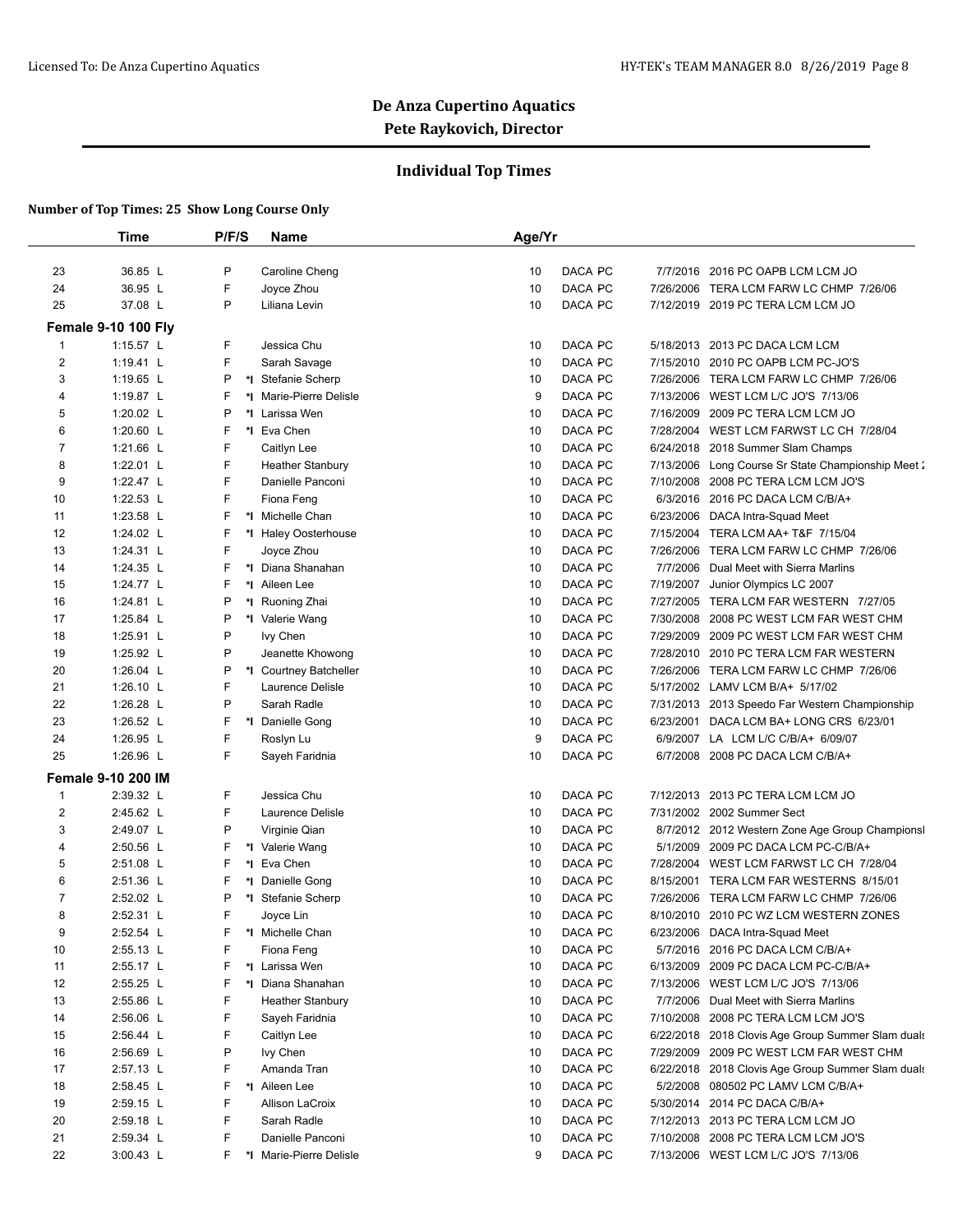## **Individual Top Times**

|                         | Time                         | P/F/S | <b>Name</b>             | Age/Yr |         |           |                                                     |
|-------------------------|------------------------------|-------|-------------------------|--------|---------|-----------|-----------------------------------------------------|
|                         |                              |       |                         |        |         |           |                                                     |
| 23                      | 3:00.83 L                    | P     | Liliana Levin           | 10     | DACA PC |           | 7/12/2019 2019 PC TERA LCM LCM JO                   |
| 24                      | 3:01.68 L                    | F     | Joyce Zhou              | 10     | DACA PC |           | 7/13/2006 WEST LCM L/C JO'S 7/13/06                 |
| 25                      | 3:01.78 L                    | P     | Alisa Huang             | 10     | DACA PC |           | 7/6/2018 2018 Adam Szmidt Memorial 14 & ULC JO      |
|                         | Female 11-12 50 Free         |       |                         |        |         |           |                                                     |
| 1                       | 29.10 L                      | F     | *I Stefanie Scherp      | 12     | DACA PC | 8/7/2008  | North American Challenge Cup 2                      |
| $\overline{\mathbf{c}}$ | 29.21 L                      | F     | *1 Eva Chen             | 12     | DACA PC | 7/26/2006 | TERA LCM FARW LC CHMP 7/26/06                       |
| 3                       | 29.33 L                      | F     | Eunice Kan              | 12     | DACA PC |           | 8/1/2012 2012 PC WEST LCM LCM FAR WEST              |
| 4                       | 29.34 L                      | F     | Kristina Fong           | 12     | DACA PC |           | 7/29/2009 2009 PC WEST LCM FAR WEST CHM             |
| 5                       | 29.35 L                      | P     | Sayeh Faridnia          | 12     | DACA PC |           | 7/28/2010 2010 PC TERA LCM FAR WESTERN              |
| 6                       | 29.36 L                      | F     | *1 Michelle Liu         | 12     | DACA PC |           | 5/18/2001 LAMV LCM B/A+ 5/18/01                     |
| 7                       | 29.37 L                      | P     | Neeyati Devanagondi     | 12     | DACA PC |           | 7/10/2015 2015 Speedo Adam Szmidt Memorial LC JC    |
| 8                       | 29.38 L                      | F     | *I Stephanie Wei        | 11     | DACA PC |           | 7/17/2003 TERA LCM AGE GRP CHMP 7/17/03             |
| 9                       | 29.63 L                      | F     | Jessica Chu             | 12     | DACA PC |           | 5/29/2015 2015 PC DACA LCM C/B/A+                   |
| 10                      | 29.65 L                      | F     | Joyce Zhou              | 12     | DACA PC | 7/10/2008 | 2008 PC TERA LCM LCM JO'S                           |
| 11                      | 29.68 L                      | P     | Kelly Ryoo              | 12     | DACA PC |           | 7/30/2014 2014 PC TERA LCM FAR WEST LCM             |
| 12                      | 29.69 L                      | F     | *I Jamie Martinez       | 12     | DACA PC |           | 5/18/2001 LAMV LCM B/A+ 5/18/01                     |
| $13*$                   | 29.75 L                      | P     | Ariela Guadiamos        | 12     | DACA PC | 7/27/2011 | 2011 PC TERA LCM FARW LCM CHM                       |
| $13*$                   | 29.75 L                      | P     | Chanell Kann            | 12     | DACA PC |           | 7/30/2014 2014 PC TERA LCM FAR WEST LCM             |
| 15                      | 29.87 L                      | F     | Claire Rumzie           | 12     | DACA PC |           | 6/3/2016 2016 PC DACA LCM C/B/A+                    |
| 16                      | 29.88 L                      | P     | Ashley Feng             | 12     | DACA PC | 7/30/2014 | 2014 PC TERA LCM FAR WEST LCM                       |
| 17                      | 29.94 L                      | F     | <b>Hannah Morrow</b>    | 12     | DACA PC |           | 7/29/2009 2009 PC WEST LCM FAR WEST CHM             |
| 18                      | 29.97 L                      | F     | Sarah Radle             | 12     | DACA PC |           | 6/19/2015 FDST A/B Modified Long Course Invitationa |
| 19                      | 29.99 L                      | F     | *I Dominique Lazarovici | 12     | DACA PC | 5/18/2001 | LAMV LCM B/A+ 5/18/01                               |
| 20                      | 30.14 L                      | P     | Roslyn Lu               | 12     | DACA PC |           | 7/28/2010 2010 PC TERA LCM FAR WESTERN              |
| 21                      | 30.15 L                      | P     | <b>Stefanie Ting</b>    | 12     | DACA PC | 7/27/2011 | 2011 PC TERA LCM FARW LCM CHM                       |
| $22*$                   | 30.21 L                      | P     | *I Stephanie Nguyen     | 12     | DACA PC | 7/28/2004 | WEST LCM FARWST LC CH 7/28/04                       |
| $22*$                   | 30.21 L                      | P     | <b>Heather Stanbury</b> | 12     | DACA PC |           | 7/10/2008 2008 PC TERA LCM LCM JO'S                 |
| $24*$                   | 30.24 L                      | F     | *I Valerie Wang         | 12     | DACA PC |           | 7/15/2010 2010 PC OAPB LCM PC-JO'S                  |
| $24*$                   | 30.24 L                      | F     | *I Catherine Kung       | 12     | DACA PC |           | 5/18/2001 LAMV LCM B/A+ 5/18/01                     |
|                         | <b>Female 11-12 100 Free</b> |       |                         |        |         |           |                                                     |
| 1                       | 1:00.90 L                    | F     | Sarah Radle             | 12     | DACA PC |           | 7/29/2015 2015 Speedo Far Western Championship      |
| 2                       | 1:02.47 $L$                  | F     | *1 Eva Chen             | 12     | DACA PC | 7/26/2006 | TERA LCM FARW LC CHMP 7/26/06                       |
| 3                       | 1:02.55 L                    | F     | *1 Michelle Liu         | 12     | DACA PC | 3/27/2001 | 2001 US Nat                                         |
| 4                       | 1:02.77 L                    | F     | Jamie Martinez          | 12     | DACA PC | 5/18/2001 | LAMV LCM B/A+ 5/18/01                               |
| 5                       | 1:02.80 $L$                  | F     | *I Stefanie Scherp      | 12     | DACA PC | 8/7/2008  | North American Challenge Cup 2                      |
| 6                       | 1:03.17 L                    | F     | Kristina Fong           | 12     | DACA PC |           | 7/16/2009 2009 PC TERA LCM LCM JO                   |
| 7                       | 1:03.80 $\lfloor$            | F     | *I Stephanie Wei        | 11     | DACA PC | 7/17/2003 | TERA LCM AGE GRP CHMP 7/17/03                       |
| 8                       | 1:03.88 $L$                  | F     | *I Audrey Kwong         | 12     | DACA PC |           | 7/30/2003 WEST LCM FARW CHAMP 7/30/03               |
| 9                       | 1:03.89 L                    | P     | Sayeh Faridnia          | 12     | DACA PC |           | 7/15/2010 2010 PC OAPB LCM PC-JO'S                  |
| 10                      | 1:03.92 $L$                  | F     | *I Danielle Gong        | 12     | DACA PC |           | 7/17/2003 TERA LCM AGE GRP CHMP 7/17/03             |
| 11                      | 1:03.96 $L$                  | F     | Jessica Chu             | 12     | DACA PC |           | 5/29/2015 2015 PC DACA LCM C/B/A+                   |
| 12                      | 1:04.02 $L$                  | F     | Karly Frangieh          | 12     | DACA PC |           | 4/27/2019 DACA LCM Intrasquad                       |
| 13                      | 1:04.20 $L$                  | F     | *I Dominique Lazarovici | 12     | DACA PC |           | 5/18/2001 LAMV LCM B/A+ 5/18/01                     |
| 14                      | 1:04.23 $L$                  | P     | Claire Rumzie           | 12     | DACA PC |           | 7/7/2016 2016 PC OAPB LCM LCM JO                    |
| 15                      | 1:04.33 $L L$                | F     | Neeyati Devanagondi     | 12     | DACA PC |           | 7/10/2015 2015 Speedo Adam Szmidt Memorial LC JC    |
| 16                      | 1:04.56 $L$                  | P     | Joyce Zhou              | 12     | DACA PC |           | 7/30/2008 2008 PC WEST LCM FAR WEST CHM             |
| 17                      | 1:04.65 $L$                  | P     | *I Stephanie Nguyen     | 12     | DACA PC |           | 7/28/2004 WEST LCM FARWST LC CH 7/28/04             |
| 18                      | 1:05.22 $L$                  | F     | Tammy Tai               | 12     | DACA PC |           | 6/7/2008 2008 PC DACA LCM C/B/A+                    |
| 19                      | 1:05.24 $L$                  | P     | Ariela Guadiamos        | 12     | DACA PC |           | 7/7/2011 2011 PC WEST LCM LCM JO'S                  |
| 20                      | 1:05.26 $L$                  | F     | Jane Choi               | 12     | DACA PC |           | 5/6/2017 2017 PC DACA LCM C/B/A+                    |
| 21                      | 1:05.38 $L$                  | F     | Eunice Kan              | 12     | DACA PC |           | 8/1/2012 2012 PC WEST LCM LCM FAR WEST              |
| 22                      | 1:05.40 $L$                  | P     | Kelly Ryoo              | 12     | DACA PC |           | 7/30/2014 2014 PC TERA LCM FAR WEST LCM             |
|                         |                              |       |                         |        |         |           |                                                     |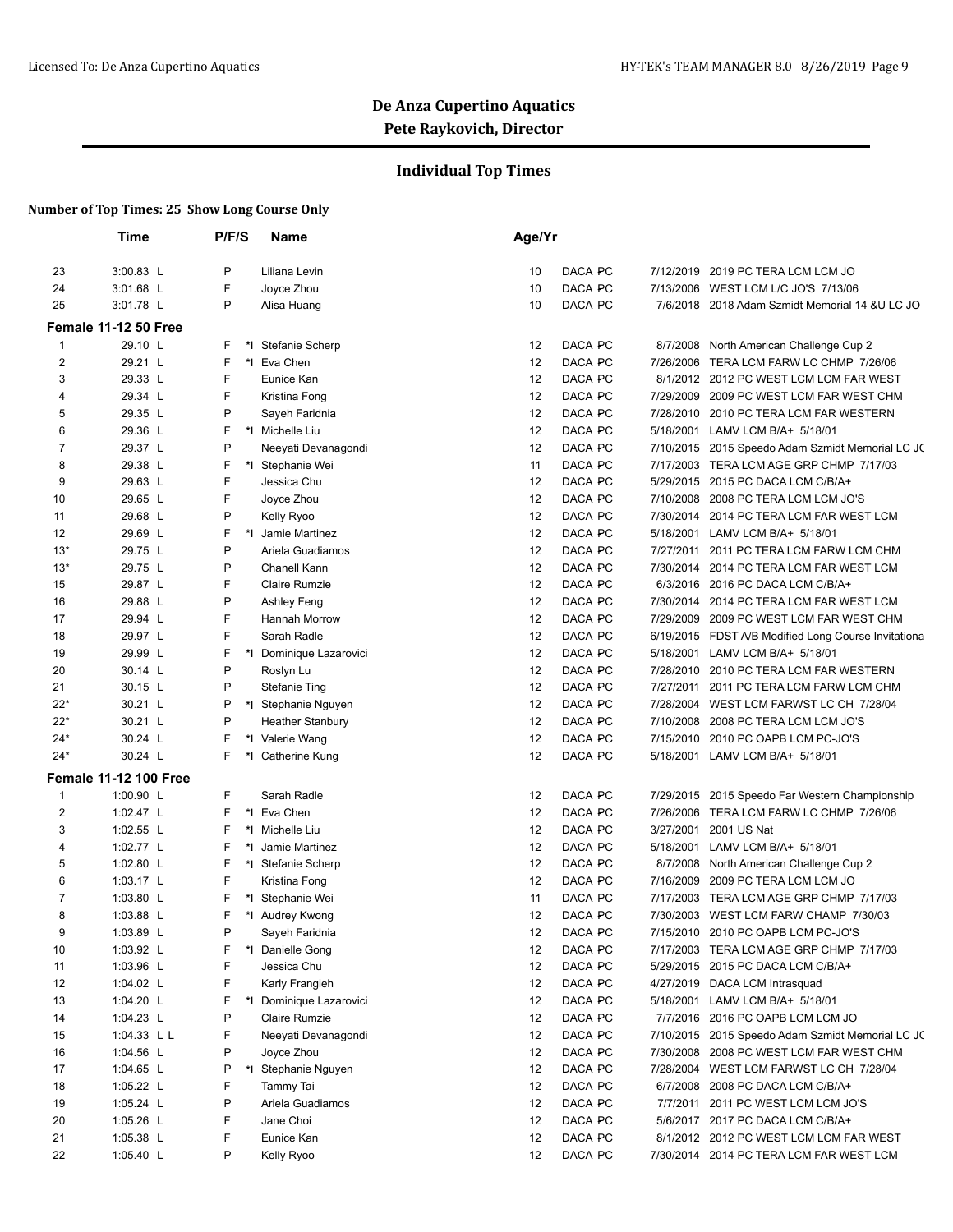## **Individual Top Times**

|                | <b>Time</b>                  | P/F/S | Name                    | Age/Yr        |           |                                                  |
|----------------|------------------------------|-------|-------------------------|---------------|-----------|--------------------------------------------------|
|                |                              |       |                         |               |           |                                                  |
| 23             | 1:05.41 L                    | P     | Colina Guan             | DACA PC<br>12 |           | 7/12/2013 2013 PC TERA LCM LCM JO                |
| 24             | 1:05.51 L                    | F     | *I Thuy Phi             | 12<br>DACA PC |           | 6/23/2007 Burlingame Aquatics Summer Spl         |
| 25             | 1:05.52 L                    | F     | *I Mao Ueno             | 12<br>DACA PC |           | 7/30/2003 WEST LCM FARW CHAMP 7/30/03            |
|                | <b>Female 11-12 200 Free</b> |       |                         |               |           |                                                  |
| 1              | 2:11.27 L                    | F     | Sarah Radle             | DACA PC<br>12 |           | 7/29/2015 2015 Speedo Far Western Championship   |
| $\overline{2}$ | 2:14.77 L                    | F     | *1 Eva Chen             | 12<br>DACA PC |           | 7/26/2006 TERA LCM FARW LC CHMP 7/26/06          |
| 3              | 2:15.14 L                    | F     | *I Stephanie Wei        | 11<br>DACA PC |           | 7/17/2003 TERA LCM AGE GRP CHMP 7/17/03          |
| 4              | 2:15.32 L                    | F     | Jessica Chu             | 12<br>DACA PC |           | 7/10/2015 2015 Speedo Adam Szmidt Memorial LC JC |
| 5              | 2:15.39 L                    | F     | *I Jamie Martinez       | 12<br>DACA PC | 6/23/2001 | DACA LCM BA+ LONG CRS 6/23/01                    |
| 6              | 2:17.44 L                    | F     | *1 Danielle Gong        | 12<br>DACA PC |           | 7/17/2003 TERA LCM AGE GRP CHMP 7/17/03          |
| 7              | 2:18.44 L                    | F     | Kristina Fong           | 12<br>DACA PC | 6/25/2009 | 2009 CA SCS NOVA JAG                             |
| 8              | 2:18.60 L                    | P     | *I Audrey Kwong         | 12<br>DACA PC |           | 7/30/2003 WEST LCM FARW CHAMP 7/30/03            |
| 9              | 2:18.76 L                    | F     | Sayeh Faridnia          | 12<br>DACA PC |           | 7/15/2010 2010 PC OAPB LCM PC-JO'S               |
| 10             | 2:19.86 L                    | F     | *I Haley Oosterhouse    | 12<br>DACA PC | 5/4/2007  | LAMV LCM C/B/A+ 5/04/07                          |
| 11             | 2:20.05 L                    | F     | *I Dominique Lazarovici | 12<br>DACA PC | 6/23/2001 | DACA LCM BA+ LONG CRS 6/23/01                    |
| 12             | 2:20.30 L                    | P     | Joyce Zhou              | 12<br>DACA PC |           | 7/30/2008 2008 PC WEST LCM FAR WEST CHM          |
| 13             | 2:20.39 L                    | P     | Ivy Chen                | 12<br>DACA PC | 7/7/2011  | 2011 PC WEST LCM LCM JO'S                        |
| 14             | 2:21.06 L                    | F     | Jane Choi               | 12<br>DACA PC |           | 5/6/2017 2017 PC DACA LCM C/B/A+                 |
| 15             | 2:21.59 L                    | P     | Neeti Badve             | 12<br>DACA PC |           | 7/10/2015 2015 Speedo Adam Szmidt Memorial LC JC |
| 16             | 2:21.76 L                    | F     | *I Mao Ueno             | 12<br>DACA PC | 7/30/2003 | WEST LCM FARW CHAMP 7/30/03                      |
| 17             | 2:23.15 L                    | F     | Alisa Huang             | 11<br>DACA PC | 7/12/2019 | 2019 PC TERA LCM LCM JO                          |
| 18             | 2:23.26 L                    | F     | Tammy Tai               | 12<br>DACA PC |           | 5/23/2008 2008 Canyons RED, White and BI         |
| 19             | 2:23.30 L                    | F     | *I Thuy Phi             | 12<br>DACA PC |           | 5/23/2008 2008 Canyons RED, White and BI         |
| 20             | 2:23.36 L                    | P     | Kelly Zheng             | 12<br>DACA PC |           | 7/31/2013 2013 Speedo Far Western Championship   |
| 21             | 2:23.48 L                    | P     | *I Elizabeth Murray     | 12<br>DACA PC |           | 7/27/2005 TERA LCM FAR WESTERN 7/27/05           |
| 22             | 2:23.49 L                    | F     | Allison LaCroix         | 12<br>DACA PC |           | 6/11/2016 2016 CA SBSC June Bug                  |
| 23             | 2:23.53 L                    | F     | <b>Heather Stanbury</b> | 12<br>DACA PC |           | 7/10/2008 2008 PC TERA LCM LCM JO'S              |
| 24             | 2:23.74 L                    | F     | Joanna Spyrou           | 12<br>DACA PC |           | 4/21/2012 2012 PC DACA LCM C/B/A+                |
| 25             | 2:24.57 L                    | P     | Allison Wu              | 12<br>DACA PC |           | 7/12/2019 2019 PC TERA LCM LCM JO                |
|                | <b>Female 11-12 400 Free</b> |       |                         |               |           |                                                  |
| $\mathbf{1}$   | 4:40.59 L                    | F     | *I Jamie Martinez       | DACA PC<br>12 | 6/23/2001 | DACA LCM BA+ LONG CRS 6/23/01                    |
| 2              | 4:41.89 L                    | F     | Jessica Chu             | 12<br>DACA PC |           | 7/10/2015 2015 Speedo Adam Szmidt Memorial LC JC |
| 3              | 4:43.38 L                    | F     | *1 Danielle Gong        | DACA PC<br>12 |           | 7/17/2003 TERA LCM AGE GRP CHMP 7/17/03          |
| 4              | 4:45.90 L                    | F     | Neeyati Devanagondi     | 12<br>DACA PC |           | 7/29/2015 2015 PC Far Western Champs             |
| 5              | 4:48.45 L                    | F     | <b>Heather Stanbury</b> | 12<br>DACA PC |           | 7/30/2008 2008 PC WEST LCM FAR WEST CHM          |
| 6              | 4:50.41 L                    | F     | *I Dominique Lazarovici | 12<br>DACA PC |           | 5/18/2001 LAMV LCM B/A+ 5/18/01                  |
| 7              | 4:50.53 L                    | F     | Ivy Chen                | 12<br>DACA PC | 6/17/2011 | 2011 PC DACA LCM PC-C/B/A+                       |
| 8              | 4:50.95 L                    | F     | Sarah Radle             | 12<br>DACA PC |           | 8/6/2015 2015 CA North American Challenge Cup    |
| 9              | 4:52.22 L                    | F     | *I Audrey Kwong         | DACA PC<br>12 |           | 7/30/2003 WEST LCM FARW CHAMP 7/30/03            |
| 10             | 4:52.88 L                    | F     | Virginie Qian           | DACA PC<br>12 |           | 6/28/2014 Silicon Valley Long Course             |
| 11             | 4:53.22 L                    | F     | *1 Eva Chen             | 12<br>DACA PC |           | 6/23/2006 DACA Intra-Squad Meet                  |
| 12             | 4:53.74 L                    | P     | Joyce Zhou              | 12<br>DACA PC |           | 7/30/2008 2008 PC WEST LCM FAR WEST CHM          |
| 13             | 4:53.78 L                    | F     | *I Mao Ueno             | 12<br>DACA PC |           | 7/30/2003 WEST LCM FARW CHAMP 7/30/03            |
| 14             | 4:57.29 L                    | F     | *I Haley Oosterhouse    | 12<br>DACA PC |           | 7/7/2006 Dual Meet with Sierra Marlins           |
| 15             | 4:57.72 L                    | F     | *I Thuy Phi             | 11<br>DACA PC |           | 5/25/2007 Conejo Simi Aquatics                   |
| 16             | 4:58.44 L                    | P     | *I Ona Teerikorpi       | DACA PC<br>12 |           | 8/15/2001 TERA LCM FAR WESTERNS 8/15/01          |
| 17             | 4:59.82 L                    | F     | Neeti Badve             | 12<br>DACA PC |           | 7/10/2015 2015 Speedo Adam Szmidt Memorial LC JC |
| 18             | 5:00.65 L                    | P     | Rachael Tucker          | 12<br>DACA PC |           | 7/31/2013 2013 Speedo Far Western Championship   |
| 19             | 5:01.24 L                    | F     | Kelly Zheng             | 12<br>DACA PC |           | 6/21/2013 2013 PC DACA LCM LCM                   |
| 20             | 5:01.56 L                    | F     | *I Julia Still          | 12<br>DACA PC |           | 6/26/2003 Second International Age Group         |
| 21             | 5:01.65 L                    | F     | Kristina Fong           | 12<br>DACA PC |           | 7/16/2009 2009 PC TERA LCM LCM JO                |
| 22             | 5:01.82 L                    | F     | Jane Choi               | 12<br>DACA PC |           | 6/9/2017 2017 PC DACA LCM C/B/A+                 |
|                |                              |       |                         |               |           |                                                  |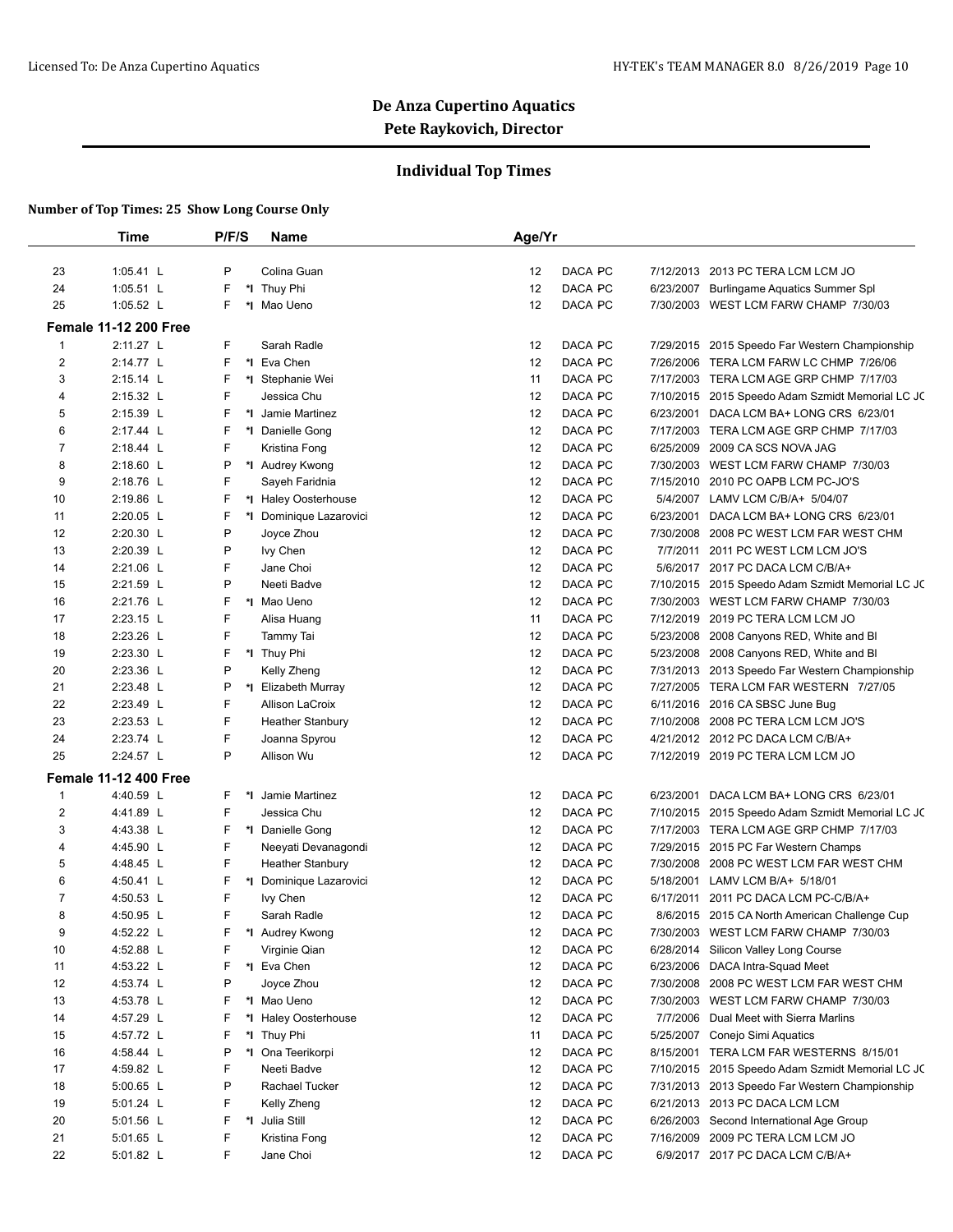## **Individual Top Times**

|                | <b>Time</b>                   | P/F/S   | <b>Name</b>             | Age/Yr |         |           |                                                 |
|----------------|-------------------------------|---------|-------------------------|--------|---------|-----------|-------------------------------------------------|
| 23             | 5:02.86 L                     | F       | Gillian Grant           | 12     | DACA PC |           | 6/30/2012 Silicon Valley Long Course            |
| 24             | 5:03.09 L                     | F       | Clara Hu                | 12     | DACA PC |           | 6/22/2012 BAC Summer Long Course Meet 2012      |
| 25             | 5:03.63 L                     | P       | Ariela Guadiamos        | 12     | DACA PC | 7/27/2011 | 2011 PC TERA LCM FARW LCM CHM                   |
|                | <b>Female 11-12 800 Free</b>  |         |                         |        |         |           |                                                 |
| $\mathbf{1}$   | 9:38.62 L                     | F.      | Jessica Chu             | 12     | DACA PC | 6/6/2015  | Long Course Senior II                           |
| 2              | 9:51.04 L                     | F       | *1 Danielle Gong        | 12     | DACA PC |           | 7/17/2003 TERA LCM AGE GRP CHMP 7/17/03         |
| 3              | 10:02.14 L                    | F       | <b>Heather Stanbury</b> | 12     | DACA PC | 7/30/2008 | 2008 PC WEST LCM FAR WEST CHM                   |
| 4              | 10:06.17 L                    | F       | *I Haley Oosterhouse    | 12     | DACA PC | 7/7/2006  | Dual Meet with Sierra Marlins                   |
| 5              | 10:09.00 L                    | F       | *I Elizabeth Murray     | 12     | DACA PC |           | 7/27/2005 TERA LCM FAR WESTERN 7/27/05          |
| 6              | 10:12.01 L                    | F       | *I Mao Ueno             | 12     | DACA PC |           | 7/30/2003 WEST LCM FARW CHAMP 7/30/03           |
| $\overline{7}$ | 10:23.43 L                    | F       | Ivy Chen                | 12     | DACA PC | 4/16/2011 | 2011 PC SCSC SRII                               |
| 8              | 10:26.95 L                    | F       | *I Audrey Kwong         | 12     | DACA PC |           | 5/31/2003 OAPB LCM JR+ 5/31/03                  |
| 9              | 10:28.08 L                    | F       | Rachael Tucker          | 12     | DACA PC |           | 7/31/2013 2013 Speedo Far Western Championship  |
| 10             | 10:29.31 L                    | F       | Clara Hu                | 12     | DACA PC |           | 8/1/2012 2012 PC WEST LCM LCM FAR WEST          |
| 11             | 10:36.16 L                    | F       | Jinsu Yim               | 12     | DACA PC |           | 7/11/2014 2014 Adam Szmidt Memorial LC JO Champ |
| 12             | 10:37.62 L                    | F       | Jane Choi               | 12     | DACA PC | 7/7/2017  | 2017 PC OAPB LCM LCM JO                         |
| 13             | 10:38.64 L                    | F       | Elizabeth Huang         | 12     | DACA PC | 7/19/2007 | Junior Olympics LC 2007                         |
| 14             | 10:51.43 L                    | F       | Gillian Grant           | 12     | DACA PC |           | 6/1/2012 2012 PC DACA LCM PC-C/B/A+             |
| 15             | 10:57.48 L                    | F       | *I Lindsay Oosterhouse  | 12     | DACA PC |           | 6/11/2004 DACA - PASA Dual Meet                 |
| 16             | 10:58.86 L                    | F       | Jenna LaCroix           | 12     | DACA PC |           | 7/7/2017 2017 PC OAPB LCM LCM JO                |
| 17             | 11:00.35 L                    | F       | Sydney Olay             | 12     | DACA PC |           | 7/12/2013 2013 PC TERA LCM LCM JO               |
| 18             | 11:09.77 L                    | F<br>*l | Gloria Ye               | 12     | DACA PC |           | 6/26/2004 SVAA LCM A+ MEET 6/26/04              |
| 19             | 11:26.45 L                    | F       | *I Nora Patzman         | 12     | DACA PC |           | 6/26/2004 SVAA LCM A+ MEET 6/26/04              |
| 20             | 11:28.74 L                    | F       | *I Renee Wang           | 12     | DACA PC |           | 7/7/2006 Dual Meet with Sierra Marlins          |
| 21             | 11:30.08 L                    | F       | *I Jaclyn Mora          | 12     | DACA PC |           | 6/26/2004 SVAA LCM A+ MEET 6/26/04              |
| $22*$          | 11:46.84 L                    | F       | *I Jeanette Chin        | 12     | DACA PC |           | 6/11/2004 DACA - PASA Dual Meet                 |
| $22*$          | 11:46.84 L                    | F       | *1 Jeanette Chin        | 12     | DACA PC |           | 6/11/2004 DACA - PASA Dual Meet                 |
| 24             | 11:49.18 L                    | F       | <b>Lindsay Schmidt</b>  | 11     | DACA PC |           | 6/8/2012 2012 PC QSS IMX C/B/A+                 |
|                | <b>Female 11-12 1500 Free</b> |         |                         |        |         |           |                                                 |
| $\mathbf{1}$   | 18:31.44 L                    | F       | Jessica Chu             | 12     | DACA PC |           | 4/26/2015 2015 PC SUNN Open                     |
| 2              | 18:49.34 L                    | F       | *I Danielle Gong        | 12     | DACA PC |           | 6/26/2003 Second International Age Group        |
| 3              | 19:06.31 L                    | F       | *I Haley Oosterhouse    | 12     | DACA PC | 7/26/2006 | TERA LCM FARW LC CHMP 7/26/06                   |
| 4              | 19:07.75 L                    | F       | *I Julia Still          | 12     | DACA PC |           | 6/26/2003 Second International Age Group        |
| 5              | 19:26.30 L                    | F       | Ivy Chen                | 12     | DACA PC | 6/17/2011 | 2011 PC DACA LCM PC-C/B/A+                      |
| 6              | 19:37.64 L                    | F       | *I Elizabeth Murray     | 12     | DACA PC |           | 7/27/2005 TERA LCM FAR WESTERN 7/27/05          |
| $\overline{7}$ | 19:45.10 L                    | F       | *I Eva Chen             | 12     | DACA PC |           | 6/23/2006 DACA Intra-Squad Meet                 |
| 8              | 20:03.63 L                    | F       | Gillian Grant           | 12     | DACA PC |           | 6/30/2012 Silicon Valley Long Course            |
| 9              | 20:05.45 L                    | F       | Patricia Saito          | 12     | DACA PC |           | 7/11/2014 2014 Adam Szmidt Memorial LC JO Champ |
| 10             | 20:05.53 L                    | P       | *I Audrey Kwong         | 12     | DACA PC |           | 6/6/2003 DACA SCRA dual meet #1                 |
| 11             | 20:09.38 L                    | F       | Sarah Radle             | 12     | DACA PC |           | 5/29/2015 2015 PC DACA LCM C/B/A+               |
| 12             | 20:11.35 L                    | F       | Elizabeth Huang         | 12     | DACA PC | 7/19/2007 | Junior Olympics LC 2007                         |
| 13             | 20:12.19 L                    | P       | *I Mao Ueno             | 12     | DACA PC |           | 6/6/2003 DACA SCRA dual meet #1                 |
| 14             | 20:13.79 L                    | F       | Rachael Tucker          | 12     | DACA PC |           | 7/31/2013 2013 Speedo Far Western Championship  |
| 15             | 20:13.91 L                    | F       | Clara Hu                | 11     | DACA PC | 7/27/2011 | 2011 PC TERA LCM FARW LCM CHM                   |
| 16             | 20:21.50 L                    | F<br>*l | Sofia Rojasova          | 12     | DACA PC |           | 6/23/2006 DACA Intra-Squad Meet                 |
| 17             | 20:40.06 L                    | F       | Jinsu Yim               | 12     | DACA PC |           | 7/11/2014 2014 Adam Szmidt Memorial LC JO Champ |
| 18             | 20:40.68 L                    | F       | Minh-Anh Pham           | 12     | DACA PC |           | 7/7/2017 2017 PC OAPB LCM LCM JO                |
| 19             | 20:42.45 L                    | F       | Jane Choi               | 12     | DACA PC |           | 6/9/2017 2017 PC DACA LCM C/B/A+                |
| 20             | 20:48.45 L                    | F       | Chanell Kann            | 12     | DACA PC |           | 6/20/2014 2014 FDST Long Course A/B Modified    |
| 21             | 20:51.79 L                    | F       | Sydney Olay             | 12     | DACA PC |           | 7/12/2013 2013 PC TERA LCM LCM JO               |
| 22             | 20:51.84 L                    | F       | Tammy Yau               | 12     | DACA PC |           | 5/25/2007 Conejo Simi Aquatics                  |
| 23             | 20:57.30 L                    | F       | Zoe Frangieh            | 12     | DACA PC |           | 6/9/2017 2017 PC DACA LCM C/B/A+                |
|                |                               |         |                         |        |         |           |                                                 |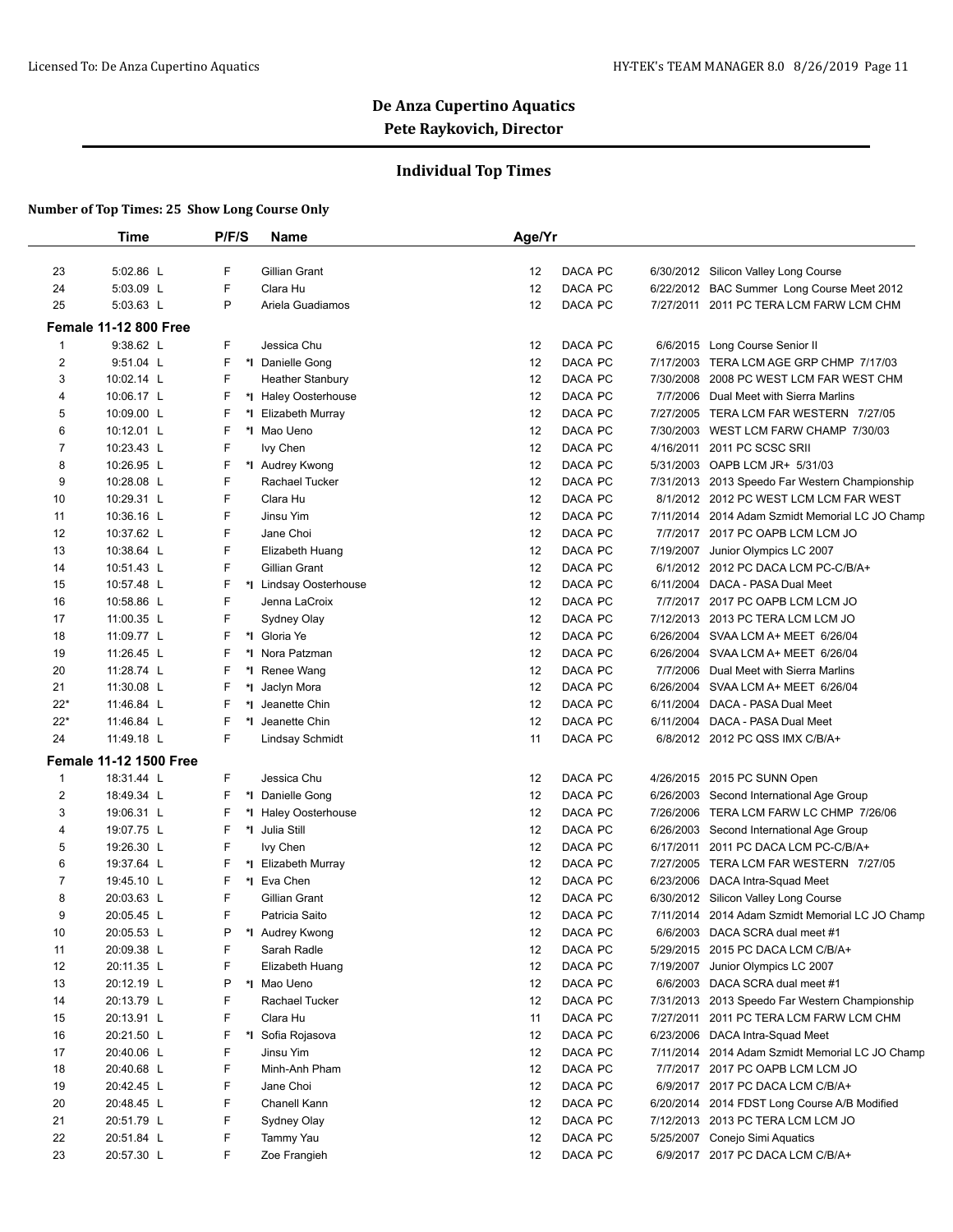## **Individual Top Times**

|              | Time                         | P/F/S   | <b>Name</b>                      | Age/Yr                                                                                                            |
|--------------|------------------------------|---------|----------------------------------|-------------------------------------------------------------------------------------------------------------------|
| 24           | 20:59.75 L                   | F       | Jenna LaCroix                    | 12<br>DACA PC<br>6/9/2017 2017 PC DACA LCM C/B/A+                                                                 |
| 25           | 21:07.47 L                   | F       | Avery Newman                     | DACA PC<br>12<br>6/1/2012 2012 PC DACA LCM PC-C/B/A+                                                              |
|              |                              |         |                                  |                                                                                                                   |
|              | <b>Female 11-12 50 Back</b>  |         |                                  |                                                                                                                   |
| $\mathbf{1}$ | 32.65 L                      | F       | *1 Michelle Liu                  | DACA PC<br>Speedo Jr. Championships West<br>12<br>8/1/2000                                                        |
| 2            | 32.81 L                      | F       | Joyce Lin                        | DACA PC<br>7/27/2011<br>2011 PC TERA LCM FARW LCM CHM<br>11                                                       |
| 3            | 33.18 L                      | F       | *I Dominique Lazarovici          | DACA PC<br>12<br>5/18/2001 LAMV LCM B/A+ 5/18/01                                                                  |
| 4*           | 33.31 L L                    | F       | Neeyati Devanagondi              | DACA PC<br>12<br>7/10/2015 2015 Speedo Adam Szmidt Memorial LC JC                                                 |
| 4*           | 33.31 L                      | F<br>*l | Jamie Martinez                   | DACA PC<br>12<br>5/18/2001 LAMV LCM B/A+ 5/18/01                                                                  |
| 6            | 33.54 L                      | F       | Anna Zhou                        | DACA PC<br>12<br>7/20/2012 2012 PC OAPB LCM LCM JO                                                                |
| 7            | 33.82 L                      | F       | *I Stephanie Nguyen              | DACA PC<br>12<br>7/28/2004<br>WEST LCM FARWST LC CH 7/28/04                                                       |
| 8            | 33.84 L                      | F       | <b>Heather Stanbury</b>          | DACA PC<br>7/10/2008<br>2008 PC TERA LCM LCM JO'S<br>12                                                           |
| 9            | 34.06 L                      | F       | *I Thuy Phi                      | DACA PC<br>12<br>6/23/2007<br>Burlingame Aquatics Summer Spl                                                      |
| $10*$        | 34.27 L                      | F<br>*∣ | Valerie Wang                     | DACA PC<br>5/8/2010<br>11<br>2010 PC DACA LCM PC-C/B/A+                                                           |
| $10*$        | 34.27 L                      | P       | Chanell Kann                     | DACA PC<br>12<br>7/30/2014<br>2014 PC TERA LCM FAR WEST LCM                                                       |
| 12           | 34.47 L                      | F       | *I Ona Teerikorpi                | DACA PC<br>12<br>6/23/2001 DACA LCM BA+ LONG CRS 6/23/01                                                          |
| 13           | 34.48 L                      | P       | Ivy Chen                         | DACA PC<br>12<br>7/27/2011<br>2011 PC TERA LCM FARW LCM CHM                                                       |
| 14           | 34.65 L                      | F       | *I Stephanie Wei                 | DACA PC<br>7/17/2003 TERA LCM AGE GRP CHMP 7/17/03<br>11                                                          |
| 15           | 34.69 L                      | F       | Hannah Morrow                    | DACA PC<br>12<br>7/29/2009<br>2009 PC WEST LCM FAR WEST CHM                                                       |
| 16           | 34.85 L                      | P       | Kristina Fong                    | DACA PC<br>12<br>7/29/2009<br>2009 PC WEST LCM FAR WEST CHM                                                       |
| 17           | 34.89 L                      | P       | Jane Choi                        | DACA PC<br>12<br>7/7/2017<br>2017 PC OAPB LCM LCM JO                                                              |
| 18           | 34.99 L                      | F       | Allison LaCroix                  | DACA PC<br>12<br>5/7/2016 2016 PC DACA LCM C/B/A+                                                                 |
| 19           | 35.03 L                      | P       | Harshini Mangipudi               | DACA PC<br>12<br>7/31/2013 2013 Speedo Far Western Championship                                                   |
| 20           | 35.04 L L                    | F       | Jenna LaCroix                    | DACA PC<br>12<br>6/23/2017 2017 Summer Slam Champs                                                                |
| 21           | 35.36 L                      | P       | Roslyn Lu                        | DACA PC<br>7/28/2010 2010 PC TERA LCM FAR WESTERN<br>12                                                           |
| $22*$        | 35.50 L                      | F       | Amanda Tran                      | DACA PC<br>5/17/2019 2019 PC DACA LCM C/B/A+<br>11                                                                |
| $22*$        | 35.50 L L                    | F       | Sarah Radle                      | DACA PC<br>12<br>7/29/2015 2015 Speedo Far Western Championship                                                   |
| 24           | 35.54 L                      | F       | Jeanette Khowong                 | DACA PC<br>12<br>7/20/2012 2012 PC OAPB LCM LCM JO                                                                |
| $25*$        | 35.64 L                      | P       | *I Jacqueline Do                 | DACA PC<br>12<br>7/30/2008 2008 PC WEST LCM FAR WEST CHM                                                          |
| $25*$        | 35.64 L                      | P       | Grace Guan                       | DACA PC<br>12<br>7/27/2011 2011 PC TERA LCM FARW LCM CHM                                                          |
|              | <b>Female 11-12 100 Back</b> |         |                                  |                                                                                                                   |
| $\mathbf{1}$ | 1:08.38 L                    | F       | *I Michelle Liu                  | DACA PC<br>12<br>3/27/2001<br>2001 US Nat                                                                         |
| 2            | 1:09.40 L                    | F       | Joyce Lin                        | DACA PC<br>12<br>8/7/2012 2012 Western Zone Age Group Championsl                                                  |
| 3            | 1:09.95 L                    | F       | Neeyati Devanagondi              | DACA PC<br>12<br>7/29/2015 2015 Speedo Far Western Championship                                                   |
| 4            | 1:10.37 L                    | F       | *I Stefanie Scherp               | 12<br>DACA PC<br>8/7/2008 North American Challenge Cup 2                                                          |
| 5            | 1:11.07 L                    | P       | Anna Zhou                        | DACA PC<br>12<br>8/1/2012 2012 PC WEST LCM LCM FAR WEST                                                           |
| 6            | $1:12.03$ L                  | F       | *I Jamie Martinez                | 12<br>DACA PC<br>6/23/2001 DACA LCM BA+ LONG CRS 6/23/01                                                          |
| 7            | 1:12.19 $\lfloor$            | P       | Jane Choi                        | 12<br>DACA PC<br>2017 PC OAPB LCM LCM JO<br>7/7/2017                                                              |
| 8            | 1:12.28 $L$                  | F       | *I Stephanie Wei                 | DACA PC<br>7/17/2003 TERA LCM AGE GRP CHMP 7/17/03<br>11                                                          |
| 9            | 1:12.34 $L$                  | F       | Ivy Chen                         | 12<br>DACA PC<br>7/27/2011 2011 PC TERA LCM FARW LCM CHM                                                          |
| 10           | 1:12.46 L                    | F       | Jessica Chu                      | DACA PC<br>12<br>5/29/2015 2015 PC DACA LCM C/B/A+                                                                |
| 11           | 1:12.61 L                    | P       | *I Stephanie Nguyen              | DACA PC<br>12<br>7/28/2004 WEST LCM FARWST LC CH 7/28/04                                                          |
| 12           | 1:13.02 L                    | P       | *1 Valerie Wang                  | 12<br>DACA PC<br>7/28/2010 2010 PC TERA LCM FAR WESTERN                                                           |
| 13           | 1:13.09 L                    | P       | Chanell Kann                     | DACA PC<br>12<br>7/30/2014 2014 PC TERA LCM FAR WEST LCM                                                          |
| 14           | 1:13.23 $L$                  | F       | *I Thuy Phi                      | DACA PC<br>12<br>5/23/2008 2008 Canyons RED, White and BI                                                         |
| 15           | 1:13.30 L                    | P       | <b>Heather Stanbury</b>          | DACA PC<br>12<br>7/30/2008 2008 PC WEST LCM FAR WEST CHM                                                          |
| 16           | 1:13.74 $L$                  | F       | Joyce Zhou                       | DACA PC<br>12<br>7/10/2008 2008 PC TERA LCM LCM JO'S                                                              |
|              | 1:14.46 L                    | F       | *I Ona Teerikorpi                | DACA PC<br>12<br>8/15/2001 TERA LCM FAR WESTERNS 8/15/01                                                          |
|              |                              |         |                                  |                                                                                                                   |
| 17<br>18     |                              | P       | Harshini Mangipudi               | DACA PC<br>12                                                                                                     |
|              | 1:14.94 L                    | P       |                                  | 7/31/2013 2013 Speedo Far Western Championship<br>12                                                              |
| 19           | 1:15.22 $L$                  | F       | Roslyn Lu                        | DACA PC<br>7/15/2010 2010 PC OAPB LCM PC-JO'S                                                                     |
| 20<br>21     | 1:15.38 $L$<br>1:15.52 $L$   | F       | Jeanette Khowong<br>Paige Gilley | DACA PC<br>6/1/2012 2012 PC DACA LCM PC-C/B/A+<br>12<br>DACA PC<br>12<br>6/25/2005 BAC Zone 1N Long Course C/B/A+ |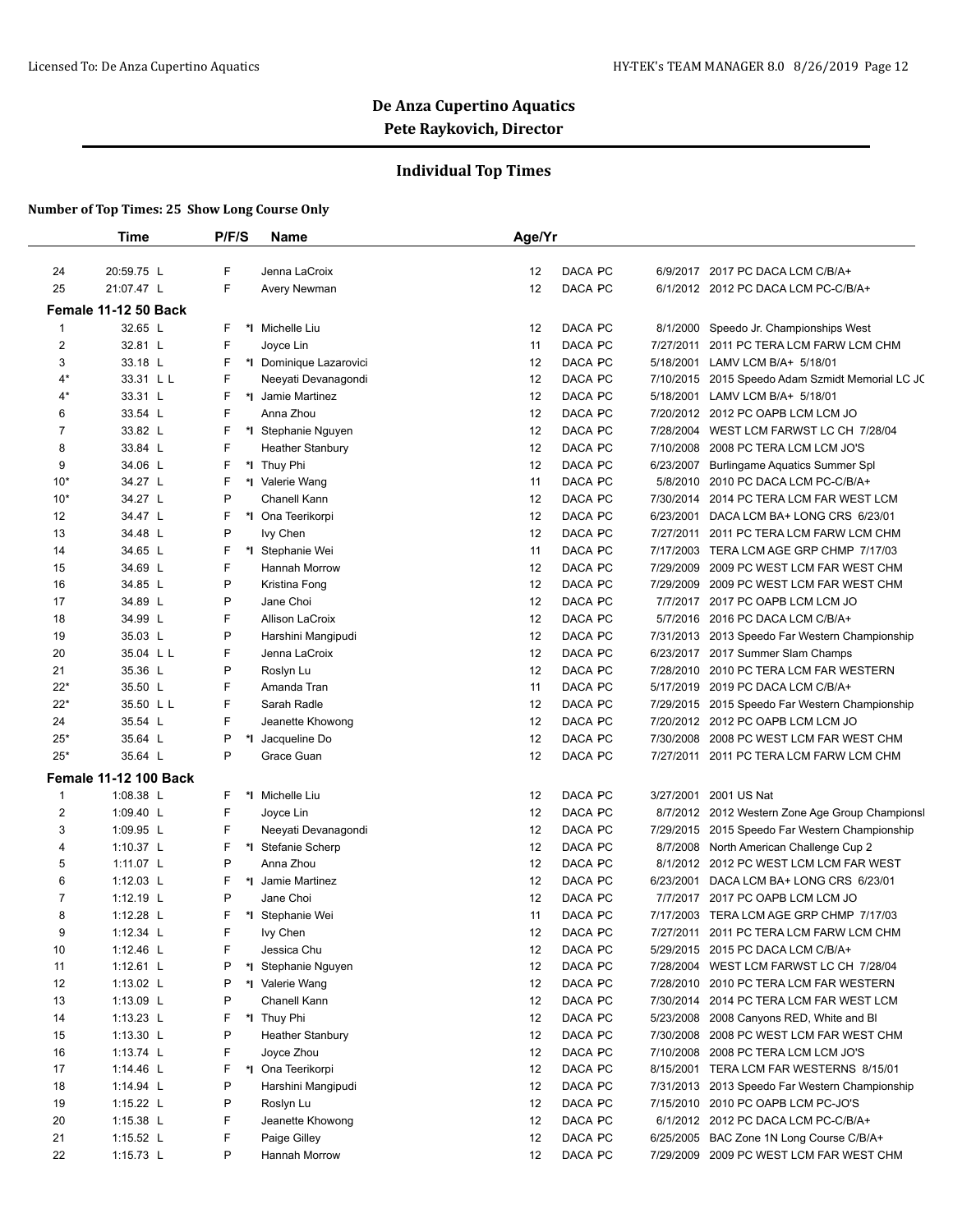## **Individual Top Times**

|                  | <b>Time</b>                  | P/F/S | <b>Name</b>          | Age/Yr                                                           |                               |
|------------------|------------------------------|-------|----------------------|------------------------------------------------------------------|-------------------------------|
|                  |                              |       |                      |                                                                  |                               |
| 23               | 1:15.81 L                    | F     | Allison Wu           | DACA PC<br>6/21/2019 2019 PC DACA LCM C/B/A+<br>12               |                               |
| 24               | 1:15.89 L                    | F     | *1 Eva Chen          | DACA PC<br>12<br>6/23/2006 DACA Intra-Squad Meet                 |                               |
| 25               | $1:15.91$ L                  | F     | Tammy Tai            | DACA PC<br>12<br>5/2/2008 080502 PC LAMV LCM C/B/A+              |                               |
|                  | <b>Female 11-12 200 Back</b> |       |                      |                                                                  |                               |
| 1                | 2:23.74 L                    | F.    | *I Michelle Liu      | DACA PC<br>12<br>3/27/2001 2001 US Nat                           |                               |
| $\overline{2}$   | 2:27.34 L                    | F     | Neeyati Devanagondi  | DACA PC<br>12<br>7/29/2015 2015 Speedo Far Western Championship  |                               |
| 3                | 2:30.25 L                    | F     | Joyce Lin            | DACA PC<br>11<br>7/27/2011 2011 PC TERA LCM FARW LCM CHM         |                               |
| 4                | 2:31.52 L                    | F     | Anna Zhou            | DACA PC<br>12<br>7/20/2012 2012 PC OAPB LCM LCM JO               |                               |
| 5                | 2:31.83 L                    | F.    | Ivy Chen             | DACA PC<br>12<br>7/27/2011 2011 PC TERA LCM FARW LCM CHM         |                               |
| 6                | 2:32.19 L                    | F     | *I Stephanie Wei     | DACA PC<br>11<br>7/17/2003 TERA LCM AGE GRP CHMP 7/17/03         |                               |
| 7                | 2:34.64 L                    | F     | Jane Choi            | DACA PC<br>12<br>7/7/2017 2017 PC OAPB LCM LCM JO                |                               |
| 8                | 2:34.77 L                    | F     | *I Stefanie Scherp   | DACA PC<br>12<br>8/7/2008 North American Challenge Cup 2         |                               |
| 9                | 2:35.74 L                    | F     | *I Stephanie Nguyen  | DACA PC<br>7/15/2004 TERA LCM AA+ T&F 7/15/04<br>12              |                               |
| 10               | 2:35.76 L                    | P     | Joyce Zhou           | DACA PC<br>7/10/2008 2008 PC TERA LCM LCM JO'S<br>12             |                               |
| 11               | 2:35.88 L                    | F     | *I Thuy Phi          | DACA PC<br>12<br>7/19/2007<br>Junior Olympics LC 2007            |                               |
| 12               | 2:35.95 L                    | P     | Chanell Kann         | DACA PC<br>12<br>7/30/2014 2014 PC TERA LCM FAR WEST LCM         |                               |
| 13               | 2:36.57 L                    | P     | *I Ona Teerikorpi    | DACA PC<br>12<br>8/15/2001                                       | TERA LCM FAR WESTERNS 8/15/01 |
| 14               | 2:37.72 L                    | P     | *I Valerie Wang      | DACA PC<br>12<br>7/15/2010 2010 PC OAPB LCM PC-JO'S              |                               |
| 15               | 2:38.44 L                    | F     | Jessica Chu          | DACA PC<br>12<br>5/9/2015 2015 PC DACA LCM C/B/A+                |                               |
| 16               | 2:38.72 L                    | F     | Tammy Tai            | DACA PC<br>12<br>7/10/2008 2008 PC TERA LCM LCM JO'S             |                               |
| 17               | 2:39.55 L                    | F     | *1 Danielle Gong     | DACA PC<br>12<br>7/17/2003 TERA LCM AGE GRP CHMP 7/17/03         |                               |
| 18               | 2:39.91 L                    | F     | Sydney Olay          | DACA PC<br>12<br>7/12/2013 2013 PC TERA LCM LCM JO               |                               |
| 19               | 2:40.38 L                    | F     | *I Catherine Kung    | DACA PC<br>12<br>6/23/2001 DACA LCM BA+ LONG CRS 6/23/01         |                               |
| 20               | 2:40.68 L                    | P     | Allison LaCroix      | DACA PC<br>12<br>7/29/2015 2015 PC Far Western Champs            |                               |
| 21               | 2:40.72 L                    | F     | Jeanette Khowong     | DACA PC<br>12<br>6/1/2012 2012 PC DACA LCM PC-C/B/A+             |                               |
| 22               | 2:40.73 L                    | F.    | *I Julia Still       | DACA PC<br>12<br>6/26/2003 Second International Age Group        |                               |
| 23               | 2:41.33 L                    | P     | Grace Guan           | DACA PC<br>12<br>7/27/2011                                       | 2011 PC TERA LCM FARW LCM CHM |
| 24               | 2:41.35 L                    | P     | *I Audrey Kwong      | DACA PC<br>6/6/2003 DACA SCRA dual meet #1<br>12                 |                               |
| 25               | 2:41.66 L                    | P     | Roslyn Lu            | DACA PC<br>12<br>7/28/2010 2010 PC TERA LCM FAR WESTERN          |                               |
|                  | Female 11-12 50 Breast       |       |                      |                                                                  |                               |
| $\mathbf{1}$     | 35.17 L                      | F.    | *I Eva Chen          | DACA PC<br>7/26/2006<br>12                                       | TERA LCM FARW LC CHMP 7/26/06 |
| $\boldsymbol{2}$ | 35.85 L                      | F     | <b>Stefanie Ting</b> | DACA PC<br>12<br>7/27/2011                                       | 2011 PC TERA LCM FARW LCM CHM |
| 3                | 35.87 L                      | F     | *I Valerie Wang      | DACA PC<br>12<br>7/15/2010 2010 PC OAPB LCM PC-JO'S              |                               |
| 4                | 36.51 L                      | F     | Joyce Lin            | DACA PC<br>12<br>8/7/2012 2012 Western Zone Age Group Championsl |                               |
| 5                | 36.63 L                      | F     | Avery Newman         | 12<br>DACA PC<br>7/20/2012 2012 PC OAPB LCM LCM JO               |                               |
| 6                | 36.84 L                      | F     | Christine Marella    | DACA PC<br>12<br>6/25/2009 2009 CA SCS NOVA JAG                  |                               |
| $\overline{7}$   | 37.30 L                      | F     | Sascha Wang          | 12<br>DACA PC<br>2017 PC OAPB LCM LCM JO<br>7/7/2017             |                               |
| 8                | 37.58 L                      | F     | <b>Hannah Morrow</b> | 12<br>DACA PC<br>7/29/2009 2009 PC WEST LCM FAR WEST CHM         |                               |
| 9                | 37.62 L                      | F     | *1 Jamilyn Kelley    | DACA PC<br>7/18/2002 OAPB LCM AGE GRP CHMP 7/18/02<br>12         |                               |
| 10               | 37.87 L                      | P     | Allison LaCroix      | DACA PC<br>12<br>7/29/2015 2015 PC Far Western Champs            |                               |
| 11               | 38.00 L                      | F     | Tammy Tai            | DACA PC<br>12<br>7/10/2008 2008 PC TERA LCM LCM JO'S             |                               |
| 12               | 38.01 L                      | F     | Stella Yang          | 11<br>DACA PC<br>7/12/2019 2019 PC TERA LCM LCM JO               |                               |
| 13               | 38.03 L                      | P     | *I Ruoning Zhai      | DACA PC<br>7/19/2007 Junior Olympics LC 2007<br>12               |                               |
| 14               | 38.06 L                      | F     | *I Jamie Martinez    | 12<br>DACA PC<br>5/18/2001 LAMV LCM B/A+ 5/18/01                 |                               |
| 15               | 38.10 L                      | F     | Eunice Kan           | DACA PC<br>12<br>7/20/2012 2012 PC OAPB LCM LCM JO               |                               |
| 16               | 38.17 L                      | P     | Zoe Frangieh         | DACA PC<br>7/7/2017 2017 PC OAPB LCM LCM JO<br>12                |                               |
| 17               | 38.22 L                      | P     | Amaris Charton       | DACA PC<br>12<br>7/6/2018 2018 Adam Szmidt Memorial 14 & U LC JO |                               |
| 18               | 38.30 L                      | F     | Gillian Grant        | DACA PC<br>12<br>6/22/2012 2012 PC BAC C/B/A+                    |                               |
| 19               | 38.34 L                      | F     | Jessica Khojasteh    | DACA PC<br>7/27/2005 TERA LCM FAR WESTERN 7/27/05<br>12          |                               |
| 20               | 38.73 L                      | F     | Joyce Zhou           | DACA PC<br>12<br>6/7/2008 2008 PC DACA LCM C/B/A+                |                               |
| $21*$            | 39.01 L                      | P     | Maxine Schultz       | DACA PC<br>12<br>7/31/2013 2013 Speedo Far Western Championship  |                               |
| $21*$            | 39.01 L                      | P     | Jessica Chu          | DACA PC<br>7/31/2013 2013 Speedo Far Western Championship<br>11  |                               |
|                  |                              |       |                      |                                                                  |                               |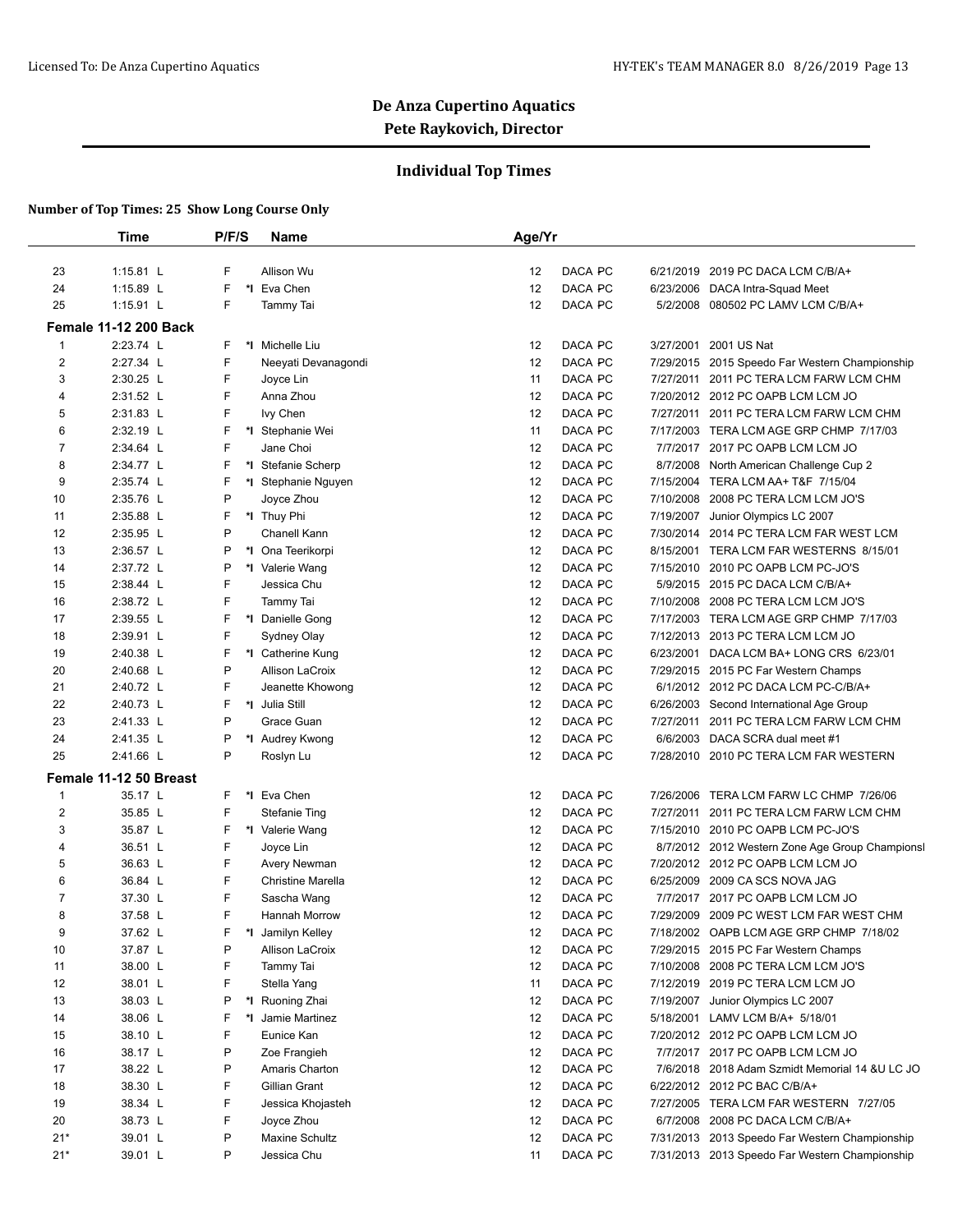## **Individual Top Times**

|                | <b>Time</b>             | P/F/S   | <b>Name</b>              | Age/Yr |                    |           |                                                              |
|----------------|-------------------------|---------|--------------------------|--------|--------------------|-----------|--------------------------------------------------------------|
|                |                         | P       |                          |        |                    |           |                                                              |
| $23*$          | 39.09 L                 | P       | Flora Dong               | 12     | DACA PC            |           | 7/20/2012 2012 PC OAPB LCM LCM JO                            |
| $23*$          | 39.09 L                 | F       | Iris Dong                | 12     | DACA PC            |           | 7/31/2013 2013 Speedo Far Western Championship               |
| 25             | 39.11 L                 |         | Jacqueleine Liu          | 12     | DACA PC            |           | 6/19/2015 FDST A/B Modified Long Course Invitationa          |
|                | Female 11-12 100 Breast |         |                          |        |                    |           |                                                              |
| $\mathbf{1}$   | 1:14.83 L               | F<br>F  | *I Erica Liu             | 12     | DACA PC            | 8/17/1999 | 1999 US Zone                                                 |
| $\overline{2}$ | 1:15.99 L               |         | *I Eva Chen              | 12     | DACA PC            | 7/26/2006 | TERA LCM FARW LC CHMP 7/26/06                                |
| 3              | 1:16.97 L               | F       | *I Valerie Wang          | 12     | DACA PC            |           | 7/15/2010 2010 PC OAPB LCM PC-JO'S                           |
| 4              | 1:17.75 L               | F       | <b>Stefanie Ting</b>     | 12     | DACA PC            |           | 7/7/2011 2011 PC WEST LCM LCM JO'S                           |
| 5              | 1:18.44 L               | F       | Joyce Lin                | 12     | DACA PC            |           | 8/7/2012 2012 Western Zone Age Group Championsl              |
| 6              | 1:19.54 L               | P       | <b>Christine Marella</b> | 12     | DACA PC            | 7/29/2009 | 2009 PC WEST LCM FAR WEST CHM                                |
| 7              | 1:20.57 L               | F       | Hannah Morrow            | 12     | DACA PC            | 7/29/2009 | 2009 PC WEST LCM FAR WEST CHM                                |
| 8              | 1:20.88 L               | F       | Jessica Chu              | 12     | DACA PC            |           | 5/9/2015 2015 PC DACA LCM C/B/A+                             |
| 9              | 1:21.02 L               | F       | Avery Newman             | 12     | DACA PC            |           | 7/20/2012 2012 PC OAPB LCM LCM JO                            |
| 10             | 1:21.09 L               | F       | <b>Tammy Tai</b>         | 12     | DACA PC            | 7/10/2008 | 2008 PC TERA LCM LCM JO'S                                    |
| 11             | 1:21.24 L               | F       | *I Ruoning Zhai          | 12     | DACA PC            | 7/19/2007 | Junior Olympics LC 2007                                      |
| 12             | 1:21.29 L               | P       | Allison LaCroix          | 12     | DACA PC            |           | 7/10/2015 2015 Speedo Adam Szmidt Memorial LC JC             |
| 13             | 1:21.64 L               | F       | Jenny Ma                 | 12     | DACA PC            |           | 4/21/2012 2012 PC DACA LCM C/B/A+                            |
| 14             | 1:22.13 L               | F       | Virginie Qian            | 12     | DACA PC            |           | 6/28/2014 Silicon Valley Long Course                         |
| 15             | 1:22.28 L               | F       | *1 Jamilyn Kelley        | 12     | DACA PC            |           | 7/18/2002 OAPB LCM AGE GRP CHMP 7/18/02                      |
| 16             | 1:22.39 L               | F       | Gillian Grant            | 12     | DACA PC            |           | 6/1/2012 2012 PC DACA LCM PC-C/B/A+                          |
| 17             | 1:22.46 L               | F       | *1 Jamie Martinez        | 12     | DACA PC            |           | 5/18/2001 LAMV LCM B/A+ 5/18/01                              |
| 18             | 1:22.62 L               | F       | Flora Dong               | 12     | DACA PC            |           | 7/20/2012 2012 PC OAPB LCM LCM JO                            |
| 19             | 1:23.17 L               | F       | Shannon Wong             | 11     | DACA PC            |           | 7/10/2015 2015 Speedo Adam Szmidt Memorial LC JC             |
| 20             | 1:23.44 L               | P       | Jacqueleine Liu          | 12     | DACA PC            |           | 7/29/2015 2015 PC Far Western Champs                         |
| 21             | 1:23.51 L               | F       | *I Vivian Yuen           | 12     | DACA PC            |           | 7/28/2004 WEST LCM FARWST LC CH 7/28/04                      |
| 22             | 1:23.54 L               | F       | Allison Wu               | 12     | DACA PC            |           | 7/12/2019 2019 PC TERA LCM LCM JO                            |
| 23             | 1:23.74 L               | F       | Stella Yang              | 11     | DACA PC            |           | 7/12/2019 2019 PC TERA LCM LCM JO                            |
| 24             | 1:23.87 L               | P       | Joyce Zhou               | 12     | DACA PC            | 7/30/2008 | 2008 PC WEST LCM FAR WEST CHM                                |
| 25             | 1:23.97 L               | F       | Paige Davis              | 12     | DACA PC            |           | 7/13/2006 2006 PC WEST LC JO 7/13/06                         |
|                | Female 11-12 200 Breast |         |                          |        |                    |           |                                                              |
| 1              | 2:44.28 L               | F       | *I Valerie Wang          | 12     | DACA PC            |           | 7/15/2010 2010 PC OAPB LCM PC-JO'S                           |
| 2              | 2:46.53 L               | F       | <b>Stefanie Ting</b>     | 12     | DACA PC            | 7/7/2011  | 2011 PC WEST LCM LCM JO'S                                    |
| 3              | 2:47.65 L               | P       | <b>Christine Marella</b> | 12     | DACA PC            | 8/5/2009  | 2009 CA North American Challen                               |
| 4              | 2:49.25 L               | F       | *I Eva Chen              | 12     | DACA PC            | 7/26/2006 | TERA LCM FARW LC CHMP 7/26/06                                |
| 5              | 2:51.31 L               | F       | Allison LaCroix          | 12     | DACA PC            |           | 7/29/2015 2015 PC Far Western Champs                         |
| 6              | 2:51.49 L               | F       | Gillian Grant            | 12     | DACA PC            |           | 6/22/2012 2012 PC BAC C/B/A+                                 |
| $\overline{7}$ | 2:52.45 L               | F       | Jessica Chu              | 12     | DACA PC            |           | 5/29/2015 2015 PC DACA LCM C/B/A+                            |
| 8              | 2:53.14 L               | F       | <b>Tammy Tai</b>         | 12     | DACA PC            |           | 7/10/2008 2008 PC TERA LCM LCM JO'S                          |
| 9              | 2:56.61 L               | F       | Hannah Morrow            | 12     | DACA PC            |           | 7/16/2009 2009 PC TERA LCM LCM JO                            |
| 10             | 2:56.95 L               | F       | *I Thuy Phi              | 12     | DACA PC            |           | 8/1/2007 TERA LCM F/W L/C CHMP 8/01/07                       |
| 11             | 2:57.63 L               | F       | Isabella Guadiamos       | 12     | DACA PC            |           | 7/11/2014 2014 Adam Szmidt Memorial LC JO Champ              |
| 12             | 2:57.81 L               | P       | Flora Dong               | 12     | DACA PC            |           | 7/20/2012 2012 PC OAPB LCM LCM JO                            |
| 13             | 2:57.94 L               | F       | Avery Newman             | 12     | DACA PC            |           | 7/20/2012 2012 PC OAPB LCM LCM JO                            |
| 14             | 2:58.07 L               | P<br>*l | Jamilyn Kelley           | 12     | DACA PC            |           | 7/18/2002 OAPB LCM AGE GRP CHMP 7/18/02                      |
| 15             | 2:58.46 L               | F       | Yeeling Tse              | 12     | DACA PC            | 6/25/2011 | 2011 PC SUNN Invitational                                    |
| 16             | 2:58.52 L               | F       | Natalie Cheung           | 12     | DACA PC            |           | 8/1/2007 TERA LCM F/W L/C CHMP 8/01/07                       |
| 17             | 2:58.65 L               | F       | *I Ruoning Zhai          | 12     | DACA PC            | 7/19/2007 | Junior Olympics LC 2007                                      |
| 18             | 2:58.83 L               | F       | *I Vivian Yuen           | 12     | DACA PC            | 7/15/2004 | TERA LCM AA+ T&F 7/15/04                                     |
|                |                         | F       |                          |        |                    |           |                                                              |
| 19             | 2:59.05 L               | F       | Paige Davis              | 12     | DACA PC            | 7/13/2006 | 2006 PC WEST LC JO 7/13/06<br>North American Challenge Cup 2 |
| 20             | 2:59.31 L               | P       | Joyce Zhou               | 12     | DACA PC<br>DACA PC | 8/7/2008  |                                                              |
| 21             | 2:59.39 L               |         | Jacqueleine Liu          | 12     |                    |           | 7/29/2015 2015 PC Far Western Champs                         |
| 22             | 3:00.58 L               | P       | *I Danielle Gong         | 12     | DACA PC            |           | 7/30/2003 WEST LCM FARW CHAMP 7/30/03                        |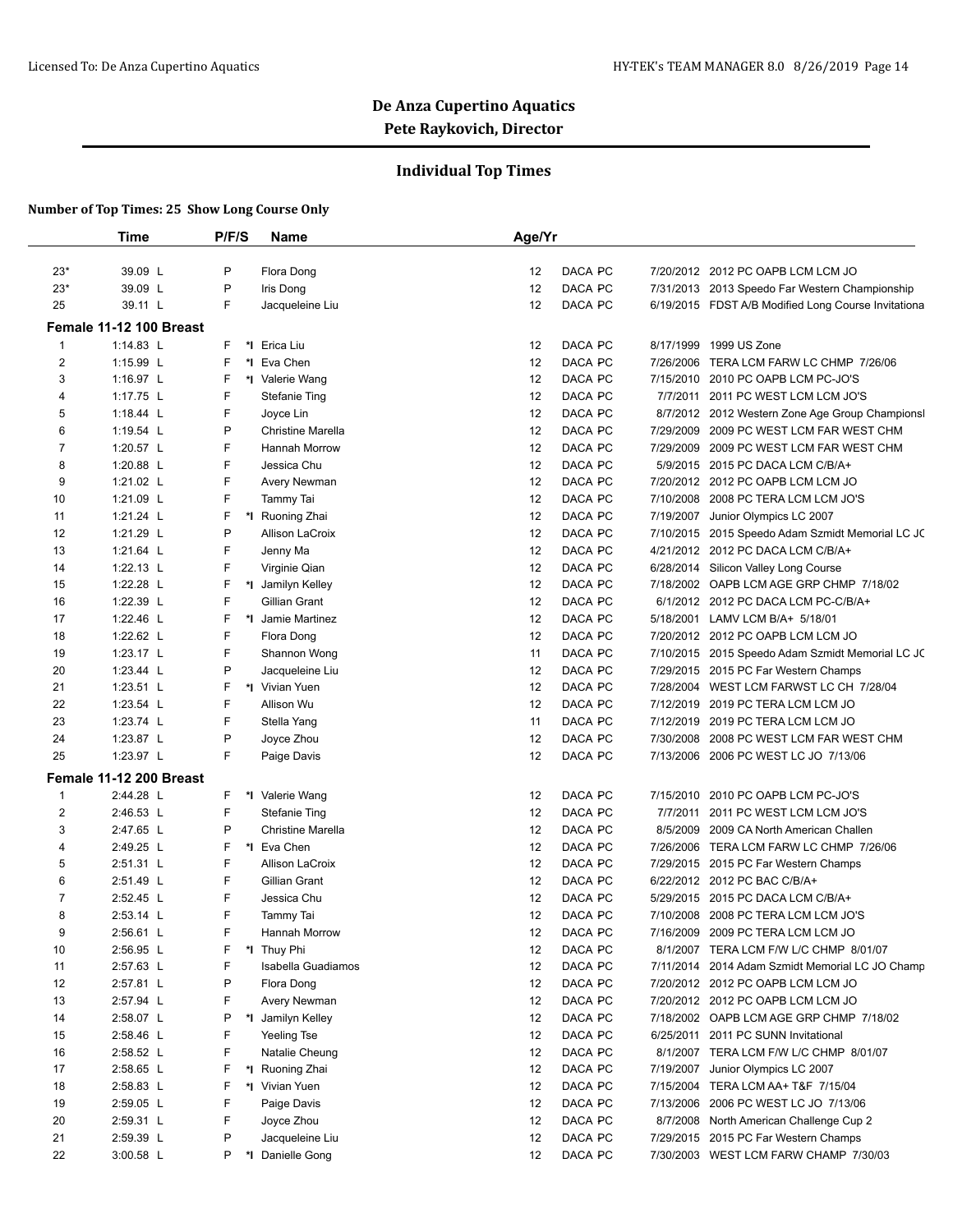## **Individual Top Times**

|                              | Time                        | P/F/S  | Name                            | Age/Yr   |                      |                                                                                 |
|------------------------------|-----------------------------|--------|---------------------------------|----------|----------------------|---------------------------------------------------------------------------------|
|                              |                             | P      |                                 |          |                      |                                                                                 |
| 23<br>24                     | 3:01.05 L<br>3:01.73 L      | P      | Shannon Wong<br>Chanell Kann    | 11<br>12 | DACA PC<br>DACA PC   | 7/29/2015 2015 Speedo Far Western Championship<br>2014 PC TERA LCM FAR WEST LCM |
|                              |                             | F      |                                 |          | 7/30/2014            |                                                                                 |
| 25                           | 3:01.82 L                   |        | *I Aileen Lee                   | 12       | DACA PC              | 6/13/2009 2009 PC DACA LCM PC-C/B/A+                                            |
|                              | <b>Female 11-12 50 Fly</b>  |        |                                 |          | DACA PC              |                                                                                 |
| 1                            | 31.16 L                     | F      | Roslyn Lu                       | 12       |                      | 7/28/2010 2010 PC TERA LCM FAR WESTERN                                          |
| $\overline{\mathbf{c}}$<br>3 | 31.22 L                     | F<br>F | *I Jamie Martinez<br>Eunice Kan | 12<br>12 | DACA PC<br>6/23/2001 | DACA LCM BA+ LONG CRS 6/23/01<br>7/20/2012 2012 PC OAPB LCM LCM JO              |
|                              | 31.26 L                     |        | Jessica Chu                     |          | DACA PC              |                                                                                 |
| 4<br>5                       | 31.73 L                     | F<br>P | Neeyati Devanagondi             | 12<br>12 | DACA PC              | 6/19/2015 2015 PC BAC C/B/A+<br>7/29/2015 2015 PC Far Western Champs            |
| 6                            | 31.84 L                     | F      | *1 Eva Chen                     | 12       | DACA PC<br>DACA PC   |                                                                                 |
|                              | 31.93 L                     |        |                                 |          | 7/13/2006<br>DACA PC | WEST LCM L/C JO'S 7/13/06                                                       |
| 7                            | 32.13 L                     | F      | Kristina Fong                   | 12       |                      | 6/25/2009 2009 CA SCS JAG                                                       |
| 8                            | 32.22 L                     | P      | Jeanette Khowong                | 12       | DACA PC              | 8/1/2012 2012 PC WEST LCM LCM FAR WEST                                          |
| 9                            | 32.25 L                     | F      | Sascha Wang                     | 12       | DACA PC              | 7/7/2017 2017 PC OAPB LCM LCM JO                                                |
| $10*$                        | 32.37 L                     | F      | *I Thuy Phi                     | 12       | DACA PC<br>5/2/2008  | 080502 PC LAMV LCM C/B/A+                                                       |
| $10*$                        | 32.37 L                     | P      | *I Julia Hu                     | 12       | DACA PC<br>7/28/2004 | WEST LCM FARWST LC CH 7/28/04                                                   |
| 12                           | 32.41 L                     | F      | Neeti Badve                     | 12       | DACA PC              | 7/10/2015 2015 Speedo Adam Szmidt Memorial LC JC                                |
| 13                           | 32.66 L                     | P      | *I Elizabeth Murray             | 12       | DACA PC              | 7/27/2005 TERA LCM FAR WESTERN 7/27/05                                          |
| 14                           | 32.68 L                     | F      | Chanell Kann                    | 12       | DACA PC              | 5/10/2014 2014 PC DACA LCM C/B/A+                                               |
| 15                           | 32.72 L                     | P      | Sarah Radle                     | 12       | DACA PC              | 7/29/2015 2015 PC Far Western Champs                                            |
| 16                           | 32.98 L                     | F      | *I Ruoning Zhai                 | 12       | DACA PC              | 5/4/2007 LAMV LCM C/B/A+ 5/04/07                                                |
| 17                           | 32.99 L                     | P      | Danielle Panconi                | 12       | DACA PC              | 7/28/2010 2010 PC TERA LCM FAR WESTERN                                          |
| 18                           | 33.01 L                     | P      | *I Larissa Wen                  | 11       | DACA PC              | 7/28/2010 2010 PC TERA LCM FAR WESTERN                                          |
| 19                           | 33.10 L                     | P      | Jaclyn Klaus                    | 12       | DACA PC              | 7/28/2010 2010 PC TERA LCM FAR WESTERN                                          |
| 20                           | 33.16 L                     | P      | Rebecca Chen                    | 12       | DACA PC<br>8/1/2007  | TERA LCM F/W L/C CHMP 8/01/07                                                   |
| 21                           | 33.18 L                     | F      | *I Dominique Lazarovici         | 12       | DACA PC<br>6/23/2001 | DACA LCM BA+ LONG CRS 6/23/01                                                   |
| 22                           | 33.19 L                     | P      | Sayeh Faridnia                  | 12       | DACA PC              | 7/15/2010 2010 PC OAPB LCM PC-JO'S                                              |
| 23                           | 33.25 L                     | P      | Emilie Lespinasse               | 12       | DACA PC              | 7/7/2017 2017 PC OAPB LCM LCM JO                                                |
| 24                           | 33.28 L                     | F      | lvy Chen                        | 12       | DACA PC<br>6/25/2011 | 2011 PC SUNN Invitational                                                       |
| 25                           | 33.34 L                     | F      | Caitlyn Lee                     | 11       | DACA PC              | 7/12/2019 2019 PC TERA LCM LCM JO                                               |
|                              | <b>Female 11-12 100 Fly</b> |        |                                 |          |                      |                                                                                 |
| $1^*$                        | 1:07.53 L                   | F      | Jessica Chu                     | 12       | DACA PC              | 7/10/2015 2015 Speedo Adam Szmidt Memorial LC JC                                |
| $1^*$                        | 1:07.53 L                   | F      | *I Jamie Martinez               | 12       | DACA PC<br>6/23/2001 | DACA LCM BA+ LONG CRS 6/23/01                                                   |
| 3                            | 1:07.79 L                   | F      | *1 Amber Hovey                  | 12       | DACA PC<br>8/1/2000  | Speedo Jr. Championships West                                                   |
| 4                            | 1:09.19 L                   | F      | *I Eva Chen                     | 12       | DACA PC<br>7/26/2006 | TERA LCM FARW LC CHMP 7/26/06                                                   |
| 5                            | 1:09.21 $L$                 | F      | *I Michelle Liu                 | 12       | DACA PC              | 5/18/2001 LAMV LCM B/A+ 5/18/01                                                 |
| 6                            | 1:10.59 L                   | P      | Roslyn Lu                       | 12       | DACA PC              | 7/15/2010 2010 PC OAPB LCM PC-JO'S                                              |
| $\overline{7}$               | 1:10.74 $L$                 | P      | Sarah Radle                     | 12       | DACA PC              | 7/29/2015 2015 Speedo Far Western Championship                                  |
| 8                            | 1:11.29 L                   | F      | *I Catherine Kung               | 12       | DACA PC<br>6/23/2001 | DACA LCM BA+ LONG CRS 6/23/01                                                   |
| 9                            | 1:12.18 L                   | F      | Neeyati Devanagondi             | 12       | DACA PC              | 6/27/2015 Long Course Senior II                                                 |
| 10                           | 1:12.25 $L$                 | F      | Jeanette Khowong                | 12       | DACA PC              | 7/20/2012 2012 PC OAPB LCM LCM JO                                               |
| 11                           | 1:12.37 $L$                 | P      | *I Ruoning Zhai                 | 12       | DACA PC<br>7/19/2007 | Junior Olympics LC 2007                                                         |
| 12                           | 1:12.75 $L$                 | F      | *I Dominique Lazarovici         | 12       | DACA PC<br>6/23/2001 | DACA LCM BA+ LONG CRS 6/23/01                                                   |
| 13                           | 1:12.82 L                   | P      | Joyce Zhou                      | 12       | DACA PC              | 7/30/2008 2008 PC WEST LCM FAR WEST CHM                                         |
| 14                           | 1:13.04 $L$                 | F      | *1 Danielle Gong                | 12       | DACA PC              | 5/31/2003 OAPB LCM JR+ 5/31/03                                                  |
| 15                           | 1:13.17 $L$                 | F      | *I Thuy Phi                     | 12       | DACA PC              | 5/2/2008 080502 PC LAMV LCM C/B/A+                                              |
| 16                           | 1:13.25 $L$                 | P      | Sascha Wang                     | 12       | DACA PC              | 7/7/2017 2017 PC OAPB LCM LCM JO                                                |
| 17                           | 1:13.43 $L$                 | P      | Neeti Badve                     | 12       | DACA PC              | 7/10/2015 2015 Speedo Adam Szmidt Memorial LC JC                                |
| 18                           | 1:13.45 $L$                 | F      | *I Sofia Rojasova               | 12       | DACA PC              | 6/23/2006 DACA Intra-Squad Meet                                                 |
| 19                           | 1:13.59 $L$                 | P      | Sayeh Faridnia                  | 12       | DACA PC              | 7/28/2010 2010 PC TERA LCM FAR WESTERN                                          |
| 20                           | 1:13.70 L                   | F      | Danielle Panconi                | 11       | DACA PC              | 7/16/2009 2009 PC TERA LCM LCM JO                                               |
| 21                           | $1:13.81$ L                 | F      | Kristina Fong                   | 12       | DACA PC              | 6/25/2009 2009 CA SCS NOVA JAG                                                  |
| 22                           | $1:13.95$ L                 | P      | Chanell Kann                    | 12       | DACA PC              | 7/30/2014 2014 PC TERA LCM FAR WEST LCM                                         |
|                              |                             |        |                                 |          |                      |                                                                                 |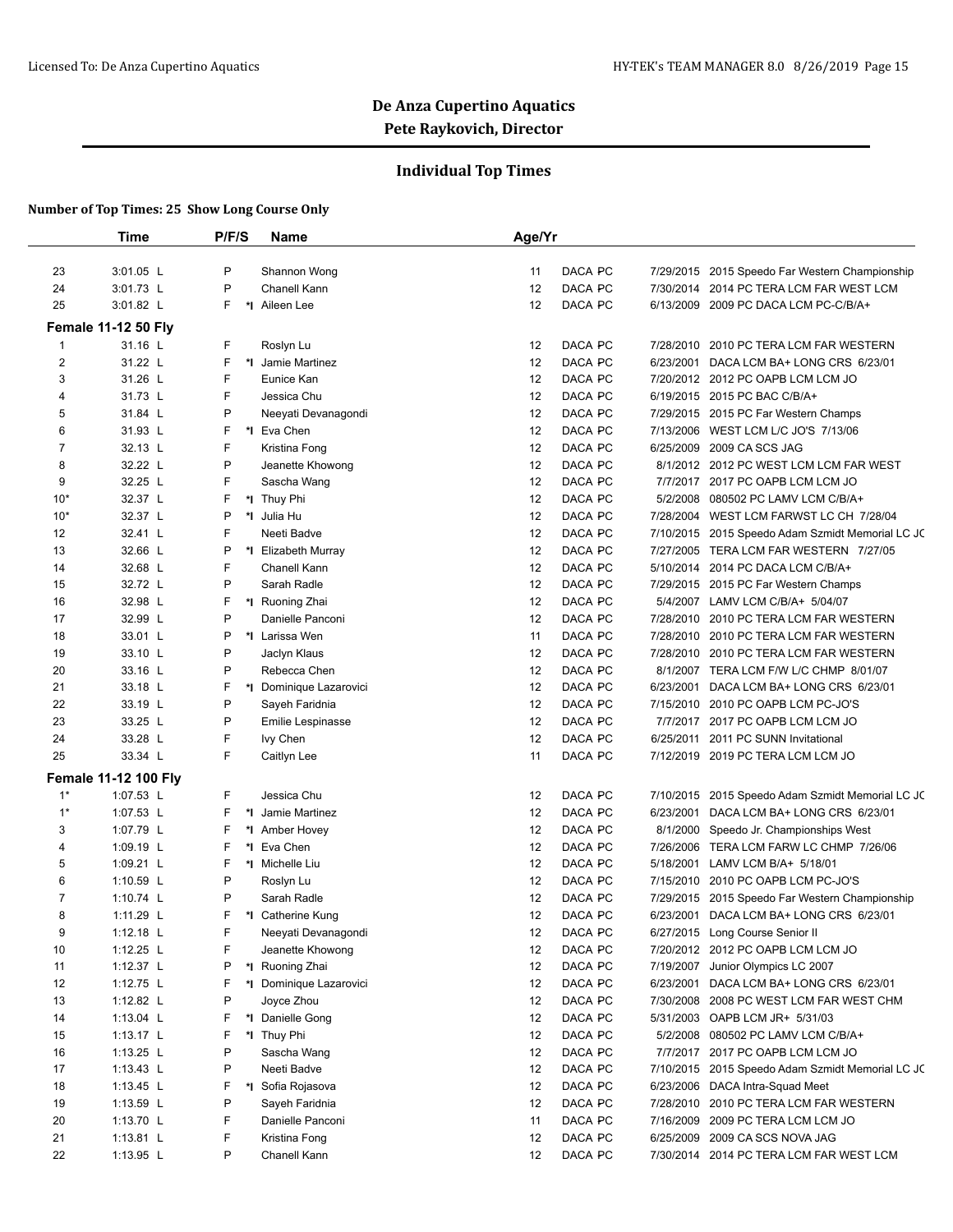## **Individual Top Times**

|                | <b>Time</b>                 | P/F/S   | Name                     | Age/Yr                                                            |
|----------------|-----------------------------|---------|--------------------------|-------------------------------------------------------------------|
|                |                             |         |                          |                                                                   |
| 23             | 1:14.38 L                   | P<br>*I | Elizabeth Murray         | DACA PC<br>7/27/2005 TERA LCM FAR WESTERN 7/27/05<br>12           |
| 24             | 1:14.58 L                   | P       | Ona Teerikorpi<br>*∣     | DACA PC<br>12<br>8/15/2001 TERA LCM FAR WESTERNS 8/15/01          |
| 25             | 1:14.60 L                   | P       | Ivy Chen                 | DACA PC<br>12<br>7/27/2011 2011 PC TERA LCM FARW LCM CHM          |
|                | <b>Female 11-12 200 Flv</b> |         |                          |                                                                   |
| 1              | 2:25.71 L                   | P       | Jessica Chu              | DACA PC<br>12<br>7/10/2015 2015 Speedo Adam Szmidt Memorial LC JC |
| $\overline{2}$ | 2:34.42 L                   | F       | Sarah Radle              | DACA PC<br>12<br>7/10/2015 2015 Speedo Adam Szmidt Memorial LC JC |
| 3              | 2:36.99 L                   | P       | Jeanette Khowong         | DACA PC<br>12<br>8/1/2012 2012 PC WEST LCM LCM FAR WEST           |
| 4              | 2:39.71 L                   | P       | Danielle Panconi         | DACA PC<br>11<br>7/16/2009 2009 PC TERA LCM LCM JO                |
| 5              | 2:41.89 L                   | P       | *1 Catherine Kung        | DACA PC<br>12<br>8/15/2001 TERA LCM FAR WESTERNS 8/15/01          |
| 6              | 2:45.31 L                   | F<br>*∣ | Sofia Rojasova           | 12<br>DACA PC<br>7/13/2006 WEST LCM L/C JO'S 7/13/06              |
| 7              | 2:45.75 L                   | P       | *I Thuy Phi              | DACA PC<br>12<br>7/19/2007<br>Junior Olympics LC 2007             |
| 8              | 2:46.08 L                   | F       | *I Ruoning Zhai          | 12<br>DACA PC<br>5/25/2007 Conejo Simi Aquatics                   |
| 9              | 2:46.38 L                   | P       | Sayeh Faridnia           | DACA PC<br>7/28/2010 2010 PC TERA LCM FAR WESTERN<br>12           |
| 10             | 2:46.69 L                   | F       | *I Eva Chen              | DACA PC<br>6/23/2006 DACA Intra-Squad Meet<br>12                  |
| 11             | 2:47.66 L                   | P       | *∣<br>Erica Tzeng        | 12<br>DACA PC<br>7/15/2010 2010 PC OAPB LCM PC-JO'S               |
| 12             | 2:47.76 L                   | F       | Ivy Chen                 | 12<br>DACA PC<br>6/17/2011 2011 PC DACA LCM PC-C/B/A+             |
| 13             | 2:49.56 L                   | P       | *I Elizabeth Murray      | DACA PC<br>12<br>7/14/2005 Junior Olympics LC 2005                |
| 14             | 2:50.07 L                   | P       | *I Kelly Simmons         | 12<br>DACA PC<br>7/13/2006 WEST LCM L/C JO'S 7/13/06              |
| 15             | 2:52.52 L                   | F       | Roslyn Lu                | DACA PC<br>12<br>6/18/2010 2010 PC DACA LCM PC-C/B/A+             |
| 16             | 2:57.69 L                   | F       | Ariela Guadiamos         | DACA PC<br>12<br>5/7/2011 2011 PC DACA LCM PC-C/B/A+              |
| 17             | 3:00.02 L                   | F       | Isabella Guadiamos       | 12<br>DACA PC<br>6/20/2014 2014 FDST Long Course A/B Modified     |
| 18             | 3:01.28 L                   | F       | Emilie Lespinasse        | 12<br>DACA PC<br>5/19/2018 2018 PC DACA LCM C/B/A+                |
| 19             | 3:01.47 L                   | F       | Neeyati Devanagondi      | DACA PC<br>12<br>5/9/2015 2015 PC DACA LCM C/B/A+                 |
| 20             | 3:01.94 L                   | F       | *1 Alice Shieh           | DACA PC<br>12<br>6/23/2006 DACA Intra-Squad Meet                  |
| 21             | $3:02.84$ L                 | F       | *I Renee Wang            | DACA PC<br>6/23/2006 DACA Intra-Squad Meet<br>12                  |
| 22             | 3:03.69 L                   | F       | Shannon Wong             | DACA PC<br>11<br>5/9/2015 2015 PC DACA LCM C/B/A+                 |
| 23             | 3:05.37 L                   | F       | *I Emily Wong            | DACA PC<br>12<br>4/23/2005 Pacific Swimming Zone 1N LC Sw         |
| 24             | 3:09.22 L                   | F<br>*∣ | Julia Hu                 | 12<br>DACA PC<br>6/11/2004<br>DACA - PASA Dual Meet               |
| 25             | 3:09.75 L                   | F       | Gloria Ye<br>*∣          | 12<br>DACA PC<br>4/24/2004 PASA April 24-25                       |
|                | <b>Female 11-12 200 IM</b>  |         |                          |                                                                   |
| 1              | 2:29.50 L                   | F.      | Eva Chen<br>*∣           | DACA PC<br>12<br>7/13/2006 WEST LCM L/C JO'S 7/13/06              |
| $\overline{2}$ | 2:30.45 L                   | F       | *I Jamie Martinez        | DACA PC<br>12<br>5/18/2001 LAMV LCM B/A+ 5/18/01                  |
| 3              | 2:32.10 L                   | F       | Jessica Chu              | 12<br>DACA PC<br>7/10/2015 2015 Speedo Adam Szmidt Memorial LC JC |
| 4              | 2:32.41 L                   | F       | *I Valerie Wang          | DACA PC<br>7/15/2010 2010 PC OAPB LCM PC-JO'S<br>12               |
| 5              | 2:33.41 L                   | F       | Sarah Radle              | DACA PC<br>12<br>7/29/2015 2015 PC Far Western Champs             |
| 6              | 2:33.55 L                   | F       | *I Michelle Liu          | 12<br>DACA PC<br>5/18/2001 LAMV LCM B/A+ 5/18/01                  |
| 7              | 2:33.79 L                   | F       | *∣<br>Stephanie Wei      | DACA PC<br>11<br>7/17/2003 TERA LCM AGE GRP CHMP 7/17/03          |
| 8              | 2:34.43 L                   | F       | Tammy Tai                | 12<br>DACA PC<br>7/10/2008 2008 PC TERA LCM LCM JO'S              |
| 9              | 2:34.66 L                   | F       | Virginie Qian            | DACA PC<br>12<br>6/28/2014 Silicon Valley Long Course             |
| 10             | 2:34.92 L                   | F       | *I Danielle Gong         | DACA PC<br>12<br>7/17/2003 TERA LCM AGE GRP CHMP 7/17/03          |
| $11*$          | 2:35.40 L                   | P       | Joyce Zhou               | DACA PC<br>7/30/2008 2008 PC WEST LCM FAR WEST CHM<br>12          |
| $11*$          | 2:35.40 L                   | P       | <b>Christine Marella</b> | 12<br>DACA PC<br>7/16/2009 2009 PC TERA LCM LCM JO                |
| 13             | 2:35.67 L                   | F       | Ivy Chen                 | 12<br>DACA PC<br>7/7/2011 2011 PC WEST LCM LCM JO'S               |
| 14             | 2:36.35 L                   | P       | Chanell Kann             | 12<br>DACA PC<br>7/30/2014 2014 PC TERA LCM FAR WEST LCM          |
| 15             | 2:36.45 L                   | F       | Allison LaCroix          | 12<br>DACA PC<br>6/3/2016 2016 PC DACA LCM C/B/A+                 |
| 16             | 2:36.58 L                   | F       | Karly Frangieh           | DACA PC<br>12<br>6/21/2019 2019 PC DACA LCM C/B/A+                |
| 17             | 2:36.65 L                   | F.      | *I Thuy Phi              | DACA PC<br>12<br>6/23/2007<br>Burlingame Aquatics Summer Spl      |
| 18             | 2:37.07 L                   | F       | Sayeh Faridnia           | 12<br>DACA PC<br>7/15/2010<br>2010 PC OAPB LCM PC-JO'S            |
| 19             | 2:37.95 L                   | P       | *I Stephanie Nguyen      | DACA PC<br>7/28/2004 WEST LCM FARWST LC CH 7/28/04<br>12          |
| 20             | 2:38.27 L                   | F       | *I Ruoning Zhai          | 12<br>DACA PC<br>6/23/2007 Burlingame Aquatics Summer Spl         |
| 21             | 2:38.84 L                   | F       | Joyce Lin                | 12<br>DACA PC<br>8/7/2012 2012 Western Zone Age Group Championsl  |
| 22             | 2:38.95 L                   | P       | Roslyn Lu                | DACA PC<br>7/28/2010 2010 PC TERA LCM FAR WESTERN<br>12           |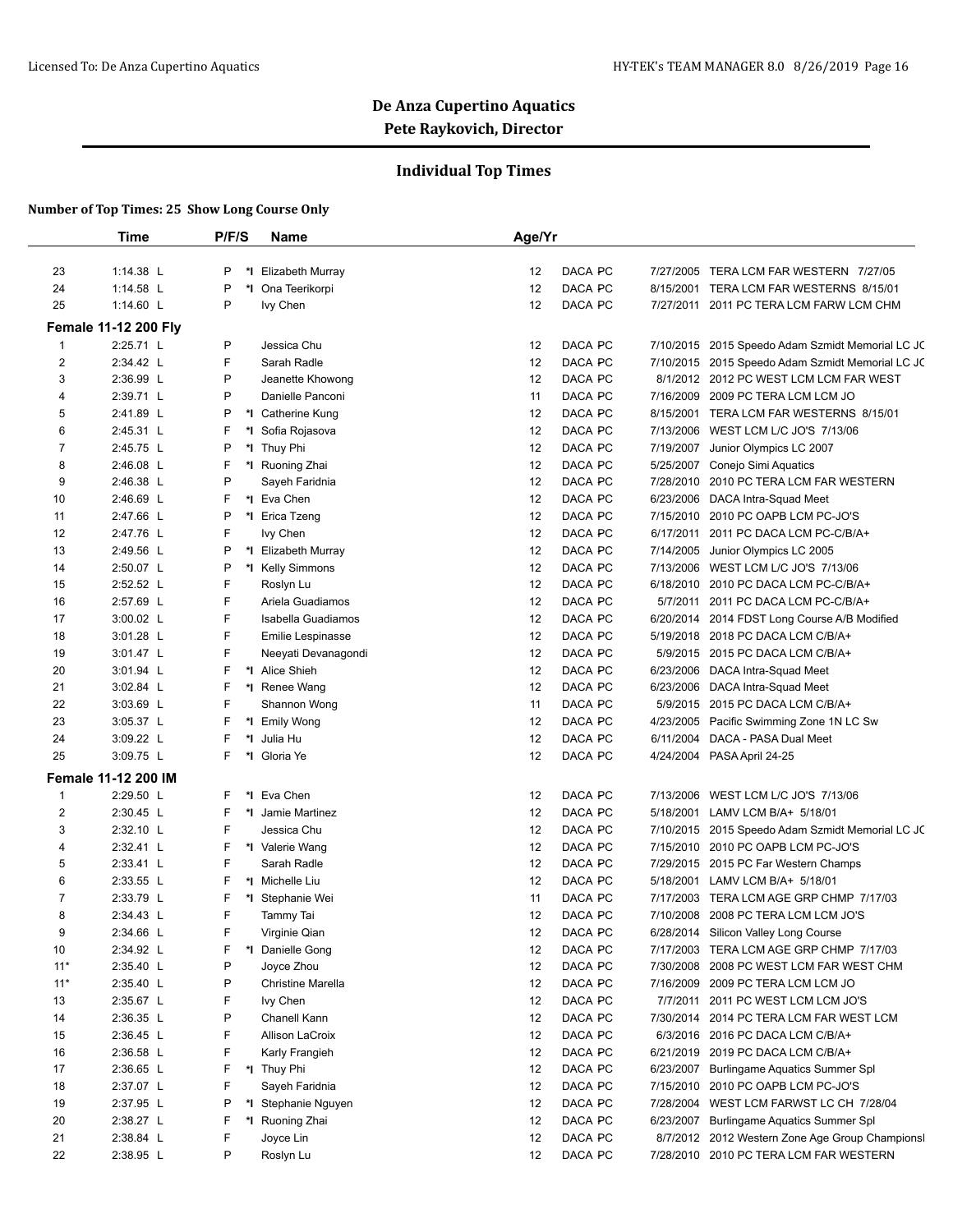## **Individual Top Times**

|                | <b>Time</b>                | P/F/S | Name                    | Age/Yr        |           |                                                    |
|----------------|----------------------------|-------|-------------------------|---------------|-----------|----------------------------------------------------|
|                |                            |       |                         |               |           |                                                    |
| 23             | 2:39.34 L                  | F     | *I Dominique Lazarovici | DACA PC<br>12 |           | 5/18/2001 LAMV LCM B/A+ 5/18/01                    |
| 24             | 2:39.56 L                  | F     | Anna Zhou               | DACA PC<br>12 |           | 4/21/2012 2012 PC DACA LCM C/B/A+                  |
| 25             | 2:40.06 L                  | F     | Jeanette Khowong        | DACA PC<br>12 |           | 7/20/2012 2012 PC OAPB LCM LCM JO                  |
|                | <b>Female 11-12 400 IM</b> |       |                         |               |           |                                                    |
| $\mathbf{1}$   | 5:16.75 L                  | P     | Jessica Chu             | DACA PC<br>12 |           | 7/10/2015 2015 Speedo Adam Szmidt Memorial LC JC   |
| $\overline{2}$ | 5:18.95 L                  | F     | *1 Danielle Gong        | DACA PC<br>12 |           | 7/30/2003 WEST LCM FARW CHAMP 7/30/03              |
| 3              | 5:20.50 L                  | F     | *1 Eva Chen             | DACA PC<br>12 |           | 7/26/2006 TERA LCM FARW LC CHMP 7/26/06            |
| 4              | 5:26.12 L                  | F     | Tammy Tai               | 12<br>DACA PC |           | 7/10/2008 2008 PC TERA LCM LCM JO'S                |
| 5              | 5:27.25 L                  | F     | Ivy Chen                | 12<br>DACA PC | 7/27/2011 | 2011 PC TERA LCM FARW LCM CHM                      |
| 6              | 5:27.69 L                  | P     | Sarah Radle             | DACA PC<br>12 |           | 7/29/2015 2015 PC Far Western Champs               |
| 7              | 5:30.41 L                  | P     | Joyce Zhou              | 12<br>DACA PC |           | 7/30/2008 2008 PC WEST LCM FAR WEST CHM            |
| 8              | 5:31.58 L                  | P     | Jeanette Khowong        | DACA PC<br>12 |           | 8/1/2012 2012 PC WEST LCM LCM FAR WEST             |
| 9              | 5:31.84 L                  | Ρ     | *I Thuy Phi             | 12<br>DACA PC |           | 8/1/2007 TERA LCM F/W L/C CHMP 8/01/07             |
| 10             | 5:32.16 L                  | F     | Virginie Qian           | 12<br>DACA PC |           | 6/28/2014 Silicon Valley Long Course               |
| 11             | 5:32.61 L                  | P     | Chanell Kann            | 12<br>DACA PC | 7/30/2014 | 2014 PC TERA LCM FAR WEST LCM                      |
| 12             | 5:34.89 L                  | F     | Sayeh Faridnia          | DACA PC<br>12 | 7/15/2010 | 2010 PC OAPB LCM PC-JO'S                           |
| 13             | 5:37.48 L                  | F     | <b>Stefanie Ting</b>    | 12<br>DACA PC | 7/7/2011  | 2011 PC WEST LCM LCM JO'S                          |
| 14             | 5:37.87 L                  | F     | *I Vivian Yuen          | DACA PC<br>12 |           | 7/28/2004 WEST LCM FARWST LC CH 7/28/04            |
| 15             | 5:37.95 L                  | F     | Roslyn Lu               | DACA PC<br>12 | 7/15/2010 | 2010 PC OAPB LCM PC-JO'S                           |
| 16             | 5:38.06 L                  | F     | Karly Frangieh          | 12<br>DACA PC |           | 6/21/2019 2019 PC DACA LCM C/B/A+                  |
| 17             | 5:38.71 L                  | F     | Christine Marella       | 12<br>DACA PC | 6/25/2009 | 2009 CA SCS JAG                                    |
| 18             | 5:38.76 L                  | F     | *I Valerie Wang         | DACA PC<br>11 | 5/8/2010  | 2010 PC DACA LCM PC-C/B/A+                         |
| 19             | 5:38.97 L                  | P     | <b>Heather Stanbury</b> | DACA PC<br>12 | 7/30/2008 | 2008 PC WEST LCM FAR WEST CHM                      |
| 20             | 5:39.39 L                  | F     | Neeti Badve             | 12<br>DACA PC |           | 7/10/2015 2015 Speedo Adam Szmidt Memorial LC JC   |
| 21             | 5:41.11 L                  | F     | Anna Zhou               | DACA PC<br>12 |           | 7/20/2012 2012 PC OAPB LCM LCM JO                  |
| 22             | 5:41.28 L                  | F     | *I Haley Oosterhouse    | DACA PC<br>12 |           | 5/4/2007 LAMV LCM C/B/A+ 5/04/07                   |
| 23             | 5:42.39 L                  | P     | Isabella Guadiamos      | 12<br>DACA PC |           | 7/30/2014 2014 PC TERA LCM FAR WEST LCM            |
| 24             | 5:42.72 L                  | P     | *I Sofia Rojasova       | DACA PC<br>12 |           | 7/26/2006 TERA LCM FARW LC CHMP 7/26/06            |
| 25             | 5:43.36 L                  | P     | Kelly Zheng             | DACA PC<br>12 |           | 7/31/2013 2013 Speedo Far Western Championship     |
|                | Female 13-14 50 Free       |       |                         |               |           |                                                    |
| $\mathbf{1}$   | 26.71 L                    | P     | *I Madeline Schaefer    | DACA PC<br>14 |           | 5/15/2008 XLI Santa Clara International            |
| $\overline{2}$ | 27.26 L                    | F     | Kristen Clarno          | DACA PC<br>14 | 7/16/2008 | 2008 CA/NV Speedo Championship                     |
| 3              | 27.59 L                    | F     | Laurence Delisle        | DACA PC<br>14 |           | 7/13/2006 Long Course Sr State Championship Meet 2 |
| 4              | 27.76 L                    | P     | <b>Courtney Schultz</b> | DACA PC<br>14 |           | 7/20/2011 2011 Speedo Champions Series CA/NV       |
| 5              | 27.94 L                    | P     | Sierra Thomas           | DACA PC<br>14 |           | 8/2/2018 2018 USA Swimming Futures Sant            |
| 6              | 27.96 L                    | F     | *I Michelle Liu         | 13<br>DACA PC |           | 8/7/2001 2001 US Western Zon                       |
| 7              | 28.07 L                    | P     | *I Helen Tang           | DACA PC<br>14 | 7/22/2009 | 2009 CA/NV Speedo Championship Series              |
| 8              | 28.08 L                    | P     | *1 Danielle Gong        | DACA PC<br>14 |           | 7/27/2005 TERA LCM FAR WESTERN 7/27/05             |
| 9              | 28.13 L                    | P     | Sayeh Faridnia          | DACA PC<br>14 |           | 7/25/2012 2012 CA Summer CA NV Gold Sectionals     |
| 10             | 28.17 L                    | F     | Chelsea Fong            | DACA PC<br>14 |           | 7/26/2006 TERA LCM FARW LC CHMP 7/26/06            |
| 11             | 28.23 L                    | F     | Hayes Hyde              | DACA PC<br>14 |           | 7/28/2004 WEST LCM FARWST LC CH 7/28/04            |
| 12             | 28.27 L                    | F     | *I Erica Liu            | 14<br>DACA PC |           | 6/28/2001 2001 US Santa Clara Xxxi                 |
| 13             | 28.29 L                    | P     | Kelly Ryoo              | DACA PC<br>14 |           | 7/27/2016 2016 PC TERA FAR WESTERNS                |
| 14             | 28.40 L                    | P     | *I Eva Chen             | DACA PC<br>14 | 3/5/2008  | 2008 California-Nevada Spring Championsh           |
| 15             | 28.45 L                    | Ρ     | *I Stefanie Scherp      | 13<br>DACA PC |           | 7/22/2009 2009 CA/NV Speedo Championship Series    |
| 16             | 28.51 L                    | F     | Neevati Devanagondi     | DACA PC<br>13 |           | 6/25/2016 2016 Silicon Valley LC Age Group Open    |
| 17             | 28.53 L                    | F.    | Joyce Zhou              | DACA PC<br>14 | 6/5/2010  | 2010 PC PLS LCM PC-JR+                             |
| 18             | 28.55 L                    | P     | Claire Rumzie           | UN PC<br>14   |           | 7/6/2018 2018 Adam Szmidt Memorial 14 & U LC JO    |
| 19             | 28.59 L                    | F     | Paige Gilley            | DACA PC<br>14 |           | 5/25/2007 Conejo Simi Aquatics                     |
| 20             | 28.61 L                    | F     | Julia Read              | DACA PC<br>14 |           | 7/20/2012 2012 PC OAPB LCM LCM JO                  |
| 21             | 28.63 L L                  | F     | Cora Chan               | DACA PC<br>14 |           | 7/31/2013 2013 Speedo Far Western Championship     |
| 22             | 28.84 L                    | F.    | *I Danielle Garcia      | DACA PC<br>14 |           | 8/15/2001 TERA LCM FAR WESTERNS 8/15/01            |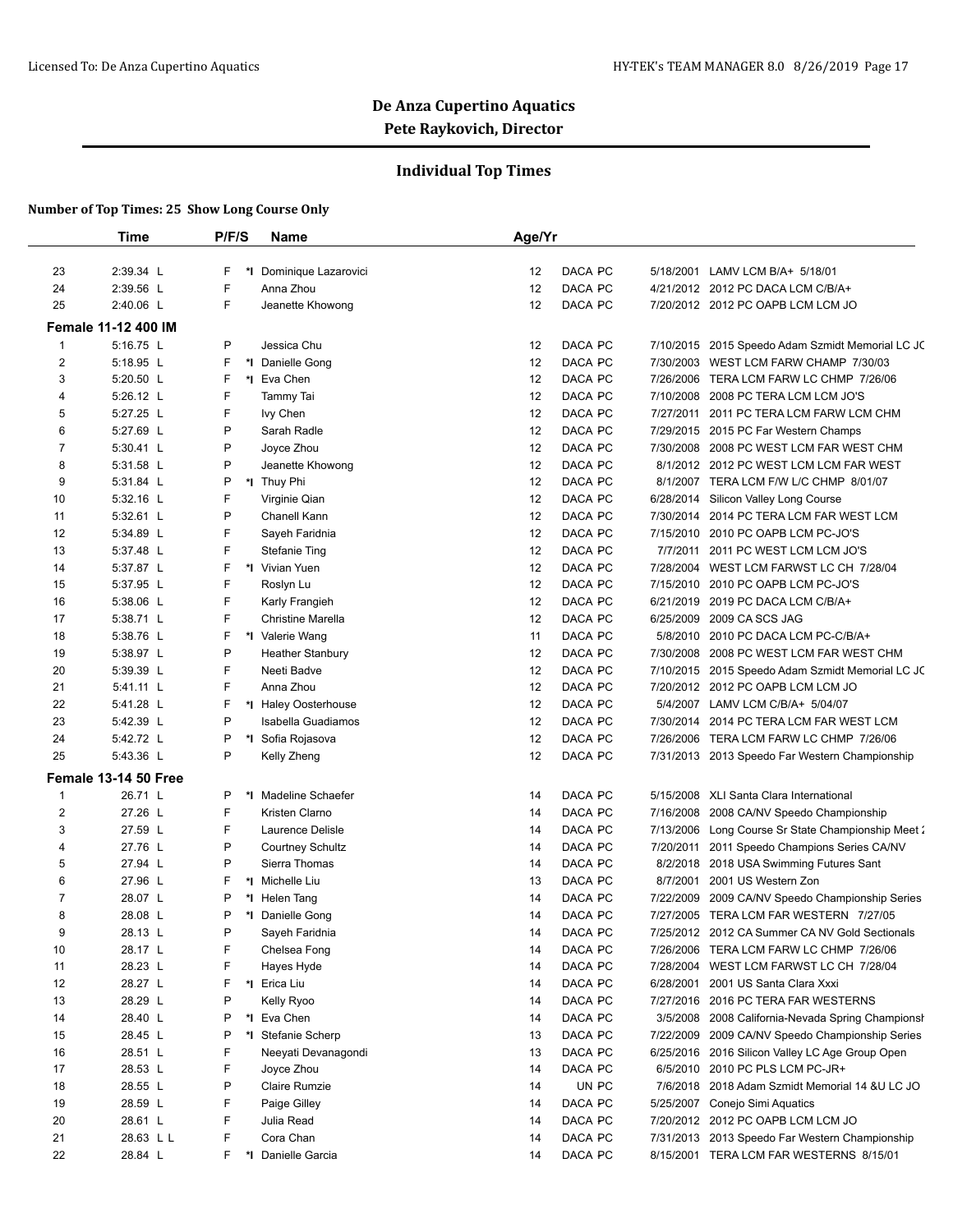## **Individual Top Times**

|       | Time                                    | P/F/S              | <b>Name</b>                        | Age/Yr |         |           |                                                    |
|-------|-----------------------------------------|--------------------|------------------------------------|--------|---------|-----------|----------------------------------------------------|
| 23    | 28.85 L                                 | P                  | Ariela Guadiamos                   | 14     | DACA PC | 7/31/2013 | 2013 Speedo Far Western Championship               |
| 24    | 28.88 L                                 | P                  | *I Gemma Takahashi                 | 14     | DACA PC | 7/20/2011 | 2011 Speedo Champions Series CA/NV                 |
| 25    | 28.89 L                                 | P                  | Jessica Khojasteh                  | 14     | DACA PC |           | 8/1/2007 TERA LCM F/W L/C CHMP 8/01/07             |
|       |                                         |                    |                                    |        |         |           |                                                    |
|       | <b>Female 13-14 100 Free</b><br>58.18 L | P                  | *I Madeline Schaefer               |        |         |           |                                                    |
| 1     |                                         | F                  |                                    | 14     | DACA PC | 7/16/2008 | 2008 CA/NV Speedo Championship                     |
| 2     | 59.22 L<br>59.79 L                      | F                  | Kristen Clarno<br>Laurence Delisle | 14     | DACA PC |           | 7/16/2008 2008 CA/NV Speedo Championship           |
| 3     | 59.82 L                                 |                    |                                    | 14     | DACA PC |           | 7/26/2006 TERA LCM FARW LC CHMP 7/26/06            |
| 4     |                                         | P<br>F             | *I Helen Tang                      | 14     | DACA PC | 7/22/2009 | 2009 CA/NV Speedo Championship Series              |
| 5     | 59.93 L                                 | P                  | *I Michelle Liu                    | 14     | DACA PC | 4/1/2003  | ConocoPhillips National Swimmi                     |
| 6     | 1:00.40 L                               |                    | Kelly Ryoo                         | 14     | DACA PC | 7/27/2016 | 2016 PC TERA FAR WESTERNS                          |
| 7     | 1:00.45 L                               | F                  | *I Erica Liu                       | 14     | DACA PC | 6/15/2001 | CCA LCM JR+ T&F 6/15/01                            |
| 8     | 1:00.56 L                               | F                  | Hayes Hyde                         | 14     | DACA PC |           | 8/10/2004 Western Zone Swimming Champion           |
| 9     | 1:00.61 L                               | F                  | *I Jamie Martinez                  | 14     | DACA PC |           | 7/30/2003 WEST LCM FARW CHAMP 7/30/03              |
| 10    | 1:00.64 L                               | P                  | Sarah Radle                        | 14     | DACA PC |           | 7/20/2017 2017 Summer CA-NV Speedo Championsh      |
| 11    | 1:00.89 L                               | F                  | *1 Danielle Garcia                 | 14     | DACA PC | 8/15/2001 | TERA LCM FAR WESTERNS 8/15/01                      |
| 12    | 1:01.02 L                               | P<br>*∣            | Eva Chen                           | 14     | DACA PC | 3/5/2008  | 2008 California-Nevada Spring Championsh           |
| 13    | 1:01.03 L                               | F                  | Jessica Khojasteh                  | 14     | DACA PC | 7/18/2007 | 2007 CA/NV Speedo Championship Series              |
| 14    | 1:01.21 L                               | P                  | <b>Courtney Schultz</b>            | 14     | DACA PC |           | 7/20/2011 2011 Speedo Champions Series CA/NV       |
| $15*$ | 1:01.35 L                               | P                  | Joyce Zhou                         | 14     | DACA PC |           | 5/28/2010 SPEEDO Grand Challenge                   |
| $15*$ | 1:01.35 L                               | P                  | Chelsea Fong                       | 14     | DACA PC |           | 7/26/2006 TERA LCM FARW LC CHMP 7/26/06            |
| 17    | 1:01.70 L                               | P<br>*∣            | Danielle Gong                      | 14     | DACA PC |           | 7/21/2005 2005 Speedo Summer Championhsip          |
| 18    | 1:01.88 L                               | $\mathsf{T}$<br>*I | Stefanie Scherp                    | 13     | DACA PC | 7/22/2009 | 2009 CA/NV Speedo Championship Series              |
| 19    | 1:01.92 L                               | F                  | *I Amber Hovey                     | 14     | DACA PC | 7/26/2001 | WEST LCM SECTIONAL 7/26/01                         |
| 20    | 1:01.97 L                               | P                  | Sayeh Faridnia                     | 14     | DACA PC |           | 7/25/2012 2012 CA Summer CA NV Gold Sectionals     |
| 21    | 1:02.25 L                               | P                  | *I Audrey Kwong                    | 14     | DACA PC | 7/14/2005 | Junior Olympics LC 2005                            |
| 22    | 1:02.37 L                               | P                  | Sierra Thomas                      | 14     | DACA PC |           | 7/6/2018 2018 Adam Szmidt Memorial 14 & U LC JO    |
| 23    | 1:02.40 L L                             | F                  | Ivy Chen                           | 14     | DACA PC |           | 7/31/2013 2013 Speedo Far Western Championship     |
| 24    | 1:02.41 L                               | P                  | Julia Read                         | 14     | DACA PC |           | 7/20/2012 2012 PC OAPB LCM LCM JO                  |
| 25    | 1:02.43 L                               | P                  | Cora Chan                          | 14     | DACA PC |           | 7/31/2013 2013 Speedo Far Western Championship     |
|       | <b>Female 13-14 200 Free</b>            |                    |                                    |        |         |           |                                                    |
| 1     | 2:06.93 L                               | F                  | *I Madeline Schaefer               | 14     | DACA PC | 7/16/2008 | 2008 CA/NV Speedo Championship                     |
| 2     | 2:08.03 L                               | F                  | *I Jamie Martinez                  | 13     | DACA PC |           | 8/12/2002 Phillips 66 National Swimming            |
| 3     | 2:08.33 L                               | P                  | *I Helen Tang                      | 14     | DACA PC | 7/22/2009 | 2009 CA/NV Speedo Championship Series              |
| 4     | 2:09.56 L                               | F                  | Laurence Delisle                   | 14     | DACA PC |           | 7/13/2006 Long Course Sr State Championship Meet 2 |
| 5     | 2:11.03 L                               | F                  | Patricia Saito                     | 14     | DACA PC |           | 7/27/2016 2016 PC TERA FAR WESTERNS                |
| 6     | 2:11.21 L                               | F                  | *1 Danielle Garcia                 | 14     | DACA PC |           | 8/15/2001 TERA LCM FAR WESTERNS 8/15/01            |
| 7     | 2:11.31 L                               | F                  | *I Michelle Liu                    | 14     | DACA PC |           | 6/14/2002 CCA LCM JR+ T&F 6/14/02                  |
| 8     | 2:11.34 L                               | P                  | Sarah Radle                        | 14     | DACA PC |           | 7/20/2017 2017 Summer CA-NV Speedo Championsh      |
| 9     | 2:11.36 L                               | F                  | *I Danielle Gong                   | 13     | DACA PC |           | 7/15/2004 TERA LCM AA+ T&F 7/15/04                 |
| 10    | 2:12.06 L                               | F                  | Kelly Ryoo                         | 14     | DACA PC |           | 7/27/2016 2016 PC TERA FAR WESTERNS                |
| 11    | 2:12.56 L                               | P                  | Kristen Clarno                     | 14     | DACA PC |           | 7/16/2008 2008 CA/NV Speedo Championship           |
| 12    | 2:13.35 L                               | P                  | *I Eva Chen                        | 13     | DACA PC |           | 5/25/2007 2007 Grand Challenge                     |
| 13    | 2:14.29 L                               | P                  | *I Audrey Kwong                    | 14     | DACA PC |           | 7/14/2005 Junior Olympics LC 2005                  |
| 14    | 2:14.74 L                               | P                  | Kathryn Woodburn                   | 14     | DACA PC |           | 7/29/2015 2015 Speedo Far Western Championship     |
| 15    | 2:14.77 L                               | P                  | Neeti Badve                        | 14     | DACA PC |           | 7/7/2017 2017 PC OAPB LCM LCM JO                   |
| 16    | 2:14.83 L                               | P                  | Joyce Zhou                         | 14     | DACA PC |           | 7/21/2010 2010 CA USA Swimming Speedo Champior     |
| 17    | 2:14.85 L                               | F                  | Chelsea Fong                       | 14     | DACA PC |           | 7/26/2006 TERA LCM FARW LC CHMP 7/26/06            |
| 18    | 2:14.92 L                               | P                  | *I Stefanie Scherp                 | 13     | DACA PC |           | 7/22/2009 2009 CA/NV Speedo Championship Series    |
| 19    | 2:15.03 L L                             | F                  | *I Mao Ueno                        | 14     | DACA PC |           | 7/21/2005 2005 Speedo Summer Championhsip          |
| 20    | 2:15.04 L                               | F                  | Hayes Hyde                         | 14     | DACA PC |           | 4/24/2004 PASA April 24-25                         |
| 21    | 2:15.19 L                               | F                  | Jessica Khojasteh                  | 14     | DACA PC | 7/18/2007 | 2007 CA/NV Speedo Championship Series              |
| 22    | 2:15.24 L                               | P                  | Rachael Tucker                     | 14     | DACA PC |           | 7/29/2015 Western Zone Senior Championships - Fina |
|       |                                         |                    |                                    |        |         |           |                                                    |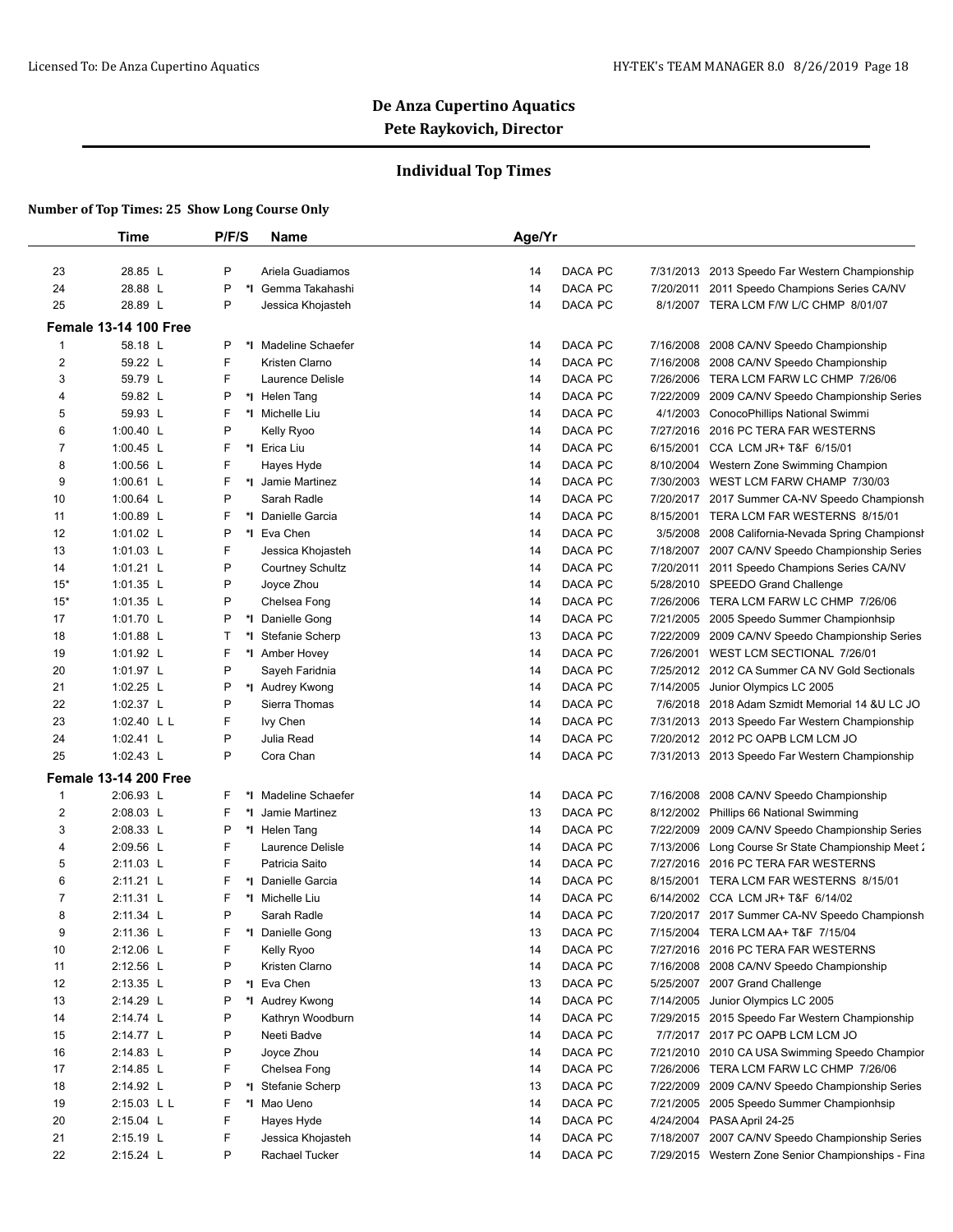## **Individual Top Times**

|                | <b>Time</b>                  | P/F/S    | Name                    | Age/Yr        |           |                                                    |
|----------------|------------------------------|----------|-------------------------|---------------|-----------|----------------------------------------------------|
|                |                              |          |                         |               |           |                                                    |
| 23             | 2:15.41 L                    | F.<br>*l | Amber Hovey             | DACA PC<br>14 | 5/18/2001 | LAMV LCM B/A+ 5/18/01                              |
| 24             | 2:15.48 L                    | F<br>*∣  | Dominique Lazarovici    | 13<br>DACA PC |           | 6/14/2002 CCA LCM JR+ T&F 6/14/02                  |
| 25             | 2:15.68 L                    | P        | Neeyati Devanagondi     | 13<br>DACA PC |           | 7/27/2016 2016 PC TERA FAR WESTERNS                |
|                | <b>Female 13-14 400 Free</b> |          |                         |               |           |                                                    |
| 1              | 4:31.51 L                    | F        | *I Danielle Gong        | DACA PC<br>13 | 7/15/2004 | TERA LCM AA+ T&F 7/15/04                           |
| 2              | 4:32.93 L                    | F        | Patricia Saito          | 14<br>DACA PC |           | 7/27/2016 2016 PC TERA FAR WESTERNS                |
| 3              | 4:36.11 L                    | P        | *I Madeline Schaefer    | DACA PC<br>13 |           | 7/18/2007 2007 CA/NV Speedo Championship Series    |
| 4              | 4:37.08 L                    | P        | Rachael Tucker          | 14<br>DACA PC | 7/29/2015 | Western Zone Senior Championships - Fina           |
| 5              | 4:39.00 L                    | F        | Sarah Radle             | 14<br>DACA PC |           | 7/6/2017 2017 Arena Grand Challenge                |
| 6              | 4:39.14 L                    | P        | *I Mao Ueno             | DACA PC<br>14 |           | 7/21/2005 2005 Speedo Summer Championhsip          |
| 7              | 4:40.46 L                    | F        | *I Nilasha Ghosh        | DACA PC<br>13 |           | 6/27/2002 First International Age Group            |
| 8              | 4:41.68 L                    | F        | Hayes Hyde              | DACA PC<br>14 |           | 7/28/2004 WEST LCM FARWST LC CH 7/28/04            |
| 9              | 4:41.89 L                    | P        | *I Jamie Martinez       | DACA PC<br>13 | 6/14/2002 | CCA LCM JR+ T&F 6/14/02                            |
| 10             | 4:42.23 L                    | P        | Ivy Chen                | DACA PC<br>14 |           | 7/17/2013 2013 CA Summer Sectionals                |
| 11             | 4:42.26 L                    | F        | *1 Danielle Garcia      | DACA PC<br>14 |           | 8/15/2001 TERA LCM FAR WESTERNS 8/15/01            |
| 12             | 4:42.32 L                    | P        | Jessica Chu             | 13<br>DACA PC |           | 7/29/2015 2015 PC Far Western Champs               |
| 13             | 4:42.51 L                    | P        | *I Audrey Kwong         | 14<br>DACA PC |           | 7/27/2005 TERA LCM FAR WESTERN 7/27/05             |
| 14             | 4:42.73 L                    | P        | Kathryn Woodburn        | 14<br>DACA PC |           | 7/29/2015 2015 PC Far Western Champs               |
| 15             | 4:43.20 L                    | F        | *I Eva Chen             | 13<br>DACA PC |           | 5/4/2007 LAMV LCM C/B/A+ 5/04/07                   |
| 16             | 4:44.00 L                    | F        | Kelly Ryoo              | 14<br>DACA PC | 7/7/2016  | 2016 PC OAPB LCM LCM JO                            |
| 17             | 4:44.36 L                    | P<br>*I  | Julia Still             | 14<br>DACA PC | 7/28/2004 | WEST LCM FARWST LC CH 7/28/04                      |
| 18             | 4:44.67 L                    | P        | *I Dominique Lazarovici | DACA PC<br>13 | 6/14/2002 | CCA LCM JR+ T&F 6/14/02                            |
| 19             | 4:44.68 L                    | F        | Chelsea Fong            | DACA PC<br>14 | 7/13/2006 | WEST LCM L/C JO'S 7/13/06                          |
| 20             | 4:44.86 L                    | P        | Sayeh Faridnia          | DACA PC<br>13 |           | 7/27/2011 2011 PC TERA LCM FARW LCM CHM            |
| 21             | 4:45.08 L                    | P        | Neeti Badve             | DACA PC<br>14 |           | 7/7/2017 2017 PC OAPB LCM LCM JO                   |
| 22             | 4:46.01 L                    | F        | Cora Chan               | DACA PC<br>14 |           | 6/21/2013 2013 PC DACA LCM LCM                     |
| 23             | 4:46.71 L                    | F        | Joyce Zhou              | DACA PC<br>13 | 5/1/2009  | 2009 PC DACA LCM PC-C/B/A+                         |
| 24             | 4:46.87 L                    | P        | *I Haley Oosterhouse    | 14<br>DACA PC | 7/30/2008 | 2008 PC WEST LCM FAR WEST CHM                      |
| 25             | 4:47.27 L                    | P        | Gillian Grant           | 14<br>DACA PC |           | 7/31/2013 2013 Speedo Far Western Championship     |
|                | <b>Female 13-14 800 Free</b> |          |                         |               |           |                                                    |
| $\mathbf{1}$   | 9:13.39 L                    | F        | *I Nora Patzman         | DACA PC<br>13 | 6/4/2005  | SVAA LCM JR+ 6/04/05                               |
| 2              | 9:27.28 L                    | F        | Patricia Saito          | DACA PC<br>14 |           | 7/27/2016 2016 PC TERA FAR WESTERNS                |
| 3              | 9:30.98 L                    | F        | Rachael Tucker          | DACA PC<br>14 |           | 7/29/2015 Western Zone Senior Championships - Fina |
| $\overline{4}$ | 9:33.40 L                    | F        | *I Danielle Gong        | DACA PC<br>13 |           | 7/15/2004 TERA LCM AA+ T&F 7/15/04                 |
| 5              | $9:36.46$ L                  | F        | Jessica Chu             | 13<br>DACA PC |           | 7/29/2015 2015 Speedo Far Western Championship     |
| 6              | 9:43.58 L                    | F        | Casey Tsai              | DACA PC<br>14 |           | 7/7/2016 2016 PC OAPB LCM LCM JO                   |
| 7              | $9:47.06$ L                  | F<br>*∣  | Julia Still             | DACA PC<br>14 |           | 7/15/2004 TERA LCM AA+ T&F 7/15/04                 |
| 8              | 9:47.20 L                    | F        | lvy Chen                | 13<br>DACA PC |           | 8/1/2012 2012 PC WEST LCM LCM FAR WEST             |
| 9              | 9:48.91 L                    | F        | *I Mao Ueno             | DACA PC<br>13 |           | 7/28/2004 WEST LCM FARWST LC CH 7/28/04            |
| 10             | $9:50.14$ L                  | F        | *I Audrey Kwong         | DACA PC<br>14 |           | 6/23/2005 International Age Group Invitational     |
| 11             | 9:51.93 L                    | F        | Sarah Radle             | 14<br>DACA PC |           | 7/6/2017 2017 Arena Grand Challenge                |
| 12             | 9:52.08 L                    | F        | <b>Lindsay Schmidt</b>  | DACA PC<br>14 |           | 7/29/2015 2015 PC Far Western Champs               |
| 13             | 9:57.60 L                    | F        | Jinsu Yim               | DACA PC<br>14 |           | 7/7/2016 2016 PC OAPB LCM LCM JO                   |
| 14             | 9:58.30 L                    | F        | Kathryn Woodburn        | DACA PC<br>14 |           | 7/10/2015 2015 Speedo Adam Szmidt Memorial LC JC   |
| 15             | 10:00.04 L                   | F        | *I Haley Oosterhouse    | DACA PC<br>14 |           | 6/7/2008 2008 PC DACA LCM C/B/A+                   |
| 16             | 10:00.66 L                   | F        | Neeti Badve             | DACA PC<br>14 |           | 7/7/2017 2017 PC OAPB LCM LCM JO                   |
| 17             | 10:03.09 L                   | F        | Sonja Ukropina          | DACA PC<br>13 |           | 6/24/2018 2018 Summer Slam Champs                  |
| 18             | 10:04.73 L                   | F        | Jenna LaCroix           | DACA PC<br>14 | 7/12/2019 | 2019 PC TERA LCM LCM JO                            |
| 19             | 10:07.47 L                   | F        | *I Kate Yu              | DACA PC<br>13 | 6/7/2008  | 2008 PC DACA LCM C/B/A+                            |
| 20             | 10:07.74 L                   | F        | Hayes Hyde              | DACA PC<br>14 | 6/11/2004 | DACA - PASA Dual Meet                              |
| 21             | 10:10.15 L                   | F        | Tammy Yau               | DACA PC<br>14 |           | 7/16/2009 2009 PC TERA LCM LCM JO                  |
| 22             |                              | F        |                         | DACA PC       |           |                                                    |
|                | 10:14.31 L                   |          | Katherine Chen          | 14            |           | 7/7/2016 2016 PC OAPB LCM LCM JO                   |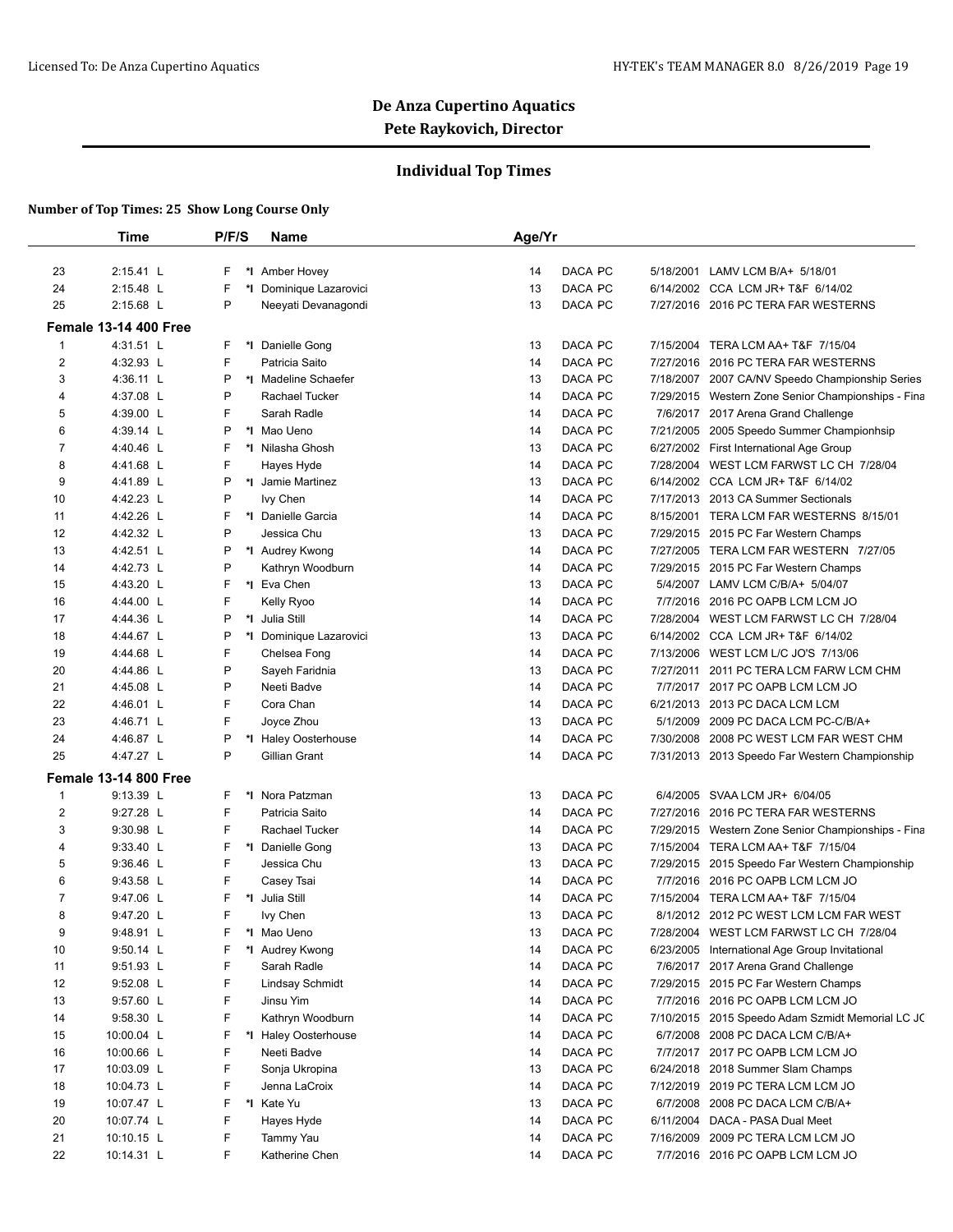## **Individual Top Times**

|                | <b>Time</b>                   | P/F/S   | <b>Name</b>             | Age/Yr |                |           |                                                     |
|----------------|-------------------------------|---------|-------------------------|--------|----------------|-----------|-----------------------------------------------------|
|                |                               |         |                         |        |                |           |                                                     |
| 23             | 10:18.16 L                    | F       | *I Michelle Camburn     | 13     | DACA PC        |           | 7/18/2002 OAPB LCM AGE GRP CHMP 7/18/02             |
| 24             | 10:22.07 L                    | S       | Joanna Spyrou           | 13     | DACA PC        |           | 7/20/2012 2012 PC OAPB LCM LCM JO                   |
| 25             | 10:24.26 L                    | F.      | Sydney Olay             | 14     | DACA PC        |           | 6/6/2015 Long Course Senior II                      |
|                | <b>Female 13-14 1500 Free</b> |         |                         |        |                |           |                                                     |
| $\mathbf{1}$   | 18:01.99 L                    | F       | Patricia Saito          | 14     | DACA PC        | 7/7/2016  | 2016 PC OAPB LCM LCM JO                             |
| 2              | 18:11.94 L                    | F.      | Jessica Chu             | 13     | DACA PC        |           | 8/5/2015 2015 HI Western Zone Age Group             |
| 3              | 18:21.86 L                    | F       | Rachael Tucker          | 14     | DACA PC        |           | 7/29/2015 Western Zone Senior Championships - Fina  |
| 4              | 18:31.49 L                    | F       | *I Danielle Gong        | 13     | DACA PC        |           | 7/2/2004 21st John S. Hillman Memorial              |
| 5              | 18:36.31 L                    | F       | <b>Lindsay Schmidt</b>  | 13     | DACA PC        |           | 6/20/2014 2014 FDST Long Course A/B Modified        |
| 6              | 18:49.32 L                    | F.      | Jinsu Yim               | 14     | <b>DACA PC</b> |           | 7/27/2016 2016 PC TERA FAR WESTERNS                 |
| 7              | 18:56.49 L                    | F       | Isabella Guadiamos      | 14     | DACA PC        |           | 7/7/2016 2016 PC OAPB LCM LCM JO                    |
| 8              | 18:56.53 L                    | F       | *I Haley Oosterhouse    | 13     | DACA PC        |           | 8/1/2007 TERA LCM F/W L/C CHMP 8/01/07              |
| 9              | 19:04.81 L                    | F       | *1 Julia Still          | 13     | DACA PC        | 7/2/2004  | 21st John S. Hillman Memorial                       |
| 10             | 19:07.98 L                    | F       | <b>Allison LaCroix</b>  | 13     | DACA PC        |           | 6/9/2017 2017 PC DACA LCM C/B/A+                    |
| 11             | 19:11.10 L                    | F       | Casey Tsai              | 14     | DACA PC        |           | 6/3/2016 2016 PC DACA LCM C/B/A+                    |
| 12             | 19:12.21 L                    | F.      | Kelly Ryoo              | 13     | DACA PC        |           | 6/19/2015 FDST A/B Modified Long Course Invitationa |
| 13             | 19:12.40 L                    | F       | *I Nora Patzman         | 13     | DACA PC        | 7/14/2005 | Junior Olympics LC 2005                             |
| 14             | 19:12.97 L                    | F       | Kathryn Woodburn        | 14     | DACA PC        |           | 7/10/2015 2015 Speedo Adam Szmidt Memorial LC JC    |
| 15             | 19:17.07 L                    | F       | Sayeh Faridnia          | 13     | DACA PC        |           | 6/17/2011 2011 PC DACA LCM PC-C/B/A+                |
| 16             | 19:20.76 L                    | F       | Gillian Grant           | 13     | DACA PC        | 6/1/2013  | Long Course Senior II                               |
| 17             | 19:23.91 L                    | F       | Sonja Ukropina          | 13     | DACA PC        |           | 7/6/2018 2018 Adam Szmidt Memorial 14 & U LC JO     |
| 18             | 19:29.66 L                    | F       | Tammy Yau               | 13     | DACA PC        | 6/7/2008  | 2008 PC DACA LCM C/B/A+                             |
| 19             | 19:31.99 L                    | F       | *I Kate Yu              | 13     | DACA PC        | 6/7/2008  | 2008 PC DACA LCM C/B/A+                             |
| 20             | 19:34.28 L                    | F       | Katherine Chen          | 14     | DACA PC        |           | 6/3/2016 2016 PC DACA LCM C/B/A+                    |
| 21             | 19:34.39 L                    | F       | Kelly Zheng             | 13     | DACA PC        |           | 6/20/2014 2014 FDST Long Course A/B Modified        |
| 22             | 19:34.90 L                    | F       | Chanell Kann            | 13     | DACA PC        |           | 5/29/2015 2015 PC DACA LCM C/B/A+                   |
| 23             | 19:35.21 L                    | F       | Yayla Sezginer          | 14     | DACA PC        | 7/7/2011  | 2011 PC WEST LCM LCM JO'S                           |
| 24             | 19:42.08 L                    | F       | Joanna Spyrou           | 13     | DACA PC        |           | 7/20/2012 2012 PC OAPB LCM LCM JO                   |
| 25             | 19:55.87 L                    | F.      | Ivy Li                  | 14     | DACA PC        |           | 6/9/2017 2017 PC DACA LCM C/B/A+                    |
|                | <b>Female 13-14 100 Back</b>  |         |                         |        |                |           |                                                     |
| $\mathbf{1}$   | 1:05.98 L                     | F       | *I Michelle Liu         | 14     | DACA PC        |           | 8/1/2002 Long Course CA-NV Sectional                |
| 2              | 1:06.63 $L$                   | F       | Ivy Chen                | 14     | DACA PC        |           | 7/31/2013 2013 Speedo Far Western Championship      |
| 3              | 1:06.99 L                     | F       | *I Madeline Schaefer    | 14     | DACA PC        |           | 7/16/2008 2008 CA/NV Speedo Championship            |
| 4              | 1:07.01 L                     | F       | Sierra Thomas           | 14     | DACA PC        |           | 7/6/2018 2018 Adam Szmidt Memorial 14 &U LC JO      |
| 5              | 1:07.37 L                     | F       | Laurence Delisle        | 14     | DACA PC        |           |                                                     |
| 6              | 1:07.77 L                     | F       | *1 Jamie Martinez       | 14     |                |           | 7/26/2006 TERA LCM FARW LC CHMP 7/26/06             |
|                |                               |         |                         |        | DACA PC        |           | 7/30/2003 WEST LCM FARW CHAMP 7/30/03               |
| $\overline{7}$ | 1:07.99 L                     | P<br>F. | Jeanette Khowong        | 14     | DACA PC        |           | 7/11/2014 2014 Adam Szmidt Memorial LC JO Champ     |
| 8              | 1:08.00 $L$                   |         | Neeyati Devanagondi     | 13     | DACA PC        |           | 7/27/2016 2016 PC TERA FAR WESTERNS                 |
| 9              | 1:08.01 L                     | F       | *I Nilasha Ghosh        | 14     | DACA PC        |           | 6/19/2003 TYR Swim Meet of Champions                |
| 10             | 1:08.56 L                     | P       | *I Stefanie Scherp      | 13     | DACA PC        |           | 7/22/2009 2009 CA/NV Speedo Championship Series     |
| 11             | 1:09.47 L L                   | F       | *1 Danielle Gong        | 14     | DACA PC        |           | 7/21/2005 2005 Speedo Summer Championhsip           |
| 12             | 1:09.71 L                     | P       | Joyce Zhou              | 14     | DACA PC        |           | 7/21/2010 2010 CA USA Swimming Speedo Champior      |
| 13             | 1:10.11 $L$                   | F       | *I Stephanie Nguyen     | 13     | DACA PC        |           | 6/4/2005 SVAA LCM JR+ 6/04/05                       |
| 14             | 1:10.26 L                     | F       | *I Dominique Lazarovici | 13     | DACA PC        |           | 6/14/2002 CCA LCM JR+ T&F 6/14/02                   |
| 15             | 1:10.51 $L$                   | F       | <b>Lindsay Barnes</b>   | 14     | DACA PC        |           | 7/12/2019 2019 PC TERA LCM LCM JO                   |
| 16             | 1:10.67 $L$                   | P       | *I Thuy Phi             | 14     | DACA PC        |           | 7/29/2009 2009 PC WEST LCM FAR WEST CHM             |
| 17             | 1:10.75 $L$                   | P       | Sarah Jin               | 14     | DACA PC        |           | 5/25/2012 2012 CA SPEEDO GRAND CHALLENGE            |
| 18             | 1:10.76 L                     | F       | *1 Amber Hovey          | 14     | DACA PC        | 7/26/2001 | WEST LCM SECTIONAL 7/26/01                          |
| $19*$          | 1:11.01 L                     | F       | *I Erica Liu            | 14     | DACA PC        |           | 7/26/2001 WEST LCM SECTIONAL 7/26/01                |
| $19*$          | $1:11.01$ L                   | P       | <b>Heather Stanbury</b> | 13     | DACA PC        |           | 7/16/2009 2009 PC TERA LCM LCM JO                   |
|                |                               |         |                         |        |                |           |                                                     |
| 21             | 1:11.17 $L$                   | P       | Allison LaCroix         | 14     | DACA PC        |           | 7/7/2017 2017 PC OAPB LCM LCM JO                    |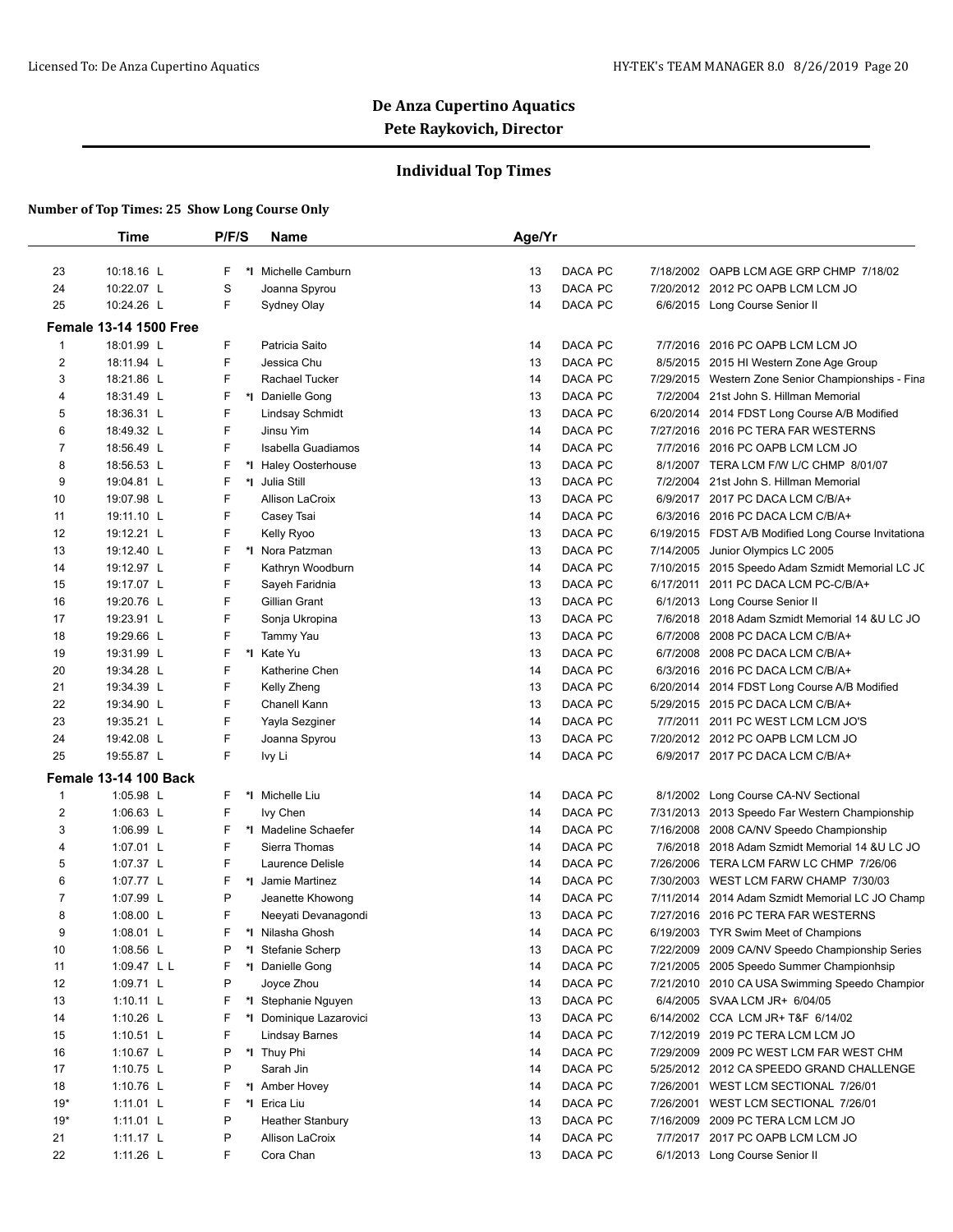## **Individual Top Times**

|                | <b>Time</b>                  | P/F/S   | Name                    | Age/Yr |         |           |                                                   |
|----------------|------------------------------|---------|-------------------------|--------|---------|-----------|---------------------------------------------------|
| 23             | 1:11.46 L                    | P       | Anna Zhou               | 14     | DACA PC | 7/30/2014 | Western Zone Senior Championships-Finals          |
| 24             | 1:11.96 L                    | P       | Sydney Olay             | 14     | DACA PC |           | 7/10/2015 2015 Speedo Adam Szmidt Memorial LC JC  |
| 25             | 1:11.97 L                    | F       | *I Haley Oosterhouse    | 14     | DACA PC |           | 7/10/2008 2008 PC TERA LCM LCM JO'S               |
|                | <b>Female 13-14 200 Back</b> |         |                         |        |         |           |                                                   |
| $\mathbf{1}$   | 2:21.54 L                    | F       | *I Michelle Liu         | 14     | DACA PC | 8/1/2002  | Long Course CA-NV Sectional                       |
| 2              | 2:22.70 L                    | F       | Laurence Delisle        | 14     | DACA PC |           | 7/26/2006 TERA LCM FARW LC CHMP 7/26/06           |
| 3              | 2:23.83 L                    | F       | Neeyati Devanagondi     | 13     | DACA PC |           | 7/7/2016 2016 PC OAPB LCM LCM JO                  |
| 4              | 2:23.90 L                    | F       | Ivy Chen                | 14     | DACA PC |           | 7/31/2013 2013 Speedo Far Western Championship    |
| 5              | 2:24.86 L                    | F       | *1 Danielle Gong        | 14     | DACA PC |           | 7/27/2005 TERA LCM FAR WESTERN 7/27/05            |
| 6              | 2:25.02 L                    | F       | *I Nilasha Ghosh        | 14     | DACA PC |           | 6/19/2003 TYR Swim Meet of Champions              |
| $\overline{7}$ | 2:27.68 L                    | F       | Jeanette Khowong        | 14     | DACA PC |           | 7/11/2014 2014 Adam Szmidt Memorial LC JO Champ   |
| 8              | 2:28.51 L                    | F       | Joyce Zhou              | 14     | DACA PC |           | 6/5/2010 2010 PC PLS LCM PC-JR+                   |
| 9              | 2:29.77 L                    | P       | Sierra Thomas           | 14     | DACA PC |           | 7/6/2018 2018 Adam Szmidt Memorial 14 & U LC JO   |
| 10             | 2:29.98 L                    | P       | *I Helen Tang           | 14     | DACA PC | 7/22/2009 | 2009 CA/NV Speedo Championship Series             |
| 11             | 2:30.08 L                    | P       | *I Dominique Lazarovici | 13     | DACA PC |           | 6/20/2002 SMOC 2002                               |
| 12             | 2:30.20 L                    | P       | *I Stefanie Scherp      | 13     | DACA PC |           | 7/22/2009 2009 CA/NV Speedo Championship Series   |
| 13             | 2:30.35 L                    | P       | Cora Chan               | 14     | DACA PC | 7/31/2013 | 2013 Speedo Far Western Championship              |
| 14             | 2:30.60 L                    | F       | *1 Amber Hovey          | 14     | DACA PC | 8/7/2001  | 2001 US Western Zon                               |
| 15             | 2:31.05 L                    | F       | Paige Gilley            | 14     | DACA PC | 5/25/2007 | Conejo Simi Aquatics                              |
| 16             | 2:31.43 L                    | P       | *I Stephanie Nguyen     | 14     | DACA PC | 7/26/2006 | TERA LCM FARW LC CHMP 7/26/06                     |
| 17             | 2:31.51 L                    | F<br>*l | Jennifer Gong           | 14     | DACA PC | 7/18/2002 | OAPB LCM AGE GRP CHMP 7/18/02                     |
| 18             | 2:31.57 L                    | F       | *I Haley Oosterhouse    | 14     | DACA PC |           | 7/10/2008 2008 PC TERA LCM LCM JO'S               |
| 19             | 2:31.99 L                    | F       | *I Audrey Kwong         | 14     | DACA PC | 7/27/2005 | TERA LCM FAR WESTERN 7/27/05                      |
| 20             | 2:32.28 L                    | F       | Chelsea Fong            | 14     | DACA PC | 7/13/2006 | Long Course Sr State Championship Meet 2          |
| 21             | 2:32.51 L                    | P       | Anna Zhou               | 13     | DACA PC |           | 7/12/2013 2013 PC TERA LCM LCM JO                 |
| 22             | 2:32.61 L                    | F       | Lindsay Barnes          | 13     | DACA PC |           | 6/24/2018 2018 Summer Slam Champs                 |
| 23             | 2:32.73 L                    | F       | *1 Julia Still          | 14     | DACA PC | 7/28/2004 | WEST LCM FARWST LC CH 7/28/04                     |
| 24             | 2:32.76 L                    | P       | Marissa Chan            | 14     | DACA PC |           | 7/10/2015 2015 Speedo Adam Szmidt Memorial LC JC  |
| 25             | 2:33.44 L                    | F       | *I Vivian Yuen          | 14     | DACA PC |           | 5/19/2006 LAMV LCM L/C C/B/A+ 5/19/06             |
|                | Female 13-14 100 Breast      |         |                         |        |         |           |                                                   |
| $\mathbf{1}$   | 1:11.60 L                    | F       | *I Erica Liu            | 14     | DACA PC | 7/26/2001 | WEST LCM SECTIONAL 7/26/01                        |
| 2              | 1:13.29 L                    | P       | <b>Stefanie Ting</b>    | 14     | DACA PC |           | 8/5/2013 2013 Speedo Junior National Championship |
| 3              | 1:14.73 L                    | F       | *I Eva Chen             | 13     | DACA PC |           | 7/18/2007 2007 CA/NV Speedo Championship Series   |
| 4              | 1:15.31 L                    | F       | *I Aileen Lee           | 14     | DACA PC | 7/20/2011 | 2011 Speedo Champions Series CA/NV                |
| 5              | 1:15.98 L                    | F       | *I Avalon Schultz       | 14     | DACA PC |           | 7/12/2013 2013 PC TERA LCM LCM JO                 |
| 6              | 1:16.74 L                    | F       | Laurence Delisle        | 14     | DACA PC |           | 7/26/2006 TERA LCM FARW LC CHMP 7/26/06           |
| 7              | 1:17.53 L                    | F       | Avery Newman            | 14     | DACA PC |           | 7/30/2014 2014 CC Western Zone Senior Championsh  |
| 8              | 1:18.35 L                    | P       | Kelly Ryoo              | 14     | DACA PC |           | 7/27/2016 2016 PC TERA FAR WESTERNS               |
| 9              | 1:18.91 L                    | F       | Isabella Guadiamos      | 14     | DACA PC |           | 7/7/2016 2016 PC OAPB LCM LCM JO                  |
| 10             | 1:18.95 L                    | P       | *I Vivian Yuen          | 14     | DACA PC |           | 7/26/2006 TERA LCM FARW LC CHMP 7/26/06           |
| 11             | 1:19.04 L                    | F       | Christine Marella       | 13     | DACA PC |           | 7/15/2010 2010 PC OAPB LCM PC-JO'S                |
| 12             | 1:19.09 $\lfloor$            | F       | Lei Otsuka              | 14     | DACA PC |           | 6/3/2016 2016 PC DACA LCM C/B/A+                  |
| 13             | 1:19.15 L                    | F       | Allison LaCroix         | 14     | DACA PC |           | 7/7/2017 2017 PC OAPB LCM LCM JO                  |
| 14             | 1:19.17 L                    | F       | *I Ruoning Zhai         | 14     | DACA PC | 5/1/2009  | 2009 PC DACA LCM PC-C/B/A+                        |
| 15             | 1:19.20 $L$                  | F       | Gillian Grant           | 13     | DACA PC |           | 5/18/2013 2013 PC DACA LCM LCM                    |
| 16             | 1:19.77 L                    | P       | *I Danielle Gong        | 14     | DACA PC |           | 5/20/2005 Stanford University Invitation          |
| 17             | 1:19.80 L                    | P       | Natalie Cheung          | 14     | DACA PC | 7/16/2009 | 2009 PC TERA LCM LCM JO                           |
| 18             | 1:19.84 $L$                  | P       | Jacqueleine Liu         | 13     | DACA PC |           | 7/7/2016 2016 PC OAPB LCM LCM JO                  |
| 19             | 1:19.86 L                    | P       | *I Rebecca Cottrell     | 14     | DACA PC | 7/26/2001 | WEST LCM SECTIONAL 7/26/01                        |
| 20             | 1:19.96 L                    | F<br>*I | Jennifer Gong           | 13     | DACA PC | 6/23/2001 | DACA LCM BA+ LONG CRS 6/23/01                     |
| 21             | 1:20.14 $L$                  | F       | Hannah Morrow           | 13     | DACA PC |           | 7/15/2010 2010 PC OAPB LCM PC-JO'S                |
| 22             | 1:20.35 L                    | P       | Chanell Kann            | 14     | DACA PC |           | 7/21/2016 2016 Summer CA-NV Sectional Ch          |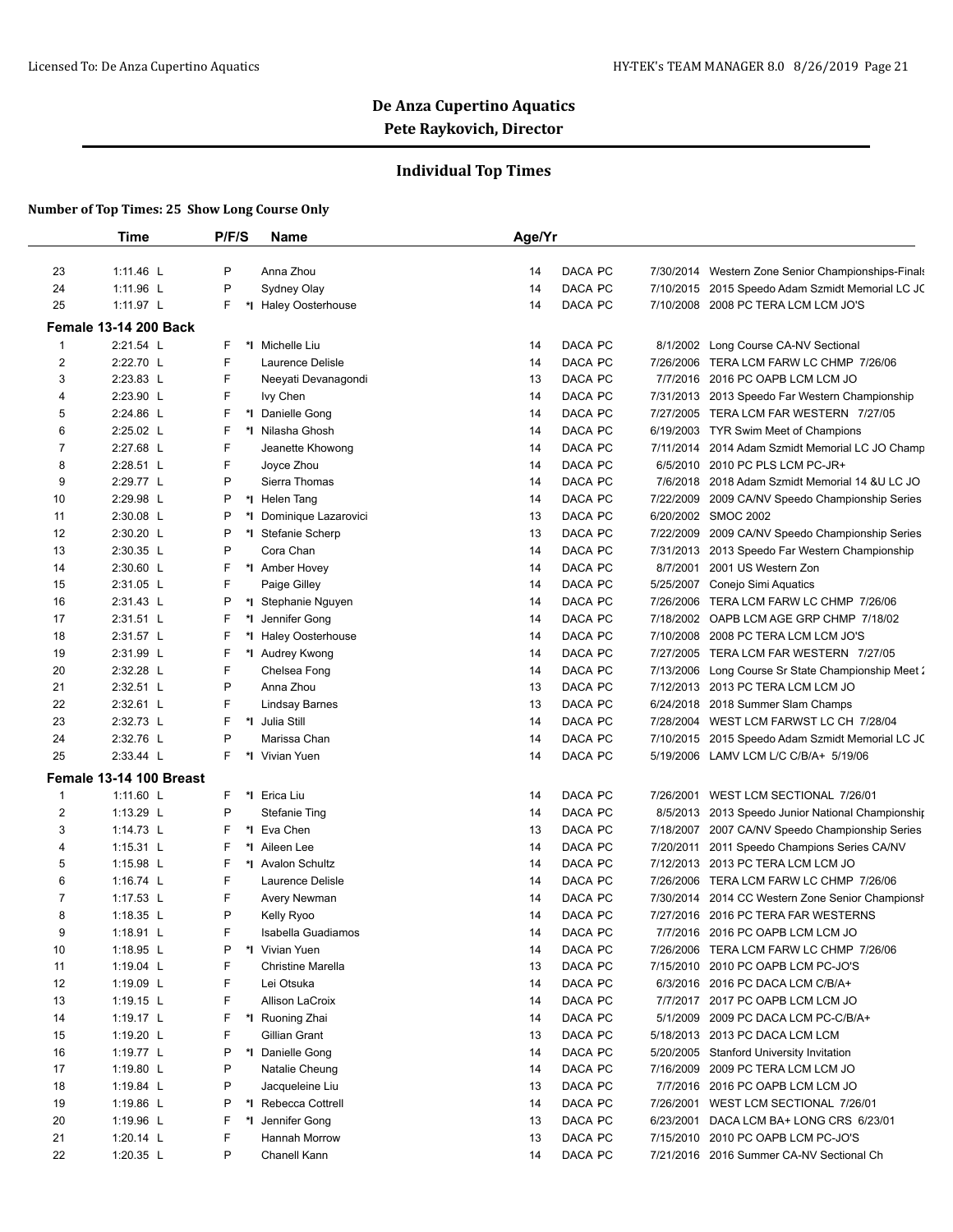## **Individual Top Times**

|                  | <b>Time</b>                 | P/F/S | Name                     | Age/Yr |         |           |                                                  |
|------------------|-----------------------------|-------|--------------------------|--------|---------|-----------|--------------------------------------------------|
|                  |                             |       |                          |        |         |           |                                                  |
| 23               | 1:21.30 L                   | P     | Paige Davis              | 14     | DACA PC | 7/10/2008 | 2008 PC TERA LCM LCM JO'S                        |
| 24               | 1:21.40 L                   | F     | Jessica Khojasteh        | 13     | DACA PC | 7/13/2006 | Long Course Sr State Championship Meet 2         |
| 25               | 1:21.64 L                   | F.    | Joyce Zhou               | 13     | DACA PC | 6/13/2009 | 2009 PC DACA LCM PC-C/B/A+                       |
|                  | Female 13-14 200 Breast     |       |                          |        |         |           |                                                  |
| $\mathbf{1}$     | 2:34.39 L                   | F.    | *I Erica Liu             | 14     | DACA PC | 8/14/2001 | 2001 US Nat                                      |
| $\boldsymbol{2}$ | 2:36.64 L                   | F     | <b>Stefanie Ting</b>     | 14     | DACA PC | 6/29/2013 | Silicon Valley Long Course                       |
| 3                | 2:40.69 L                   | F     | *I Eva Chen              | 14     | DACA PC | 7/16/2008 | 2008 CA/NV Speedo Championship                   |
| 4                | 2:43.38 L                   | P     | *I Aileen Lee            | 14     | DACA PC | 7/20/2011 | 2011 Speedo Champions Series CA/NV               |
| 5                | 2:43.46 L                   | F     | *I Avalon Schultz        | 14     | DACA PC |           | 7/31/2013 2013 Speedo Far Western Championship   |
| 6                | 2:43.91 L                   | F     | Laurence Delisle         | 14     | DACA PC | 7/13/2006 | Long Course Sr State Championship Meet 2         |
| 7                | 2:45.91 L                   | P     | *I Danielle Gong         | 14     | DACA PC | 7/21/2005 | 2005 Speedo Summer Championhsip                  |
| 8                | 2:46.45 L                   | F     | Jessica Chu              | 13     | DACA PC | 7/29/2015 | 2015 Speedo Far Western Championship             |
| 9                | 2:47.60 L                   | F     | *1 Jennifer Gong         | 14     | DACA PC |           | 6/27/2002 First International Age Group          |
| 10               | 2:48.44 L                   | F     | Allison LaCroix          | 14     | DACA PC | 6/23/2017 | 2017 Clovis Age Group Summer Slam duals          |
| 11               | 2:49.02 L                   | P     | Gillian Grant            | 14     | DACA PC | 7/31/2013 | 2013 Speedo Far Western Championship             |
| 12               | 2:49.18 L                   | F     | Isabella Guadiamos       | 14     | UN PC   | 5/15/2016 | 2016 Santa Clara SCY/LCM Walk On Meet            |
| 13               | 2:49.30 L                   | P     | Avery Newman             | 14     | DACA PC | 7/30/2014 | Western Zone Senior Championships-Finals         |
| 14               | 2:49.37 L                   | F.    | <b>Christine Marella</b> | 13     | DACA PC | 7/15/2010 | 2010 PC OAPB LCM PC-JO'S                         |
| 15               | 2:49.44 L                   | P     | Natalie Cheung           | 14     | DACA PC | 7/16/2009 | 2009 PC TERA LCM LCM JO                          |
| 16               | 2:51.50 L                   | F     | *I Vivian Yuen           | 13     | DACA PC | 7/14/2005 | Junior Olympics LC 2005                          |
| 17               | 2:52.04 L                   | P     | Kelly Ryoo               | 13     | DACA PC |           | 7/29/2015 2015 PC Far Western Champs             |
| 18               | 2:52.26 L                   | P     | *I Rebecca Cottrell      | 14     | DACA PC |           | 7/26/2001 WEST LCM SECTIONAL 7/26/01             |
| 19               | 2:52.40 L                   | F     | Kathryn Woodburn         | 14     | DACA PC |           | 7/10/2015 2015 Speedo Adam Szmidt Memorial LC JC |
| 20               | 2:53.23 L                   | P     | Paige Davis              | 14     | DACA PC | 7/16/2008 | 2008 CA/NV Speedo Championship                   |
| 21               | 2:53.39 L                   | F.    | Tammy Tai                | 14     | DACA PC | 7/16/2009 | 2009 PC TERA LCM LCM JO                          |
| 22               | 2:54.10 L                   | F.    | Chanell Kann             | 14     | DACA PC | 7/7/2016  | 2016 Arena Grand Challenge                       |
| 23               | 2:54.13 L                   | P     | Jacqueleine Liu          | 13     | DACA PC |           | 7/27/2016 2016 PC TERA FAR WESTERNS              |
| 24               | 2:54.81 L                   | F     | *I Vivian Wong           | 14     | DACA PC | 7/26/2006 | TERA LCM FARW LC CHMP 7/26/06                    |
| 25               | 2:55.01 L                   | F.    | *I Ruoning Zhai          | 13     | DACA PC | 6/7/2008  | 2008 PC DACA LCM C/B/A+                          |
|                  | <b>Female 13-14 100 Fly</b> |       |                          |        |         |           |                                                  |
| $\mathbf{1}$     | 1:04.33 L                   | P     | *I Nilasha Ghosh         | 14     | DACA PC | 6/19/2003 | TYR Swim Meet of Champions                       |
| $\overline{2}$   | 1:04.43 L                   | F     | *I Jamie Martinez        | 14     | DACA PC | 8/5/2003  | ConocoPhillips National Swimmi                   |
| 3                | 1:05.50 L                   | F     | *I Erica Liu             | 14     | DACA PC | 7/26/2001 | WEST LCM SECTIONAL 7/26/01                       |
| 4                | 1:05.69 L                   | F     | *I Amber Hovey           | 14     | DACA PC | 8/7/2001  | 2001 US Western Zon                              |
| 5                | 1:05.75 L                   | F     | Hayes Hyde               | 14     | DACA PC | 7/28/2004 | WEST LCM FARWST LC CH 7/28/04                    |
| 6                | 1:05.91 L                   | F     | *I Michelle Liu          | 13     | DACA PC | 8/7/2001  | 2001 US Western Zon                              |
| 7                | 1:06.77 L                   | P     | *I Helen Tang            | 14     | DACA PC | 7/22/2009 | 2009 CA/NV Speedo Championship Series            |
| $8*$             | 1:06.78 $L$                 | F.    | *1 Eva Chen              | 14     | DACA PC | 7/30/2008 | 2008 PC WEST LCM FAR WEST CHM                    |
| $8*$             | 1:06.78 L                   | Ρ     | *I Ruoning Zhai          | 14     | DACA PC |           | 7/29/2009 2009 PC WEST LCM FAR WEST CHM          |
| 10               | 1:06.91 L                   | F     | Jeanette Khowong         | 14     | DACA PC |           | 7/11/2014 2014 Adam Szmidt Memorial LC JO Champ  |
| 11               | 1:07.39 L                   | P     | Sarah Jin                | 14     | DACA PC |           | 5/25/2012 2012 CA SPEEDO GRAND CHALLENGE         |
| 12               | 1:07.40 L                   | P     | *I Madeline Schaefer     | 14     | DACA PC |           | 7/16/2008 2008 CA/NV Speedo Championship         |
| 13               | 1:07.57 L                   | P     | Christine Chan           | 14     | DACA PC |           | 7/17/2013 2013 CA Summer Sectionals              |
| 14               | 1:07.80 L                   | F     | *I Avalon Schultz        | 14     | DACA PC |           | 7/12/2013 2013 PC TERA LCM LCM JO                |
| 15               | 1:07.83 L                   | P     | Kelly Ryoo               | 14     | DACA PC |           | 7/7/2016 2016 PC OAPB LCM LCM JO                 |
| 16               | 1:07.84 L                   | P     | Jessica Chu              | 13     | DACA PC |           | 7/29/2015 2015 PC Far Western Champs             |
| 17               | 1:08.07 L                   | P     | lvy Chen                 | 14     | DACA PC |           | 7/31/2013 2013 Speedo Far Western Championship   |
| 18               | 1:08.30 $L$                 | P     | *1 Danielle Gong         | 14     | DACA PC |           | 5/20/2005 Stanford University Invitation         |
| 19               | 1:08.61 L                   | P     | *I Stefanie Scherp       | 13     | DACA PC | 7/22/2009 | 2009 CA/NV Speedo Championship Series            |
| 20               | 1:08.65 L                   | F     | Neeyati Devanagondi      | 13     | DACA PC |           | 6/25/2016 2016 Silicon Valley LC Age Group Open  |
| 21               | 1:08.81 L                   | P     | Roslyn Lu                | 13     | DACA PC | 7/20/2011 | 2011 Speedo Champions Series CA/NV               |
| 22               | 1:09.20 L                   | P     | Sarah Radle              | 13     | DACA PC |           | 7/27/2016 2016 PC TERA FAR WESTERNS              |
|                  |                             |       |                          |        |         |           |                                                  |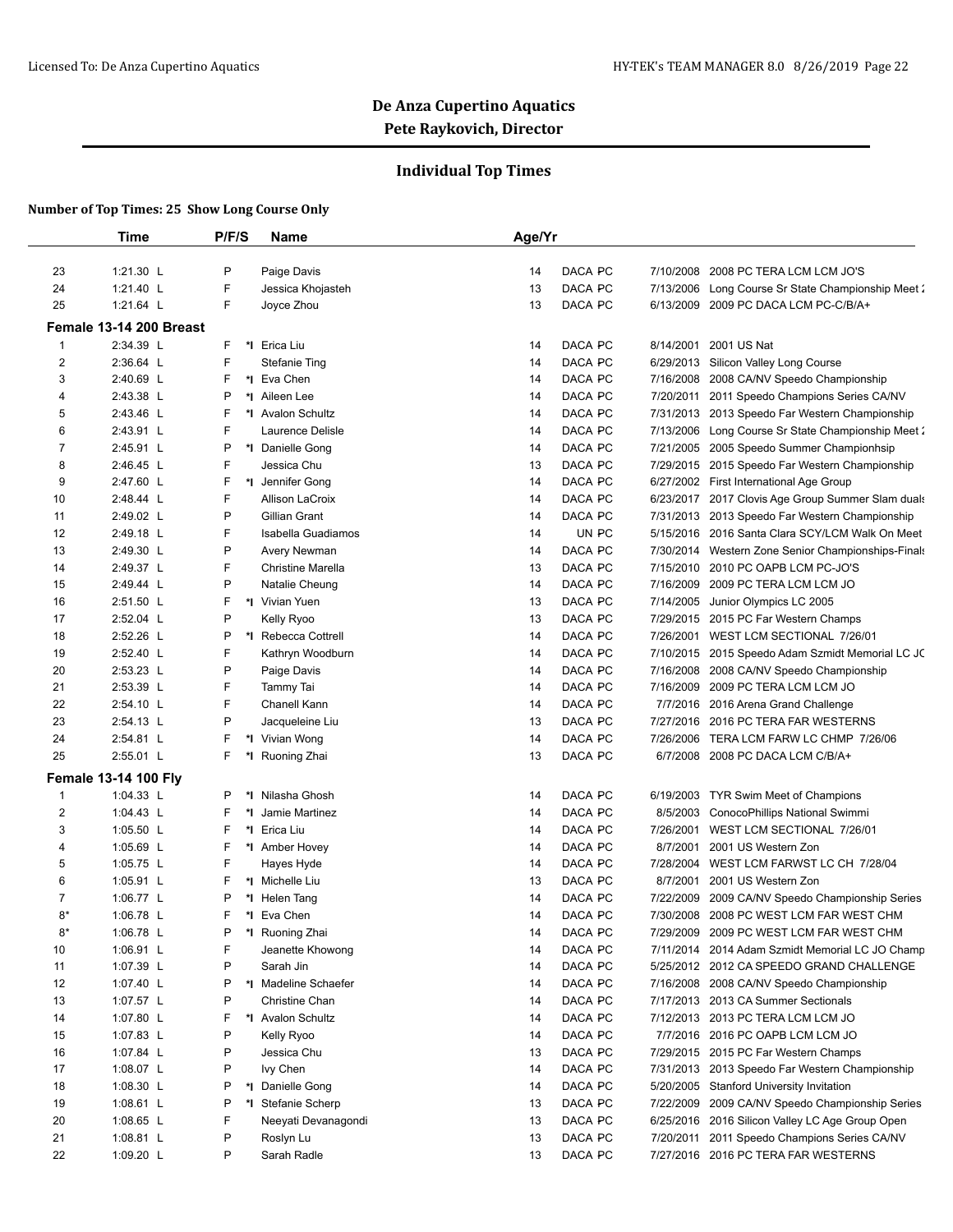## **Individual Top Times**

|                | <b>Time</b>                 | P/F/S   | Name                                   | Age/Yr |         |           |                                                     |
|----------------|-----------------------------|---------|----------------------------------------|--------|---------|-----------|-----------------------------------------------------|
| $23*$          | 1:09.67 L                   | P       | Sayeh Faridnia                         | 14     | DACA PC |           | 5/25/2012 2012 CA SPEEDO GRAND CHALLENGE            |
| $23*$          | 1:09.67 L                   | F       | *I Vivian Yuen                         | 14     | DACA PC |           | 7/26/2006 TERA LCM FARW LC CHMP 7/26/06             |
| 25             | 1:09.72 L                   | P       | Neeti Badve                            | 14     | DACA PC |           | 7/7/2017 2017 PC OAPB LCM LCM JO                    |
|                | <b>Female 13-14 200 Fly</b> |         |                                        |        |         |           |                                                     |
| $\mathbf{1}$   | 2:18.19 L                   | P<br>*I | Jamie Martinez                         | 14     | DACA PC | 4/1/2003  | ConocoPhillips National Swimmi                      |
| $\overline{2}$ | 2:21.77 L                   | F       | *I Nilasha Ghosh                       | 14     | DACA PC |           | 6/19/2003 TYR Swim Meet of Champions                |
| 3              | 2:23.05 L                   | F       | Hayes Hyde                             | 14     | DACA PC |           | 8/10/2004 Western Zone Swimming Champion            |
| 4              | 2:26.01 L                   | F       | Jessica Chu                            | 14     | UN PC   |           | 5/14/2017 2017 Santa Clara SCY Walk On Meet         |
| 5              | 2:26.48 L                   | F       | *1 Amber Hovey                         | 14     | DACA PC | 8/7/2001  | 2001 US Western Zon                                 |
| 6              | 2:27.70 L                   | F       | Jeanette Khowong                       | 14     | DACA PC |           | 7/11/2014 2014 Adam Szmidt Memorial LC JO Champ     |
| 7              | 2:28.02 L                   | P       | *I Ruoning Zhai                        | 14     | DACA PC | 7/22/2009 | 2009 CA/NV Speedo Championship Series               |
| 8              | 2:30.09 L                   | F       | *1 Avalon Schultz                      | 14     | DACA PC |           | 7/12/2013 2013 PC TERA LCM LCM JO                   |
| 9              | 2:31.72 L                   | F       | *1 Danielle Gong                       | 13     | DACA PC |           | 7/15/2004 TERA LCM AA+ T&F 7/15/04                  |
| 10             | 2:32.59 L                   | F       | *I Catherine Kung                      | 13     | DACA PC |           | 5/17/2002 LAMV LCM B/A+ 5/17/02                     |
| 11             | 2:33.09 L                   | F       | Sayeh Faridnia                         | 14     | DACA PC |           | 6/22/2012 2012 PC OAPB LCM SRII T&F                 |
| 12             | 2:33.65 L                   | F       | *1 Danielle Garcia                     | 14     | DACA PC |           | 8/15/2001 TERA LCM FAR WESTERNS 8/15/01             |
| 13             | 2:35.75 L                   | F       | Christine Chan                         | 14     | DACA PC |           | 6/21/2013 2013 PC DACA LCM LCM                      |
| 14             | 2:35.89 L                   | F       | Danielle Panconi                       | 13     | DACA PC | 6/17/2011 | 2011 PC DACA LCM PC-C/B/A+                          |
| 15             | 2:35.97 L                   | F       | *I Margaux Castejon                    | 14     | DACA PC |           | 7/28/2004 WEST LCM FARWST LC CH 7/28/04             |
| 16             | 2:37.02 L                   | F       | Kelly Zheng                            | 14     | DACA PC |           | 7/10/2015 2015 Speedo Adam Szmidt Memorial LC JC    |
| 17             | 2:37.15 L                   | F       | Sarah Radle                            | 14     | DACA PC |           | 7/6/2017 2017 Arena Grand Challenge                 |
| 18             | 2:38.25 L                   | P       | Sofia Rojasova<br>*I                   | 14     | DACA PC | 7/10/2008 | 2008 PC TERA LCM LCM JO'S                           |
| 19             | 2:38.61 L                   | P       | *I Thuy Phi                            | 14     | DACA PC | 7/29/2009 | 2009 PC WEST LCM FAR WEST CHM                       |
| 20             | 2:39.98 L                   | F       | Olivia Candelaria                      | 14     | DACA PC |           | 6/23/2017 2017 Summer Slam Champs                   |
| 21             | 2:40.62 L                   | F       | Kelly Ryoo                             | 13     | DACA PC |           | 6/19/2015 FDST A/B Modified Long Course Invitationa |
| 22             | 2:41.27 L                   | P       | Elsa Cheng                             | 14     | DACA PC | 7/14/2005 | Junior Olympics LC 2005                             |
| 23             | 2:41.69 L                   | F       | Neeti Badve                            | 13     | DACA PC |           | 6/11/2016 2016 CA SBSC June Bug                     |
| 24             | 2:41.78 L                   | F<br>*I | Rebecca Cottrell                       | 14     | DACA PC |           | 5/18/2001 LAMV LCM B/A+ 5/18/01                     |
| 25             | 2:43.82 L                   | P       | Rachael Tucker                         | 14     | DACA PC |           | 7/10/2015 2015 Speedo Adam Szmidt Memorial LC JC    |
|                | <b>Female 13-14 200 IM</b>  |         |                                        |        |         |           |                                                     |
| 1              | 2:20.89 L                   | F       | *I Erica Liu                           | 14     | DACA PC | 7/26/2001 | WEST LCM SECTIONAL 7/26/01                          |
| 2              | 2:21.42 L                   | F       | Laurence Delisle                       | 14     | DACA PC | 7/26/2006 | TERA LCM FARW LC CHMP 7/26/06                       |
| 3              | 2:24.76 L                   | F       | *1 Danielle Gong                       | 14     | DACA PC |           | 5/20/2005 Stanford University Invitation            |
| 4              | 2:25.23 L                   | F       | *I Avalon Schultz                      | 14     | DACA PC |           | 7/31/2013 2013 Speedo Far Western Championship      |
| 5              | 2:25.31 L                   | P       | *I Nilasha Ghosh                       | 14     | DACA PC |           | 6/19/2003 TYR Swim Meet of Champions                |
| 6              | 2:25.38 L                   | F       | *I Jamie Martinez                      | 13     | DACA PC |           | 8/1/2002 Long Course CA-NV Sectional                |
| $\overline{7}$ | 2:26.25 L                   | F       | *I Eva Chen                            | 13     | DACA PC | 7/18/2007 | 2007 CA/NV Speedo Championship Series               |
| 8              | 2:27.80 L                   | F       | lvy Chen                               | 14     | DACA PC |           | 6/14/2013 2013 SN Summer Sanders Invitat            |
| 9              | 2:27.89 L                   | F       | Jennifer Gong<br>*l                    | 14     | DACA PC |           | 6/27/2002 First International Age Group             |
| 10             | 2:29.28 L                   | F       | *I Amber Hovey                         | 14     | DACA PC |           | 7/26/2001 WEST LCM SECTIONAL 7/26/01                |
| 11             | 2:29.33 L                   | F       | Allison LaCroix                        | 14     | DACA PC |           | 7/7/2017 2017 PC OAPB LCM LCM JO                    |
| 12             | 2:29.60 L                   | P       | Tammy Tai                              | 14     | DACA PC |           | 5/28/2010 SPEEDO Grand Challenge                    |
| 13             | 2:29.84 L                   | P       | Kristen Clarno                         | 14     | DACA PC |           | 7/16/2008 2008 CA/NV Speedo Championship            |
| 14             | 2:29.85 L                   | P       | Jessica Chu                            | 13     | DACA PC |           | 7/29/2015 2015 PC Far Western Champs                |
| 15             | 2:29.91 L                   | P       | Joyce Zhou                             | 14     | DACA PC |           | 5/28/2010 SPEEDO Grand Challenge                    |
| 16             | 2:30.20 L                   | P       | *I Kelly Sanders                       | 14     | DACA PC | 8/1/2000  | Speedo Jr. Championships West                       |
| 17             | 2:30.35 L                   | F       | Jeanette Khowong                       | 14     | DACA PC |           | 7/11/2014 2014 Adam Szmidt Memorial LC JO Champ     |
| 18             | 2:30.93 L                   | F       | Chelsea Fong                           | 14     | DACA PC | 7/26/2006 | TERA LCM FARW LC CHMP 7/26/06                       |
| 19             | 2:31.28 L                   | F       |                                        | 13     | DACA PC | 7/27/2005 | TERA LCM FAR WESTERN 7/27/05                        |
|                | 2:31.41 L                   | F       | *I Stephanie Nguyen<br>*1 Michelle Liu | 13     | DACA PC | 8/7/2001  | 2001 US Western Zon                                 |
| 20<br>21       | 2:31.51 L                   | P       |                                        | 14     | DACA PC |           | 2009 CA/NV Speedo Championship Series               |
| 22             | 2:32.74 L                   | P       | *I Helen Tang<br>Chanell Kann          |        | DACA PC | 7/22/2009 | 7/29/2015 2015 PC Far Western Champs                |
|                |                             |         |                                        | 13     |         |           |                                                     |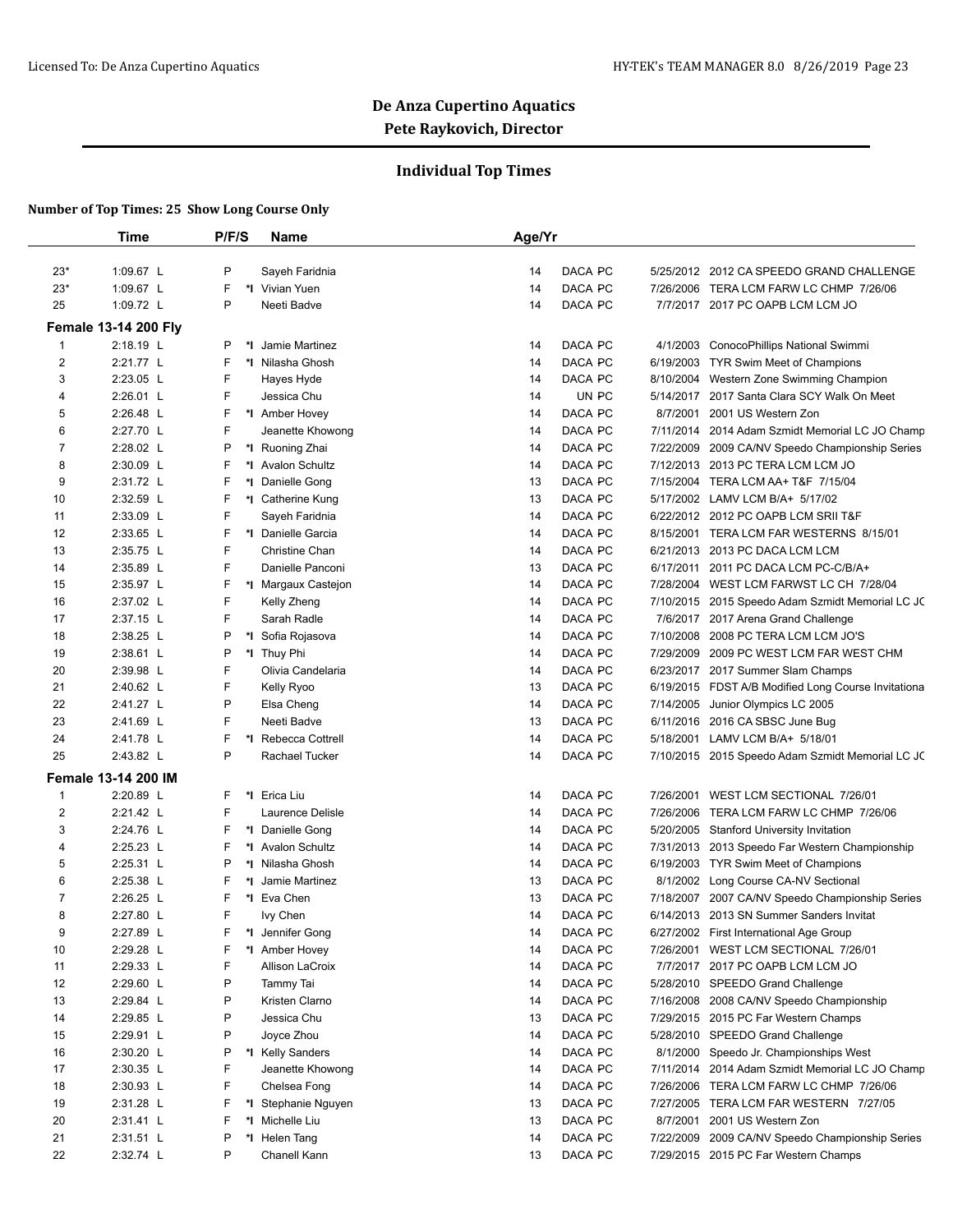## **Individual Top Times**

|                         | <b>Time</b>                 | P/F/S   | Name                    | Age/Yr |         |           |                                                     |
|-------------------------|-----------------------------|---------|-------------------------|--------|---------|-----------|-----------------------------------------------------|
| 23                      | 2:32.87 L                   | F       | Sarah Radle             | 14     | DACA PC |           | 6/23/2017 2017 Clovis Age Group Summer Slam duals   |
| 24                      | 2:32.89 L                   | P       | Sarah Jin               | 14     | DACA PC |           | 5/25/2012 2012 CA SPEEDO GRAND CHALLENGE            |
| 25                      | 2:33.09 L                   | P       | Kelly Ryoo              | 14     | DACA PC |           | 7/7/2016 2016 PC OAPB LCM LCM JO                    |
|                         | Female 13-14 400 IM         |         |                         |        |         |           |                                                     |
| $\mathbf{1}$            | 4:58.42 L                   | F       | Laurence Delisle        | 14     | DACA PC | 7/26/2006 | TERA LCM FARW LC CHMP 7/26/06                       |
| $\overline{\mathbf{c}}$ | 5:04.33 L                   | F       | *I Danielle Gong        | 14     | DACA PC |           | 7/21/2005 2005 Speedo Summer Championhsip           |
| 3                       | 5:04.90 L                   | F       | *I Nilasha Ghosh        | 13     | DACA PC | 8/1/2002  | Long Course CA-NV Sectional                         |
| 4                       | 5:05.66 L                   | P<br>*l | Jamie Martinez          | 13     | DACA PC | 8/1/2002  | Long Course CA-NV Sectional                         |
| 5                       | 5:09.93 L                   | F       | *I Avalon Schultz       | 14     | DACA PC |           | 7/31/2013 2013 Speedo Far Western Championship      |
| 6                       | 5:11.25 L                   | P       | Jessica Chu             | 13     | DACA PC |           | 7/29/2015 2015 PC Far Western Champs                |
| 7                       | 5:14.33 L                   | F       | Jeanette Khowong        | 14     | DACA PC |           | 7/11/2014 2014 Adam Szmidt Memorial LC JO Champ     |
| 8                       | 5:15.24 L                   | F       | *I Jennifer Gong        | 14     | DACA PC |           | 7/18/2002 OAPB LCM AGE GRP CHMP 7/18/02             |
| 9                       | 5:15.41 L                   | P       | *1 Eva Chen             | 13     | DACA PC |           | 7/18/2007 2007 CA/NV Speedo Championship Series     |
| 10                      | 5:15.57 L                   | P       | Ivy Chen                | 14     | DACA PC |           | 7/17/2013 2013 CA Summer Sectionals                 |
| 11                      | 5:18.62 L                   | P       | Tammy Tai               | 14     | DACA PC |           | 5/28/2010 SPEEDO Grand Challenge                    |
| 12                      | 5:18.73 L                   | F<br>*I | Julia Still             | 14     | DACA PC |           | 7/28/2004 WEST LCM FARWST LC CH 7/28/04             |
|                         | 5:19.55 L                   | F       | <b>Allison LaCroix</b>  | 14     | DACA PC |           |                                                     |
| 13                      |                             | P       |                         |        | DACA PC |           | 7/7/2017 2017 PC OAPB LCM LCM JO                    |
| 14                      | 5:22.10 L<br>5:22.74 L      | F       | Sayeh Faridnia          | 14     |         |           | 8/1/2012 2012 PC WEST LCM LCM FAR WEST              |
| 15                      |                             |         | Chelsea Fong            | 14     | DACA PC |           | 7/26/2006 TERA LCM FARW LC CHMP 7/26/06             |
| 16                      | 5:22.92 L                   | P       | Kelly Ryoo              | 14     | DACA PC |           | 7/27/2016 2016 PC TERA FAR WESTERNS                 |
| 17                      | 5:23.59 L                   | F       | Isabella Guadiamos      | 14     | DACA PC |           | 7/7/2016 2016 PC OAPB LCM LCM JO                    |
| 18                      | 5:23.67 L                   | P       | Chanell Kann            | 14     | DACA PC |           | 7/7/2016 2016 Arena Grand Challenge                 |
| 19                      | 5:24.06 L                   | F       | Patricia Saito          | 14     | DACA PC |           | 7/7/2016 2016 PC OAPB LCM LCM JO                    |
| 20                      | 5:24.37 L                   | P       | Joyce Zhou              | 13     | DACA PC |           | 7/22/2009 2009 CA/NV Speedo Championship Series     |
| 21                      | 5:24.48 L                   | P       | Sarah Radle             | 13     | DACA PC |           | 7/7/2016 2016 PC OAPB LCM LCM JO                    |
| 22                      | 5:25.16 L                   | P       | *I Mao Ueno             | 14     | DACA PC |           | 7/21/2005 2005 Speedo Summer Championhsip           |
| 23                      | 5:25.75 L                   | F       | *I Stephanie Nguyen     | 13     | DACA PC | 7/14/2005 | Junior Olympics LC 2005                             |
| 24                      | 5:26.86 L                   | P       | *I Vivian Yuen          | 14     | DACA PC | 7/26/2006 | TERA LCM FARW LC CHMP 7/26/06                       |
| 25                      | 5:28.03 L                   | F       | Kelly Zheng             | 14     | DACA PC |           | 6/6/2015 Long Course Senior II                      |
|                         | <b>Female 15-16 50 Free</b> |         |                         |        |         |           |                                                     |
| $\mathbf{1}$            | 25.70 L                     | F       | *I Madeline Schaefer    | 15     | DACA PC | 7/22/2009 | 2009 CA/NV Speedo Championship Series               |
| 2                       | 26.71 L                     | P       | Chelsea Fong            | 16     | DACA PC | 8/4/2008  | 2008 Speedo Junior National Champs                  |
| 3                       | 26.88 L                     | P       | *I Nilasha Ghosh        | 15     | DACA PC |           | 5/20/2004 Santa Clara XXXVII International Swim Mee |
| 4                       | 26.91 L                     | F       | Kristen Clarno          | 16     | DACA PC |           | 5/28/2010 SPEEDO Grand Challenge                    |
| 5                       | 27.14 L                     | F       | *I Abra Armour          | 16     | DACA PC |           | 3/19/2002 2002 Phillips66 Spring Nationals          |
| 6                       | 27.19 L                     | P       | Kelly Ryoo              | 16     | DACA PC |           | 8/2/2018 2018 USA Swimming Futures Sant             |
| $\overline{7}$          | 27.30 L                     | F       | *I Erica Liu            | 15     | DACA PC |           | 3/19/2002 2002 Phillips66 Spring Nationals          |
| 8                       | 27.38 L                     | F       | <b>Courtney Schultz</b> | 16     | DACA PC |           | 6/21/2013 2013 PC DACA LCM LCM                      |
| 9                       | 27.41 L                     | F       | *I Adrienne Mattos      | 15     | DACA PC |           | 8/6/1994 8/6/94 unknown                             |
| 10                      | 27.45 L                     | P       | Jessica Khojasteh       | 15     | DACA PC | 8/4/2008  | 2008 Speedo Junior National Champs                  |
| 11                      | 27.56 L                     | F       | *I Kyo Bannai           | 15     | DACA PC | 1/1/1984  | 01/01/1984 NO NAME                                  |
| 12                      | 27.62 L                     | P       | *I Michelle Liu         | 15     | DACA PC | 2/10/2004 | ConocoPhillips Spring National                      |
| 13                      | 27.77 L                     | F       | Emma Drysdale           | 15     | DACA PC |           | 7/26/2006 TERA LCM FARW LC CHMP 7/26/06             |
| 14                      | 27.79 L                     | т       | Kaling Phung            | 16     | DACA PC |           | 8/3/2017 2017 USA Swimming Futures Santa Clara T    |
| 15                      | 27.87 L                     | P       | Chanell Kann            | 16     | DACA PC |           | 7/5/2018 2018 Arena Grand Challenge                 |
| 16                      | 27.90 L                     | P       | Michelle Wong           | 16     | DACA PC | 7/20/2011 | 2011 Speedo Champions Series CA/NV                  |
| $17*$                   | 27.91 L                     | P       | *I Helena Gali          | 16     | DACA PC | 7/22/2009 | 2009 CA/NV Speedo Championship Series               |
| $17*$                   | 27.91 L                     | F       | Cora Chan               | 16     | DACA PC |           | 7/16/2015 2015 CA Summer CA-NV Sectional Champ      |
|                         |                             | P       |                         |        | DACA PC |           |                                                     |
| 19                      | 27.97 L                     |         | Florina Yang            | 16     |         |           | 5/25/2012 2012 CA SPEEDO GRAND CHALLENGE            |
| 20                      | 28.04 L                     | P       | Laurence Delisle        | 15     | DACA PC | 6/28/2007 | 2007 Santa Clara Grand Prix                         |
| $21*$                   | 28.09 L                     | F       | *I Loni Burton          | 15     | DACA PC |           | 6/15/1995 6/15/95 NO NAME MEET                      |
| $21*$                   | 28.09 L                     | F       | Hayes Hyde              | 16     | DACA PC |           | 7/13/2006 Long Course Sr State Championship Meet 2  |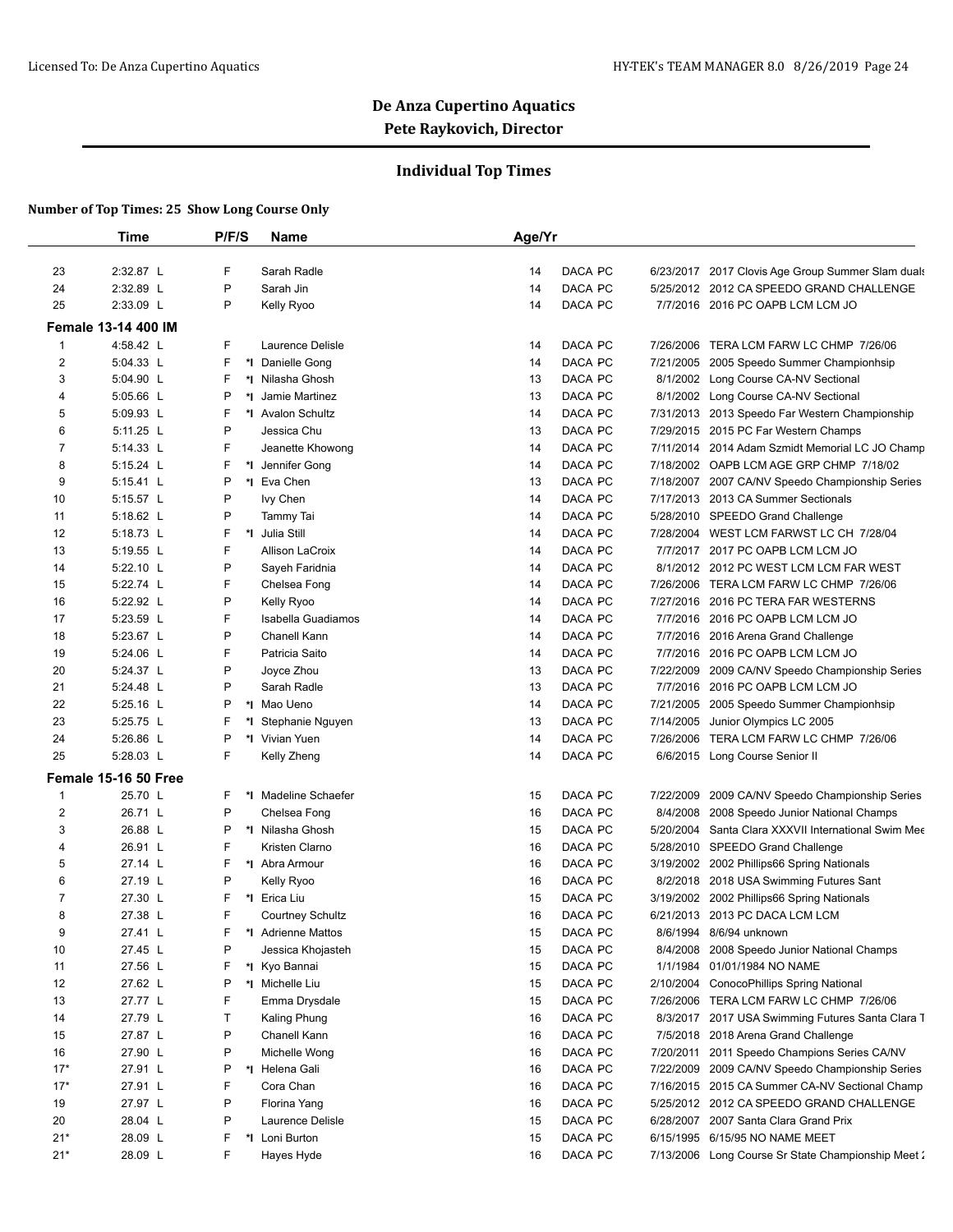## **Individual Top Times**

|                         | <b>Time</b>                  | P/F/S   | <b>Name</b>             | Age/Yr |         |              |                                                       |
|-------------------------|------------------------------|---------|-------------------------|--------|---------|--------------|-------------------------------------------------------|
|                         |                              |         |                         |        |         |              |                                                       |
| 23                      | 28.12 L                      | P       | Megan Nolet             | 16     | DACA PC | 5/23/2008    | 2008 CA SPEEDO Grand Challenge                        |
| 24                      | 28.15 L                      | P       | Paige Gilley            | 16     | DACA PC |              | 5/22/2009 2009 CA JANET EVANS INVITATIONAL            |
| 25                      | 28.16 L                      | P       | Joyce Zhou              | 15     | DACA PC |              | 7/20/2011 2011 Speedo Champions Series CA/NV          |
|                         | <b>Female 15-16 100 Free</b> |         |                         |        |         |              |                                                       |
| 1                       | 57.58 L                      | F       | Chelsea Fong            | 16     | DACA PC | 8/4/2008     | 2008 Speedo Junior National Champs                    |
| $\overline{\mathbf{c}}$ | 57.78 L                      | F       | *I Nilasha Ghosh        | 16     | DACA PC |              | 7/27/2005 TERA LCM FAR WESTERN 7/27/05                |
| 3                       | 58.19 L                      | F       | Kristen Clarno          | 16     | DACA PC |              | 5/28/2010 SPEEDO Grand Challenge                      |
| 4*                      | 58.64 L                      | F       | *I Abra Armour          | 16     | DACA PC | 8/14/2001    | 2001 US Nat                                           |
| 4*                      | 58.64 L                      | F       | Jessica Khojasteh       | 15     | DACA PC | 7/16/2008    | 2008 CA/NV Speedo Championship                        |
| 6                       | 58.72 L                      | F       | *I Erica Liu            | 16     | DACA PC |              | 6/19/2003 TYR Swim Meet of Champions                  |
| 7                       | 59.03 L                      | F       | <b>Courtney Schultz</b> | 16     | DACA PC | 7/17/2013    | 2013 CA Summer Sectionals                             |
| 8                       | 59.34 L L                    | F       | *I Michelle Liu         | 16     | DACA PC | 8/3/2004     | 2004 ConocoPhillips Nat. Champ                        |
| 9                       | 59.48 L                      | F       | *1 Danielle Gong        | 16     | DACA PC |              | 7/18/2007 2007 CA/NV Speedo Championship Series       |
| 10                      | 59.49 L                      | P       | Kelly Ryoo              | 15     | DACA PC |              | 7/20/2017 2017 Summer CA-NV Speedo Championsh         |
| 11                      | 59.54 L                      | P       | *I Kirsten Brand        | 16     | DACA PC |              | 6/16/2011 XLIV Santa Clara International Invitational |
| 12                      | 59.55 L                      | F       | Hayes Hyde              | 16     | DACA PC |              | 7/13/2006 Long Course Sr State Championship Meet 2    |
| 13                      | 59.60 L                      | F       | *I Loni Burton          | 16     | DACA PC | 2/12/1997    | PHILLIPS 66 NATIONAL                                  |
| 14                      | 59.71 L                      | F       | *I Kyo Bannai           | 15     | DACA PC | 1/1/1984     | 01/01/1984 NO NAME                                    |
| 15                      | 59.74 L                      | P       | Laurence Delisle        | 16     | DACA PC |              | 8/4/2008 2008 Speedo Junior National Champs           |
| 16                      | 59.97 L                      | P       | *I Helen Tang           | 16     | DACA PC | 7/20/2011    | 2011 Speedo Champions Series CA/NV                    |
| 17                      | 1:00.29 L                    | F       | Emma Drysdale           | 15     | DACA PC |              | 8/8/2006 2006 Western Zone Swimming Cha               |
| 18                      | 1:00.35 L                    | P       | *I Helena Gali          | 16     | DACA PC |              | 7/22/2009 2009 CA/NV Speedo Championship Series       |
| 19                      | 1:00.38 $L$                  | P       | Chanell Kann            | 16     | DACA PC |              | 7/19/2018 Canyons Summer CA-NV Sectional-2018         |
| 20                      | 1:00.40 $L L$                | F       | Sarah Radle             | 16     | DACA PC |              | 7/18/2019 2019 CA Speedo Sectionals Santa Clarita     |
| 21                      | 1:00.49 L                    | P       | Joyce Zhou              | 15     | DACA PC |              | 5/27/2011 2011 CA SPEEDO GRAND CHALLENGE              |
| 22                      | 1:00.51 $L$                  | P       | *I Amber Hovey          | 15     | DACA PC | 8/1/2002     | Long Course CA-NV Sectional                           |
| 23                      | 1:00.64 L                    | P       | Kaling Phung            | 16     | DACA PC |              | 7/20/2017 2017 Summer CA-NV Speedo Championsh         |
| 24                      | 1:00.70 L                    | P<br>*l | Jamie Martinez          | 15     | DACA PC | 5/20/2004    | Santa Clara XXXVII International Swim Mee             |
| 25                      | 1:00.76 L                    | P       | *I Audrey Kwong         | 16     | DACA PC |              | 8/1/2007 TERA LCM F/W L/C CHMP 8/01/07                |
|                         | <b>Female 15-16 200 Free</b> |         |                         |        |         |              |                                                       |
| 1                       | 2:04.97 L                    | F.      | *I Nilasha Ghosh        | 16     | DACA PC |              | 7/21/2005 2005 Speedo Summer Championhsip             |
| 2                       | 2:06.14 L                    | P       | Chelsea Fong            | 16     | DACA PC | 8/4/2008     | 2008 Speedo Junior National Champs                    |
| 3                       | 2:07.23 L                    | F       | Laurence Delisle        | 15     | DACA PC |              | 7/18/2007 2007 CA/NV Speedo Championship Series       |
| 4                       | 2:07.68 L                    | F       | *I Jamie Martinez       | 15     | DACA PC |              | 7/28/2004 WEST LCM FARWST LC CH 7/28/04               |
| 5                       | 2:07.74 L                    | F       | *I Loni Burton          | 16     | DACA PC |              | 2/12/1997 PHILLIPS 66 NATIONAL                        |
| 6                       | 2:07.79 L                    | P       | *I Kirsten Brand        | 16     | DACA PC |              | 6/16/2011 XLIV Santa Clara International Invitational |
| 7                       | 2:08.18 L                    | F       | Kristen Clarno          | 16     | DACA PC |              | 5/28/2010 SPEEDO Grand Challenge                      |
| 8                       | 2:08.41 L                    | F.      | *1 Danielle Gong        | 15     | DACA PC |              | 7/26/2006 TERA LCM FARW LC CHMP 7/26/06               |
| 9                       | 2:08.68 L                    | F       | *I Abra Armour          | 16     | DACA PC |              | 8/14/2001 2001 US Nat                                 |
| 10                      | 2:08.73 L                    | P       | Jessica Khojasteh       | 16     | DACA PC |              | 7/22/2009 2009 CA/NV Speedo Championship Series       |
| 11                      | 2:08.94 L                    | F       | <b>Courtney Schultz</b> | 16     | DACA PC |              | 7/31/2013 2013 Speedo Far Western Championship        |
| 12                      | 2:09.26 L                    | F       | *I Erica Liu            | 15     | DACA PC |              | 3/19/2002 2002 Phillips66 Spring Nationals            |
| 13                      | 2:09.50 L                    | F       | *I Amber Hovey          | 16     | DACA PC |              | 8/5/2003 2003 Western Zone Champs                     |
| 14                      | 2:09.67 L                    | P       | *I Helen Tang           | 16     | DACA PC |              | 7/20/2011 2011 Speedo Champions Series CA/NV          |
| 15                      | 2:09.70 L                    | F       | Hayes Hyde              | 16     | DACA PC |              | 7/13/2006 Long Course Sr State Championship Meet 2    |
| 16                      | $2:10.08$ L                  | P       | Kelly Ryoo              | 16     | DACA PC |              | 7/19/2018 Canyons Summer CA-NV Sectional-2018         |
| 17                      | 2:10.09 L                    | P       | *I Audrey Kwong         | 16     | DACA PC |              | 8/1/2007 TERA LCM F/W L/C CHMP 8/01/07                |
| 18                      | $2:10.12$ L                  | F<br>*I | <b>Brooke Winkler</b>   | 16     | DACA PC | 8/1/1998 Jun |                                                       |
| 19                      | $2:10.21$ L                  | P       | *I Helena Gali          | 16     | DACA PC |              | 7/22/2009 2009 CA/NV Speedo Championship Series       |
| 20                      | 2:10.27 L                    | P       | *I Elizabeth Murray     | 16     | DACA PC | 7/22/2009    | 2009 CA/NV Speedo Championship Series                 |
| 21                      | 2:11.02 L                    | F       | Chanell Kann            | 16     | DACA PC |              | 7/5/2018 2018 Arena Grand Challenge                   |
| 22                      | 2:12.08 L                    | P       | Sarah Radle             | 16     | DACA PC |              | 7/18/2019 2019 CA Speedo Sectionals Santa Clarita     |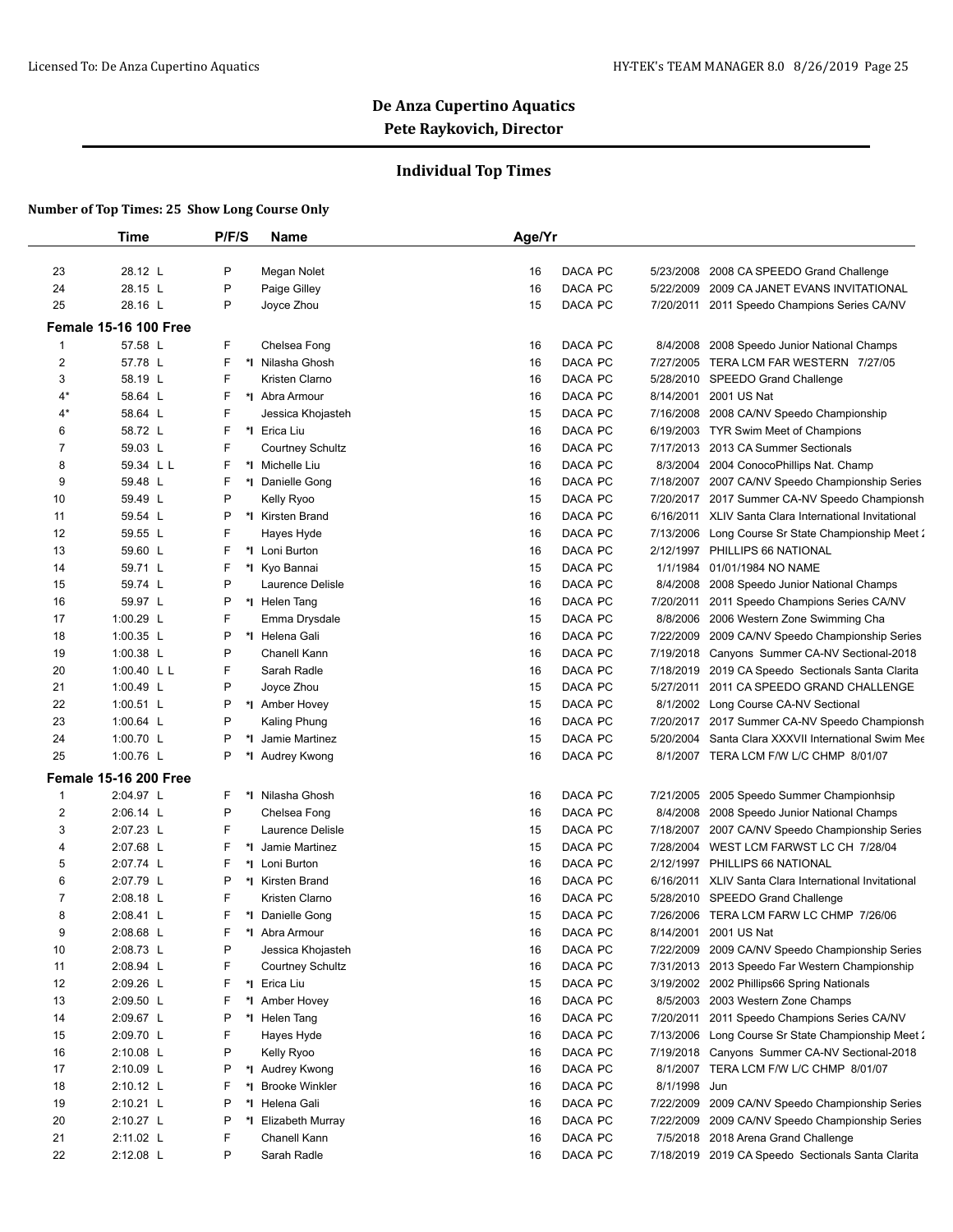## **Individual Top Times**

|                  | <b>Time</b>                  | P/F/S  | <b>Name</b>                          | Age/Yr   |                    |                        |                                                                        |
|------------------|------------------------------|--------|--------------------------------------|----------|--------------------|------------------------|------------------------------------------------------------------------|
| 23               | 2:12.17 L                    | P      | Cora Chan                            | 16       | DACA PC            |                        | 7/9/2015 2015 CA Los Angeles Invite                                    |
| 24               | 2:12.31 L                    | P      | Joyce Zhou                           | 15       | DACA PC            | 5/27/2011              | 2011 CA SPEEDO GRAND CHALLENGE                                         |
| 25               | 2:12.44 L                    | P      | *I Haley Oosterhouse                 | 15       | <b>DACA PC</b>     | 7/22/2009              | 2009 CA/NV Speedo Championship Series                                  |
|                  | <b>Female 15-16 400 Free</b> |        |                                      |          |                    |                        |                                                                        |
|                  |                              |        |                                      |          |                    |                        |                                                                        |
| $\mathbf{1}$     | 4:26.09 L                    | F.     | *I Brooke Winkler                    | 16       | DACA PC            | 8/1/1998               | Jun                                                                    |
| $\overline{2}$   | 4:27.33 L                    | F<br>F | *I Danielle Gong                     | 16       | DACA PC<br>DACA PC | 7/18/2007              | 2007 CA/NV Speedo Championship Series                                  |
| 3                | 4:31.55 L<br>4:32.76 L       | P      | *I Nilasha Ghosh                     | 16       | DACA PC            | 5/20/2005              | <b>Stanford University Invitation</b>                                  |
| 4                |                              | P      | *I Kirsten Brand                     | 16       |                    |                        | 6/16/2011 XLIV Santa Clara International Invitational                  |
| 5<br>6           | 4:34.08 L<br>4:34.24 L       | P      | *I Helen Tang<br>*I Elizabeth Murray | 16<br>16 | DACA PC<br>DACA PC | 7/20/2011<br>5/22/2009 | 2011 Speedo Champions Series CA/NV<br>2009 CA JANET EVANS INVITATIONAL |
| 7                | 4:34.77 L                    | P      | *I Audrey Kwong                      | 16       | DACA PC            | 5/25/2007              | 2007 Grand Challenge                                                   |
| 8                | 4:34.83 L                    | P      | *I Haley Oosterhouse                 | 15       | DACA PC            | 7/22/2009              | 2009 CA/NV Speedo Championship Series                                  |
| 9                | 4:35.56 L                    | P      | Rachael Tucker                       | 16       | DACA PC            |                        | 7/20/2017 2017 Summer CA-NV Speedo Championsh                          |
| 10               | 4:36.93 L                    | F      | <b>Courtney Schultz</b>              | 16       | DACA PC            | 6/21/2013              | 2013 PC DACA LCM LCM                                                   |
| 11               | 4:37.30 L                    | P      | Patricia Saito                       | 16       | DACA PC            | 7/19/2018              | Canyons Summer CA-NV Sectional-2018                                    |
| 12               | 4:37.65 L                    | P      | *I Allyson Fellows                   | 15       | DACA PC            | 7/20/2011              | 2011 Speedo Champions Series CA/NV                                     |
| 13               | 4:37.73 L                    | F      | Chelsea Fong                         | 15       | DACA PC            | 7/18/2007              | 2007 CA/NV Speedo Championship Series                                  |
| 14               | 4:38.85 L                    | P      | *1 Helena Gali                       | 16       | DACA PC            | 7/22/2009              | 2009 CA/NV Speedo Championship Series                                  |
| 15               | 4:40.07 L                    | F      | *I Anne Sweeney                      | 16       | DACA PC            | 7/26/2001              | WEST LCM SECTIONAL 7/26/01                                             |
| 16               | 4:40.22 L                    | F      | *I Danielle Garcia                   | 15       | DACA PC            | 8/1/2002               | Long Course CA-NV Sectional                                            |
| 17               | 4:41.11 L                    | F      | Hayes Hyde                           | 16       | DACA PC            | 7/26/2006              | TERA LCM FARW LC CHMP 7/26/06                                          |
| 18               | 4:41.12 L                    | F      | <b>Lindsay Schmidt</b>               | 15       | DACA PC            | 7/7/2016               | 2016 Arena Grand Challenge                                             |
| 19               | 4:41.25 L                    | F      | *I Julia Still                       | 16       | DACA PC            | 7/13/2006              | Long Course Sr State Championship Meet 2                               |
| 20               | 4:42.40 L                    | F      | *I Abra Armour                       | 16       | DACA PC            | 6/15/2001              | CCA LCM JR+ T&F 6/15/01                                                |
| 21               | 4:42.70 L                    | P      | Cora Chan                            | 16       | DACA PC            |                        | 7/9/2015 2015 CA Los Angeles Invite                                    |
| 22               | 4:43.93 L                    | P      | Sarah Radle                          | 15       | DACA PC            | 7/19/2018              | Canyons Summer CA-NV Sectional-2018                                    |
| 23               | 4:44.12 L                    | F      | Casey Tsai                           | 16       | DACA PC            | 7/5/2018               | 2018 Arena Grand Challenge                                             |
| 24               | 4:44.21 L                    | F      | *I Mao Ueno                          | 15       | DACA PC            | 7/13/2006              | Long Course Sr State Championship Meet 2                               |
| 25               | 4:44.71 L                    | F.     | Megan Nolet                          | 15       | DACA PC            | 7/18/2007              | 2007 CA/NV Speedo Championship Series                                  |
|                  | <b>Female 15-16 800 Free</b> |        |                                      |          |                    |                        |                                                                        |
| 1                | 9:15.11 L                    | F.     | *I Heather McFadzean                 | 16       | DACA PC            | 7/15/1999              | 1999 US Janet Evans Inv                                                |
| $\boldsymbol{2}$ | 9:24.50 L                    | F      | Rachael Tucker                       | 16       | DACA PC            | 7/20/2017              | 2017 Summer CA-NV Speedo Championsh                                    |
| 3                | 9:25.41 L                    | F      | *I Allyson Fellows                   | 15       | DACA PC            | 7/20/2011              | 2011 Speedo Champions Series CA/NV                                     |
| 4                | 9:28.19 L                    | F      | *I Elizabeth Murray                  | 16       | DACA PC            | 7/22/2009              | 2009 CA/NV Speedo Championship Series                                  |
| 5                | 9:33.58 L                    | F      | *1 Anne Sweeney                      | 16       | DACA PC            | 7/26/2001              | WEST LCM SECTIONAL 7/26/01                                             |
| 6                | 9:35.07 L                    | F      | Patricia Saito                       | 16       | DACA PC            | 7/19/2018              | Canyons Summer CA-NV Sectional-2018                                    |
| 7                | 9:38.04 L                    | F      | *I Haley Oosterhouse                 | 15       | DACA PC            | 7/22/2009              | 2009 CA/NV Speedo Championship Series                                  |
| 8                | $9:41.11$ L                  | P      | lvy Chen                             | 15       | DACA PC            |                        | 7/17/2014 2014 Los Angeles Invite                                      |
| 9                | 9:41.37 L                    | F      | Lindsay Schmidt                      | 15       | DACA PC            |                        | 7/7/2016 2016 Arena Grand Challenge                                    |
| 10               | 9:46.19 L                    | F      | Casey Tsai                           | 16       | DACA PC            |                        | 7/5/2018 2018 Arena Grand Challenge                                    |
| 11               | $9:53.03$ L                  | F      | Kathryn Woodburn                     | 16       | DACA PC            |                        | 7/6/2017 2017 Arena Grand Challenge                                    |
| 12               | 9:59.14 L                    | F      | Sarah Radle                          | 15       | DACA PC            |                        | 7/5/2018 2018 Arena Grand Challenge                                    |
| 13               | 10:07.05 L                   | F      | Yayla Sezginer                       | 15       | DACA PC            |                        | 7/20/2012 2012 PC OAPB LCM LCM JO                                      |
| 14               | 10:08.97 L                   | F      | Debbie Lin                           | 15       | DACA PC            |                        | 6/7/2008 2008 PC DACA LCM C/B/A+                                       |
| 15               | 10:12.80 L                   | F      | Jennifer Fields                      | 15       | DACA PC            | 7/10/2008              | 2008 PC TERA LCM LCM JO'S                                              |
| 16               | 10:16.74 L                   | F      | Tammy Yau                            | 15       | DACA PC            | 7/28/2010              | 2010 PC TERA LCM FAR WESTERN                                           |
| 17               | 10:16.81 L                   | F      | *I Sasha Brophy                      | 16       | DACA PC            |                        | 7/18/2002 OAPB LCM AGE GRP CHMP 7/18/02                                |
| $18*$            | 10:23.33 L                   | F      | Joanna Spyrou                        | 15       | DACA PC            | 7/11/2014              | 2014 Adam Szmidt Memorial LC JO Champ                                  |
| $18*$            | 10:23.33 L                   | F      | Julia Read                           | 16       | DACA PC            |                        | 7/30/2014 Western Zone Senior Championships-Finals                     |
| 20               | 10:23.67 L                   | F      | *I Catherine Kung                    | 16       | DACA PC            |                        | 7/18/2002 OAPB LCM AGE GRP CHMP 7/18/02                                |
| 21               | 10:29.54 L                   | F      | lvy Li                               | 15       | UN PC              |                        | 4/21/2018 SUNN Silicon Valley LC 2018                                  |
| 22               | 10:33.51 L                   | F      | Lisa Chu                             | 15       | DACA PC            |                        | 5/31/2003 OAPB LCM JR+ 5/31/03                                         |
|                  |                              |        |                                      |          |                    |                        |                                                                        |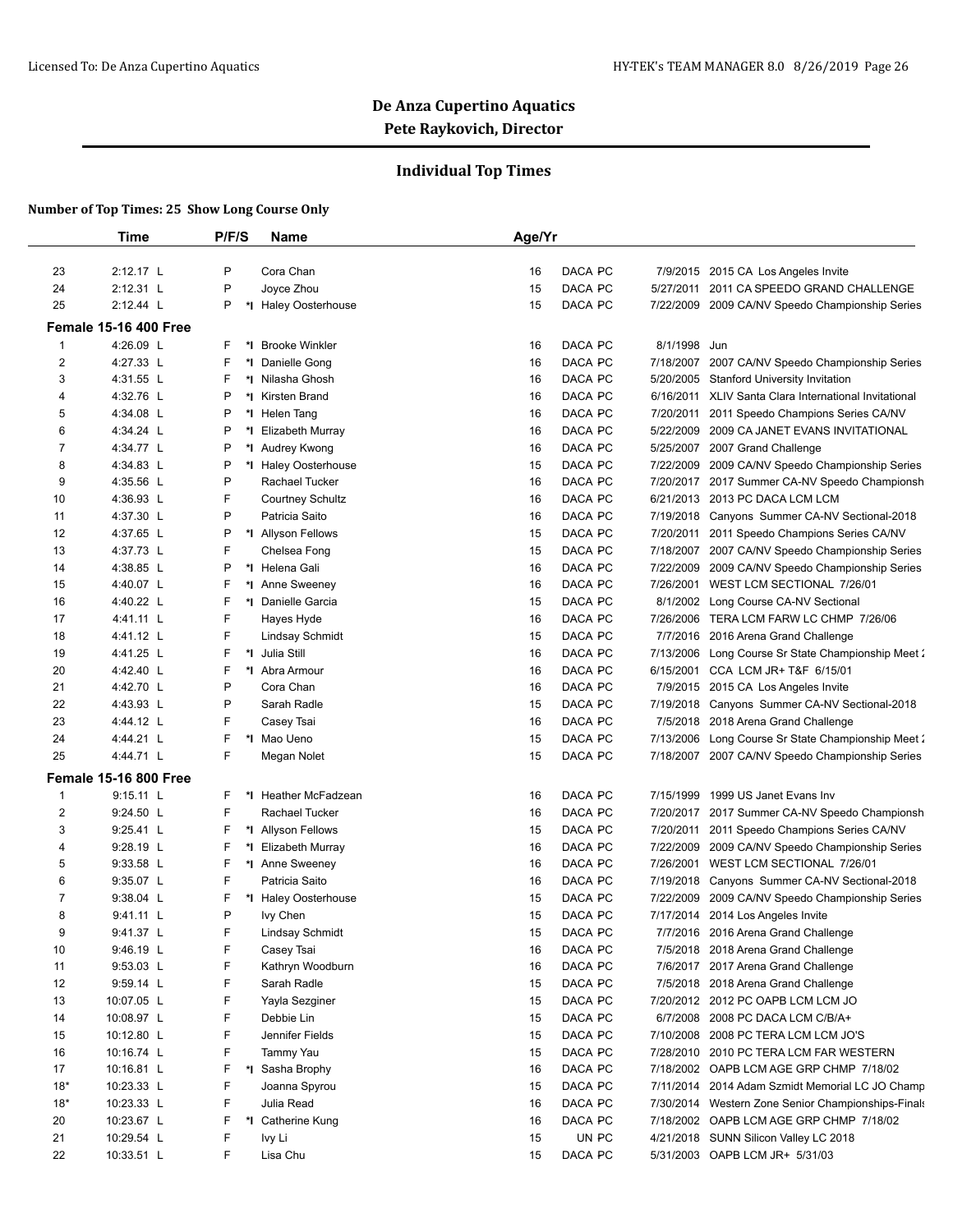## **Individual Top Times**

|                | <b>Time</b>                   | P/F/S   | Name                   | Age/Yr |         |           |                                                 |
|----------------|-------------------------------|---------|------------------------|--------|---------|-----------|-------------------------------------------------|
|                |                               |         |                        |        |         |           |                                                 |
| 23             | 10:35.77 L                    | F<br>*∣ | <b>Allison Frisbie</b> | 15     | DACA PC | 7/14/2005 | Junior Olympics LC 2005                         |
| 24             | 10:35.90 L                    | F       | Jinsu Yim              | 16     | DACA PC |           | 7/5/2018 2018 Arena Grand Challenge             |
| 25             | 10:37.43 L                    | F       | Kimberly Allen         | 15     | DACA PC |           | 7/7/2006 Dual Meet with Sierra Marlins          |
|                | <b>Female 15-16 1500 Free</b> |         |                        |        |         |           |                                                 |
| 1              | 17:56.26 L                    | F       | Rachael Tucker         | 16     | DACA PC | 7/20/2017 | 2017 Summer CA-NV Speedo Championsh             |
| $\overline{c}$ | 18:06.89 L                    | F       | *I Allyson Fellows     | 15     | DACA PC | 7/20/2011 | 2011 Speedo Champions Series CA/NV              |
| 3              | 18:20.32 L                    | F       | Patricia Saito         | 15     | DACA PC |           | 7/6/2017 2017 Arena Grand Challenge             |
| 4              | 18:45.32 L                    | F       | Lindsay Schmidt        | 15     | DACA PC |           | 7/7/2016 2016 Arena Grand Challenge             |
| 5              | 18:55.27 L                    | F       | Kathryn Woodburn       | 15     | DACA PC |           | 7/7/2016 2016 Arena Grand Challenge             |
| 6              | 18:55.82 L                    | F       | Casey Tsai             | 16     | DACA PC |           | 7/5/2018 2018 Arena Grand Challenge             |
| 7              | 19:05.73 L                    | F       | Jinsu Yim              | 15     | DACA PC |           | 7/6/2017 2017 Arena Grand Challenge             |
| 8              | 19:16.87 L                    | F       | Jennifer Fields        | 16     | DACA PC |           | 7/16/2009 2009 PC TERA LCM LCM JO               |
| 9              | 19:19.90 L                    | F       | *1 Sasha Brophy        | 16     | DACA PC |           | 7/18/2002 OAPB LCM AGE GRP CHMP 7/18/02         |
| 10             | 19:41.62 L                    | F       | Yayla Sezginer         | 15     | DACA PC |           | 7/12/2012 2012 Arena Grand Challenge            |
| 11             | 19:43.85 L                    | F       | Tammy Yau              | 15     | DACA PC |           | 6/18/2010 2010 PC DACA LCM PC-C/B/A+            |
| 12             | 20:16.05 L                    | P       | Lisa Chu               | 15     | DACA PC |           | 6/6/2003 DACA SCRA dual meet #1                 |
| 13             | 20:24.50 L                    | F       | Deanna Chung           | 16     | DACA PC |           | 6/18/2010 2010 PC DACA LCM PC-C/B/A+            |
| 14             | 20:25.28 L                    | F       | Kristen Vrionis        | 15     | DACA PC |           | 6/17/2011 2011 PC DACA LCM PC-C/B/A+            |
| 15             | 20:26.45 L                    | F       | Elizabeth Huang        | 15     | DACA PC |           | 6/18/2010 2010 PC DACA LCM PC-C/B/A+            |
| 16             | 20:47.20 L                    | F       | Emma Drysdale          | 15     | DACA PC | 6/23/2006 | 2006 PC DACA LCM L/C 6/23/06                    |
| 17             | 21:06.97 L                    | F       | *I Wei Tai             | 15     | DACA PC |           | 6/11/2004 DACA - PASA Dual Meet                 |
| 18             | 21:11.04 L                    | F       | Stephanie Chen         | 16     | DACA PC |           | 6/17/2011 2011 PC DACA LCM PC-C/B/A+            |
| 19             | 21:15.10 L                    | F       | *I Ellen Umeda         | 16     | DACA PC | 6/23/2006 | DACA Intra-Squad Meet                           |
| 20             | 21:15.29 L                    | F       | Brianna McColm         | 16     | DACA PC |           | 6/9/2017 2017 PC DACA LCM C/B/A+                |
| 21             | 21:36.01 L                    | P       | *I Elise Gustafson     | 15     | DACA PC |           | 6/6/2003 DACA SCRA dual meet #1                 |
| 22             | 21:59.42 L                    | F       | *I Monica Dellamano    | 15     | DACA PC | 5/18/2001 | LAMV LCM B/A+ 5/18/01                           |
| 23             | 22:55.58 L                    | F       | *I Jenee Smith         | 15     | DACA PC | 6/7/2008  | 2008 PC DACA LCM C/B/A+                         |
| 24             | 23:36.95 L                    | F       | *I Molly Boesiger      | 15     | DACA PC | 5/20/2005 | <b>Stanford University Invitation</b>           |
| $25*$          | 25:50.53 L                    | F<br>*I | Jennifer Lin           | 15     | DACA PC | 6/11/2004 | DACA - PASA Dual Meet                           |
| $25*$          | 25:50.53 L                    | F       | *1 Jennifer Lin        | 15     | DACA PC |           | 6/11/2004 DACA - PASA Dual Meet                 |
|                | <b>Female 15-16 100 Back</b>  |         |                        |        |         |           |                                                 |
| 1              | 1:04.90 L                     | F       | *I Madeline Schaefer   | 15     | DACA PC | 7/22/2009 | 2009 CA/NV Speedo Championship Series           |
| 2              | 1:05.20 L                     | F       | Laurence Delisle       | 16     | DACA PC | 8/4/2008  | 2008 Speedo Junior National Champs              |
| 3              | 1:05.56 L                     | F       | *I Michelle Liu        | 15     | DACA PC |           | 7/30/2003 WEST LCM FARW CHAMP 7/30/03           |
| 4              | 1:05.82 L                     | F       | *I Jamie Martinez      | 16     | DACA PC |           | 5/20/2005 Stanford University Invitation        |
| 5              | 1:06.13 $L$                   | P       | Neeyati Devanagondi    | 15     | DACA PC |           | 8/2/2018 2018 USA Swimming Futures Sant         |
| 6              | 1:06.52 $L$                   | F       | Jeanette Khowong       | 15     | DACA PC |           | 7/16/2015 2015 CA Summer CA-NV Sectional Champ  |
| $\overline{7}$ | 1:06.58 $L$                   | F       | *I Kelly Blakemore     | 16     | DACA PC |           | 7/26/2001 WEST LCM SECTIONAL 7/26/01            |
| 8              | 1:06.85 L                     | F       | lvy Chen               | 16     | DACA PC |           | 7/16/2015 2015 CA Summer CA-NV Sectional Champ  |
| 9              | 1:06.88 $L$                   | F       | *I Nilasha Ghosh       | 16     | DACA PC |           | 5/20/2005 Stanford University Invitation        |
| 10             | 1:07.81 $L$                   | P       | Sierra Thomas          | 15     | DACA PC |           | 8/1/2019 2019 Futures Championships - Mt Hood   |
| 11             | 1:07.92 L                     | P       | Kaling Phung           | 16     | DACA PC |           | 8/3/2017 2017 USA Swimming Futures Santa Clara  |
| 12             | 1:08.08 $L$                   | P       | *I Stephanie Nguyen    | 15     | DACA PC |           | 7/18/2007 2007 CA/NV Speedo Championship Series |
| 13             | 1:08.16 $L$                   | F       | *I Kelly Sanders       | 16     | DACA PC |           | 8/1/2002 Long Course CA-NV Sectional            |
| 14             | 1:08.23 $L$                   | P       | Kristen Clarno         | 16     | DACA PC |           | 5/28/2010 SPEEDO Grand Challenge                |
| 15             | 1:08.41 $L$                   | F       | Paige Gilley           | 16     | DACA PC |           | 7/30/2008 2008 PC WEST LCM FAR WEST CHM         |
| 16             | 1:08.83 $L$                   | P       | Joyce Zhou             | 15     | DACA PC | 5/27/2011 | 2011 CA SPEEDO GRAND CHALLENGE                  |
| 17             | 1:08.84 L                     | F       | *I Amber Hovey         | 15     | DACA PC |           | 6/14/2002 CCA LCM JR+ T&F 6/14/02               |
| 18             | 1:08.92 $L$                   | P       | Jessica Khojasteh      | 15     | DACA PC |           | 5/23/2008 2008 CA SPEEDO Grand Challenge        |
| 19             | 1:08.93 $L$                   | F       | *I Erica Liu           | 15     | DACA PC |           | 6/14/2002 CCA LCM JR+ T&F 6/14/02               |
| 20             | 1:08.95 L                     | F       | *I Catherine Kung      | 16     | DACA PC |           | 8/1/2002 Long Course CA-NV Sectional            |
| 21             | 1:09.36 L                     | F       | Yayla Sezginer         | 16     | DACA PC |           | 7/21/2013 Maccabiah Games                       |
|                |                               |         |                        |        |         |           |                                                 |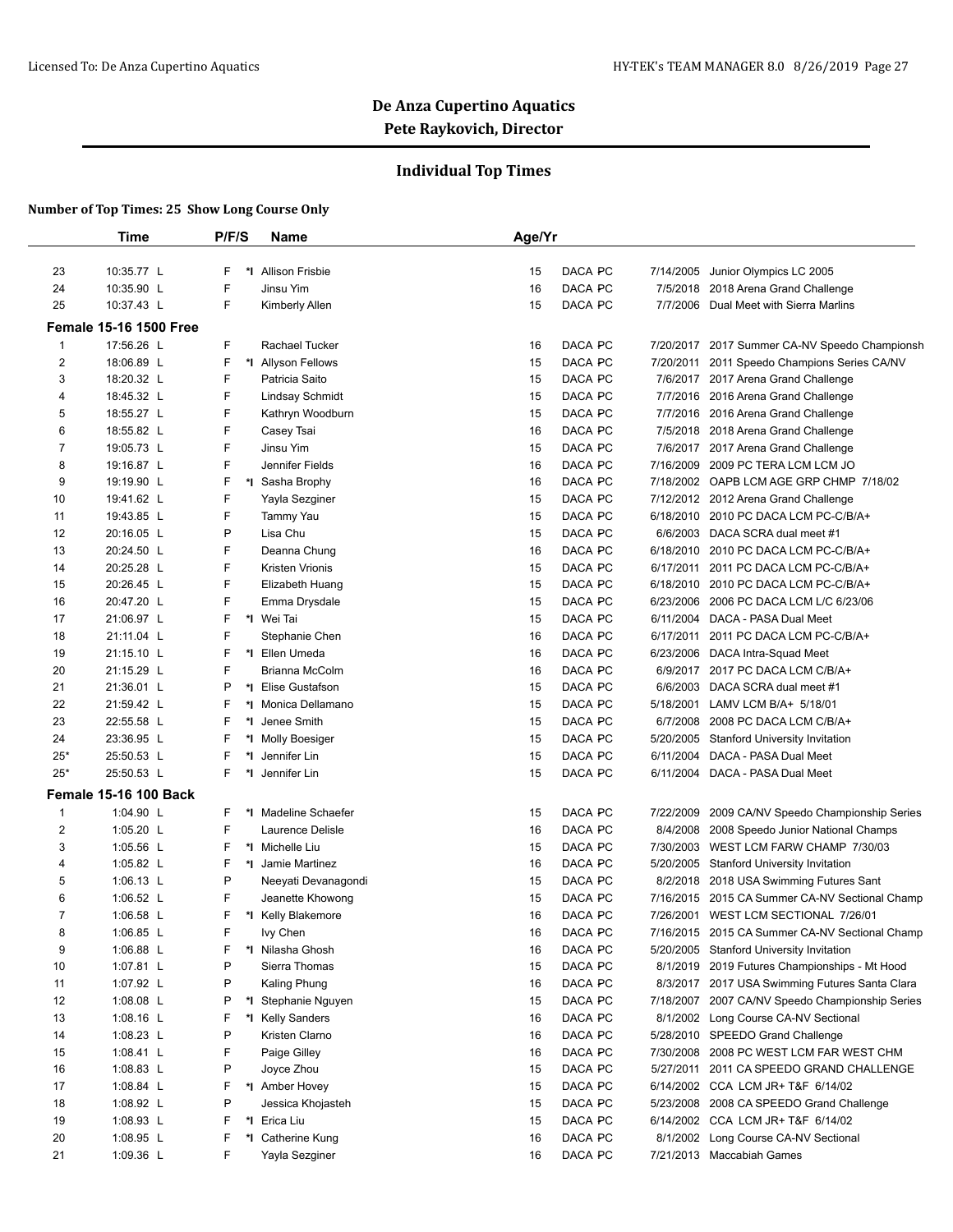## **Individual Top Times**

| 1:09.38 L<br>P<br>Sarah Jin<br>DACA PC<br>22<br>7/31/2013 2013 Speedo Far Western Championship<br>16<br>P<br>23<br>1:09.49 L<br>DACA PC<br>7/25/2012 2012 CA Summer CA NV Gold Sectionals<br><b>Heather Stanbury</b><br>16<br>P<br>24<br>1:09.56 L<br>Florina Yang<br>DACA PC<br>16<br>6/8/2012 2012 Mutual of Omaha Swimvitational<br>P<br>25<br>1:09.60 L<br>DACA PC<br>Chelsea Fong<br>16<br>7/16/2008 2008 CA/NV Speedo Championship<br><b>Female 15-16 200 Back</b><br>P<br>2:18.98 L<br>Laurence Delisle<br>1<br>16<br>DACA PC<br>8/4/2008<br>2008 Speedo Junior National Champs<br>2<br>2:19.00 L<br>F.<br>*1 Michelle Liu<br>DACA PC<br>16<br>8/3/2004<br>2004 ConocoPhillips Nat. Champ<br>F<br>3<br>2:21.51 L<br>*I<br>Jamie Martinez<br>16<br>DACA PC<br>5/20/2005 Stanford University Invitation<br>2:22.16 L<br>F<br>4<br>*I Kelly Blakemore<br>16<br>DACA PC<br>7/26/2001<br>WEST LCM SECTIONAL 7/26/01<br>2:22.84 L<br>F<br>*1 Danielle Gong<br>DACA PC<br>5<br>15<br>7/26/2006<br>TERA LCM FARW LC CHMP 7/26/06<br>F<br>6<br>2:23.45 L<br>Jeanette Khowong<br>DACA PC<br>16<br>7/21/2016<br>2016 Summer CA-NV Sectional Ch<br>P<br>7<br>2:25.19 L<br>DACA PC<br>Neeyati Devanagondi<br>16<br>8/1/2019 2019 Futures Championships - Mt Hood<br>8<br>2:25.49 L<br>P<br>*I Nilasha Ghosh<br>DACA PC<br>15<br>5/20/2004 Santa Clara XXXVII International Swim Mee<br>F<br>9<br>2:25.68 L<br>Ivy Chen<br>DACA PC<br>7/16/2015 2015 CA Summer CA-NV Sectional Champ<br>16<br>2:26.37 L<br>F<br>DACA PC<br>7/28/2004 WEST LCM FARWST LC CH 7/28/04<br>10<br>*I Jennifer Gong<br>16<br>2:26.95 L<br>P<br>DACA PC<br>11<br>*1 Audrey Kwong<br>16<br>7/18/2007 2007 CA/NV Speedo Championship Series<br>F<br>12<br>2:27.47 L<br>DACA PC<br>7/21/2013 Maccabiah Games<br>Yayla Sezginer<br>16<br>13<br>2:27.57 L<br>P<br>*I Kelly Sanders<br>DACA PC<br>16<br>8/1/2002 Long Course CA-NV Sectional<br>2:27.59 L<br>P<br>DACA PC<br>14<br>*1 Amber Hovey<br>16<br>12/4/2003 Holiday Fest 2003<br>15<br>2:27.87 L<br>P<br>7/22/2009<br>*I Haley Oosterhouse<br>15<br>DACA PC<br>2009 CA/NV Speedo Championship Series<br>16<br>2:27.99 L<br>F<br>*I Julia Still<br>16<br>DACA PC<br>7/13/2006 Long Course Sr State Championship Meet 2<br>17<br>2:28.19 L<br>P<br>DACA PC<br>Joyce Zhou<br>15<br>7/20/2011 2011 Speedo Champions Series CA/NV<br>18<br>2:28.37 L<br>P<br>*I Vivian Yuen<br>DACA PC<br>15<br>7/18/2007 2007 CA/NV Speedo Championship Series<br>P<br>2:28.58 L<br>DACA PC<br>5/25/2012 2012 CA SPEEDO GRAND CHALLENGE<br>19<br>Florina Yang<br>16<br>2:28.73 L<br>F<br>Chelsea Fong<br>DACA PC<br>5/25/2007 Conejo Simi Aquatics<br>20<br>15<br>21<br>2:28.78 L<br>P<br>*I Helen Tang<br>DACA PC<br>16<br>7/20/2011<br>2011 Speedo Champions Series CA/NV<br>22<br>2:29.79 L<br>P<br>DACA PC<br>7/18/2007 2007 CA/NV Speedo Championship Series<br>*I Stephanie Nguyen<br>15<br>23<br>2:29.90 L<br>P<br>Sarah Jin<br>DACA PC<br>16<br>7/31/2013 2013 Speedo Far Western Championship<br>P<br>24<br>2:30.10 L<br><b>Heather Stanbury</b><br>DACA PC<br>7/25/2012 2012 CA Summer CA NV Gold Sectionals<br>16<br>P<br>25<br>2:30.41 L<br>DACA PC<br>Jessica Khojasteh<br>15<br>5/23/2008 2008 CA SPEEDO Grand Challenge<br>Female 15-16 100 Breast<br>1:10.14 $L$<br>F<br>Erica Liu<br>1<br>*∣<br>15<br>DACA PC<br>3/19/2002<br>2002 Phillips66 Spring Nationals<br>$\overline{2}$<br>1:13.60 L<br>F<br>*1 Heidi Schmidt<br>DACA PC<br>8/1/1998 Jun<br>15<br>F.<br>3<br>1:14.06 L<br>DACA PC<br>Allison LaCroix<br>16<br>7/18/2019 2019 CA Speedo Sectionals Santa Clarita<br>F<br>4<br>1:15.28 $L$<br>Kelly Ryoo<br>DACA PC<br>7/19/2018 Canyons Summer CA-NV Sectional-2018<br>16<br>5<br>F<br>*I Avalon Schultz<br>$1:15.31$ L<br>15<br>DACA PC<br>7/17/2014 2014 Los Angeles Invite<br>F<br>6<br>1:15.32 L<br>DACA PC<br>Avery Newman<br>16<br>7/21/2016<br>2016 Summer CA-NV Sectional Ch<br>$\overline{7}$<br>F<br>1:15.40 $\lfloor$<br>*I Megan Ferguson<br>16<br>DACA PC<br>8/1/2000 Speedo Jr. Championships West<br>8<br>1:15.42 L<br>F<br>Jessica Khojasteh<br>DACA PC<br>5/22/2009 2009 CA JANET EVANS INVITATIONAL<br>16<br>F.<br>9<br>1:15.60 L<br>*I Danielle Gong<br>DACA PC<br>5/25/2007 2007 Grand Challenge<br>16<br>F<br>1:15.77 L<br>Jacqueleine Liu<br>DACA PC<br>10<br>16<br>7/18/2019 2019 CA Speedo Sectionals Santa Clarita<br>11<br>1:16.01 L<br>F<br>*I Jennifer Gong<br>DACA PC<br>7/28/2004 WEST LCM FARWST LC CH 7/28/04<br>16<br>12<br>P<br>1:16.57 L<br>Chanell Kann<br>DACA PC<br>8/2/2018 2018 USA Swimming Futures Sant<br>16<br>P<br>13<br>DACA PC<br>7/6/2017 2017 Arena Grand Challenge<br>1:16.68 $L$<br>Lei Otsuka<br>15<br>14<br>1:17.50 L<br>P<br>Isabella Guadiamos<br>DACA PC<br>7/19/2018 Canyons Summer CA-NV Sectional-2018<br>16<br>F.<br>15<br>1:17.80 L<br>DACA PC<br>6/28/2014 Silicon Valley Long Course<br>Jenny Ma<br>15 |  |
|------------------------------------------------------------------------------------------------------------------------------------------------------------------------------------------------------------------------------------------------------------------------------------------------------------------------------------------------------------------------------------------------------------------------------------------------------------------------------------------------------------------------------------------------------------------------------------------------------------------------------------------------------------------------------------------------------------------------------------------------------------------------------------------------------------------------------------------------------------------------------------------------------------------------------------------------------------------------------------------------------------------------------------------------------------------------------------------------------------------------------------------------------------------------------------------------------------------------------------------------------------------------------------------------------------------------------------------------------------------------------------------------------------------------------------------------------------------------------------------------------------------------------------------------------------------------------------------------------------------------------------------------------------------------------------------------------------------------------------------------------------------------------------------------------------------------------------------------------------------------------------------------------------------------------------------------------------------------------------------------------------------------------------------------------------------------------------------------------------------------------------------------------------------------------------------------------------------------------------------------------------------------------------------------------------------------------------------------------------------------------------------------------------------------------------------------------------------------------------------------------------------------------------------------------------------------------------------------------------------------------------------------------------------------------------------------------------------------------------------------------------------------------------------------------------------------------------------------------------------------------------------------------------------------------------------------------------------------------------------------------------------------------------------------------------------------------------------------------------------------------------------------------------------------------------------------------------------------------------------------------------------------------------------------------------------------------------------------------------------------------------------------------------------------------------------------------------------------------------------------------------------------------------------------------------------------------------------------------------------------------------------------------------------------------------------------------------------------------------------------------------------------------------------------------------------------------------------------------------------------------------------------------------------------------------------------------------------------------------------------------------------------------------------------------------------------------------------------------------------------------------------------------------------------------------------------------------------------------------------------------------------------------------------------------------------------------------------------------------------------------------------------------------------------------------------------------------------------------------------------------------------------------------------------------------------------------------------------------------------------------------------------------------------------------------------------------------------------------------------------------------------------------------------------------------------------------------------------------------------------------------------------|--|
|                                                                                                                                                                                                                                                                                                                                                                                                                                                                                                                                                                                                                                                                                                                                                                                                                                                                                                                                                                                                                                                                                                                                                                                                                                                                                                                                                                                                                                                                                                                                                                                                                                                                                                                                                                                                                                                                                                                                                                                                                                                                                                                                                                                                                                                                                                                                                                                                                                                                                                                                                                                                                                                                                                                                                                                                                                                                                                                                                                                                                                                                                                                                                                                                                                                                                                                                                                                                                                                                                                                                                                                                                                                                                                                                                                                                                                                                                                                                                                                                                                                                                                                                                                                                                                                                                                                                                                                                                                                                                                                                                                                                                                                                                                                                                                                                                                                                                                |  |
|                                                                                                                                                                                                                                                                                                                                                                                                                                                                                                                                                                                                                                                                                                                                                                                                                                                                                                                                                                                                                                                                                                                                                                                                                                                                                                                                                                                                                                                                                                                                                                                                                                                                                                                                                                                                                                                                                                                                                                                                                                                                                                                                                                                                                                                                                                                                                                                                                                                                                                                                                                                                                                                                                                                                                                                                                                                                                                                                                                                                                                                                                                                                                                                                                                                                                                                                                                                                                                                                                                                                                                                                                                                                                                                                                                                                                                                                                                                                                                                                                                                                                                                                                                                                                                                                                                                                                                                                                                                                                                                                                                                                                                                                                                                                                                                                                                                                                                |  |
|                                                                                                                                                                                                                                                                                                                                                                                                                                                                                                                                                                                                                                                                                                                                                                                                                                                                                                                                                                                                                                                                                                                                                                                                                                                                                                                                                                                                                                                                                                                                                                                                                                                                                                                                                                                                                                                                                                                                                                                                                                                                                                                                                                                                                                                                                                                                                                                                                                                                                                                                                                                                                                                                                                                                                                                                                                                                                                                                                                                                                                                                                                                                                                                                                                                                                                                                                                                                                                                                                                                                                                                                                                                                                                                                                                                                                                                                                                                                                                                                                                                                                                                                                                                                                                                                                                                                                                                                                                                                                                                                                                                                                                                                                                                                                                                                                                                                                                |  |
|                                                                                                                                                                                                                                                                                                                                                                                                                                                                                                                                                                                                                                                                                                                                                                                                                                                                                                                                                                                                                                                                                                                                                                                                                                                                                                                                                                                                                                                                                                                                                                                                                                                                                                                                                                                                                                                                                                                                                                                                                                                                                                                                                                                                                                                                                                                                                                                                                                                                                                                                                                                                                                                                                                                                                                                                                                                                                                                                                                                                                                                                                                                                                                                                                                                                                                                                                                                                                                                                                                                                                                                                                                                                                                                                                                                                                                                                                                                                                                                                                                                                                                                                                                                                                                                                                                                                                                                                                                                                                                                                                                                                                                                                                                                                                                                                                                                                                                |  |
|                                                                                                                                                                                                                                                                                                                                                                                                                                                                                                                                                                                                                                                                                                                                                                                                                                                                                                                                                                                                                                                                                                                                                                                                                                                                                                                                                                                                                                                                                                                                                                                                                                                                                                                                                                                                                                                                                                                                                                                                                                                                                                                                                                                                                                                                                                                                                                                                                                                                                                                                                                                                                                                                                                                                                                                                                                                                                                                                                                                                                                                                                                                                                                                                                                                                                                                                                                                                                                                                                                                                                                                                                                                                                                                                                                                                                                                                                                                                                                                                                                                                                                                                                                                                                                                                                                                                                                                                                                                                                                                                                                                                                                                                                                                                                                                                                                                                                                |  |
|                                                                                                                                                                                                                                                                                                                                                                                                                                                                                                                                                                                                                                                                                                                                                                                                                                                                                                                                                                                                                                                                                                                                                                                                                                                                                                                                                                                                                                                                                                                                                                                                                                                                                                                                                                                                                                                                                                                                                                                                                                                                                                                                                                                                                                                                                                                                                                                                                                                                                                                                                                                                                                                                                                                                                                                                                                                                                                                                                                                                                                                                                                                                                                                                                                                                                                                                                                                                                                                                                                                                                                                                                                                                                                                                                                                                                                                                                                                                                                                                                                                                                                                                                                                                                                                                                                                                                                                                                                                                                                                                                                                                                                                                                                                                                                                                                                                                                                |  |
|                                                                                                                                                                                                                                                                                                                                                                                                                                                                                                                                                                                                                                                                                                                                                                                                                                                                                                                                                                                                                                                                                                                                                                                                                                                                                                                                                                                                                                                                                                                                                                                                                                                                                                                                                                                                                                                                                                                                                                                                                                                                                                                                                                                                                                                                                                                                                                                                                                                                                                                                                                                                                                                                                                                                                                                                                                                                                                                                                                                                                                                                                                                                                                                                                                                                                                                                                                                                                                                                                                                                                                                                                                                                                                                                                                                                                                                                                                                                                                                                                                                                                                                                                                                                                                                                                                                                                                                                                                                                                                                                                                                                                                                                                                                                                                                                                                                                                                |  |
|                                                                                                                                                                                                                                                                                                                                                                                                                                                                                                                                                                                                                                                                                                                                                                                                                                                                                                                                                                                                                                                                                                                                                                                                                                                                                                                                                                                                                                                                                                                                                                                                                                                                                                                                                                                                                                                                                                                                                                                                                                                                                                                                                                                                                                                                                                                                                                                                                                                                                                                                                                                                                                                                                                                                                                                                                                                                                                                                                                                                                                                                                                                                                                                                                                                                                                                                                                                                                                                                                                                                                                                                                                                                                                                                                                                                                                                                                                                                                                                                                                                                                                                                                                                                                                                                                                                                                                                                                                                                                                                                                                                                                                                                                                                                                                                                                                                                                                |  |
|                                                                                                                                                                                                                                                                                                                                                                                                                                                                                                                                                                                                                                                                                                                                                                                                                                                                                                                                                                                                                                                                                                                                                                                                                                                                                                                                                                                                                                                                                                                                                                                                                                                                                                                                                                                                                                                                                                                                                                                                                                                                                                                                                                                                                                                                                                                                                                                                                                                                                                                                                                                                                                                                                                                                                                                                                                                                                                                                                                                                                                                                                                                                                                                                                                                                                                                                                                                                                                                                                                                                                                                                                                                                                                                                                                                                                                                                                                                                                                                                                                                                                                                                                                                                                                                                                                                                                                                                                                                                                                                                                                                                                                                                                                                                                                                                                                                                                                |  |
|                                                                                                                                                                                                                                                                                                                                                                                                                                                                                                                                                                                                                                                                                                                                                                                                                                                                                                                                                                                                                                                                                                                                                                                                                                                                                                                                                                                                                                                                                                                                                                                                                                                                                                                                                                                                                                                                                                                                                                                                                                                                                                                                                                                                                                                                                                                                                                                                                                                                                                                                                                                                                                                                                                                                                                                                                                                                                                                                                                                                                                                                                                                                                                                                                                                                                                                                                                                                                                                                                                                                                                                                                                                                                                                                                                                                                                                                                                                                                                                                                                                                                                                                                                                                                                                                                                                                                                                                                                                                                                                                                                                                                                                                                                                                                                                                                                                                                                |  |
|                                                                                                                                                                                                                                                                                                                                                                                                                                                                                                                                                                                                                                                                                                                                                                                                                                                                                                                                                                                                                                                                                                                                                                                                                                                                                                                                                                                                                                                                                                                                                                                                                                                                                                                                                                                                                                                                                                                                                                                                                                                                                                                                                                                                                                                                                                                                                                                                                                                                                                                                                                                                                                                                                                                                                                                                                                                                                                                                                                                                                                                                                                                                                                                                                                                                                                                                                                                                                                                                                                                                                                                                                                                                                                                                                                                                                                                                                                                                                                                                                                                                                                                                                                                                                                                                                                                                                                                                                                                                                                                                                                                                                                                                                                                                                                                                                                                                                                |  |
|                                                                                                                                                                                                                                                                                                                                                                                                                                                                                                                                                                                                                                                                                                                                                                                                                                                                                                                                                                                                                                                                                                                                                                                                                                                                                                                                                                                                                                                                                                                                                                                                                                                                                                                                                                                                                                                                                                                                                                                                                                                                                                                                                                                                                                                                                                                                                                                                                                                                                                                                                                                                                                                                                                                                                                                                                                                                                                                                                                                                                                                                                                                                                                                                                                                                                                                                                                                                                                                                                                                                                                                                                                                                                                                                                                                                                                                                                                                                                                                                                                                                                                                                                                                                                                                                                                                                                                                                                                                                                                                                                                                                                                                                                                                                                                                                                                                                                                |  |
|                                                                                                                                                                                                                                                                                                                                                                                                                                                                                                                                                                                                                                                                                                                                                                                                                                                                                                                                                                                                                                                                                                                                                                                                                                                                                                                                                                                                                                                                                                                                                                                                                                                                                                                                                                                                                                                                                                                                                                                                                                                                                                                                                                                                                                                                                                                                                                                                                                                                                                                                                                                                                                                                                                                                                                                                                                                                                                                                                                                                                                                                                                                                                                                                                                                                                                                                                                                                                                                                                                                                                                                                                                                                                                                                                                                                                                                                                                                                                                                                                                                                                                                                                                                                                                                                                                                                                                                                                                                                                                                                                                                                                                                                                                                                                                                                                                                                                                |  |
|                                                                                                                                                                                                                                                                                                                                                                                                                                                                                                                                                                                                                                                                                                                                                                                                                                                                                                                                                                                                                                                                                                                                                                                                                                                                                                                                                                                                                                                                                                                                                                                                                                                                                                                                                                                                                                                                                                                                                                                                                                                                                                                                                                                                                                                                                                                                                                                                                                                                                                                                                                                                                                                                                                                                                                                                                                                                                                                                                                                                                                                                                                                                                                                                                                                                                                                                                                                                                                                                                                                                                                                                                                                                                                                                                                                                                                                                                                                                                                                                                                                                                                                                                                                                                                                                                                                                                                                                                                                                                                                                                                                                                                                                                                                                                                                                                                                                                                |  |
|                                                                                                                                                                                                                                                                                                                                                                                                                                                                                                                                                                                                                                                                                                                                                                                                                                                                                                                                                                                                                                                                                                                                                                                                                                                                                                                                                                                                                                                                                                                                                                                                                                                                                                                                                                                                                                                                                                                                                                                                                                                                                                                                                                                                                                                                                                                                                                                                                                                                                                                                                                                                                                                                                                                                                                                                                                                                                                                                                                                                                                                                                                                                                                                                                                                                                                                                                                                                                                                                                                                                                                                                                                                                                                                                                                                                                                                                                                                                                                                                                                                                                                                                                                                                                                                                                                                                                                                                                                                                                                                                                                                                                                                                                                                                                                                                                                                                                                |  |
|                                                                                                                                                                                                                                                                                                                                                                                                                                                                                                                                                                                                                                                                                                                                                                                                                                                                                                                                                                                                                                                                                                                                                                                                                                                                                                                                                                                                                                                                                                                                                                                                                                                                                                                                                                                                                                                                                                                                                                                                                                                                                                                                                                                                                                                                                                                                                                                                                                                                                                                                                                                                                                                                                                                                                                                                                                                                                                                                                                                                                                                                                                                                                                                                                                                                                                                                                                                                                                                                                                                                                                                                                                                                                                                                                                                                                                                                                                                                                                                                                                                                                                                                                                                                                                                                                                                                                                                                                                                                                                                                                                                                                                                                                                                                                                                                                                                                                                |  |
|                                                                                                                                                                                                                                                                                                                                                                                                                                                                                                                                                                                                                                                                                                                                                                                                                                                                                                                                                                                                                                                                                                                                                                                                                                                                                                                                                                                                                                                                                                                                                                                                                                                                                                                                                                                                                                                                                                                                                                                                                                                                                                                                                                                                                                                                                                                                                                                                                                                                                                                                                                                                                                                                                                                                                                                                                                                                                                                                                                                                                                                                                                                                                                                                                                                                                                                                                                                                                                                                                                                                                                                                                                                                                                                                                                                                                                                                                                                                                                                                                                                                                                                                                                                                                                                                                                                                                                                                                                                                                                                                                                                                                                                                                                                                                                                                                                                                                                |  |
|                                                                                                                                                                                                                                                                                                                                                                                                                                                                                                                                                                                                                                                                                                                                                                                                                                                                                                                                                                                                                                                                                                                                                                                                                                                                                                                                                                                                                                                                                                                                                                                                                                                                                                                                                                                                                                                                                                                                                                                                                                                                                                                                                                                                                                                                                                                                                                                                                                                                                                                                                                                                                                                                                                                                                                                                                                                                                                                                                                                                                                                                                                                                                                                                                                                                                                                                                                                                                                                                                                                                                                                                                                                                                                                                                                                                                                                                                                                                                                                                                                                                                                                                                                                                                                                                                                                                                                                                                                                                                                                                                                                                                                                                                                                                                                                                                                                                                                |  |
|                                                                                                                                                                                                                                                                                                                                                                                                                                                                                                                                                                                                                                                                                                                                                                                                                                                                                                                                                                                                                                                                                                                                                                                                                                                                                                                                                                                                                                                                                                                                                                                                                                                                                                                                                                                                                                                                                                                                                                                                                                                                                                                                                                                                                                                                                                                                                                                                                                                                                                                                                                                                                                                                                                                                                                                                                                                                                                                                                                                                                                                                                                                                                                                                                                                                                                                                                                                                                                                                                                                                                                                                                                                                                                                                                                                                                                                                                                                                                                                                                                                                                                                                                                                                                                                                                                                                                                                                                                                                                                                                                                                                                                                                                                                                                                                                                                                                                                |  |
|                                                                                                                                                                                                                                                                                                                                                                                                                                                                                                                                                                                                                                                                                                                                                                                                                                                                                                                                                                                                                                                                                                                                                                                                                                                                                                                                                                                                                                                                                                                                                                                                                                                                                                                                                                                                                                                                                                                                                                                                                                                                                                                                                                                                                                                                                                                                                                                                                                                                                                                                                                                                                                                                                                                                                                                                                                                                                                                                                                                                                                                                                                                                                                                                                                                                                                                                                                                                                                                                                                                                                                                                                                                                                                                                                                                                                                                                                                                                                                                                                                                                                                                                                                                                                                                                                                                                                                                                                                                                                                                                                                                                                                                                                                                                                                                                                                                                                                |  |
|                                                                                                                                                                                                                                                                                                                                                                                                                                                                                                                                                                                                                                                                                                                                                                                                                                                                                                                                                                                                                                                                                                                                                                                                                                                                                                                                                                                                                                                                                                                                                                                                                                                                                                                                                                                                                                                                                                                                                                                                                                                                                                                                                                                                                                                                                                                                                                                                                                                                                                                                                                                                                                                                                                                                                                                                                                                                                                                                                                                                                                                                                                                                                                                                                                                                                                                                                                                                                                                                                                                                                                                                                                                                                                                                                                                                                                                                                                                                                                                                                                                                                                                                                                                                                                                                                                                                                                                                                                                                                                                                                                                                                                                                                                                                                                                                                                                                                                |  |
|                                                                                                                                                                                                                                                                                                                                                                                                                                                                                                                                                                                                                                                                                                                                                                                                                                                                                                                                                                                                                                                                                                                                                                                                                                                                                                                                                                                                                                                                                                                                                                                                                                                                                                                                                                                                                                                                                                                                                                                                                                                                                                                                                                                                                                                                                                                                                                                                                                                                                                                                                                                                                                                                                                                                                                                                                                                                                                                                                                                                                                                                                                                                                                                                                                                                                                                                                                                                                                                                                                                                                                                                                                                                                                                                                                                                                                                                                                                                                                                                                                                                                                                                                                                                                                                                                                                                                                                                                                                                                                                                                                                                                                                                                                                                                                                                                                                                                                |  |
|                                                                                                                                                                                                                                                                                                                                                                                                                                                                                                                                                                                                                                                                                                                                                                                                                                                                                                                                                                                                                                                                                                                                                                                                                                                                                                                                                                                                                                                                                                                                                                                                                                                                                                                                                                                                                                                                                                                                                                                                                                                                                                                                                                                                                                                                                                                                                                                                                                                                                                                                                                                                                                                                                                                                                                                                                                                                                                                                                                                                                                                                                                                                                                                                                                                                                                                                                                                                                                                                                                                                                                                                                                                                                                                                                                                                                                                                                                                                                                                                                                                                                                                                                                                                                                                                                                                                                                                                                                                                                                                                                                                                                                                                                                                                                                                                                                                                                                |  |
|                                                                                                                                                                                                                                                                                                                                                                                                                                                                                                                                                                                                                                                                                                                                                                                                                                                                                                                                                                                                                                                                                                                                                                                                                                                                                                                                                                                                                                                                                                                                                                                                                                                                                                                                                                                                                                                                                                                                                                                                                                                                                                                                                                                                                                                                                                                                                                                                                                                                                                                                                                                                                                                                                                                                                                                                                                                                                                                                                                                                                                                                                                                                                                                                                                                                                                                                                                                                                                                                                                                                                                                                                                                                                                                                                                                                                                                                                                                                                                                                                                                                                                                                                                                                                                                                                                                                                                                                                                                                                                                                                                                                                                                                                                                                                                                                                                                                                                |  |
|                                                                                                                                                                                                                                                                                                                                                                                                                                                                                                                                                                                                                                                                                                                                                                                                                                                                                                                                                                                                                                                                                                                                                                                                                                                                                                                                                                                                                                                                                                                                                                                                                                                                                                                                                                                                                                                                                                                                                                                                                                                                                                                                                                                                                                                                                                                                                                                                                                                                                                                                                                                                                                                                                                                                                                                                                                                                                                                                                                                                                                                                                                                                                                                                                                                                                                                                                                                                                                                                                                                                                                                                                                                                                                                                                                                                                                                                                                                                                                                                                                                                                                                                                                                                                                                                                                                                                                                                                                                                                                                                                                                                                                                                                                                                                                                                                                                                                                |  |
|                                                                                                                                                                                                                                                                                                                                                                                                                                                                                                                                                                                                                                                                                                                                                                                                                                                                                                                                                                                                                                                                                                                                                                                                                                                                                                                                                                                                                                                                                                                                                                                                                                                                                                                                                                                                                                                                                                                                                                                                                                                                                                                                                                                                                                                                                                                                                                                                                                                                                                                                                                                                                                                                                                                                                                                                                                                                                                                                                                                                                                                                                                                                                                                                                                                                                                                                                                                                                                                                                                                                                                                                                                                                                                                                                                                                                                                                                                                                                                                                                                                                                                                                                                                                                                                                                                                                                                                                                                                                                                                                                                                                                                                                                                                                                                                                                                                                                                |  |
|                                                                                                                                                                                                                                                                                                                                                                                                                                                                                                                                                                                                                                                                                                                                                                                                                                                                                                                                                                                                                                                                                                                                                                                                                                                                                                                                                                                                                                                                                                                                                                                                                                                                                                                                                                                                                                                                                                                                                                                                                                                                                                                                                                                                                                                                                                                                                                                                                                                                                                                                                                                                                                                                                                                                                                                                                                                                                                                                                                                                                                                                                                                                                                                                                                                                                                                                                                                                                                                                                                                                                                                                                                                                                                                                                                                                                                                                                                                                                                                                                                                                                                                                                                                                                                                                                                                                                                                                                                                                                                                                                                                                                                                                                                                                                                                                                                                                                                |  |
|                                                                                                                                                                                                                                                                                                                                                                                                                                                                                                                                                                                                                                                                                                                                                                                                                                                                                                                                                                                                                                                                                                                                                                                                                                                                                                                                                                                                                                                                                                                                                                                                                                                                                                                                                                                                                                                                                                                                                                                                                                                                                                                                                                                                                                                                                                                                                                                                                                                                                                                                                                                                                                                                                                                                                                                                                                                                                                                                                                                                                                                                                                                                                                                                                                                                                                                                                                                                                                                                                                                                                                                                                                                                                                                                                                                                                                                                                                                                                                                                                                                                                                                                                                                                                                                                                                                                                                                                                                                                                                                                                                                                                                                                                                                                                                                                                                                                                                |  |
|                                                                                                                                                                                                                                                                                                                                                                                                                                                                                                                                                                                                                                                                                                                                                                                                                                                                                                                                                                                                                                                                                                                                                                                                                                                                                                                                                                                                                                                                                                                                                                                                                                                                                                                                                                                                                                                                                                                                                                                                                                                                                                                                                                                                                                                                                                                                                                                                                                                                                                                                                                                                                                                                                                                                                                                                                                                                                                                                                                                                                                                                                                                                                                                                                                                                                                                                                                                                                                                                                                                                                                                                                                                                                                                                                                                                                                                                                                                                                                                                                                                                                                                                                                                                                                                                                                                                                                                                                                                                                                                                                                                                                                                                                                                                                                                                                                                                                                |  |
|                                                                                                                                                                                                                                                                                                                                                                                                                                                                                                                                                                                                                                                                                                                                                                                                                                                                                                                                                                                                                                                                                                                                                                                                                                                                                                                                                                                                                                                                                                                                                                                                                                                                                                                                                                                                                                                                                                                                                                                                                                                                                                                                                                                                                                                                                                                                                                                                                                                                                                                                                                                                                                                                                                                                                                                                                                                                                                                                                                                                                                                                                                                                                                                                                                                                                                                                                                                                                                                                                                                                                                                                                                                                                                                                                                                                                                                                                                                                                                                                                                                                                                                                                                                                                                                                                                                                                                                                                                                                                                                                                                                                                                                                                                                                                                                                                                                                                                |  |
|                                                                                                                                                                                                                                                                                                                                                                                                                                                                                                                                                                                                                                                                                                                                                                                                                                                                                                                                                                                                                                                                                                                                                                                                                                                                                                                                                                                                                                                                                                                                                                                                                                                                                                                                                                                                                                                                                                                                                                                                                                                                                                                                                                                                                                                                                                                                                                                                                                                                                                                                                                                                                                                                                                                                                                                                                                                                                                                                                                                                                                                                                                                                                                                                                                                                                                                                                                                                                                                                                                                                                                                                                                                                                                                                                                                                                                                                                                                                                                                                                                                                                                                                                                                                                                                                                                                                                                                                                                                                                                                                                                                                                                                                                                                                                                                                                                                                                                |  |
|                                                                                                                                                                                                                                                                                                                                                                                                                                                                                                                                                                                                                                                                                                                                                                                                                                                                                                                                                                                                                                                                                                                                                                                                                                                                                                                                                                                                                                                                                                                                                                                                                                                                                                                                                                                                                                                                                                                                                                                                                                                                                                                                                                                                                                                                                                                                                                                                                                                                                                                                                                                                                                                                                                                                                                                                                                                                                                                                                                                                                                                                                                                                                                                                                                                                                                                                                                                                                                                                                                                                                                                                                                                                                                                                                                                                                                                                                                                                                                                                                                                                                                                                                                                                                                                                                                                                                                                                                                                                                                                                                                                                                                                                                                                                                                                                                                                                                                |  |
|                                                                                                                                                                                                                                                                                                                                                                                                                                                                                                                                                                                                                                                                                                                                                                                                                                                                                                                                                                                                                                                                                                                                                                                                                                                                                                                                                                                                                                                                                                                                                                                                                                                                                                                                                                                                                                                                                                                                                                                                                                                                                                                                                                                                                                                                                                                                                                                                                                                                                                                                                                                                                                                                                                                                                                                                                                                                                                                                                                                                                                                                                                                                                                                                                                                                                                                                                                                                                                                                                                                                                                                                                                                                                                                                                                                                                                                                                                                                                                                                                                                                                                                                                                                                                                                                                                                                                                                                                                                                                                                                                                                                                                                                                                                                                                                                                                                                                                |  |
|                                                                                                                                                                                                                                                                                                                                                                                                                                                                                                                                                                                                                                                                                                                                                                                                                                                                                                                                                                                                                                                                                                                                                                                                                                                                                                                                                                                                                                                                                                                                                                                                                                                                                                                                                                                                                                                                                                                                                                                                                                                                                                                                                                                                                                                                                                                                                                                                                                                                                                                                                                                                                                                                                                                                                                                                                                                                                                                                                                                                                                                                                                                                                                                                                                                                                                                                                                                                                                                                                                                                                                                                                                                                                                                                                                                                                                                                                                                                                                                                                                                                                                                                                                                                                                                                                                                                                                                                                                                                                                                                                                                                                                                                                                                                                                                                                                                                                                |  |
|                                                                                                                                                                                                                                                                                                                                                                                                                                                                                                                                                                                                                                                                                                                                                                                                                                                                                                                                                                                                                                                                                                                                                                                                                                                                                                                                                                                                                                                                                                                                                                                                                                                                                                                                                                                                                                                                                                                                                                                                                                                                                                                                                                                                                                                                                                                                                                                                                                                                                                                                                                                                                                                                                                                                                                                                                                                                                                                                                                                                                                                                                                                                                                                                                                                                                                                                                                                                                                                                                                                                                                                                                                                                                                                                                                                                                                                                                                                                                                                                                                                                                                                                                                                                                                                                                                                                                                                                                                                                                                                                                                                                                                                                                                                                                                                                                                                                                                |  |
|                                                                                                                                                                                                                                                                                                                                                                                                                                                                                                                                                                                                                                                                                                                                                                                                                                                                                                                                                                                                                                                                                                                                                                                                                                                                                                                                                                                                                                                                                                                                                                                                                                                                                                                                                                                                                                                                                                                                                                                                                                                                                                                                                                                                                                                                                                                                                                                                                                                                                                                                                                                                                                                                                                                                                                                                                                                                                                                                                                                                                                                                                                                                                                                                                                                                                                                                                                                                                                                                                                                                                                                                                                                                                                                                                                                                                                                                                                                                                                                                                                                                                                                                                                                                                                                                                                                                                                                                                                                                                                                                                                                                                                                                                                                                                                                                                                                                                                |  |
|                                                                                                                                                                                                                                                                                                                                                                                                                                                                                                                                                                                                                                                                                                                                                                                                                                                                                                                                                                                                                                                                                                                                                                                                                                                                                                                                                                                                                                                                                                                                                                                                                                                                                                                                                                                                                                                                                                                                                                                                                                                                                                                                                                                                                                                                                                                                                                                                                                                                                                                                                                                                                                                                                                                                                                                                                                                                                                                                                                                                                                                                                                                                                                                                                                                                                                                                                                                                                                                                                                                                                                                                                                                                                                                                                                                                                                                                                                                                                                                                                                                                                                                                                                                                                                                                                                                                                                                                                                                                                                                                                                                                                                                                                                                                                                                                                                                                                                |  |
|                                                                                                                                                                                                                                                                                                                                                                                                                                                                                                                                                                                                                                                                                                                                                                                                                                                                                                                                                                                                                                                                                                                                                                                                                                                                                                                                                                                                                                                                                                                                                                                                                                                                                                                                                                                                                                                                                                                                                                                                                                                                                                                                                                                                                                                                                                                                                                                                                                                                                                                                                                                                                                                                                                                                                                                                                                                                                                                                                                                                                                                                                                                                                                                                                                                                                                                                                                                                                                                                                                                                                                                                                                                                                                                                                                                                                                                                                                                                                                                                                                                                                                                                                                                                                                                                                                                                                                                                                                                                                                                                                                                                                                                                                                                                                                                                                                                                                                |  |
|                                                                                                                                                                                                                                                                                                                                                                                                                                                                                                                                                                                                                                                                                                                                                                                                                                                                                                                                                                                                                                                                                                                                                                                                                                                                                                                                                                                                                                                                                                                                                                                                                                                                                                                                                                                                                                                                                                                                                                                                                                                                                                                                                                                                                                                                                                                                                                                                                                                                                                                                                                                                                                                                                                                                                                                                                                                                                                                                                                                                                                                                                                                                                                                                                                                                                                                                                                                                                                                                                                                                                                                                                                                                                                                                                                                                                                                                                                                                                                                                                                                                                                                                                                                                                                                                                                                                                                                                                                                                                                                                                                                                                                                                                                                                                                                                                                                                                                |  |
|                                                                                                                                                                                                                                                                                                                                                                                                                                                                                                                                                                                                                                                                                                                                                                                                                                                                                                                                                                                                                                                                                                                                                                                                                                                                                                                                                                                                                                                                                                                                                                                                                                                                                                                                                                                                                                                                                                                                                                                                                                                                                                                                                                                                                                                                                                                                                                                                                                                                                                                                                                                                                                                                                                                                                                                                                                                                                                                                                                                                                                                                                                                                                                                                                                                                                                                                                                                                                                                                                                                                                                                                                                                                                                                                                                                                                                                                                                                                                                                                                                                                                                                                                                                                                                                                                                                                                                                                                                                                                                                                                                                                                                                                                                                                                                                                                                                                                                |  |
|                                                                                                                                                                                                                                                                                                                                                                                                                                                                                                                                                                                                                                                                                                                                                                                                                                                                                                                                                                                                                                                                                                                                                                                                                                                                                                                                                                                                                                                                                                                                                                                                                                                                                                                                                                                                                                                                                                                                                                                                                                                                                                                                                                                                                                                                                                                                                                                                                                                                                                                                                                                                                                                                                                                                                                                                                                                                                                                                                                                                                                                                                                                                                                                                                                                                                                                                                                                                                                                                                                                                                                                                                                                                                                                                                                                                                                                                                                                                                                                                                                                                                                                                                                                                                                                                                                                                                                                                                                                                                                                                                                                                                                                                                                                                                                                                                                                                                                |  |
|                                                                                                                                                                                                                                                                                                                                                                                                                                                                                                                                                                                                                                                                                                                                                                                                                                                                                                                                                                                                                                                                                                                                                                                                                                                                                                                                                                                                                                                                                                                                                                                                                                                                                                                                                                                                                                                                                                                                                                                                                                                                                                                                                                                                                                                                                                                                                                                                                                                                                                                                                                                                                                                                                                                                                                                                                                                                                                                                                                                                                                                                                                                                                                                                                                                                                                                                                                                                                                                                                                                                                                                                                                                                                                                                                                                                                                                                                                                                                                                                                                                                                                                                                                                                                                                                                                                                                                                                                                                                                                                                                                                                                                                                                                                                                                                                                                                                                                |  |
|                                                                                                                                                                                                                                                                                                                                                                                                                                                                                                                                                                                                                                                                                                                                                                                                                                                                                                                                                                                                                                                                                                                                                                                                                                                                                                                                                                                                                                                                                                                                                                                                                                                                                                                                                                                                                                                                                                                                                                                                                                                                                                                                                                                                                                                                                                                                                                                                                                                                                                                                                                                                                                                                                                                                                                                                                                                                                                                                                                                                                                                                                                                                                                                                                                                                                                                                                                                                                                                                                                                                                                                                                                                                                                                                                                                                                                                                                                                                                                                                                                                                                                                                                                                                                                                                                                                                                                                                                                                                                                                                                                                                                                                                                                                                                                                                                                                                                                |  |
|                                                                                                                                                                                                                                                                                                                                                                                                                                                                                                                                                                                                                                                                                                                                                                                                                                                                                                                                                                                                                                                                                                                                                                                                                                                                                                                                                                                                                                                                                                                                                                                                                                                                                                                                                                                                                                                                                                                                                                                                                                                                                                                                                                                                                                                                                                                                                                                                                                                                                                                                                                                                                                                                                                                                                                                                                                                                                                                                                                                                                                                                                                                                                                                                                                                                                                                                                                                                                                                                                                                                                                                                                                                                                                                                                                                                                                                                                                                                                                                                                                                                                                                                                                                                                                                                                                                                                                                                                                                                                                                                                                                                                                                                                                                                                                                                                                                                                                |  |
|                                                                                                                                                                                                                                                                                                                                                                                                                                                                                                                                                                                                                                                                                                                                                                                                                                                                                                                                                                                                                                                                                                                                                                                                                                                                                                                                                                                                                                                                                                                                                                                                                                                                                                                                                                                                                                                                                                                                                                                                                                                                                                                                                                                                                                                                                                                                                                                                                                                                                                                                                                                                                                                                                                                                                                                                                                                                                                                                                                                                                                                                                                                                                                                                                                                                                                                                                                                                                                                                                                                                                                                                                                                                                                                                                                                                                                                                                                                                                                                                                                                                                                                                                                                                                                                                                                                                                                                                                                                                                                                                                                                                                                                                                                                                                                                                                                                                                                |  |
|                                                                                                                                                                                                                                                                                                                                                                                                                                                                                                                                                                                                                                                                                                                                                                                                                                                                                                                                                                                                                                                                                                                                                                                                                                                                                                                                                                                                                                                                                                                                                                                                                                                                                                                                                                                                                                                                                                                                                                                                                                                                                                                                                                                                                                                                                                                                                                                                                                                                                                                                                                                                                                                                                                                                                                                                                                                                                                                                                                                                                                                                                                                                                                                                                                                                                                                                                                                                                                                                                                                                                                                                                                                                                                                                                                                                                                                                                                                                                                                                                                                                                                                                                                                                                                                                                                                                                                                                                                                                                                                                                                                                                                                                                                                                                                                                                                                                                                |  |
| F<br>16<br>1:17.96 L<br>DACA PC<br>7/18/2007 2007 CA/NV Speedo Championship Series<br>Laurence Delisle<br>15                                                                                                                                                                                                                                                                                                                                                                                                                                                                                                                                                                                                                                                                                                                                                                                                                                                                                                                                                                                                                                                                                                                                                                                                                                                                                                                                                                                                                                                                                                                                                                                                                                                                                                                                                                                                                                                                                                                                                                                                                                                                                                                                                                                                                                                                                                                                                                                                                                                                                                                                                                                                                                                                                                                                                                                                                                                                                                                                                                                                                                                                                                                                                                                                                                                                                                                                                                                                                                                                                                                                                                                                                                                                                                                                                                                                                                                                                                                                                                                                                                                                                                                                                                                                                                                                                                                                                                                                                                                                                                                                                                                                                                                                                                                                                                                   |  |
| P<br>17<br>1:18.14 $L$<br>DACA PC<br>7/17/2013 2013 CA Summer Sectionals<br>Christina Cheng<br>16                                                                                                                                                                                                                                                                                                                                                                                                                                                                                                                                                                                                                                                                                                                                                                                                                                                                                                                                                                                                                                                                                                                                                                                                                                                                                                                                                                                                                                                                                                                                                                                                                                                                                                                                                                                                                                                                                                                                                                                                                                                                                                                                                                                                                                                                                                                                                                                                                                                                                                                                                                                                                                                                                                                                                                                                                                                                                                                                                                                                                                                                                                                                                                                                                                                                                                                                                                                                                                                                                                                                                                                                                                                                                                                                                                                                                                                                                                                                                                                                                                                                                                                                                                                                                                                                                                                                                                                                                                                                                                                                                                                                                                                                                                                                                                                              |  |
| P<br>DACA PC<br>18<br>1:18.15 $L$<br>Natalie Cheung<br>5/27/2011 2011 CA SPEEDO GRAND CHALLENGE<br>16                                                                                                                                                                                                                                                                                                                                                                                                                                                                                                                                                                                                                                                                                                                                                                                                                                                                                                                                                                                                                                                                                                                                                                                                                                                                                                                                                                                                                                                                                                                                                                                                                                                                                                                                                                                                                                                                                                                                                                                                                                                                                                                                                                                                                                                                                                                                                                                                                                                                                                                                                                                                                                                                                                                                                                                                                                                                                                                                                                                                                                                                                                                                                                                                                                                                                                                                                                                                                                                                                                                                                                                                                                                                                                                                                                                                                                                                                                                                                                                                                                                                                                                                                                                                                                                                                                                                                                                                                                                                                                                                                                                                                                                                                                                                                                                          |  |
| P<br>19<br>1:18.33 L<br>Kristen Clarno<br>DACA PC<br>15<br>5/22/2009 2009 CA JANET EVANS INVITATIONAL                                                                                                                                                                                                                                                                                                                                                                                                                                                                                                                                                                                                                                                                                                                                                                                                                                                                                                                                                                                                                                                                                                                                                                                                                                                                                                                                                                                                                                                                                                                                                                                                                                                                                                                                                                                                                                                                                                                                                                                                                                                                                                                                                                                                                                                                                                                                                                                                                                                                                                                                                                                                                                                                                                                                                                                                                                                                                                                                                                                                                                                                                                                                                                                                                                                                                                                                                                                                                                                                                                                                                                                                                                                                                                                                                                                                                                                                                                                                                                                                                                                                                                                                                                                                                                                                                                                                                                                                                                                                                                                                                                                                                                                                                                                                                                                          |  |
| 20<br>1:18.61 L<br>P<br>Tammy Tai<br>DACA PC<br>2011 Speedo Champions Series CA/NV<br>16<br>7/20/2011                                                                                                                                                                                                                                                                                                                                                                                                                                                                                                                                                                                                                                                                                                                                                                                                                                                                                                                                                                                                                                                                                                                                                                                                                                                                                                                                                                                                                                                                                                                                                                                                                                                                                                                                                                                                                                                                                                                                                                                                                                                                                                                                                                                                                                                                                                                                                                                                                                                                                                                                                                                                                                                                                                                                                                                                                                                                                                                                                                                                                                                                                                                                                                                                                                                                                                                                                                                                                                                                                                                                                                                                                                                                                                                                                                                                                                                                                                                                                                                                                                                                                                                                                                                                                                                                                                                                                                                                                                                                                                                                                                                                                                                                                                                                                                                          |  |
| *I Eva Chen<br>21<br>1:18.73 L<br>P<br>DACA PC<br>5/22/2009 2009 CA JANET EVANS INVITATIONAL<br>15                                                                                                                                                                                                                                                                                                                                                                                                                                                                                                                                                                                                                                                                                                                                                                                                                                                                                                                                                                                                                                                                                                                                                                                                                                                                                                                                                                                                                                                                                                                                                                                                                                                                                                                                                                                                                                                                                                                                                                                                                                                                                                                                                                                                                                                                                                                                                                                                                                                                                                                                                                                                                                                                                                                                                                                                                                                                                                                                                                                                                                                                                                                                                                                                                                                                                                                                                                                                                                                                                                                                                                                                                                                                                                                                                                                                                                                                                                                                                                                                                                                                                                                                                                                                                                                                                                                                                                                                                                                                                                                                                                                                                                                                                                                                                                                             |  |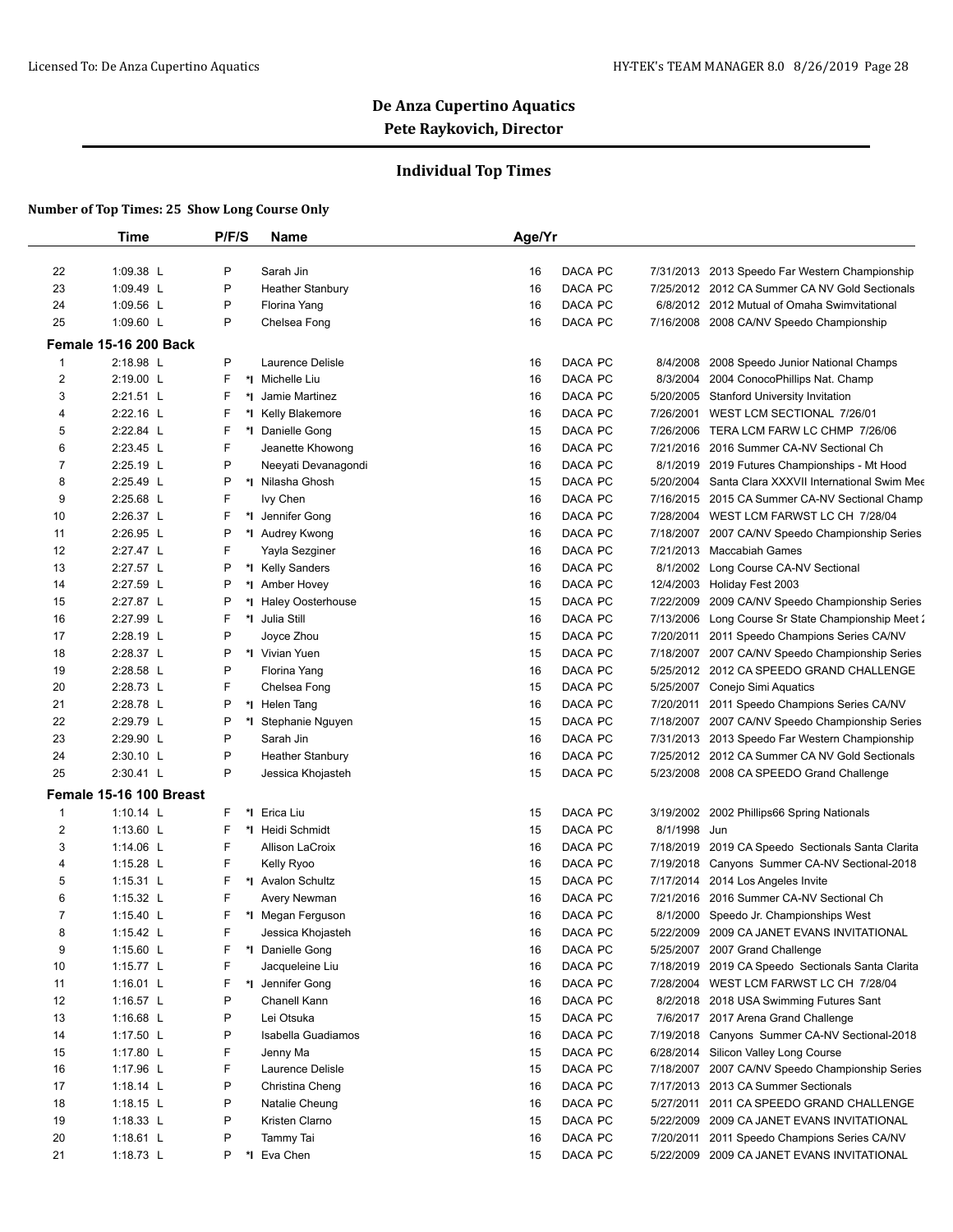## **Individual Top Times**

|       | <b>Time</b>                 | P/F/S   | Name                     | Age/Yr                        |                                                     |
|-------|-----------------------------|---------|--------------------------|-------------------------------|-----------------------------------------------------|
|       |                             |         |                          |                               |                                                     |
| 22    | 1:19.09 L                   | P       | <b>Christine Marella</b> | DACA PC<br>15                 | 5/25/2012 2012 CA SPEEDO GRAND CHALLENGE            |
| 23    | 1:19.40 L                   | F       | Lindsay Schmidt          | DACA PC<br>15                 | 7/7/2016 2016 Arena Grand Challenge                 |
| 24    | 1:19.92 L                   | F       | *I Jessica Douglas       | DACA PC<br>16                 | 7/17/2003 TERA LCM AGE GRP CHMP 7/17/03             |
| 25    | 1:20.00 L                   | P       | Paige Gilley             | DACA PC<br>16                 | 7/30/2008 2008 PC WEST LCM FAR WEST CHM             |
|       | Female 15-16 200 Breast     |         |                          |                               |                                                     |
| 1     | 2:32.96 L                   | F       | *I Erica Liu             | DACA PC<br>15                 | 3/19/2002 2002 Phillips66 Spring Nationals          |
| 2     | 2:38.73 L                   | F       | *1 Heidi Schmidt         | DACA PC<br>8/1/1998 Jun<br>15 |                                                     |
| 3     | 2:40.03 L                   | F       | *I Avalon Schultz        | DACA PC<br>15                 | 7/17/2014 2014 Los Angeles Invite                   |
| 4     | 2:40.12 L                   | F       | Avery Newman             | DACA PC<br>16<br>7/21/2016    | 2016 Summer CA-NV Sectional Ch                      |
| 5     | 2:40.73 L                   | F       | *I Brooke Winkler        | DACA PC<br>8/1/1998 Jun<br>16 |                                                     |
| 6     | 2:40.76 L                   | F       | <b>Allison LaCroix</b>   | DACA PC<br>16<br>7/18/2019    | 2019 CA Speedo Sectionals Santa Clarita             |
| 7     | 2:40.92 L                   | F       | Jessica Khojasteh        | DACA PC<br>16<br>5/22/2009    | 2009 CA JANET EVANS INVITATIONAL                    |
| 8     | 2:40.93 L                   | F       | *1 Danielle Gong         | DACA PC<br>15                 | 7/26/2006 TERA LCM FARW LC CHMP 7/26/06             |
| 9     | 2:41.67 L                   | P       | Jacqueleine Liu          | DACA PC<br>16<br>7/18/2019    | 2019 CA Speedo Sectionals Santa Clarita             |
| 10    | 2:41.87 L                   | F       | *I Megan Ferguson        | DACA PC<br>16                 | 8/1/2000 Speedo Jr. Championships West              |
| 11    | 2:42.82 L                   | P       | Lei Otsuka               | 16<br>DACA PC                 | 7/20/2017 2017 Summer CA-NV Speedo Championsh       |
| 12    | 2:46.06 L                   | P       | Isabella Guadiamos       | DACA PC<br>15<br>7/20/2017    | 2017 Summer CA-NV Speedo Championsh                 |
| 13    | 2:46.09 L                   | P       | *I Jennifer Gong         | DACA PC<br>16                 | 5/20/2004 Santa Clara XXXVII International Swim Mee |
| 14    | 2:47.47 L                   | F       | Laurence Delisle         | DACA PC<br>15                 | 5/25/2007 Conejo Simi Aquatics                      |
| 15    | 2:47.52 L                   | P       | *I Jessica Douglas       | DACA PC<br>15<br>8/1/2002     | Long Course CA-NV Sectional                         |
| 16    | 2:48.17 L                   | P       | Natalie Cheung           | DACA PC<br>16                 | 7/27/2011 2011 PC TERA LCM FARW LCM CHM             |
| 17    | 2:48.28 L                   | P       | Chanell Kann             | DACA PC<br>16                 | 8/2/2018 2018 USA Swimming Futures Sant             |
| 18    | 2:48.38 L                   | F       | <b>Christine Marella</b> | DACA PC<br>15                 | 6/8/2012 2012 Mutual of Omaha Swimvitational        |
| 19    | 2:48.79 L                   | F       | Jenny Ma                 | DACA PC<br>15                 | 6/28/2014 Silicon Valley Long Course                |
| 20    | 2:48.97 L                   | F       | *I Nilasha Ghosh         | DACA PC<br>16                 | 5/20/2005 Stanford University Invitation            |
| 21    | 2:49.55 L                   | P       | Tammy Tai                | DACA PC<br>16<br>7/20/2011    | 2011 Speedo Champions Series CA/NV                  |
| 22    | 2:50.62 L                   | P       | Gillian Grant            | DACA PC<br>15                 | 7/17/2014 2014 Los Angeles Invite                   |
| 23    | 2:52.23 L                   | P       | Christina Cheng          | 16<br>DACA PC                 | 7/17/2013 2013 CA Summer Sectionals                 |
| 24    | 2:52.47 L                   | P       | Sarah Jin                | DACA PC<br>16                 | 7/31/2013 2013 Speedo Far Western Championship      |
| 25    | 2:52.59 L                   | P       | *I Vivian Wong           | DACA PC<br>16                 | 7/10/2008 2008 PC TERA LCM LCM JO'S                 |
|       | <b>Female 15-16 100 Fly</b> |         |                          |                               |                                                     |
| 1     | 1:02.53 L                   | F       | *I Amber Hovey           | DACA PC<br>16<br>2/10/2004    | ConocoPhillips Spring National                      |
| 2     | 1:02.74 L                   | F<br>*∣ | Jamie Martinez           | DACA PC<br>15<br>5/20/2004    | Santa Clara XXXVII International Swim Mee           |
| 3     | 1:03.17 L                   | F       | *I Nilasha Ghosh         | DACA PC<br>16                 | 5/20/2005 Stanford University Invitation            |
| 4     | 1:03.67 $L$                 | F       | *I Loni Burton           | DACA PC<br>16<br>2/12/1997    | PHILLIPS 66 NATIONAL                                |
| 5     | 1:04.60 $L$                 | P       | Paige Gilley             | DACA PC<br>16<br>7/30/2008    | 2008 PC WEST LCM FAR WEST CHM                       |
| 6     | $1:05.09$ L                 | F       | *I Michelle Liu          | DACA PC<br>15                 | 6/10/2004 2004 CA Janet Evans Invitational          |
| 7     | $1:05.15$ L                 | P       | *I Ruoning Zhai          | 16<br><b>DACA PC</b>          | 7/20/2011 2011 Speedo Champions Series CA/NV        |
| 8     | 1:05.32 L                   | F       | Hayes Hyde               | DACA PC<br>7/26/2006<br>16    | TERA LCM FARW LC CHMP 7/26/06                       |
| 9     | 1:05.47 L                   | P       | *I Danielle Gong         | DACA PC<br>16                 | 5/25/2007 2007 Grand Challenge                      |
| 10    | 1:05.49 L                   | P       | *I Elizabeth Murray      | DACA PC<br>16<br>5/22/2009    | 2009 CA JANET EVANS INVITATIONAL                    |
| 11    | 1:06.04 $L$                 | P       | Jeanette Khowong         | DACA PC<br>16                 | 8/4/2016 2016 USA Swimming Futures Stanford         |
| 12    | 1:06.36 $L$                 | P       | Cara Lee                 | DACA PC<br>16                 | 7/5/2018 2018 Arena Grand Challenge                 |
| 13    | 1:06.91 L                   | F       | Emma Drysdale            | DACA PC<br>16<br>7/18/2007    | 2007 CA/NV Speedo Championship Series               |
| 14    | 1:07.05 L                   | P       | *1 Avalon Schultz        | DACA PC<br>15                 | 7/17/2014 2014 Los Angeles Invite                   |
| 15    | 1:07.09 L                   | P       | *I Catherine Kung        | DACA PC<br>16                 | 8/1/2002 Long Course CA-NV Sectional                |
| 16    | 1:07.11 L                   | P       | Christina Cheng          | DACA PC<br>15                 | 6/22/2012 2012 PC OAPB LCM SRII T&F                 |
| 17    | 1:07.16 $L$                 | P       | *I Nicole Surma          | DACA PC<br>15                 | 7/17/2014 2014 Los Angeles Invite                   |
| $18*$ | 1:07.44 L                   | P       | Sarah Radle              | DACA PC<br>16                 | 7/18/2019 2019 CA Speedo Sectionals Santa Clarita   |
| $18*$ | 1:07.44 $L$                 | F       | *I Erica Liu             | DACA PC<br>15                 | 6/27/2002 Santa Clara XXXV International            |
| 20    | 1:07.48 L                   | P       | Kaling Phung             | DACA PC<br>16                 | 7/20/2017 2017 Summer CA-NV Speedo Championsh       |
| 21    | 1:07.49 L                   | P       | Sarah Jin                | DACA PC<br>15                 | 8/1/2012 2012 PC WEST LCM LCM FAR WEST              |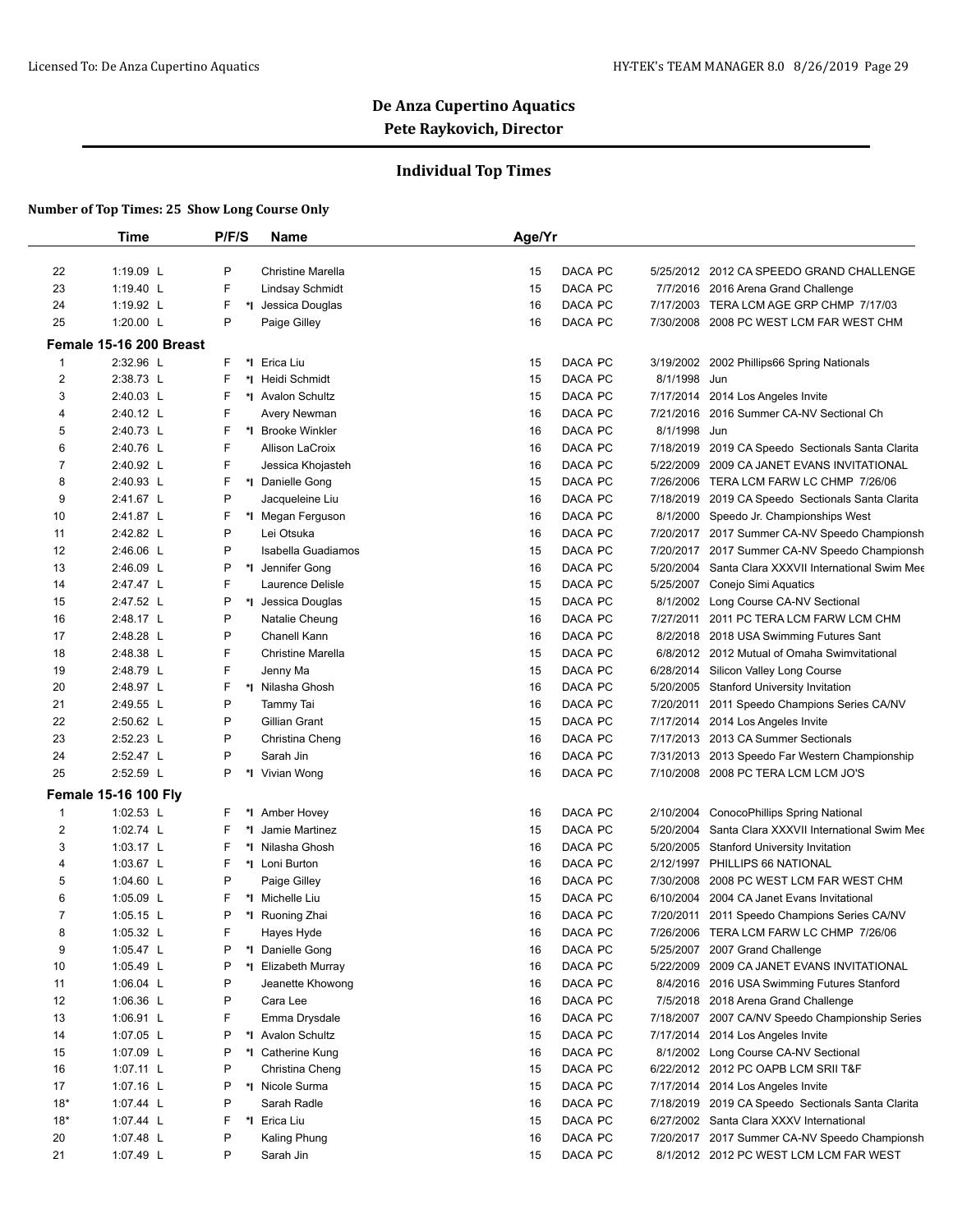## **Individual Top Times**

|                | Time                        | P/F/S  | Name                           | Age/Yr                   |           |                                                                                           |
|----------------|-----------------------------|--------|--------------------------------|--------------------------|-----------|-------------------------------------------------------------------------------------------|
|                |                             |        |                                |                          |           |                                                                                           |
| 22             | 1:07.74 L                   | F      | Jenny Ma                       | DACA PC<br>15            |           | 6/28/2014 Silicon Valley Long Course                                                      |
| 23             | 1:07.77 L                   | P      | Christine Chan                 | DACA PC<br>15            |           | 7/17/2014 2014 Los Angeles Invite                                                         |
| 24             | 1:07.78 L                   | P      | *I Eva Chen                    | DACA PC<br>15            | 5/22/2009 | 2009 CA JANET EVANS INVITATIONAL                                                          |
| 25             | 1:08.07 L                   | Ρ      | *I Helen Tang                  | DACA PC<br>16            |           | 6/16/2011 XLIV Santa Clara International Invitational                                     |
|                | <b>Female 15-16 200 Fly</b> |        |                                |                          |           |                                                                                           |
| 1              | 2:16.18 L                   | F      | *1 Jamie Martinez              | DACA PC<br>15            | 5/20/2004 | Santa Clara XXXVII International Swim Mee                                                 |
| $\overline{2}$ | 2:18.83 L                   | P      | *I Nilasha Ghosh               | DACA PC<br>16            | 8/3/2005  | 2005 ConocoPhillips National C                                                            |
| 3              | 2:20.34 L                   | F      | Hayes Hyde                     | DACA PC<br>16            |           | 7/13/2006 Long Course Sr State Championship Meet 2                                        |
| 4              | 2:20.90 L                   | P      | *1 Amber Hovey                 | 16<br>DACA PC            |           | 2/10/2004 ConocoPhillips Spring National                                                  |
| 5              | 2:22.86 L                   | Ρ      | *I Elizabeth Murray            | DACA PC<br>16            | 5/22/2009 | 2009 CA JANET EVANS INVITATIONAL                                                          |
| 6              | 2:22.87 L                   | P      | *I Ruoning Zhai                | DACA PC<br>16            | 7/20/2011 | 2011 Speedo Champions Series CA/NV                                                        |
| 7              | 2:26.34 L                   | P      | Jeanette Khowong               | DACA PC<br>16            |           | 7/21/2016 2016 Summer CA-NV Sectional Ch                                                  |
| 8              | 2:27.46 L                   | P      | *1 Nicole Surma                | DACA PC<br>15            |           | 7/17/2014 2014 Los Angeles Invite                                                         |
| 9              | 2:28.10 L                   | Ρ      | *I Avalon Schultz              | DACA PC<br>15            |           | 7/17/2014 2014 Los Angeles Invite                                                         |
| 10             | 2:29.29 L                   | P      | Karina Lanning                 | 16<br>DACA PC<br>DACA PC |           | 7/29/2015 Western Zone Senior Championships - Fina                                        |
| 11<br>12       | 2:30.07 L<br>2:31.38 L      | Ρ<br>P | *I Thuy Phi<br>Christina Cheng | 16<br>DACA PC<br>15      |           | 7/20/2011 2011 Speedo Champions Series CA/NV                                              |
| 13             | $2:32.02$ L                 | F      |                                | 16<br>DACA PC            |           | 7/25/2012 2012 CA Summer CA NV Gold Sectionals<br>7/18/2002 OAPB LCM AGE GRP CHMP 7/18/02 |
| 14             | 2:32.09 L                   | F      | *I Catherine Kung<br>Jenny Ma  | 15<br>DACA PC            |           | 6/28/2014 Silicon Valley Long Course                                                      |
| 15             | 2:32.95 L                   | F      | *I Anne Sweeney                | 16<br>DACA PC            | 6/28/2001 | 2001 US Santa Clara Xxxi                                                                  |
| 16             | 2:33.00 L                   | F      | Lei Otsuka                     | 15<br>DACA PC            |           | 7/6/2017 2017 Arena Grand Challenge                                                       |
| 17             | $2:33.12$ L                 | P      | Olivia Candelaria              | 16<br>DACA PC            |           | 7/12/2019 2019 PC WCAB LCM SRII T&F                                                       |
| 18             | 2:33.98 L                   | F      | Sarah Radle                    | 15<br>DACA PC            |           | 7/5/2018 2018 Arena Grand Challenge                                                       |
| 19             | 2:34.13 L                   | F      | Kelly Zheng                    | 16<br>DACA PC            |           | 7/6/2017 2017 Arena Grand Challenge                                                       |
| 20             | 2:34.33 L                   | P      | Kelly Ryoo                     | 15<br>DACA PC            |           | 7/6/2017 2017 Arena Grand Challenge                                                       |
| 21             | 2:34.48 L                   | F      | Isabella Guadiamos             | DACA PC<br>16            |           | 7/5/2018 2018 Arena Grand Challenge                                                       |
| 22             | 2:34.55 L                   | P      | Sayeh Faridnia                 | DACA PC<br>16            |           | 7/17/2014 2014 Los Angeles Invite                                                         |
| 23             | 2:35.57 L                   | F      | *1 Danielle Gong               | DACA PC<br>15            | 6/10/2006 | CAB LCM L/C SR MEET 6/10/06                                                               |
| 24             | 2:36.18 L                   | F      | Christine Chan                 | 15<br>DACA PC            | 5/30/2014 | 2014 PC DACA C/B/A+                                                                       |
| 25             | 2:36.66 L                   | F      | Kathryn Woodburn               | DACA PC<br>16            |           | 7/6/2017 2017 Arena Grand Challenge                                                       |
|                | <b>Female 15-16 200 IM</b>  |        |                                |                          |           |                                                                                           |
| 1              | 2:19.18 L                   | F      | *I Erica Liu                   | 15<br>DACA PC            | 8/1/2002  | Long Course CA-NV Sectional                                                               |
| $\overline{2}$ | 2:19.59 L                   | F      | *I Nilasha Ghosh               | DACA PC<br>16            | 5/20/2005 | <b>Stanford University Invitation</b>                                                     |
| 3              | 2:19.88 L                   | F      | *I Danielle Gong               | DACA PC<br>16            |           | 5/25/2007 2007 Grand Challenge                                                            |
| 4              | 2:20.81 L                   | F      | Laurence Delisle               | 15<br>DACA PC            | 7/18/2007 | 2007 CA/NV Speedo Championship Series                                                     |
| 5              | 2:21.18 L                   | F      | Jessica Khojasteh              | DACA PC<br>16            | 7/22/2009 | 2009 CA/NV Speedo Championship Series                                                     |
| 6              | 2:21.28 L                   | F      | *I Brooke Winkler              | DACA PC<br>16            | 8/1/1998  | Jun                                                                                       |
| $\overline{7}$ | 2:22.57 L                   | P      | Chelsea Fong                   | 16<br>DACA PC            |           | 8/4/2008 2008 Speedo Junior National Champs                                               |
| 8              | 2:23.50 L                   | F      | *I Jennifer Gong               | DACA PC<br>16            | 7/28/2004 | WEST LCM FARWST LC CH 7/28/04                                                             |
| 9              | 2:24.44 L                   | F      | Kristen Clarno                 | DACA PC<br>15            | 7/29/2009 | 2009 PC WEST LCM FAR WEST CHM                                                             |
| 10             | 2:24.50 L                   | F      | *1 Jamie Martinez              | DACA PC<br>15            |           | 7/28/2004 WEST LCM FARWST LC CH 7/28/04                                                   |
| 11             | 2:25.21 L                   | F      | Chanell Kann                   | DACA PC<br>16            |           | 8/2/2018 2018 USA Swimming Futures Sant                                                   |
| 12             | 2:25.22 L                   | F      | *I Heidi Schmidt               | DACA PC<br>16            | 7/27/1999 | Junior Champs Ba                                                                          |
| 13             | 2:26.09 L                   | F      | Hayes Hyde                     | DACA PC<br>16            |           | 7/13/2006 Long Course Sr State Championship Meet 2                                        |
| 14             | 2:26.75 L                   | F      | <b>Courtney Schultz</b>        | DACA PC<br>16            |           | 7/31/2013 2013 Speedo Far Western Championship                                            |
| 15             | 2:27.06 L                   | P      | Allison LaCroix                | DACA PC<br>16            |           | 8/1/2019 2019 Futures Championships - Mt Hood                                             |
| 16             | 2:27.08 L                   | F      | *I Megan Ferguson              | DACA PC<br>16            |           | 8/1/2000 Speedo Jr. Championships West                                                    |
| 17             | 2:27.45 L                   | F      | Kelly Ryoo                     | DACA PC<br>16            |           | 7/5/2018 2018 Arena Grand Challenge                                                       |
| 18             | 2:27.49 L                   | P      | Tammy Tai                      | DACA PC<br>16            |           | 7/20/2011 2011 Speedo Champions Series CA/NV                                              |
| 19             | 2:27.93 L                   | F      | Jenny Ma                       | DACA PC<br>15            |           | 6/28/2014 Silicon Valley Long Course                                                      |
| 20             | 2:28.62 L                   | Ρ      | *I Amber Hovey                 | DACA PC<br>15            |           | 8/1/2002 Long Course CA-NV Sectional                                                      |
| 21             | 2:28.99 L                   | F      | Jeanette Khowong               | DACA PC<br>15            |           | 7/16/2015 2015 CA Summer CA-NV Sectional Champ                                            |
|                |                             |        |                                |                          |           |                                                                                           |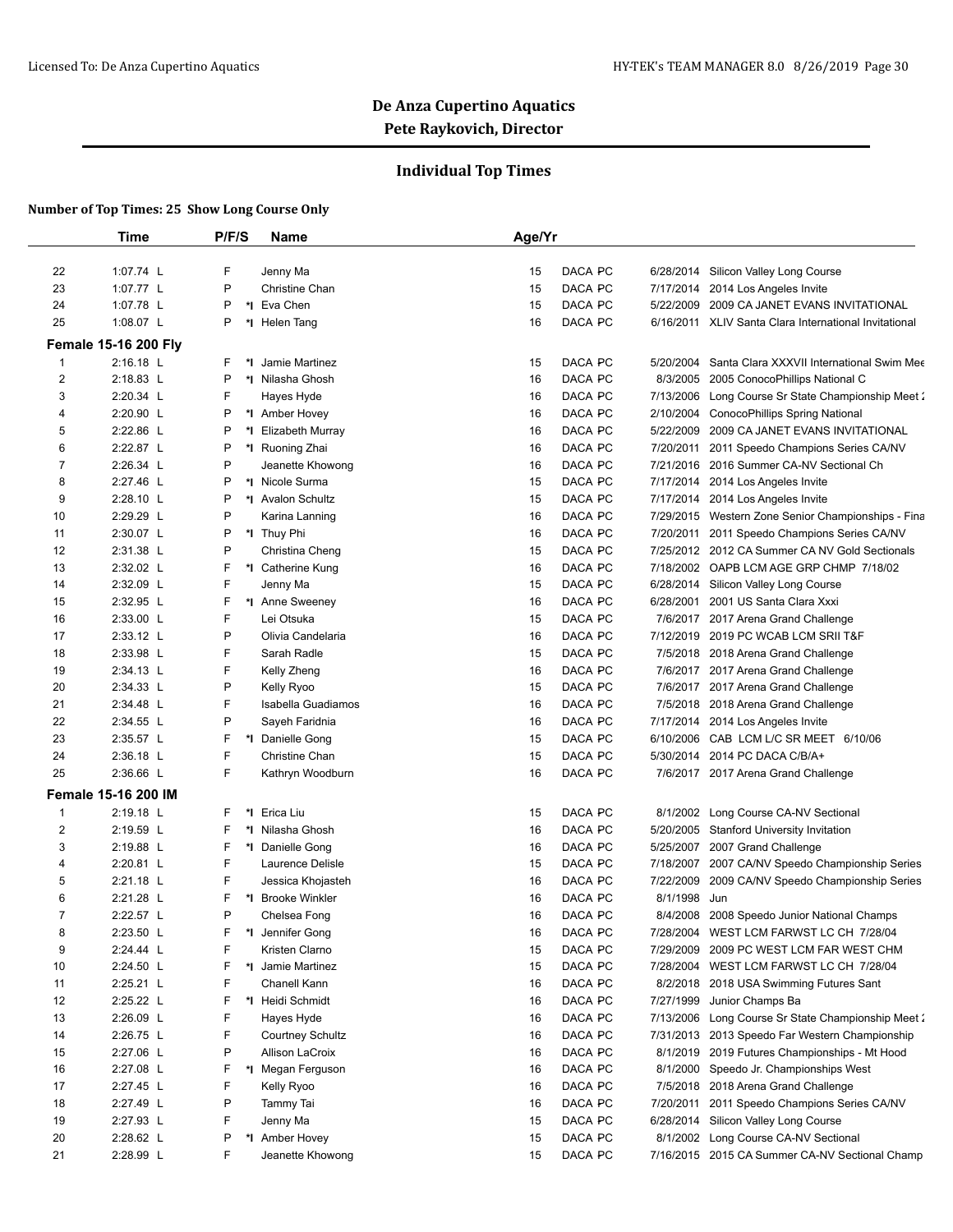## **Individual Top Times**

|                | Time                        | P/F/S   | <b>Name</b>             | Age/Yr        |               |                                                    |
|----------------|-----------------------------|---------|-------------------------|---------------|---------------|----------------------------------------------------|
|                |                             |         |                         |               |               |                                                    |
| 22             | 2:29.05 L                   | P       | Joyce Zhou              | DACA PC<br>15 | 5/27/2011     | 2011 CA SPEEDO GRAND CHALLENGE                     |
| 23             | 2:29.19 L                   | Ρ       | *I Kelly Sanders        | DACA PC<br>16 |               | 8/1/2002 Long Course CA-NV Sectional               |
| 24             | 2:29.34 L                   | P       | *I Avalon Schultz       | DACA PC<br>15 |               | 1/15/2015 2015 ST TXLA Arena Pro Swim Series at Au |
| 25             | 2:29.94 L                   | P       | lvy Chen                | DACA PC<br>16 |               | 7/9/2015 2015 CA Los Angeles Invite                |
|                | <b>Female 15-16 400 IM</b>  |         |                         |               |               |                                                    |
| 1              | 4:55.64 L                   | F       | *I Brooke Winkler       | DACA PC<br>16 | 4/1/1998 PCPD |                                                    |
| 2              | 4:57.29 L                   | F       | *I Nilasha Ghosh        | DACA PC<br>16 |               | 6/23/2005 Santa Clara XXXVIII Internatio           |
| 3              | 4:58.18 L                   | F       | *I Danielle Gong        | DACA PC<br>16 | 5/25/2007     | 2007 Grand Challenge                               |
| 4              | 5:01.55 L                   | F       | *1 Jennifer Gong        | DACA PC<br>16 | 5/20/2004     | Santa Clara XXXVII International Swim Mee          |
| 5              | 5:02.23 L                   | F       | Laurence Delisle        | 15<br>DACA PC | 5/25/2007     | Conejo Simi Aquatics                               |
| 6              | 5:04.37 L                   | F       | *I Jamie Martinez       | DACA PC<br>15 | 5/20/2004     | Santa Clara XXXVII International Swim Mee          |
| 7              | 5:04.93 L                   | F       | *I Melissa Miller       | DACA PC<br>16 |               | 3/28/2000 US National Championships                |
| 8              | 5:11.22 L                   | P       | *I Allyson Fellows      | 15<br>DACA PC | 7/20/2011     | 2011 Speedo Champions Series CA/NV                 |
| 9              | 5:11.93 L                   | P       | *I Megan Ferguson       | DACA PC<br>16 | 8/1/2000      | Speedo Jr. Championships West                      |
| 10             | 5:13.15 L                   | P       | Tammy Tai               | DACA PC<br>16 | 7/20/2011     | 2011 Speedo Champions Series CA/NV                 |
| 11             | 5:14.44 L                   | F       | Hayes Hyde              | 16<br>DACA PC | 7/13/2006     | Long Course Sr State Championship Meet 2           |
| 12             | 5:16.12 L                   | P       | Ivy Chen                | DACA PC<br>16 |               | 7/9/2015 2015 CA Los Angeles Invite                |
| 13             | 5:16.45 L                   | P       | Kelly Ryoo              | DACA PC<br>15 |               | 7/6/2017 2017 Arena Grand Challenge                |
| 14             | 5:16.54 L                   | F       | *I Anne Sweeney         | 16<br>DACA PC | 7/26/2001     | WEST LCM SECTIONAL 7/26/01                         |
| 15             | 5:16.66 L                   | F       | *I Kelly Sanders        | DACA PC<br>15 | 7/26/2001     | WEST LCM SECTIONAL 7/26/01                         |
| 16             | 5:17.32 L                   | P       | *1 Avalon Schultz       | DACA PC<br>15 | 7/17/2014     | 2014 Los Angeles Invite                            |
| 17             | 5:17.81 L                   | P       | Isabella Guadiamos      | 16<br>DACA PC | 7/19/2018     | Canyons Summer CA-NV Sectional-2018                |
| 18             | 5:18.07 L                   | P       | *I Vivian Yuen          | DACA PC<br>16 | 7/16/2008     | 2008 CA/NV Speedo Championship                     |
| 19             | 5:18.49 L                   | P       | *1 Julia Still          | DACA PC<br>16 |               | 7/26/2006 TERA LCM FARW LC CHMP 7/26/06            |
| 20             | 5:19.90 L                   | F       | Jeanette Khowong        | DACA PC<br>16 |               | 6/25/2016 2016 Silicon Valley LC Age Group Open    |
| 21             | 5:20.63 L                   | P       | Christina Cheng         | DACA PC<br>16 |               | 7/17/2013 2013 CA Summer Sectionals                |
| 22             | 5:21.36 L                   | P       | Allison LaCroix         | DACA PC<br>16 |               | 7/18/2019 2019 CA Speedo Sectionals Santa Clarita  |
| 23             | 5:22.83 L                   | P       | Sayeh Faridnia          | DACA PC<br>15 |               | 7/17/2013 2013 CA Summer Sectionals                |
| 24             | 5:23.78 L                   | P       | <b>Lindsay Schmidt</b>  | DACA PC<br>16 |               | 7/6/2017 2017 Arena Grand Challenge                |
| 25             | 5:24.65 L                   | F       | Lei Otsuka              | DACA PC<br>15 |               | 6/9/2017 2017 PC DACA LCM C/B/A+                   |
|                | <b>Female 17-18 50 Free</b> |         |                         |               |               |                                                    |
| 1              | 25.69 L                     | F<br>*l | Madeline Schaefer       | DACA PC<br>17 | 8/2/2011      | 2011 ConocoPhillips National Championship          |
| $\overline{2}$ | 26.44 L                     | P       | Emma Drysdale           | DACA PC<br>18 | 8/4/2009      | 2009 U.S. Open                                     |
| 3              | 26.48 L                     | P       | Chelsea Fong            | DACA PC<br>17 | 5/22/2009     | 2009 CA JANET EVANS INVITATIONAL                   |
| 4              | 26.84 L                     | F       | Erika Harvey            | DACA PC<br>18 | 7/20/2011     | 2011 Speedo Champions Series CA/NV                 |
| 5              | 26.86 L                     | F       | *I Abra Armour          | 18<br>DACA PC |               | 12/4/2003 Holiday Fest 2003                        |
| 6              | 26.89 L                     | F       | *I Michelle Liu         | 17<br>DACA PC | 7/21/2005     | 2005 Speedo Summer Championhsip                    |
| $\overline{7}$ | 27.00 L                     | F       | *I Loni Burton          | 18<br>DACA PC | 8/1/1998 Jun  |                                                    |
| 8*             | 27.03 L                     | F       | <b>Courtney Schultz</b> | DACA PC<br>17 |               | 7/17/2014 2014 Los Angeles Invite                  |
| 8*             | 27.03 L                     | F       | *I Erica Liu            | DACA PC<br>17 |               | 1/16/2004 2004 Martin D Inkman "Q" Meet            |
| 10             | 27.13 L                     | S       | Chanell Kann            | DACA PC<br>17 | 7/18/2019     | 2019 CA Speedo Sectionals Santa Clarita            |
| 11             | 27.17 L                     | F       | Megan Nolet             | 17<br>DACA PC |               | 5/22/2009 2009 CA JANET EVANS INVITATIONAL         |
| 12             | 27.19 L                     | P       | Kristen Clarno          | DACA PC<br>17 | 8/8/2011      | 2011 Speedo Junior National Championship           |
| 13             | 27.21 L                     | P       | Hayes Hyde              | 18<br>DACA PC | 8/4/2008      | 2008 Speedo Junior National Champs                 |
| 14             | 27.23 L                     | F       | *I Marie Marsman        | 18<br>DACA PC |               | 8/1/2000 Speedo Jr. Championships West             |
| 15             | 27.24 L                     | F       | <b>Whitney Campbell</b> | DACA PC<br>18 |               | 7/27/2005 TERA LCM FAR WESTERN 7/27/05             |
| 16             | 27.35 L                     | F       | *I Heidi Schmidt        | 17<br>DACA PC | 7/13/2000     | 2000 US Sen Cir                                    |
| $17*$          | 27.46 L                     | F       | Sydney Brown            | 17<br>DACA PC |               | 7/6/2017 2017 Arena Grand Challenge                |
| $17*$          | 27.46 L                     | F       | *I Roshan Mehdizadeh    | DACA PC<br>18 | 6/28/2001     | 2001 US Santa Clara Xxxi                           |
| $17*$          | 27.46 L                     | P       | Kelly Ryoo              | 17<br>DACA PC | 7/18/2019     | 2019 CA Speedo Sectionals Santa Clarita            |
| 20             | 27.63 L                     | F       | Paige Gilley            | 17<br>DACA PC |               | 7/29/2009 2009 PC WEST LCM FAR WEST CHM            |
| 21             | 27.68 L                     | P       | Jessica Khojasteh       | DACA PC<br>18 |               | 7/20/2011 2011 Speedo Champions Series CA/NV       |
|                |                             |         |                         |               |               |                                                    |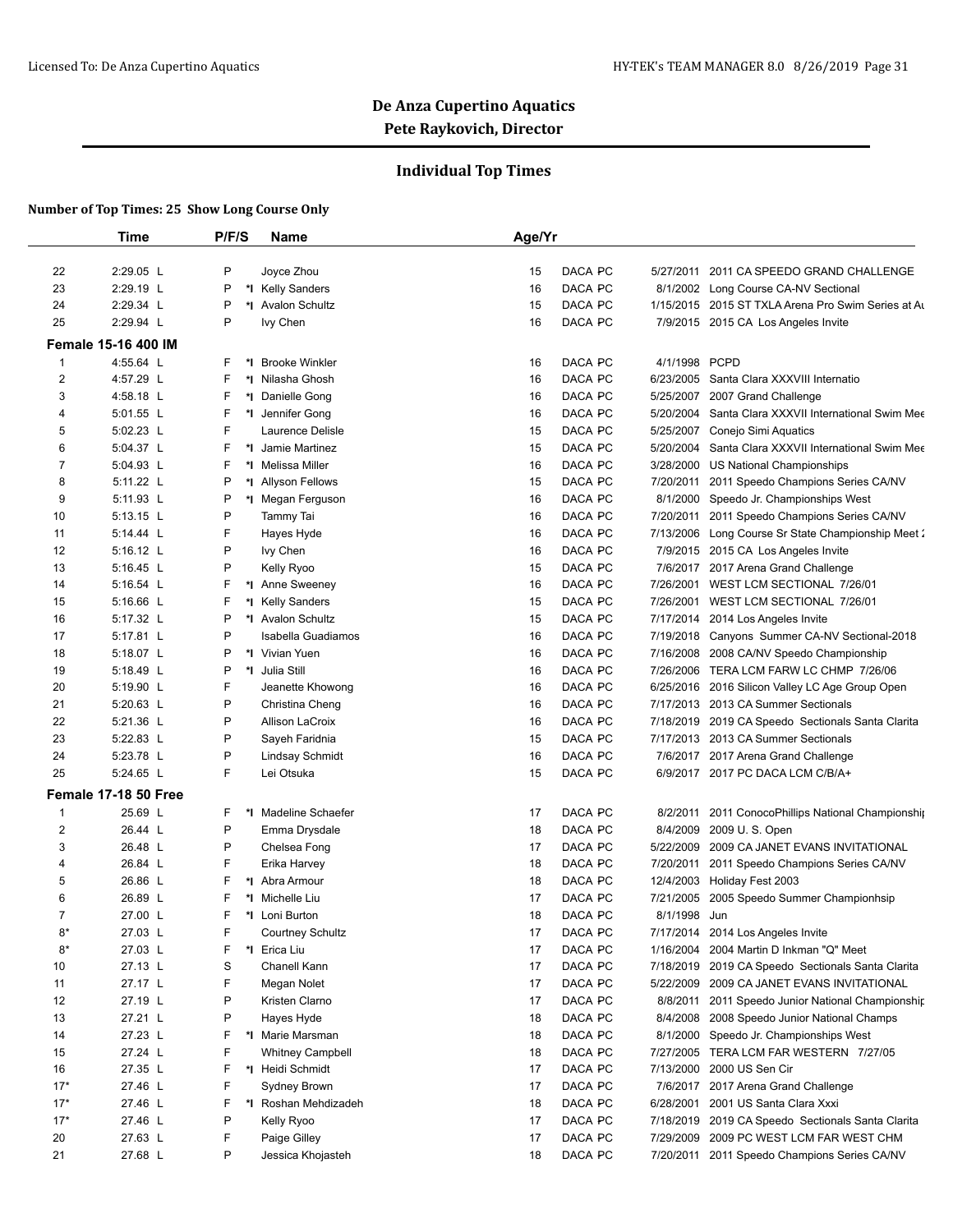## **Individual Top Times**

|       | <b>Time</b>                  | P/F/S | <b>Name</b>             | Age/Yr |         |           |                                                     |
|-------|------------------------------|-------|-------------------------|--------|---------|-----------|-----------------------------------------------------|
| 22    | 27.73 L                      | F     | Cora Chan               | 17     | DACA PC | 7/21/2016 | 2016 Summer CA-NV Sectional Ch                      |
| 23    | 27.99 L                      | P     | Laurence Delisle        | 18     | DACA PC |           | 7/21/2010 2010 CA USA Swimming Speedo Champior      |
| 24    | 28.03 L                      | F     | *I Monica Brazelton     | 17     | DACA PC |           | 5/20/2005 Stanford University Invitation            |
| 25    | 28.06 L                      | F     | Kelly Ngo               | 17     | DACA PC |           | 8/8/2013 2013 North American Challenge Cup          |
|       | <b>Female 17-18 100 Free</b> |       |                         |        |         |           |                                                     |
| 1     | 55.65 L                      | F     | *I Madeline Schaefer    | 17     | DACA PC |           | 8/2/2011 2011 ConocoPhillips National Championship  |
| 2     | 57.36 L                      | P     | Chelsea Fong            | 17     | DACA PC | 5/22/2009 | 2009 CA JANET EVANS INVITATIONAL                    |
| 3     | 57.43 L                      | P     | *I Abra Armour          | 17     | DACA PC |           | 8/1/2002 Long Course CA-NV Sectional                |
| 4     | 57.51 L                      | P     | Laurence Delisle        | 17     | DACA PC | 8/4/2009  | 2009 U.S. Open                                      |
| 5     | 57.90 L                      | P     | Hayes Hyde              | 18     | DACA PC | 8/4/2008  | 2008 Speedo Junior National Champs                  |
| 6     | 57.94 L                      | F     | *I Erica Liu            | 17     | DACA PC |           | 12/4/2003 Holiday Fest 2003                         |
| $7^*$ | 58.11 L                      | F     | Kristen Clarno          | 17     | DACA PC |           | 8/8/2011 2011 Speedo Junior National Championship   |
| $7^*$ | 58.11 L                      | P     | *I Nilasha Ghosh        | 17     | DACA PC |           | 7/26/2006 TERA LCM FARW LC CHMP 7/26/06             |
| 9     | 58.18 L                      | P     | Emma Drysdale           | 18     | DACA PC | 8/4/2009  | 2009 U.S. Open                                      |
| 10    | 58.26 L                      | F     | *I Loni Burton          | 18     | DACA PC | 8/1/1998  | Jun                                                 |
| 11    | 58.28 L                      | P     | Erika Harvey            | 18     | DACA PC | 7/20/2011 | 2011 Speedo Champions Series CA/NV                  |
| 12    | 58.44 L                      | F     | *I Heidi Schmidt        | 18     | DACA PC | 8/14/2001 | 2001 US Nat                                         |
| 13    | 58.49 L                      | P     | <b>Courtney Schultz</b> | 17     | DACA PC |           | 7/17/2014 2014 Los Angeles Invite                   |
| $14*$ | 58.71 L                      | F     | Caroline Kilian         | 17     | DACA PC | 8/1/1998  | Jun                                                 |
| $14*$ | 58.71 L                      | F     | *I Marie Marsman        | 18     | DACA PC | 8/1/2000  | Speedo Jr. Championships West                       |
| 16    | 58.73 L                      | F     | <b>Whitney Campbell</b> | 18     | DACA PC |           | 7/21/2005 2005 Speedo Summer Championhsip           |
| 17    | 59.14 L                      | F     | *1 Michelle Liu         | 18     | DACA PC |           | 7/26/2006 TERA LCM FARW LC CHMP 7/26/06             |
| 18    | 59.22 L                      | F     | *I Roshan Mehdizadeh    | 18     | DACA PC | 6/28/2001 | 2001 US Santa Clara Xxxi                            |
| 19    | 59.31 L L                    | F     | Paige Gilley            | 17     | DACA PC |           | 7/22/2009 2009 CA/NV Speedo Championship Series     |
| 20    | 59.39 L                      | F     | *I Artemis Daphnis      | 17     | DACA PC |           | 7/26/2001 WEST LCM SECTIONAL 7/26/01                |
| 21    | 59.45 L L                    | F     | Sydney Brown            | 18     | DACA PC |           | 8/3/2017 2017 USA Swimming Futures Santa Clara      |
| 22    | 59.54 L                      | F     | Jessica Khojasteh       | 17     | DACA PC |           | 8/3/2010 2010 ConocoPhillips Nats TT                |
| 23    | 59.58 L                      | P     | Kelly Ryoo              | 17     | DACA PC |           | 8/1/2019 2019 Futures Championships - Mt Hood       |
| 24    | 59.87 L                      | P     | Chanell Kann            | 17     | DACA PC |           | 7/18/2019 2019 CA Speedo Sectionals Santa Clarita   |
| 25    | 59.95 L                      | F     | Megan Nolet             | 17     | DACA PC |           | 7/29/2009 2009 PC WEST LCM FAR WEST CHM             |
|       | <b>Female 17-18 200 Free</b> |       |                         |        |         |           |                                                     |
| 1     | 2:01.59 L                    | F     | *I Loni Burton          | 18     | DACA PC | 8/11/1998 | 1998 US Nat                                         |
| 2     | 2:02.83 L                    | F     | Caroline Kilian         | 17     | DACA PC | 8/11/1998 | 1998 US Nat                                         |
| 3     | 2:03.33 L                    | P     | *I Madeline Schaefer    | 17     | DACA PC |           | 8/2/2011 2011 ConocoPhillips National Championship  |
| 4     | 2:04.92 L                    | F     | Laurence Delisle        | 18     | DACA PC |           | 8/3/2010 2010 ConocoPhillips Nats TT                |
| 5     | 2:05.27 L                    | F     | Chelsea Fong            | 18     | DACA PC |           | 7/21/2010 2010 CA USA Swimming Speedo Champior      |
| 6     | 2:07.01 L L                  | F     | Hayes Hyde              | 18     | DACA PC | 7/16/2008 | 2008 CA/NV Speedo Championship                      |
| 7     | 2:07.18 L                    | P     | *1 Amber Hovey          | 17     | DACA PC |           | 5/20/2004 Santa Clara XXXVII International Swim Mee |
| 8     | 2:07.32 L                    | F     | Kristen Clarno          | 17     | DACA PC |           | 7/20/2011 2011 Speedo Champions Series CA/NV        |
| 9     | 2:07.78 L                    | F     | *I Erica Liu            | 17     | DACA PC |           | 12/4/2003 Holiday Fest 2003                         |
| 10    | 2:08.09 L L                  | F     | Kelly Ryoo              | 17     | DACA PC |           | 7/18/2019 2019 CA Speedo Sectionals Santa Clarita   |
| 11    | 2:08.74 L                    | F     | Emma Drysdale           | 17     | DACA PC |           | 7/16/2008 2008 CA/NV Speedo Championship            |
| 12    | 2:08.95 L                    | F     | *I Michelle Liu         | 18     | DACA PC |           | 7/26/2006 TERA LCM FARW LC CHMP 7/26/06             |
| 13    | 2:08.98 L                    | F     | *I Brooke Winkler       | 18     | DACA PC |           | 2/19/2000 2000 US Scsc Sen                          |
| 14    | 2:09.31 L                    | P     | *I Lindsay Loeffler     | 18     | DACA PC |           | 7/26/2001 WEST LCM SECTIONAL 7/26/01                |
| 15    | 2:09.81 L L                  | F     | Erika Harvey            | 18     | DACA PC |           | 7/20/2011 2011 Speedo Champions Series CA/NV        |
| 16    | $2:10.10$ L                  | P     | Jessica Khojasteh       | 17     | DACA PC |           | 5/28/2010 SPEEDO Grand Challenge                    |
| 17    | 2:10.50 L                    | F     | *I Abra Armour          | 17     | DACA PC |           | 8/1/2002 Long Course CA-NV Sectional                |
| 18    | 2:10.88 L                    | P     | *I Haley Oosterhouse    | 17     | DACA PC |           | 7/20/2011 2011 Speedo Champions Series CA/NV        |
| 19    | 2:11.03 L                    | P     | Courtney Schultz        | 17     | DACA PC |           | 7/17/2014 2014 Los Angeles Invite                   |
| 20    | $2:11.16$ L                  | F     | *I Heidi Schmidt        | 18     | DACA PC |           | 7/26/2001 WEST LCM SECTIONAL 7/26/01                |
| 21    | 2:11.35 L                    | F     | Megan Nolet             | 17     | DACA PC |           | 7/29/2009 2009 PC WEST LCM FAR WEST CHM             |
|       |                              |       |                         |        |         |           |                                                     |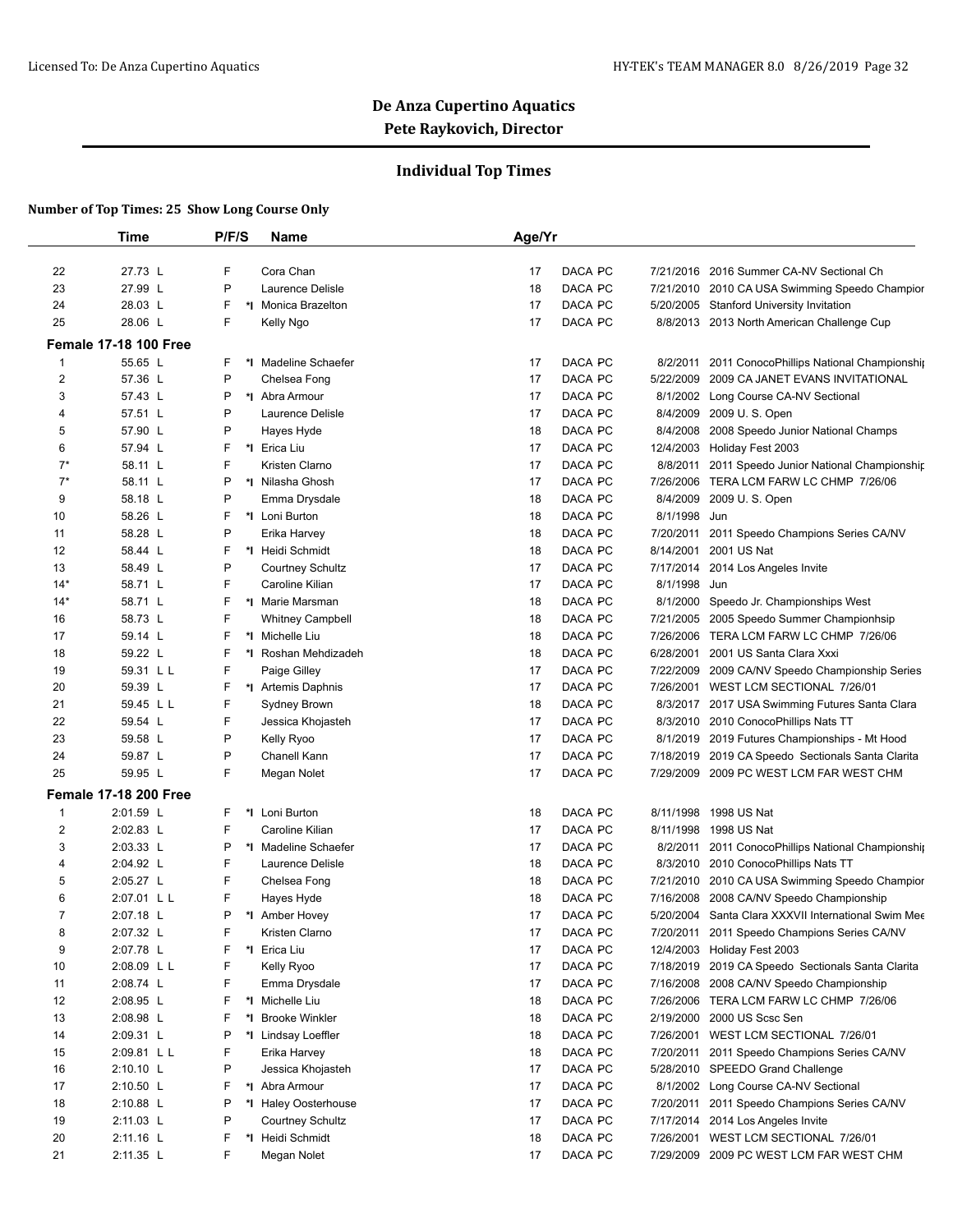## **Individual Top Times**

|                | Time                          | P/F/S | <b>Name</b>             | Age/Yr |         |           |                                                        |
|----------------|-------------------------------|-------|-------------------------|--------|---------|-----------|--------------------------------------------------------|
| $22*$          | 2:12.13 L                     | F     | Cora Chan               | 17     | DACA PC | 7/7/2016  | 2016 Arena Grand Challenge                             |
| $22*$          | 2:12.13 L                     | F     | *I Sasha Brophy         | 17     | DACA PC |           | 7/30/2003 WEST LCM FARW CHAMP 7/30/03                  |
| $24*$          | 2:12.18 L                     | P     | Mei Matsumoto           | 18     | DACA PC | 7/18/2019 | 2019 CA Speedo Sectionals Santa Clarita                |
| $24*$          | 2:12.18 L                     | P     | *I Jennifer Gong        | 18     | DACA PC |           | 6/22/2006 Santa Clara XXXIX Internationa               |
|                | <b>Female 17-18 400 Free</b>  |       |                         |        |         |           |                                                        |
| $\mathbf{1}$   | 4:19.75 L                     | F     | *I Artemis Daphnis      | 17     | DACA PC | 7/26/2001 | WEST LCM SECTIONAL 7/26/01                             |
| 2              | 4:19.91 L                     | F     | Caroline Kilian         | 17     | DACA PC | 7/23/1998 | <b>DACA</b>                                            |
| 3              | 4:28.12 L                     | F     | *I Brooke Winkler       | 17     | DACA PC | 7/15/1999 | 1999 US Janet Evans Inv                                |
| 4              | 4:28.84 L                     | F     | *1 Amber Hovey          | 17     | DACA PC | 7/28/2004 | WEST LCM FARWST LC CH 7/28/04                          |
| 5              | 4:30.81 L                     | F     | *I Lindsay Loeffler     | 18     | DACA PC | 7/26/2001 | WEST LCM SECTIONAL 7/26/01                             |
| 6              | 4:30.95 L                     | P     | *I Haley Oosterhouse    | 17     | DACA PC | 7/20/2011 | 2011 Speedo Champions Series CA/NV                     |
| 7              | 4:31.90 L                     | P     | Kristen Clarno          | 17     | DACA PC | 5/27/2011 | 2011 CA SPEEDO GRAND CHALLENGE                         |
| 8              | 4:37.97 L                     | P     | Cora Chan               | 17     | DACA PC |           | 7/7/2016 2016 Arena Grand Challenge                    |
| 9              | 4:38.02 L                     | F     | *I Melissa Miller       | 18     | DACA PC | 8/2/2001  | 2001 US Fast Southwest C                               |
| 10             | 4:38.49 L                     | P     | Patricia Saito          | 17     | DACA PC | 7/18/2019 | 2019 CA Speedo Sectionals Santa Clarita                |
| 11             | 4:39.43 L                     | P     | Mei Matsumoto           | 18     | DACA PC | 7/18/2019 | 2019 CA Speedo Sectionals Santa Clarita                |
| 12             | 4:40.94 L                     | P     | *I Audrey Kwong         | 18     | DACA PC | 7/22/2009 | 2009 CA/NV Speedo Championship Series                  |
| 13             | 4:42.60 L                     | F     | *I Sasha Brophy         | 17     | DACA PC | 1/16/2004 | 2004 Martin D Inkman "Q" Meet                          |
| 14             | 4:43.56 L                     | P     | *I Elizabeth Murray     | 17     | DACA PC |           | 6/17/2010 XLIII Santa Clara International Invitational |
| 15             | 4:43.65 L                     | F     | <b>Rachael Tucker</b>   | 17     | DACA PC | 7/5/2018  | 2018 Arena Grand Challenge                             |
| 16             | 4:46.24 L                     | P     | *I Abra Armour          | 17     | DACA PC |           | 6/14/2002 CCA LCM JR+ T&F 6/14/02                      |
| 17             | 4:46.60 L                     | F     | *1 Jennifer Gong        | 18     | DACA PC | 6/10/2006 | CAB LCM L/C SR MEET 6/10/06                            |
| 18             | 4:46.69 L                     | P     | Kathryn Woodburn        | 17     | DACA PC | 7/5/2018  | 2018 Arena Grand Challenge                             |
| 19             | 4:46.83 L                     | F     | *I Breanne Melconian    | 18     | DACA PC |           | 7/26/2001 WEST LCM SECTIONAL 7/26/01                   |
| 20             | 4:49.22 L                     | P     | *I Alexandria Wells     | 17     | DACA PC | 7/16/2008 | 2008 CA/NV Speedo Championship                         |
| 21             | 4:49.28 L                     | F     | Sayeh Faridnia          | 17     | DACA PC |           | 6/27/2015 Long Course Senior II                        |
| 22             | 4:50.22 L                     | F     | <b>Heather Stanbury</b> | 17     | DACA PC | 6/21/2013 | 2013 PC DACA LCM LCM                                   |
| 23             | 4:51.13 L                     | F     | Jennifer Fields         | 17     | DACA PC | 7/15/2010 | 2010 PC OAPB LCM PC-JO'S                               |
| 24             | 4:51.37 L                     | F     | <b>Courtney Schultz</b> | 17     | DACA PC | 5/30/2014 | 2014 PC DACA C/B/A+                                    |
| 25             | 4:52.55 L                     | F     | *I Monica Brazelton     | 17     | DACA PC |           | 6/4/2005 SVAA LCM JR+ 6/04/05                          |
|                | <b>Female 17-18 800 Free</b>  |       |                         |        |         |           |                                                        |
| 1              | 8:50.34 L                     | F     | Caroline Kilian         | 17     | DACA PC | 8/11/1998 | 1998 US Nat                                            |
| $\overline{2}$ | 8:57.00 L                     | F     | *I Artemis Daphnis      | 17     | DACA PC | 7/26/2001 | WEST LCM SECTIONAL 7/26/01                             |
| 3              | $9:21.85$ L                   | F     | *I Haley Oosterhouse    | 17     | DACA PC | 7/20/2011 | 2011 Speedo Champions Series CA/NV                     |
| 4              | $9:22.06$ L                   | F     | *I Lindsay Loeffler     | 18     | DACA PC |           | 7/26/2001 WEST LCM SECTIONAL 7/26/01                   |
| 5              | $9:41.81$ L                   | F     | Patricia Saito          | 17     | DACA PC | 7/18/2019 | 2019 CA Speedo Sectionals Santa Clarita                |
| 6              | $9:45.23$ L                   | F     | *I Sasha Brophy         | 17     | DACA PC | 7/30/2003 | WEST LCM FARW CHAMP 7/30/03                            |
| $\overline{7}$ | 9:46.47 L                     | F     | <b>Rachael Tucker</b>   | 17     | DACA PC |           | 7/19/2018 Canyons Summer CA-NV Sectional-2018          |
| 8              | 9:49.18 L                     | F     | Kathryn Woodburn        | 17     | DACA PC |           | 7/5/2018 2018 Arena Grand Challenge                    |
| 9              | 9:51.38 L                     | F     | *I Breanne Melconian    | 18     | DACA PC |           | 7/26/2001 WEST LCM SECTIONAL 7/26/01                   |
| 10             | 10:01.33 L                    | F     | *I Alexandria Wells     | 17     | DACA PC |           | 7/16/2008 2008 CA/NV Speedo Championship               |
| 11             | 10:07.35 L                    | F     | Jennifer Fields         | 17     | DACA PC |           | 7/15/2010 2010 PC OAPB LCM PC-JO'S                     |
| 12             | 10:26.38 L                    | F     | Debbie Lin              | 18     | DACA PC |           | 7/7/2011 2011 PC WEST LCM LCM JO'S                     |
| 13             | 10:53.21 L                    | F     | Lisa Chu                | 17     | DACA PC | 7/14/2005 | Junior Olympics LC 2005                                |
| 14             | 11:01.09 L                    | F     | *I Ari Smith            | 17     | DACA PC |           | 6/10/2006 CAB LCM L/C SR MEET 6/10/06                  |
|                | <b>Female 17-18 1500 Free</b> |       |                         |        |         |           |                                                        |
| $\mathbf{1}$   | 18:39.20 L                    | F     | Rachael Tucker          | 17     | DACA PC |           | 7/19/2018 Canyons Summer CA-NV Sectional-2018          |
| $\overline{2}$ | 19:01.73 L                    | F     | *I Sasha Brophy         | 17     | DACA PC | 7/30/2003 | WEST LCM FARW CHAMP 7/30/03                            |
| 3              | 19:26.30 L                    | F     | Jennifer Fields         | 17     | DACA PC |           | 7/15/2010 2010 PC OAPB LCM PC-JO'S                     |
| 4              | 20:40.49 L                    | F     | *I Ellen Umeda          | 17     | DACA PC |           | 5/25/2007 Conejo Simi Aquatics                         |
| 5              | 20:41.55 L                    | F     | Lisa Chu                | 17     | DACA PC |           | 6/4/2005 SVAA LCM JR+ 6/04/05                          |
| 6              | 20:59.74 L                    | F     | Brianna McColm          | 18     | DACA PC |           | 6/21/2019 2019 PC DACA LCM C/B/A+                      |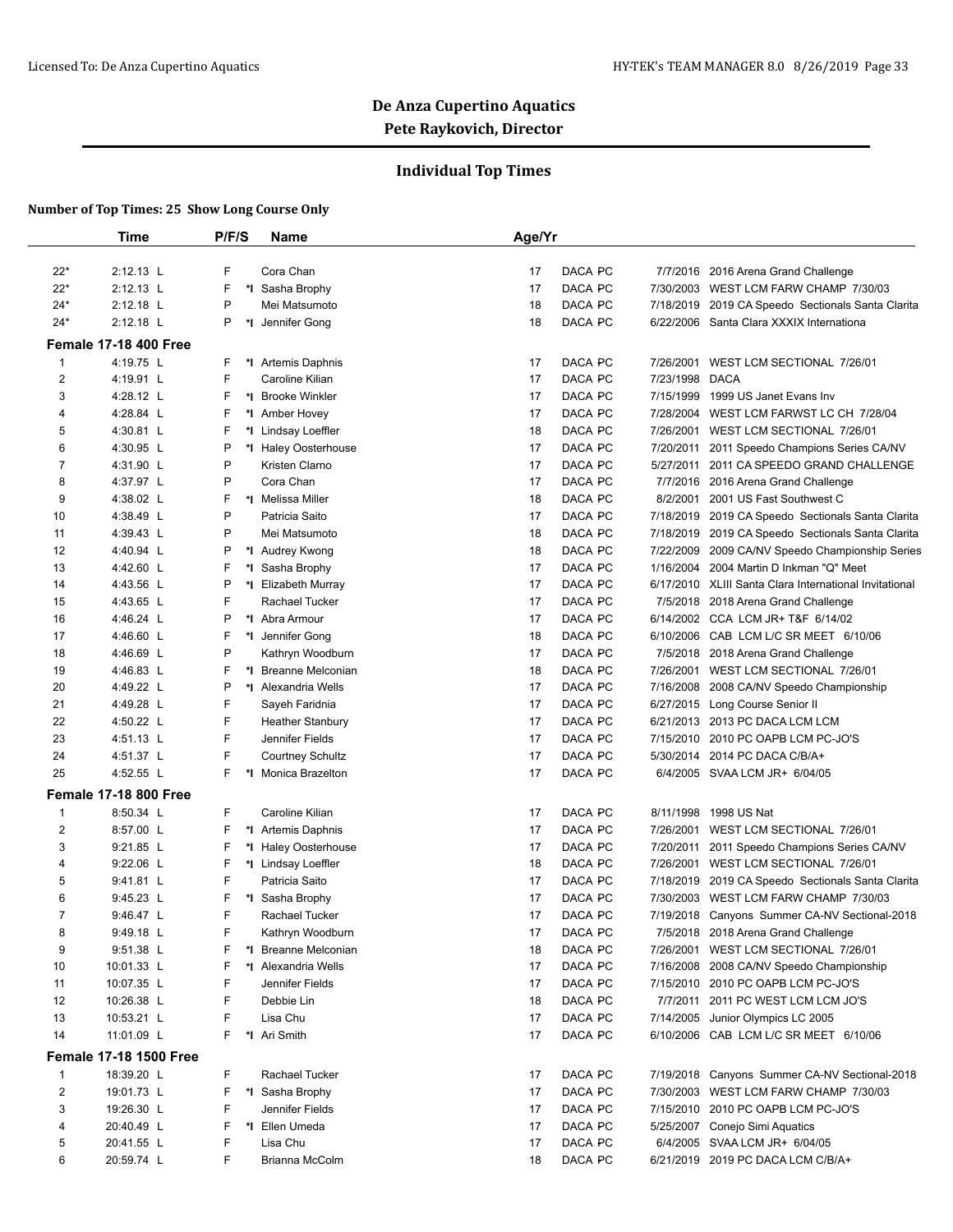## **Individual Top Times**

|                | <b>Time</b>                  | P/F/S   | <b>Name</b>             | Age/Yr |                |                |                                                   |
|----------------|------------------------------|---------|-------------------------|--------|----------------|----------------|---------------------------------------------------|
| $\overline{7}$ | 22:46.42 L                   | F       | Ariana Canalez          | 18     | DACA PC        |                | 6/18/2010 2010 PC DACA LCM PC-C/B/A+              |
|                | <b>Female 17-18 100 Back</b> |         |                         |        |                |                |                                                   |
| 1              | 1:04.40 L                    | P       | Laurence Delisle        | 17     | DACA PC        |                | 8/4/2009 2009 U.S. Open                           |
| $\overline{c}$ | 1:04.87 L                    | P       | *I Madeline Schaefer    | 17     | DACA PC        | 7/20/2011      | 2011 Speedo Champions Series CA/NV                |
| 3              | 1:05.13 L                    | F       | *I Kelly Blakemore      | 17     | DACA PC        | 8/1/2002       | Long Course CA-NV Sectional                       |
| 4              | 1:05.91 L                    | F       | *I Michelle Liu         | 17     | DACA PC        |                | 7/21/2005 2005 Speedo Summer Championhsip         |
| 5              | 1:05.92 L                    | F       | Kristen Clarno          | 18     | DACA PC        |                | 7/25/2012 2012 CA Summer CA NV Gold Sectionals    |
| $6*$           | 1:06.09 L                    | F       | *I Jamie Martinez       | 18     | <b>DACA PC</b> | 7/18/2007      | 2007 CA/NV Speedo Championship Series             |
| $6*$           | 1:06.09 L                    | F       | *I Naoko Watanabe       | 18     | DACA PC        | 8/1/2000       | Speedo Jr. Championships West                     |
| 8              | 1:06.63 L                    | F       | *I Stephanie Nguyen     | 17     | DACA PC        |                | 5/22/2009 2009 CA JANET EVANS INVITATIONAL        |
| 9              | 1:07.07 L                    | F       | Caroline Kilian         | 17     | DACA PC        | 7/23/1998 DACA |                                                   |
| 10             | 1:07.12 L                    | F       | Kaling Phung            | 18     | DACA PC        |                | 7/18/2019 2019 CA Speedo Sectionals Santa Clarita |
| 11             | 1:07.18 L                    | F<br>*∣ | Shawna Winters          | 18     | DACA PC        | 3/28/1999      | 1999 National Champs                              |
| 12             | 1:07.19 L                    | F       | Emma Drysdale           | 17     | DACA PC        | 5/23/2008      | 2008 CA SPEEDO Grand Challenge                    |
| 13             | 1:07.23 L                    | F       | Jeanette Khowong        | 17     | DACA PC        |                | 7/6/2017 2017 Arena Grand Challenge               |
| 14             | 1:07.29 L                    | F       | *I Erica Liu            | 17     | DACA PC        |                | 1/16/2004 2004 Martin D Inkman "Q" Meet           |
| 15             | 1:08.21 $L$                  | P       | <b>Heather Stanbury</b> | 17     | DACA PC        |                | 7/17/2013 2013 CA Summer Sectionals               |
| 16             | 1:08.48 L                    | F       | *1 Artemis Daphnis      | 17     | DACA PC        | 7/26/2001      | WEST LCM SECTIONAL 7/26/01                        |
| 17             | 1:08.52 L                    | P       | Chanell Kann            | 17     | DACA PC        |                | 7/18/2019 2019 CA Speedo Sectionals Santa Clarita |
| 18             | 1:08.83 L                    | P       | Chelsea Fong            | 18     | DACA PC        |                | 7/21/2010 2010 CA USA Swimming Speedo Champior    |
| $19*$          | 1:08.88 L                    | P       | Paige Gilley            | 17     | DACA PC        |                | 7/22/2009 2009 CA/NV Speedo Championship Series   |
| $19*$          | 1:08.88 L                    | P       | *I Vivian Yuen          | 17     | DACA PC        |                | 7/22/2009 2009 CA/NV Speedo Championship Series   |
| 21             | 1:08.93 $L$                  | P       | Kristina Fong           | 17     | DACA PC        |                | 7/17/2014 2014 Los Angeles Invite                 |
| 22             | 1:09.16 L                    | P       | Sydney Brown            | 18     | DACA PC        |                | 7/19/2018 Canyons Summer CA-NV Sectional-2018     |
| 23             | 1:09.59 L                    | P<br>*I | Megan Ferguson          | 18     | DACA PC        | 8/1/2002       | Long Course CA-NV Sectional                       |
| 24             | $1:10.11$ L                  | F       | Sarah Jin               | 17     | DACA PC        | 7/17/2014      | 2014 Los Angeles Invite                           |
| 25             | 1:10.23 L                    | P       | Florina Yang            | 17     | DACA PC        |                | 7/17/2013 2013 CA Summer Sectionals               |
|                |                              |         |                         |        |                |                |                                                   |
|                | <b>Female 17-18 200 Back</b> |         |                         |        |                |                |                                                   |
| 1              | 2:17.77 L                    | P       | Laurence Delisle        | 17     | DACA PC        | 8/4/2009       | 2009 U.S. Open                                    |
| $\overline{c}$ | 2:20.11 L                    | F       | *I Naoko Watanabe       | 18     | DACA PC        | 8/1/2000       | Speedo Jr. Championships West                     |
| 3              | 2:20.67 L                    | F       | *I Michelle Liu         | 17     | DACA PC        |                | 7/21/2005 2005 Speedo Summer Championhsip         |
| 4              | 2:21.00 L                    | F       | *I Kelly Blakemore      | 17     | DACA PC        | 8/1/2002       | Long Course CA-NV Sectional                       |
| 5              | 2:21.74 L                    | P       | Kristen Clarno          | 18     | DACA PC        |                | 7/25/2012 2012 CA Summer CA NV Gold Sectionals    |
| 6              | 2:22.22 L                    | F       | *I Shawna Winters       | 18     | DACA PC        |                | 3/28/1999 1999 National Champs                    |
| 7              | 2:24.97 L                    | P       | *I Vivian Yuen          | 17     | DACA PC        | 7/22/2009      | 2009 CA/NV Speedo Championship Series             |
| 8              | 2:25.02 L                    | F       | Caroline Kilian         | 17     | DACA PC        | 7/23/1998 DACA |                                                   |
| 9              | 2:25.85 L                    | P       | *I Jamie Martinez       | 18     | DACA PC        |                | 7/18/2007 2007 CA/NV Speedo Championship Series   |
| 10             | 2:26.63 L                    | P       | *I Stephanie Nguyen     | 17     | DACA PC        |                | 7/22/2009 2009 CA/NV Speedo Championship Series   |
| 11             | 2:26.90 L                    | F<br>*l | Jennifer Gong           | 18     | DACA PC        | 7/26/2006      | TERA LCM FARW LC CHMP 7/26/06                     |
| 12             | 2:27.42 L                    | P       | Jeanette Khowong        | 17     | DACA PC        |                | 8/3/2017 2017 USA Swimming Futures Santa Clara    |
| 13             | 2:27.59 L                    | P       | Kaling Phung            | 17     | DACA PC        |                | 8/2/2018 2018 USA Swimming Futures Sant           |
| 14             | 2:28.95 L                    | Ρ       | *I Kate Yu              | 17     | DACA PC        |                | 7/20/2011 2011 Speedo Champions Series CA/NV      |
| 15             | 2:29.72 L                    | P       | <b>Heather Stanbury</b> | 17     | DACA PC        |                | 7/17/2013 2013 CA Summer Sectionals               |
| 16             | 2:30.00 L                    | F       | *1 Amber Hovey          | 17     | DACA PC        |                | 6/26/2004 SVAA LCM A+ MEET 6/26/04                |
| 17             | 2:30.75 L                    | P       | Florina Yang            | 17     | DACA PC        |                | 7/17/2013 2013 CA Summer Sectionals               |
| 18             | 2:31.01 L                    | P       | Debbie Lin              | 18     | DACA PC        | 7/7/2011       | 2011 PC WEST LCM LCM JO'S                         |
| 19             | 2:31.19 L                    | F       | *I Abra Armour          | 18     | DACA PC        |                | 6/19/2003 TYR Swim Meet of Champions              |
| 20             | 2:31.73 L                    | P       | Sarah Jin               | 17     | DACA PC        |                | 7/17/2014 2014 Los Angeles Invite                 |
| 21             | 2:31.98 L                    | F       | Cora Chan               | 17     | DACA PC        |                | 7/7/2016 2016 Arena Grand Challenge               |
| 22             | 2:32.02 L                    | P       | Kelly Ngo               | 18     | DACA PC        |                | 7/30/2014 2014 PC TERA LCM FAR WEST LCM           |
| 23             | 2:33.08 L                    | P       | *I Audrey Kwong         | 18     | DACA PC        |                | 7/22/2009 2009 CA/NV Speedo Championship Series   |
|                |                              |         |                         |        |                |                |                                                   |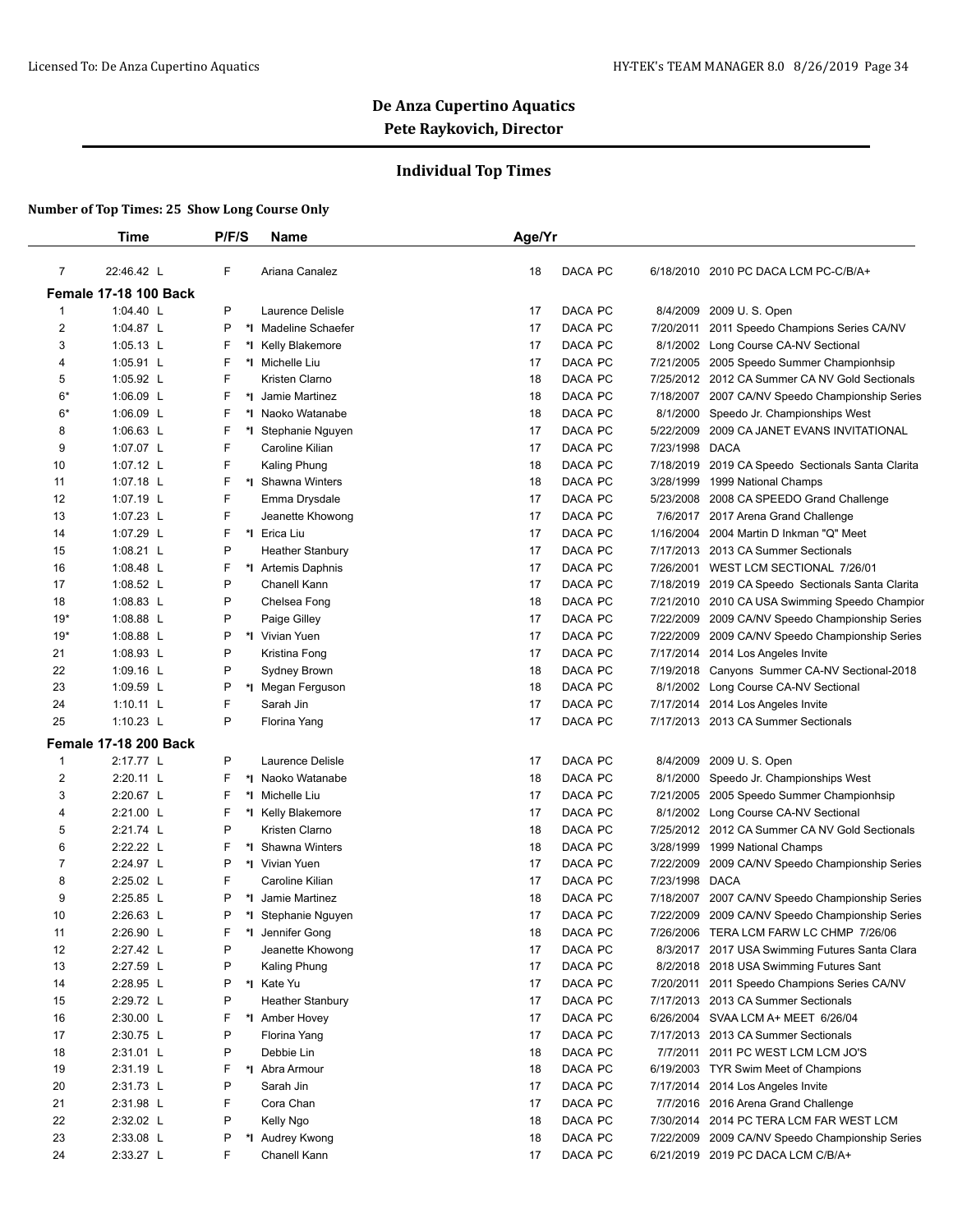## **Individual Top Times**

|          | Time                    | P/F/S        | <b>Name</b>                          | Age/Yr |                    |           |                                                                                                    |
|----------|-------------------------|--------------|--------------------------------------|--------|--------------------|-----------|----------------------------------------------------------------------------------------------------|
| 25       | 2:33.86 L               | P            | Sydney Brown                         | 17     | DACA PC            |           | 7/6/2017 2017 Arena Grand Challenge                                                                |
|          | Female 17-18 100 Breast |              |                                      |        |                    |           |                                                                                                    |
| 1        | 1:10.31 L               | F            | *I Erica Liu                         | 17     | DACA PC            | 2/10/2004 | ConocoPhillips Spring National                                                                     |
| 2        | 1:10.99 L               | F            | *I Heidi Schmidt                     | 18     | DACA PC            | 3/27/2001 | 2001 US Nat                                                                                        |
| 3        | 1:14.30 L               | F            | Darcie Anderson                      | 18     | DACA PC            | 5/27/2011 | 2011 CA SPEEDO GRAND CHALLENGE                                                                     |
| 4        | 1:15.53 L               | P            | Avery Newman                         | 18     | DACA PC            |           | 7/19/2018 Canyons Summer CA-NV Sectional-2018                                                      |
| 5        | 1:15.88 L               | P            | Chanell Kann                         | 17     | DACA PC            |           | 7/18/2019 2019 CA Speedo Sectionals Santa Clarita                                                  |
| 6        | 1:15.92 L               | F            | Jessica Khojasteh                    | 17     | <b>DACA PC</b>     |           | 5/28/2010 SPEEDO Grand Challenge                                                                   |
| 7        | 1:15.95 L               | F            | *I Anne Sweeney                      | 18     | DACA PC            |           | 7/30/2003 WEST LCM FARW CHAMP 7/30/03                                                              |
| 8        | 1:16.72 L               | F            | Christina Cheng                      | 17     | DACA PC            | 7/30/2014 | 2014 PC TERA LCM FAR WEST LCM                                                                      |
| 9        | 1:16.81 $L$             | P            | Isabella Guadiamos                   | 17     | DACA PC            | 7/18/2019 | 2019 CA Speedo Sectionals Santa Clarita                                                            |
| 10       | 1:16.90 L               | F            | *I Megan Ferguson                    | 18     | DACA PC            | 8/1/2002  | Long Course CA-NV Sectional                                                                        |
| 11       | 1:17.17 L               | P            | Kelly Ryoo                           | 17     | DACA PC            |           | 7/18/2019 2019 CA Speedo Sectionals Santa Clarita                                                  |
| 12       | 1:17.52 $L$             | F            | Lei Otsuka                           | 17     | DACA PC            | 8/2/2018  | 2018 USA Swimming Futures Sant                                                                     |
| 13       | 1:17.66 L               | F            | *1 Danielle Gong                     | 17     | DACA PC            |           | 12/2/2007 2007 USA Swimming                                                                        |
| 14       | 1:18.74 $L$             | P            | Kelly Ngo                            | 17     | DACA PC            |           | 7/17/2013 2013 CA Summer Sectionals                                                                |
|          | 1:19.77 L               | P            |                                      | 17     | DACA PC            |           |                                                                                                    |
| 15<br>16 | 1:19.82 L               | P            | *I Jennifer Gong<br>Laurence Delisle | 18     | DACA PC            |           | 5/20/2005 Stanford University Invitation<br>6/17/2010 XLIII Santa Clara International Invitational |
| 17       | 1:19.88 L               | P            | *I Vivian Wong                       | 17     | <b>DACA PC</b>     |           |                                                                                                    |
|          |                         |              |                                      |        |                    | 7/22/2009 | 2009 CA/NV Speedo Championship Series                                                              |
| 18       | 1:20.39 L               | F<br>*l<br>F | Jessica Douglas                      | 17     | DACA PC<br>DACA PC | 7/22/2004 | 2004 CC USS Swim 04 CA-Nev Summer CI                                                               |
| 19       | 1:20.81 L               | F            | *1 Ellen Umeda                       | 18     | DACA PC            | 6/7/2008  | 2008 PC DACA LCM C/B/A+                                                                            |
| 20       | 1:21.08 L               |              | Kristen Clarno                       | 18     |                    |           | 6/22/2012 2012 PC OAPB LCM SRII T&F                                                                |
| 21       | 1:21.10 L               | P            | *I Stephanie Nguyen                  | 17     | DACA PC            | 5/22/2009 | 2009 CA JANET EVANS INVITATIONAL                                                                   |
| 22       | 1:21.24 L               | P            | Tammy Tai                            | 18     | DACA PC            |           | 7/17/2013 2013 CA Summer Sectionals                                                                |
| 23       | 1:21.31 L               | P            | <b>Courtney Schultz</b>              | 17     | DACA PC            | 6/12/2014 | 2014 SN Summer Sanders Invitat                                                                     |
| 24       | 1:21.86 L               | P            | Chelsea Fong                         | 17     | DACA PC            | 7/22/2009 | 2009 CA/NV Speedo Championship Series                                                              |
| 25       | 1:22.56 L               | F            | *I Monica Brazelton                  | 17     | DACA PC            |           | 7/14/2005 Junior Olympics LC 2005                                                                  |
|          | Female 17-18 200 Breast |              |                                      |        |                    |           |                                                                                                    |
| 1        | 2:31.90 L               | F            | *I Erica Liu                         | 17     | DACA PC            | 2/10/2004 | ConocoPhillips Spring National                                                                     |
| 2        | 2:34.83 L               | F            | *1 Heidi Schmidt                     | 18     | DACA PC            | 8/14/2001 | 2001 US Nat                                                                                        |
| 3        | 2:39.69 L               | F            | Jessica Khojasteh                    | 17     | DACA PC            |           | 7/21/2010 2010 CA USA Swimming Speedo Champior                                                     |
| 4        | 2:40.35 L               | F            | *I Brooke Winkler                    | 17     | DACA PC            | 3/28/1999 | 1999 National Champs                                                                               |
| 5        | 2:40.69 L               | P            | Laurence Delisle                     | 17     | DACA PC            | 7/22/2009 | 2009 CA/NV Speedo Championship Series                                                              |
| 6        | 2:40.70 L               | F            | Avery Newman                         | 18     | DACA PC            |           | 7/19/2018 Canyons Summer CA-NV Sectional-2018                                                      |
| 7        | 2:42.10 L               | F            | Darcie Anderson                      | 18     | DACA PC            | 5/27/2011 | 2011 CA SPEEDO GRAND CHALLENGE                                                                     |
| 8        | 2:42.45 L               | F            | *I Anne Sweeney                      | 18     | DACA PC            |           | 7/30/2003 WEST LCM FARW CHAMP 7/30/03                                                              |
| 9        | 2:44.83 L               | F            | *I Sedonia Yoshida                   | 18     | DACA PC            | 8/1/2000  | Speedo Jr. Championships West                                                                      |
| 10       | 2:45.52 L               | P            | Isabella Guadiamos                   | 17     | DACA PC            |           | 7/18/2019 2019 CA Speedo Sectionals Santa Clarita                                                  |
| 11       | 2:46.39 L               | P            | Lei Otsuka                           | 17     | DACA PC            |           | 7/19/2018 Canyons Summer CA-NV Sectional-2018                                                      |
| 12       | 2:46.95 L               | F            | *I Megan Ferguson                    | 17     | DACA PC            |           | 7/26/2001 WEST LCM SECTIONAL 7/26/01                                                               |
| 13       | 2:47.36 L               | P            | Chanell Kann                         | 17     | DACA PC            |           | 7/18/2019 2019 CA Speedo Sectionals Santa Clarita                                                  |
| 14       | 2:48.11 L               | P            | Christina Cheng                      | 17     | DACA PC            |           | 7/17/2014 2014 Los Angeles Invite                                                                  |
| 15       | 2:48.57 L               | F            | *I Jennifer Gong                     | 18     | DACA PC            |           | 7/26/2006 TERA LCM FARW LC CHMP 7/26/06                                                            |
| 16       | 2:48.74 L               | F            | *I Vivian Wong                       | 18     | DACA PC            |           | 6/25/2010 2010 PC BAC LCM PC-C/B/A+                                                                |
| 17       | 2:49.27 L               | P            | *1 Danielle Gong                     | 17     | DACA PC            |           | 7/16/2008 2008 CA/NV Speedo Championship                                                           |
| 18       | 2:50.53 L               | F            | *I Artemis Daphnis                   | 17     | DACA PC            |           | 6/15/2001 CCA LCM JR+ T&F 6/15/01                                                                  |
| $19*$    | 2:50.93 L               | P            | Tammy Tai                            | 18     | DACA PC            |           | 7/17/2013 2013 CA Summer Sectionals                                                                |
|          | 2:50.93 L               | F            | *I Jessica Douglas                   | 17     | DACA PC            |           | 7/28/2004 WEST LCM FARWST LC CH 7/28/04                                                            |
| $19*$    |                         |              |                                      |        |                    |           |                                                                                                    |
|          | 2:51.83 L               | P            |                                      | 18     | DACA PC            |           | 7/17/2014 2014 Los Angeles Invite                                                                  |
| 21       | 2:56.32 L               | F            | Kelly Ngo<br>*I Ellen Umeda          | 18     | DACA PC            |           | 6/7/2008 2008 PC DACA LCM C/B/A+                                                                   |
| 22<br>23 | 2:57.38 L               | P            | Sarah Jin                            | 17     | DACA PC            |           | 7/30/2014 2014 PC TERA LCM FAR WEST LCM                                                            |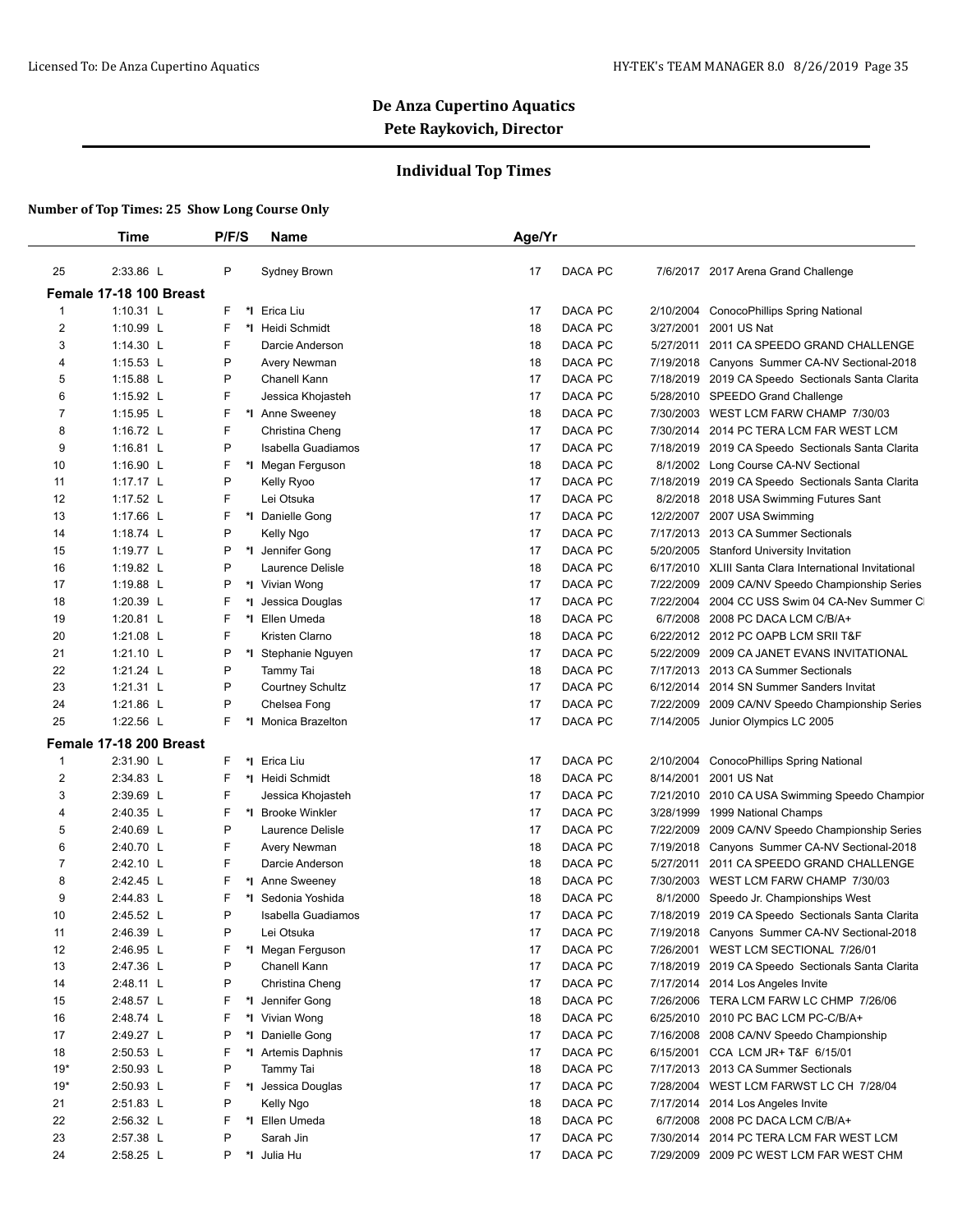## **Individual Top Times**

|                | Time                        | P/F/S   | Name                               | Age/Yr        |                |                                                        |
|----------------|-----------------------------|---------|------------------------------------|---------------|----------------|--------------------------------------------------------|
| 25             | 2:59.57 L                   | F       | Jennifer Fields                    | 17<br>DACA PC |                | 8/5/2010 2010 PC NACC LCM                              |
|                | <b>Female 17-18 100 Fly</b> |         |                                    |               |                |                                                        |
| $\mathbf{1}$   | 1:01.19 L                   | F       | *I Loni Burton                     | DACA PC<br>18 | 8/11/1998      | 1998 US Nat                                            |
| $\overline{2}$ | 1:02.27 L                   | P       | Emma Drysdale                      | DACA PC<br>18 |                | 8/4/2009 2009 U.S. Open                                |
| 3              | 1:02.36 L                   | F       | *I Amber Hovey                     | DACA PC<br>17 | 5/20/2004      | Santa Clara XXXVII International Swim Mee              |
| 4              | 1:02.59 $L$                 | P       | Hayes Hyde                         | DACA PC<br>18 | 8/4/2008       | 2008 Speedo Junior National Champs                     |
| 5              | 1:02.90 $L$                 | P       | *I Madeline Schaefer               | 17<br>DACA PC | 8/2/2011       | 2011 ConocoPhillips National Championship              |
| 6              | 1:03.35 L                   | F       | *I Nilasha Ghosh                   | 17<br>DACA PC | 7/26/2006      | TERA LCM FARW LC CHMP 7/26/06                          |
| 7              | 1:04.09 L                   | F<br>*l | Jamie Martinez                     | 18<br>DACA PC | 7/18/2007      | 2007 CA/NV Speedo Championship Series                  |
| 8              | 1:04.72 L                   | F       | *I Hilary Peterson                 | DACA PC<br>17 | 4/1/1998 PCPD  |                                                        |
| 9              | 1:05.07 L                   | F       | Caroline Kilian                    | 17<br>DACA PC | 7/23/1998 DACA |                                                        |
| 10             | 1:05.30 $L$                 | P       |                                    | DACA PC<br>17 | 7/29/2009      | 2009 PC WEST LCM FAR WEST CHM                          |
| 11             | 1:05.61 $L$                 | F       | Paige Gilley                       | DACA PC<br>18 |                | 7/21/2016 2016 Summer CA-NV Sectional Ch               |
| 12             | 1:05.75 L                   | F       | Sayeh Faridnia<br>*I Michelle Liu  | DACA PC<br>17 | 6/23/2005      |                                                        |
| 13             |                             | P       |                                    | 17<br>DACA PC | 5/22/2009      | International Age Group Invitational                   |
|                | 1:05.80 $L$                 | т       | Chelsea Fong<br>Isabella Guadiamos |               |                | 2009 CA JANET EVANS INVITATIONAL                       |
| 14             | 1:06.03 $L$                 |         |                                    | DACA PC<br>17 |                | 8/1/2019 2019 Futures Championships - Mt Hood          |
| 15             | 1:06.07 $L$                 | P       | Kaling Phung                       | 17<br>DACA PC |                | 8/2/2018 2018 USA Swimming Futures Sant                |
| 16             | 1:06.16 $L$                 | F       | *I Artemis Daphnis                 | 17<br>DACA PC | 6/15/2001      | CCA LCM JR+ T&F 6/15/01                                |
| 17             | 1:06.58 $L$                 | P       | Jeanette Khowong                   | 17<br>DACA PC |                | 7/6/2017 2017 Arena Grand Challenge                    |
| 18             | 1:06.86 L                   | F       | *I Lindsay Loeffler                | 18<br>DACA PC | 7/26/2001      | WEST LCM SECTIONAL 7/26/01                             |
| 19             | 1:06.97 $L$                 | F       | Sydney Brown                       | DACA PC<br>17 |                | 7/6/2017 2017 Arena Grand Challenge                    |
| 20             | 1:07.09 L                   | P       | Cara Lee                           | DACA PC<br>17 |                | 7/30/2019 Finals - Arena Western Zone Senior Champ     |
| 21             | 1:07.20 L                   | P       | Karina Lanning                     | 18<br>DACA PC |                | 7/20/2017 2017 Summer CA-NV Speedo Championsh          |
| 22             | 1:07.44 L                   | F       | Christina Cheng                    | 18<br>DACA PC |                | 7/16/2015 2015 CA Summer CA-NV Sectional Champ         |
| 23             | 1:07.68 L                   | P       | Lei Otsuka                         | DACA PC<br>17 |                | 7/19/2018 Canyons Summer CA-NV Sectional-2018          |
| 24             | 1:07.90 L                   | P       | <b>Courtney Schultz</b>            | 17<br>DACA PC | 7/17/2014      | 2014 Los Angeles Invite                                |
| 25             | 1:08.04 $L$                 | P       | Darcie Anderson                    | 18<br>DACA PC | 5/27/2011      | 2011 CA SPEEDO GRAND CHALLENGE                         |
|                | <b>Female 17-18 200 Fly</b> |         |                                    |               |                |                                                        |
| $\mathbf{1}$   | 2:16.34 L                   | P       | Hayes Hyde                         | DACA PC<br>18 |                | 8/4/2008 2008 Speedo Junior National Champs            |
| 2              | 2:16.76 L                   | F       | *1 Loni Burton                     | DACA PC<br>18 |                | 8/11/1998 1998 US Nat                                  |
| 3              | 2:20.82 L                   | F<br>٠. | Jamie Martinez                     | 18<br>DACA PC |                | 7/18/2007 2007 CA/NV Speedo Championship Series        |
| 4              | 2:21.84 L                   | P       | *1 Amber Hovey                     | 17<br>DACA PC | 8/3/2004       | 2004 ConocoPhillips Nat. Champ                         |
| 5              | 2:22.75 L                   | F       | *I Artemis Daphnis                 | 17<br>DACA PC |                | 7/26/2001 WEST LCM SECTIONAL 7/26/01                   |
| 6              | 2:23.47 L                   | F<br>*l | <b>Hilary Peterson</b>             | DACA PC<br>17 |                | 8/11/1998 1998 US Nat                                  |
| $\overline{7}$ | 2:24.82 L                   | F       | *I Lindsay Loeffler                | 18<br>DACA PC | 7/26/2001      | WEST LCM SECTIONAL 7/26/01                             |
| 8              | 2:24.91 L                   | P       | Karina Lanning                     | DACA PC<br>17 |                | 7/21/2016 2016 Summer CA-NV Sectional Ch               |
| 9              | 2:25.92 L                   | F       | Jeanette Khowong                   | DACA PC<br>17 |                | 7/6/2017 2017 Arena Grand Challenge                    |
| 10             | 2:29.55 L                   | P       | *I Elizabeth Murray                | 17<br>DACA PC |                | 6/17/2010 XLIII Santa Clara International Invitational |
| 11             | 2:31.24 L                   | ۲       | *I Anne Sweeney                    | 18<br>DACA PC |                | 7/10/2003 2003 CA JANET EVANS INV 0703                 |
| 12             | 2:33.78 L                   | P       | Christina Cheng                    | DACA PC<br>17 |                | 7/17/2014 2014 Los Angeles Invite                      |
| 13             | 2:34.83 L                   | P       | Sayeh Faridnia                     | DACA PC<br>17 |                | 7/16/2015 2015 CA Summer CA-NV Sectional Champ         |
| 14             | 2:35.89 L                   | P       | Kathryn Woodburn                   | DACA PC<br>17 |                | 7/5/2018 2018 Arena Grand Challenge                    |
| 15             | 2:37.39 L                   | P       | *I Breanne Melconian               | DACA PC<br>18 |                | 7/26/2001 WEST LCM SECTIONAL 7/26/01                   |
| 16             | 2:44.66 L                   | F       | Jane Oberhauser                    | DACA PC<br>18 |                | 6/9/2017 2017 PC DACA LCM C/B/A+                       |
| 17             | 2:45.45 L                   | F       | *I Ellen Umeda                     | DACA PC<br>18 |                | 8/7/2008 North American Challenge Cup 2                |
| 18             | 2:54.40 L                   | P       | Lisa Chu                           | DACA PC<br>18 |                | 7/26/2006 TERA LCM FARW LC CHMP 7/26/06                |
| 19             | 3:04.44 L                   | P       | Sunaina Hajela                     | DACA PC<br>17 |                | 7/10/2015 2015 Speedo Adam Szmidt Memorial LC JC       |
|                | <b>Female 17-18 200 IM</b>  |         |                                    |               |                |                                                        |
| $\mathbf 1$    | 2:17.95 L                   | F       | Laurence Delisle                   | DACA PC<br>17 |                | 8/4/2009 2009 U.S. Open                                |
| $\overline{2}$ | 2:19.59 L                   | F       | *I Erica Liu                       | DACA PC<br>17 |                | 12/4/2003 Holiday Fest 2003                            |
| 3              | 2:20.16 L                   | F       | *I Brooke Winkler                  | DACA PC<br>17 |                | 3/28/1999 1999 National Champs                         |
| 4              | 2:22.02 L                   | F       | Chelsea Fong                       | DACA PC<br>17 |                | 7/22/2009 2009 CA/NV Speedo Championship Series        |
|                |                             |         |                                    |               |                |                                                        |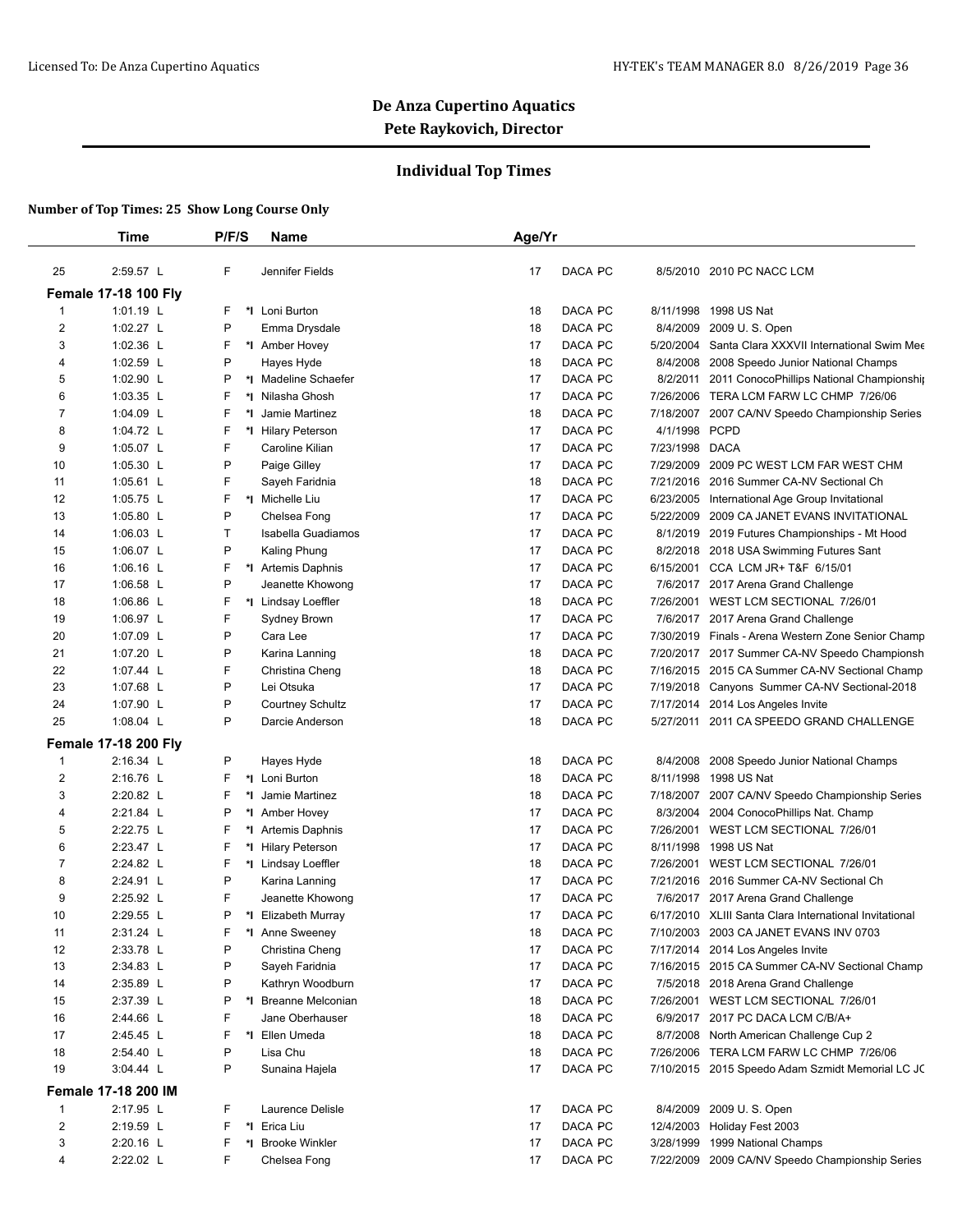## **Individual Top Times**

|                  | Time                       | P/F/S | Name                          | Age/Yr |         |           |                                                        |
|------------------|----------------------------|-------|-------------------------------|--------|---------|-----------|--------------------------------------------------------|
|                  |                            |       |                               |        |         |           |                                                        |
| 5                | 2:22.11 L                  | F     | Hayes Hyde                    | 18     | DACA PC | 5/23/2008 | 2008 CA SPEEDO Grand Challenge                         |
| 6                | 2:22.32 L                  | F     | *I Artemis Daphnis            | 17     | DACA PC |           | 7/26/2001 WEST LCM SECTIONAL 7/26/01                   |
| 7                | 2:22.77 L                  | F     | Jessica Khojasteh             | 17     | DACA PC |           | 7/21/2010 2010 CA USA Swimming Speedo Champior         |
| 8                | 2:23.12 L                  | F     | Kristen Clarno                | 18     | DACA PC |           | 7/25/2012 2012 CA Summer CA NV Gold Sectionals         |
| 9                | 2:23.16 L                  | P     | Chanell Kann                  | 17     | DACA PC |           | 8/1/2019 2019 Futures Championships - Mt Hood          |
| 10               | 2:23.95 L                  | F     | *I Heidi Schmidt              | 18     | DACA PC | 8/14/2001 | 2001 US Nat                                            |
| 11               | 2:25.44 L                  | F     | *I Anne Sweeney               | 18     | DACA PC |           | 7/30/2003 WEST LCM FARW CHAMP 7/30/03                  |
| 12               | 2:26.08 L                  | F     | Isabella Guadiamos            | 17     | DACA PC |           | 7/18/2019 2019 CA Speedo Sectionals Santa Clarita      |
| 13               | $2:26.62$ L                | F     | *I Jennifer Gong              | 18     | DACA PC |           | 7/26/2006 TERA LCM FARW LC CHMP 7/26/06                |
| 14               | 2:27.26 L                  | P     | Kelly Ryoo                    | 17     | DACA PC |           | 7/18/2019 2019 CA Speedo Sectionals Santa Clarita      |
| 15               | 2:27.47 L                  | P     | *I Megan Ferguson             | 18     | DACA PC |           | 8/1/2002 Long Course CA-NV Sectional                   |
| 16               | 2:27.53 L                  | P     | <b>Courtney Schultz</b>       | 17     | DACA PC | 7/17/2014 | 2014 Los Angeles Invite                                |
| 17               | 2:27.95 L                  | P     | *I Amber Hovey                | 17     | DACA PC | 12/2/2004 | 2004 U.S. Open Swimming Champi                         |
| 18               | 2:28.89 L                  | P     | *I Stephanie Nguyen           | 17     | DACA PC |           | 5/22/2009 2009 CA JANET EVANS INVITATIONAL             |
| 19               | 2:29.62 L                  | P     | *I Michelle Liu               | 17     | DACA PC |           | 7/21/2005 2005 Speedo Summer Championhsip              |
| 20               | 2:29.73 L                  | P     | Tammy Tai                     | 17     | DACA PC |           | 8/1/2012 2012 PC WEST LCM LCM FAR WEST                 |
| 21               | 2:30.09 L                  | P     | Avery Newman                  | 18     | DACA PC |           | 7/19/2018 Canyons Summer CA-NV Sectional-2018          |
| 22               | 2:30.35 L                  | F     | Christina Cheng               | 17     | DACA PC | 7/30/2014 | 2014 PC TERA LCM FAR WEST LCM                          |
| 23               | 2:30.39 L                  | P     | Lei Otsuka                    | 17     | DACA PC |           | 8/2/2018 2018 USA Swimming Futures Sant                |
| 24               | 2:30.47 L                  | P     | *I Sedonia Yoshida            | 18     | DACA PC |           | 8/1/2000 Speedo Jr. Championships West                 |
| 25               | 2:30.51 L                  | P     | Paige Gilley                  | 17     | DACA PC |           | 7/22/2009 2009 CA/NV Speedo Championship Series        |
|                  | <b>Female 17-18 400 IM</b> |       |                               |        |         |           |                                                        |
| $\mathbf{1}$     | 4:55.71 L                  | F     | *I Brooke Winkler             | 17     | DACA PC |           | 3/28/1999 1999 National Champs                         |
| $\boldsymbol{2}$ | 4:55.97 L                  | F     | *1 Artemis Daphnis            | 17     | DACA PC |           | 7/26/2001 WEST LCM SECTIONAL 7/26/01                   |
| 3                | 5:00.96 L                  | F     | Laurence Delisle              | 17     | DACA PC |           | 7/22/2009 2009 CA/NV Speedo Championship Series        |
| 4                | 5:07.09 L                  | F     | *I Anne Sweeney               | 18     | DACA PC |           | 7/30/2003 WEST LCM FARW CHAMP 7/30/03                  |
| $5^*$            | 5:10.04 L                  | P     | *1 Jennifer Gong              | 18     | DACA PC | 6/22/2006 | Santa Clara XXXIX Internationa                         |
| $5*$             | 5:10.04 L                  | F     | *I Megan Ferguson             | 17     | DACA PC | 7/26/2001 | WEST LCM SECTIONAL 7/26/01                             |
| 7                | 5:13.91 L                  | F     | *I Melissa Miller             | 18     | DACA PC | 8/2/2001  | 2001 US Fast Southwest C                               |
| 8                | $5:15.11$ L                | F     | Kristen Clarno                | 18     | DACA PC |           | 6/22/2012 2012 PC OAPB LCM SRII T&F                    |
| 9                | 5:15.67 L                  | P     | Jessica Khojasteh             | 17     | DACA PC |           | 6/17/2010 XLIII Santa Clara International Invitational |
| 10               | 5:18.12 L                  | P     | *I Vivian Yuen                | 17     | DACA PC |           | 7/22/2009 2009 CA/NV Speedo Championship Series        |
|                  |                            | P     |                               | 17     |         |           | 7/25/2012 2012 CA Summer CA NV Gold Sectionals         |
| 11               | 5:18.31 L                  | F     | Tammy Tai<br>Jeanette Khowong |        | DACA PC |           |                                                        |
| 12               | 5:19.21 L                  |       |                               | 17     | DACA PC |           | 7/6/2017 2017 Arena Grand Challenge                    |
| 13               | 5:20.86 L                  | P     | Isabella Guadiamos            | 17     | DACA PC |           | 7/18/2019 2019 CA Speedo Sectionals Santa Clarita      |
| 14               | 5:25.68 L                  | F     | Christina Cheng               | 17     | DACA PC |           | 5/30/2014 2014 PC DACA C/B/A+                          |
| 15               | 5:30.01 L                  | P     | Karina Lanning                | 17     | DACA PC |           | 7/7/2016 2016 PC OAPB LCM LCM JO                       |
| 16               | 5:35.64 L                  | P     | *I Vivian Wong                | 17     | DACA PC |           | 7/29/2009 2009 PC WEST LCM FAR WEST CHM                |
| 17               | 5:40.29 L                  | F     | Kelly Ngo                     | 17     | DACA PC |           | 8/8/2013 2013 North American Challenge Cup             |
| 18               | 5:40.78 L                  | F     | *I Jessica Douglas            | 18     | DACA PC |           | 7/14/2005 Junior Olympics LC 2005                      |
| 19               | 5:41.44 L                  | F     | *I Breanne Melconian          | 18     | DACA PC |           | 6/15/2001 CCA LCM JR+ T&F 6/15/01                      |
| 20               | 5:42.23 L                  | P     | Jennifer Fields               | 17     | DACA PC |           | 8/5/2010 2010 PC NACC LCM                              |
| 21               | 5:42.59 L                  | F     | <b>Ashley Devore</b>          | 17     | DACA PC |           | 7/12/2012 2012 Arena Grand Challenge                   |
| 22               | 5:43.53 L                  | F     | *I Sasha Brophy               | 18     | DACA PC |           | 7/15/2004 TERA LCM AA+ T&F 7/15/04                     |
| 23               | 5:43.87 L                  | P     | Deanna Chung                  | 17     | DACA PC |           | 7/7/2011 2011 PC WEST LCM LCM JO'S                     |
|                  | 5:47.67 L                  | P     | *I Ellen Umeda                | 18     | DACA PC |           | 7/30/2008 2008 PC WEST LCM FAR WEST CHM                |
| 24               | 5:50.20 L                  | P     | Lisa Chu                      | 17     | DACA PC |           | 7/27/2005 TERA LCM FAR WESTERN 7/27/05                 |
| 25               |                            |       |                               |        |         |           |                                                        |
|                  | Female 19 & Over 50 Free   |       |                               |        |         |           |                                                        |
| $\mathbf{1}$     | 26.05 L                    | F     | <b>Whitney Campbell</b>       | 22     | DACA PC |           | 6/26/2009 2009 SE NAC Summer Sizzler                   |
| $\boldsymbol{2}$ |                            | F     | *I Marie Marsman              | 20     | DACA PC |           | 8/12/2002 Phillips 66 National Swimming                |
| 3                | 26.17 L<br>26.21 L         | P     | Marisa Dewames                | 20     | DACA PC |           | 6/25/2012 2012 U.S. Olympic Team Trials - Swimming     |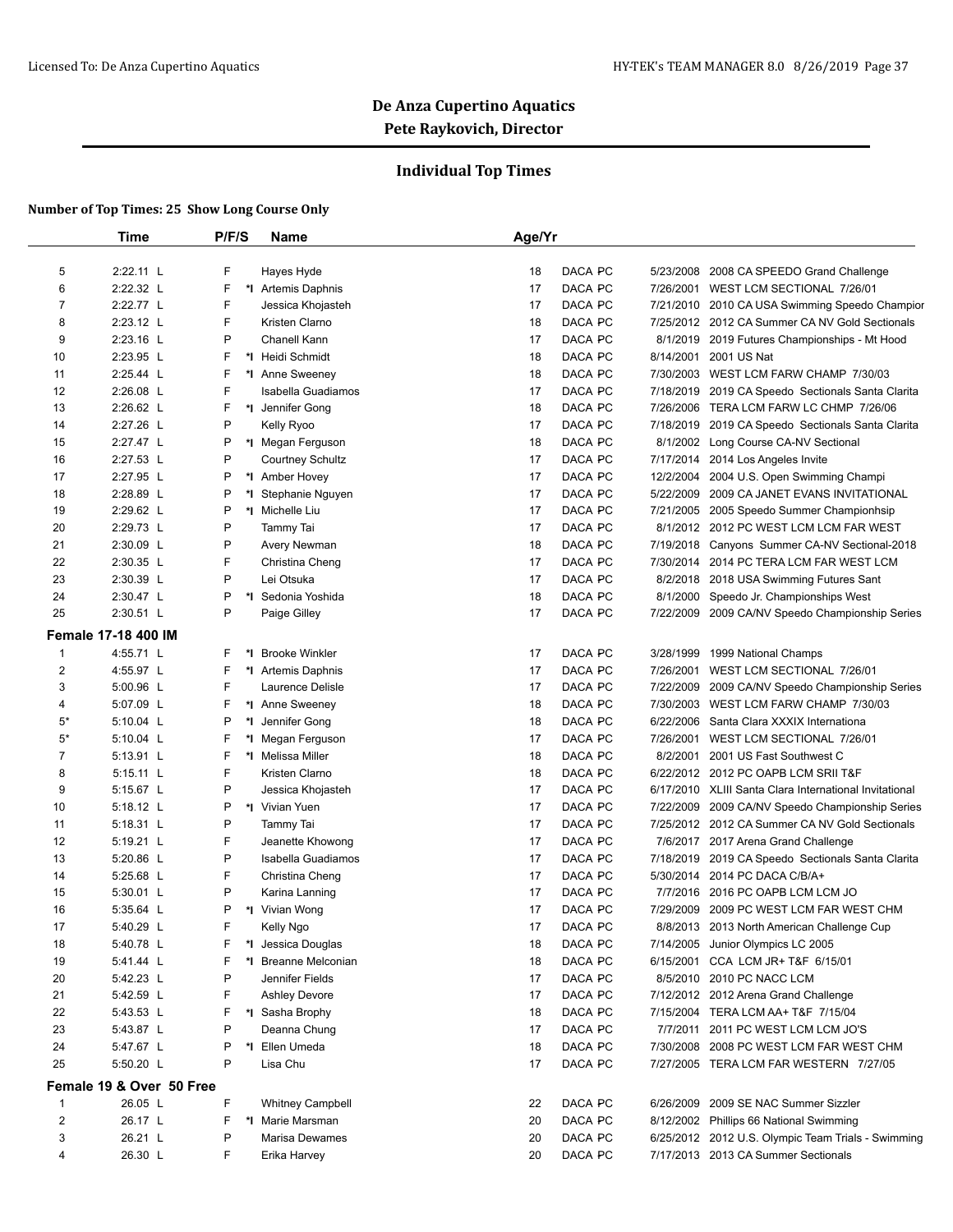## **Individual Top Times**

|                | <b>Time</b>                          | P/F/S   | Name                        | Age/Yr |                |           |                                                        |
|----------------|--------------------------------------|---------|-----------------------------|--------|----------------|-----------|--------------------------------------------------------|
| 5              | 26.43 L                              | F       | *I Fiona O'Donnell-McCarthy | 20     | DACA PC        |           | 7/18/2007 2007 CA/NV Speedo Championship Series        |
| 6              | 26.45 L                              | P       | <b>Kiley Foster</b>         | 21     | DACA PC        |           | 6/25/2012 2012 U.S. Olympic Team Trials - Swimming     |
| $\overline{7}$ | 26.83 L                              | F       | *I Roshan Mehdizadeh        | 20     | DACA PC        |           | 8/1/2002 Long Course CA-NV Sectional                   |
| 8              | 26.99 L                              | F       | *1 Heidi Schmidt            | 22     | DACA PC        |           | 7/21/2005 2005 Speedo Summer Championhsip              |
| $9*$           | 27.02 L                              | F       | Meghan McCurley             | 21     | <b>DACA PC</b> |           | 7/21/2010 2010 CA USA Swimming Speedo Champior         |
| $9*$           | 27.02 L                              | P       | Emma Drysdale               | 20     | DACA PC        | 7/20/2011 | 2011 Speedo Champions Series CA/NV                     |
| 11             | 27.12 L                              | F       | Hayes Hyde                  | 19     | DACA PC        |           | 5/22/2009 2009 CA JANET EVANS INVITATIONAL             |
| 12             | 27.19 L                              | F       | *I Ashley Vrieze            | 24     | DACA PC        |           | 5/23/2008 2008 CA SPEEDO Grand Challenge               |
| $13*$          | 27.27 L                              | F       | Caroline Kilian             | 23     | DACA PC        | 6/10/2004 | 2004 CA Janet Evans Invitational                       |
| $13*$          | 27.27 L                              | P       | Chelsea Fong                | 19     | DACA PC        | 7/20/2011 | 2011 Speedo Champions Series CA/NV                     |
| 15             | 27.43 L                              | P       | Amber Nelson                | 20     | DACA PC        |           | 7/17/2013 2013 CA Summer Sectionals                    |
| 16             | 27.47 L                              | P       | *I Michelle Liu             | 21     | DACA PC        |           | 7/22/2009 2009 CA/NV Speedo Championship Series        |
| 17             | 27.52 L                              | P       | Jessica Khojasteh           | 19     | DACA PC        |           | 7/25/2012 2012 CA Summer CA NV Gold Sectionals         |
| 18             | 27.65 L                              | F       | *I Abra Armour              | 19     | DACA PC        |           | 7/22/2004 USS Swim 04 CA-Nev Summer Cham               |
| 19             | 27.66 L                              | P       | Laurence Delisle            | 20     | DACA PC        |           | 7/25/2012 2012 CA Summer CA NV Gold Sectionals         |
| $20*$          | 27.67 L                              | P       | Kristen Clarno              | 20     | DACA PC        |           | 7/17/2014 2014 Los Angeles Invite                      |
| $20*$          | 27.67 L                              | P       | Darcie Anderson             | 19     | DACA PC        |           | 7/20/2011 2011 Speedo Champions Series CA/NV           |
| 20*            | 27.67 L                              | P       | Julia Craddock              | 21     | DACA PC        |           | 7/25/2012 2012 CA Summer CA NV Gold Sectionals         |
| 23             | 27.75 L                              | P       | Elodie Poo-Cheong           | 21     | DACA PC        |           | 8/2/2018 2018 USA Swimming Futures Sant                |
| 24             | 27.76 L                              | P       | <b>Brynne Beneke</b>        | 19     | DACA PC        |           | 5/23/2014 2014 CA SPEEDO GRAND CHALLENGE               |
| 25             | 27.86 L                              | P       | <b>Riley Spitser</b>        | 22     | DACA PC        |           | 7/20/2017 2017 Summer CA-NV Speedo Championsh          |
|                |                                      |         |                             |        |                |           |                                                        |
| $\mathbf{1}$   | Female 19 & Over 100 Free<br>56.60 L | F       | *I Marie Marsman            | 20     | DACA PC        |           | 8/12/2002 Phillips 66 National Swimming                |
| $\overline{2}$ | 57.12 L                              | P       | Marisa Dewames              | 20     | DACA PC        |           | 5/31/2012 XLV Santa Clara International Invitational   |
| 3              | 57.15 L                              | F       | *I Fiona O'Donnell-McCarthy | 20     | DACA PC        |           | 7/18/2007 2007 CA/NV Speedo Championship Series        |
| 4              | 57.70 L L                            | F       | Laurence Delisle            | 19     | DACA PC        |           | 8/2/2011 2011 ConocoPhillips National Championship     |
| 5              | 57.90 L                              | F       | <b>Whitney Campbell</b>     | 20     | DACA PC        |           | 7/31/2007 2007 IN ConocoPhillips Nats TT               |
| 6              | 57.91 L                              | F       | *I Abra Armour              | 21     | DACA PC        | 8/1/2006  | 2006 CA ConocoPhillips Nats                            |
| $\overline{7}$ | 58.06 L                              | F       | Hayes Hyde                  | 19     | DACA PC        | 8/4/2009  | 2009 U.S. Open                                         |
| 8              | 58.08 L                              | F       | *I Roshan Mehdizadeh        | 20     | DACA PC        |           | 8/1/2002 Long Course CA-NV Sectional                   |
| 9              | 58.21 L                              | F       | <b>Kiley Foster</b>         | 21     | DACA PC        |           | 5/31/2012 XLV Santa Clara International Invitational   |
| 10             | 58.22 L                              | P       | Erika Harvey                | 19     | DACA PC        |           | 5/31/2012 XLV Santa Clara International Invitational   |
| 11             | 58.97 L                              | F<br>*l | Jaclyn Castellano           | 20     | DACA PC        |           | 7/25/1997 1997 US Sr Champ 97 Sum                      |
| 12             | 59.06 L                              | F       | Caroline Kilian             | 23     | DACA PC        | 6/10/2004 | 2004 CA Janet Evans Invitational                       |
| 13             | 59.09 L                              | P       | Kristen Clarno              | 19     | DACA PC        |           | 7/17/2013 2013 CA Summer Sectionals                    |
| $14*$          | 59.14 L                              | F       | Meghan McCurley             | 20     | DACA PC        |           | 7/22/2009 2009 CA/NV Speedo Championship Series        |
| $14*$          | 59.14 L                              | F       | Elodie Poo-Cheong           | 21     | DACA PC        |           | 8/2/2018 2018 USA Swimming Futures Sant                |
| 16             | 59.15 L                              | F       | *I Heidi Schmidt            | 22     | DACA PC        |           | 7/21/2005 2005 Speedo Summer Championhsip              |
| 17             | 59.17 L                              | F.      | *I Jennifer Gong            | 20     | DACA PC        |           | 7/16/2008 2008 CA/NV Speedo Championship               |
| 18             | 59.30 L                              | P       | <b>Taylor Curado</b>        | 21     | DACA PC        |           | 7/17/2013 2013 CA Summer Sectionals                    |
| 19             | 59.37 L                              | P       | <b>Brynne Beneke</b>        | 19     | DACA PC        |           | 5/23/2014 2014 CA SPEEDO GRAND CHALLENGE               |
| 20             | 59.44 L                              | P       | *1 Michelle Liu             | 21     | DACA PC        |           | 7/22/2009 2009 CA/NV Speedo Championship Series        |
| 21             | 59.77 L                              | P       | Emma Drysdale               | 19     | DACA PC        |           | 7/21/2010 2010 CA USA Swimming Speedo Champior         |
| 22             | 59.90 L                              | P       | Amy Friedhoff               | 21     | DACA PC        |           | 5/27/2011 2011 CA SPEEDO GRAND CHALLENGE               |
| 23             | 59.92 L                              | P       | <b>Courtney Schultz</b>     | 19     | DACA PC        |           | 7/21/2016 2016 Summer CA-NV Sectional Ch               |
| $24*$          | 1:00.00 $L$                          | P       | <b>Riley Spitser</b>        | 22     | DACA PC        |           | 7/20/2017 2017 Summer CA-NV Speedo Championsh          |
| $24*$          | 1:00.00 L                            | P       | Heather Denman              | 19     | DACA PC        |           | 6/17/2010 XLIII Santa Clara International Invitational |
|                |                                      |         |                             |        |                |           |                                                        |
|                | Female 19 & Over 200 Free            | F       |                             |        |                |           |                                                        |
| $\mathbf{1}$   | 2:02.54 L L<br>2:06.68 L             |         | Laurence Delisle            | 19     | DACA PC        |           | 8/2/2011 2011 ConocoPhillips National Championship     |
| 2              |                                      | P       | <b>Riley Spitser</b>        | 22     | DACA PC        |           | 7/20/2017 2017 Summer CA-NV Speedo Championsh          |
| 3              | 2:07.21 L                            | F       | *I Marie Marsman            | 20     | DACA PC        |           | 8/1/2002 Long Course CA-NV Sectional                   |
| 4              | 2:07.42 L                            | P       | Chelsea Fong                | 19     | DACA PC        |           | 7/20/2011 2011 Speedo Champions Series CA/NV           |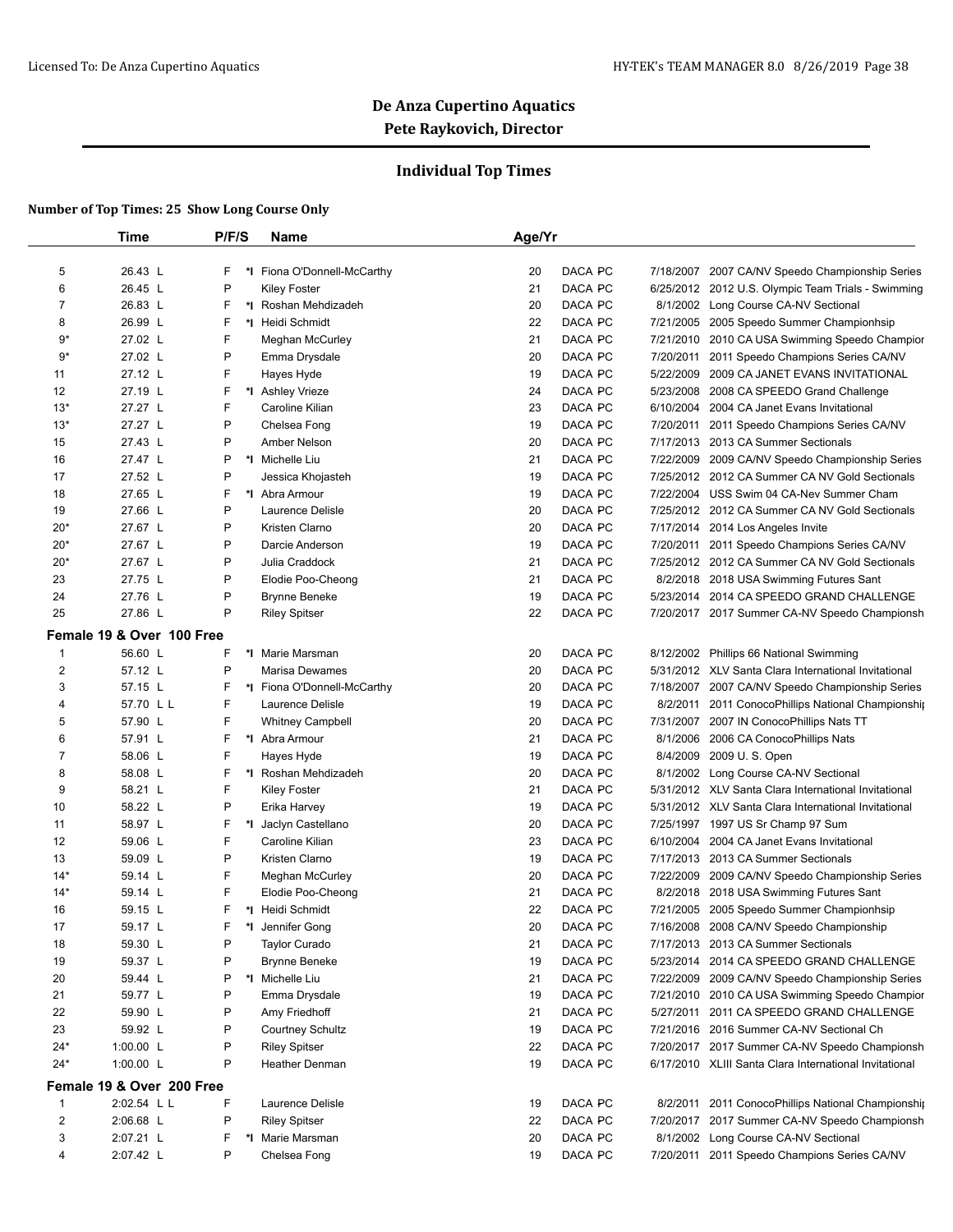## **Individual Top Times**

|                  | <b>Time</b>                | P/F/S   | Name                        | Age/Yr |                |           |                                                 |
|------------------|----------------------------|---------|-----------------------------|--------|----------------|-----------|-------------------------------------------------|
| 5                | 2:08.04 L                  | P       | <b>Marisa Dewames</b>       | 20     | DACA PC        |           | 5/25/2012 2012 CA SPEEDO GRAND CHALLENGE        |
| 6                | 2:08.47 L                  | P       | Hayes Hyde                  | 19     | DACA PC        |           | 7/22/2009 2009 CA/NV Speedo Championship Series |
| $\overline{7}$   | 2:08.57 L L                | F       | *I Heidi Schmidt            | 19     | DACA PC        |           | 8/1/2002 Long Course CA-NV Sectional            |
| 8                | 2:08.58 L                  | P       | Julia Koch                  | 20     | DACA PC        |           | 7/21/2010 2010 CA USA Swimming Speedo Champior  |
| 9                | 2:08.68 L                  | F       | Amy Friedhoff               | 20     | DACA PC        |           | 7/21/2010 2010 CA USA Swimming Speedo Champior  |
| 10               | 2:08.69 L                  | P       | *I Fiona O'Donnell-McCarthy | 20     | DACA PC        |           | 7/18/2007 2007 CA/NV Speedo Championship Series |
| 11               | 2:08.91 L                  | P       | Kristen Clarno              | 20     | DACA PC        |           | 7/17/2014 2014 Los Angeles Invite               |
| 12               | 2:08.97 L                  | F       | Caroline Kilian             | 23     | DACA PC        |           | 6/10/2004 2004 CA Janet Evans Invitational      |
| 13               | 2:09.50 L                  | P       | <b>Allison Davis</b>        | 20     | DACA PC        | 7/17/2014 | 2014 Los Angeles Invite                         |
| 14               | 2:09.69 L                  | P       | Elodie Poo-Cheong           | 21     | DACA PC        |           | 7/19/2018 Canyons Summer CA-NV Sectional-2018   |
| 15               | 2:09.78 L                  | P       | Erika Harvey                | 20     | DACA PC        |           | 7/17/2013 2013 CA Summer Sectionals             |
| 16               | 2:10.13 L L                | F       | Christina Bruni             | 19     | DACA PC        |           | 7/17/2013 2013 CA Summer Sectionals             |
| 17               | 2:10.75 L                  | P<br>*l | Jennifer Gong               | 19     | DACA PC        |           | 7/18/2007 2007 CA/NV Speedo Championship Series |
| 18               | $2:10.81$ L                | P       | Amber Nelson                | 21     | DACA PC        |           | 7/17/2014 2014 Los Angeles Invite               |
| 19               | 2:11.48 L                  | P       | <b>Courtney Schultz</b>     | 19     | DACA PC        |           | 8/4/2016 2016 USA Swimming Futures Stanford     |
| 20               | 2:11.58 L                  | F       | *I Abra Armour              | 19     | DACA PC        |           | 7/22/2004 2004 CC USS Swim 04 CA-Nev Summer CI  |
| 21               | 2:11.62 L                  | P       | <b>Brooke Hammond</b>       | 21     | DACA PC        |           | 7/17/2014 2014 Los Angeles Invite               |
| 22               | 2:11.64 L                  | P       | Megan Mills                 | 20     | DACA PC        | 5/27/2011 | 2011 CA SPEEDO GRAND CHALLENGE                  |
| 23               | 2:11.65 L                  | P       | Meghan McCurley             | 22     | <b>DACA PC</b> | 5/27/2011 | 2011 CA SPEEDO GRAND CHALLENGE                  |
| 24               | 2:11.86 L                  | P       | <b>Brynne Beneke</b>        | 19     | DACA PC        |           | 5/23/2014 2014 CA SPEEDO GRAND CHALLENGE        |
| 25               | 2:12.42 L                  | P       | Sayeh Faridnia              | 20     | DACA PC        |           | 7/19/2018 Canyons Summer CA-NV Sectional-2018   |
|                  | Female 19 & Over 400 Free  |         |                             |        |                |           |                                                 |
| $\mathbf{1}$     | 4:20.31 L                  | F       | <b>Riley Spitser</b>        | 22     | DACA PC        |           | 7/20/2017 2017 Summer CA-NV Speedo Championsh   |
| $\boldsymbol{2}$ | 4:30.18 L                  | P       | Amy Friedhoff               | 22     | DACA PC        |           | 7/25/2012 2012 CA Summer CA NV Gold Sectionals  |
| 3                | 4:30.84 L                  | P       | Julia Koch                  | 20     | DACA PC        |           | 7/21/2010 2010 CA USA Swimming Speedo Champior  |
| 4                | 4:35.46 L                  | P       | Megan Mills                 | 20     | DACA PC        |           | 5/27/2011 2011 CA SPEEDO GRAND CHALLENGE        |
| 5                | 4:35.88 L                  | P       | Caitlin Lipton              | 19     | DACA PC        | 5/27/2011 | 2011 CA SPEEDO GRAND CHALLENGE                  |
| 6                | 4:35.92 L                  | F       | *1 Amanda Carr              | 21     | DACA PC        |           | 7/18/2007 2007 CA/NV Speedo Championship Series |
| 7                | 4:37.01 L                  | P       | Kayla Nakamoto              | 20     | DACA PC        |           | 7/17/2013 2013 CA Summer Sectionals             |
| 8                | 4:37.52 L                  | P       | Brooke Hammond              | 21     | DACA PC        |           | 7/17/2014 2014 Los Angeles Invite               |
| 9                | 4:37.88 L                  | P       | Hannah Tringham             | 21     | DACA PC        |           | 5/22/2009 2009 CA JANET EVANS INVITATIONAL      |
| 10               | 4:39.60 L                  | P       | Ashley Krisman              | 21     | DACA PC        |           | 7/21/2010 2010 CA USA Swimming Speedo Champior  |
| 11               | 4:41.01 L                  | P       | *I Katey Nelson             | 19     | DACA PC        |           | 7/18/2007 2007 CA/NV Speedo Championship Series |
| 12               | 4:41.56 L                  | F       | Sayeh Faridnia              | 20     | DACA PC        |           | 7/5/2018 2018 Arena Grand Challenge             |
| 13               | 4:42.87 L                  | P       | *I Lindsay Oosterhouse      | 19     | DACA PC        | 7/20/2011 | 2011 Speedo Champions Series CA/NV              |
| 14               | 4:49.49 L                  | F       | *I Anne Sweeney             | 20     | DACA PC        |           | 5/27/2005 2005 IN IA Classic Invitationa        |
| 15               | 4:50.05 L                  | F       | Kristen Clarno              | 19     | DACA PC        |           | 6/21/2013 2013 PC DACA LCM LCM                  |
| 16               | 4:53.47 L                  | P       | Joanna Spyrou               | 19     | DACA PC        |           | 7/5/2018 2018 Arena Grand Challenge             |
| 17               | 5:07.17 L                  | P       | *I Sasha Brophy             | 19     | DACA PC        |           | 7/14/2005 Junior Olympics LC 2005               |
|                  |                            |         |                             |        |                |           |                                                 |
|                  | Female 19 & Over 800 Free  |         |                             |        |                |           |                                                 |
| $\mathbf{1}$     | 9:09.31 L                  | F       | <b>Riley Spitser</b>        | 22     | DACA PC        |           | 7/20/2017 2017 Summer CA-NV Speedo Championsh   |
| $\boldsymbol{2}$ | 9:19.45 L                  | F       | Amy Friedhoff               | 20     | DACA PC        |           | 7/21/2010 2010 CA USA Swimming Speedo Champior  |
| 3                | 9:28.67 L                  | P       | Megan Mills                 | 20     | DACA PC        |           | 5/27/2011 2011 CA SPEEDO GRAND CHALLENGE        |
| 4                | 9:32.23 L                  | F       | *1 Amanda Carr              | 21     | DACA PC        |           | 7/18/2007 2007 CA/NV Speedo Championship Series |
| 5                | 9:34.23 L                  | P       | Caitlin Lipton              | 19     | DACA PC        |           | 5/27/2011 2011 CA SPEEDO GRAND CHALLENGE        |
|                  | Female 19 & Over 1500 Free |         |                             |        |                |           |                                                 |
| $\mathbf{1}$     | 17:16.90 L                 | F       | <b>Riley Spitser</b>        | 22     | DACA PC        |           | 7/20/2017 2017 Summer CA-NV Speedo Championsh   |
| $\boldsymbol{2}$ | 17:54.01 L                 | F       | Amy Friedhoff               | 22     | DACA PC        |           | 7/25/2012 2012 CA Summer CA NV Gold Sectionals  |
| 3                | 18:15.11 L                 | F       | Megan Mills                 | 20     | DACA PC        |           | 7/20/2011 2011 Speedo Champions Series CA/NV    |
| 4                | 18:17.46 L                 | F       | *1 Amanda Carr              | 21     | DACA PC        |           | 7/18/2007 2007 CA/NV Speedo Championship Series |
| 5                | 22:08.04 L                 | F       | *I Alisa Montagna           | 19     | DACA PC        |           | 6/4/2005 SVAA LCM JR+ 6/04/05                   |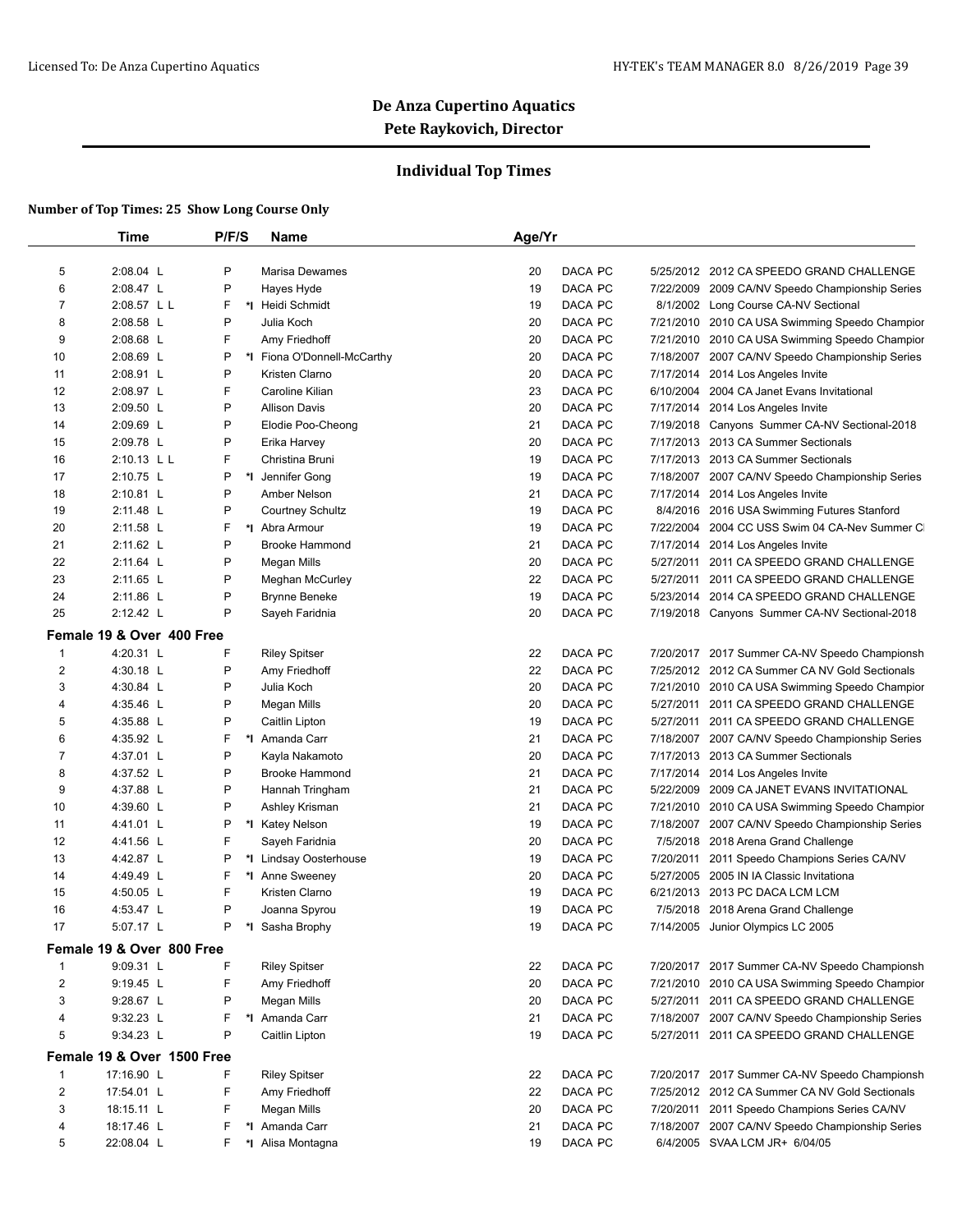## **Individual Top Times**

|                | Time                        | P/F/S | Name                        |                             | Age/Yr |         |           |                                                       |
|----------------|-----------------------------|-------|-----------------------------|-----------------------------|--------|---------|-----------|-------------------------------------------------------|
|                |                             |       |                             |                             |        |         |           |                                                       |
|                | Female 19 & Over 100 Back   |       |                             |                             |        |         |           |                                                       |
| -1             | 1:03.29 L                   | F     | *I Ashley Vrieze            |                             | 24     | DACA PC |           | 7/16/2008 2008 CA/NV Speedo Championship              |
| 2              | 1:04.14 L L                 | F     | Laurence Delisle            |                             | 19     | DACA PC | 8/2/2011  | 2011 ConocoPhillips National Championship             |
| 3              | 1:04.55 L L                 | F     | *I Naoko Watanabe           |                             | 21     | DACA PC |           | 8/5/2003 ConocoPhillips National Swimmi               |
| 4              | 1:05.60 L                   | F     | <b>Heather Denman</b>       |                             | 19     | DACA PC |           | 5/28/2010 SPEEDO Grand Challenge                      |
| 5              | 1:06.25 L                   | F     | *1 Michelle Liu             |                             | 21     | DACA PC |           | 7/22/2009 2009 CA/NV Speedo Championship Series       |
| 6              | 1:06.75 L                   | P     | *I Andrea Finlay            |                             | 19     | DACA PC |           | 8/6/1999 US National Championships                    |
| 7              | 1:07.04 $L$                 | F     |                             | *I Fiona O'Donnell-McCarthy | 20     | DACA PC | 7/18/2007 | 2007 CA/NV Speedo Championship Series                 |
| 8              | 1:07.06 L                   | P     | Christina Bruni             |                             | 19     | DACA PC |           | 7/17/2013 2013 CA Summer Sectionals                   |
| 9              | $1:07.15$ L                 | F     | *I Shawna Winters           |                             | 19     | DACA PC |           | 7/13/2000 2000 US Sen Cir                             |
| 10             | 1:07.17 $L L$               | F     | Kristen Clarno              |                             | 20     | DACA PC |           | 7/17/2014 2014 Los Angeles Invite                     |
| 11             | 1:07.30 L                   | P     | <b>Whitney Campbell</b>     |                             | 21     | DACA PC | 5/22/2009 | 2009 CA JANET EVANS INVITATIONAL                      |
| 12             | 1:07.74 L                   | P     | <b>Brynne Beneke</b>        |                             | 19     | DACA PC |           | 5/23/2014 2014 CA SPEEDO GRAND CHALLENGE              |
| 13             | 1:07.87 L                   | P     | Michaela McLean             |                             | 21     | DACA PC |           | 5/23/2014 2014 CA SPEEDO GRAND CHALLENGE              |
| 14             | $1:08.08$ L                 | F     | *I Jennifer Gong            |                             | 19     | DACA PC |           | 7/18/2007 2007 CA/NV Speedo Championship Series       |
| 15             | 1:08.34 L                   | P     | Rudie Guerrero              |                             | 20     | DACA PC |           | 7/22/2009 2009 CA/NV Speedo Championship Series       |
| 16             | 1:09.10 $\lfloor$           | P     | *I Lauren Mar               |                             | 20     | DACA PC |           | 5/23/2008 2008 CA SPEEDO Grand Challenge              |
| 17             | $1:09.11$ L                 | P     | Emma Drysdale               |                             | 20     | DACA PC |           | 6/16/2011 XLIV Santa Clara International Invitational |
| 18             | 1:09.55 L                   | F     | *I Abra Armour              |                             | 19     | DACA PC |           | 5/20/2005 Stanford University Invitation              |
| 19             | 1:09.71 L                   | P     | <b>Meghan McCurley</b>      |                             | 22     | DACA PC | 5/27/2011 | 2011 CA SPEEDO GRAND CHALLENGE                        |
| 20             | 1:09.96 L                   | P     | Sydney Brown                |                             | 19     | DACA PC |           | 8/2/2018 2018 USA Swimming Futures Sant               |
| 21             | 1:10.56 L                   | F     | *I Katey Nelson             |                             | 19     | DACA PC |           | 7/18/2007 2007 CA/NV Speedo Championship Series       |
| 22             | 1:10.90 $L$                 | P     | Paige Gilley                |                             | 19     | DACA PC | 7/20/2011 | 2011 Speedo Champions Series CA/NV                    |
| 23             | 1:11.34 L                   | P     | Elsa Cheng                  |                             | 19     | DACA PC | 7/21/2010 | 2010 CA USA Swimming Speedo Champior                  |
| 24             | 1:11.49 L                   | P     | <b>Brooke Winkler</b><br>*l |                             | 20     | DACA PC | 8/1/2002  | Long Course CA-NV Sectional                           |
| 25             | 1:12.21 $L$                 | P     | *I Lindsay Oosterhouse      |                             | 19     | DACA PC |           | 7/20/2011 2011 Speedo Champions Series CA/NV          |
|                | Female 19 & Over 200 Back   |       |                             |                             |        |         |           |                                                       |
| -1             | 2:17.81 L                   | P     | Laurence Delisle            |                             | 19     | DACA PC | 8/2/2011  | 2011 ConocoPhillips National Championship             |
| $\overline{c}$ | 2:17.95 L                   | P     | *I Naoko Watanabe           |                             | 21     | DACA PC |           | 8/5/2003 ConocoPhillips National Swimmi               |
| 3              | 2:20.71 L                   | P     | *I Ashley Vrieze            |                             | 24     | DACA PC |           | 5/23/2008 2008 CA SPEEDO Grand Challenge              |
| 4              | 2:21.08 L                   | F     | *I Michelle Liu             |                             | 20     | DACA PC |           | 5/22/2009 2009 CA JANET EVANS INVITATIONAL            |
| 5              | 2:23.62 L                   | F     | *I Shawna Winters           |                             | 19     | DACA PC |           | 7/13/2000 2000 US Sen Cir                             |
| 6              | 2:23.63 L                   | F     | Christina Bruni             |                             | 19     | DACA PC |           | 7/17/2013 2013 CA Summer Sectionals                   |
| 7              | 2:24.10 L                   | P     | *∣<br>Jennifer Gong         |                             | 19     | DACA PC | 7/18/2007 | 2007 CA/NV Speedo Championship Series                 |
| 8              | 2:25.08 L                   | P     | Kristen Clarno              |                             | 20     | DACA PC |           | 7/17/2014 2014 Los Angeles Invite                     |
| 9              | 2:25.71 L                   | P     | *I Katey Nelson             |                             | 20     | DACA PC |           | 7/16/2008 2008 CA/NV Speedo Championship              |
| 10             | 2:25.93 L                   | P     | <b>Heather Denman</b>       |                             | 20     | DACA PC |           | 8/3/2010 2010 ConocoPhillips Nats TT                  |
| 11             | 2:26.01 L                   | P     | Amy Friedhoff               |                             | 21     | DACA PC |           | 5/27/2011 2011 CA SPEEDO GRAND CHALLENGE              |
| 12             | 2:26.31 L                   |       | *I Andrea Finlay            |                             | 19     | DACA PC |           | 8/6/1999 US National Championships                    |
| 13             | 2:29.39 L                   | P     | <b>Brynne Beneke</b>        |                             | 19     | DACA PC |           | 5/23/2014 2014 CA SPEEDO GRAND CHALLENGE              |
| 14             | 2:29.92 L                   | F     | *I Abra Armour              |                             | 19     | DACA PC |           | 5/20/2005 Stanford University Invitation              |
| 15             | 2:30.35 L                   | P     | *I Lindsay Oosterhouse      |                             | 19     | DACA PC |           | 7/20/2011 2011 Speedo Champions Series CA/NV          |
| 16             | 2:31.08 L                   | F     | *I Brooke Winkler           |                             | 20     | DACA PC |           | 6/20/2002 SMOC 2002                                   |
| 17             | 2:31.16 L                   | P     | Michaela McLean             |                             | 20     | DACA PC |           | 7/17/2013 2013 CA Summer Sectionals                   |
| 18             | 2:31.19 L                   | P     | Rudie Guerrero              |                             | 20     | DACA PC |           | 7/22/2009 2009 CA/NV Speedo Championship Series       |
| 19             | 2:32.49 L                   | Ρ     | *I Lauren Mar               |                             | 20     | DACA PC |           | 5/23/2008 2008 CA SPEEDO Grand Challenge              |
| 20             | 2:39.84 L                   | F     | *1 Anne Sweeney             |                             | 21     | DACA PC |           | 7/7/2006 Dual Meet with Sierra Marlins                |
| 21             | 2:52.13 L                   |       | *I Yasaman Shakeri          |                             | 19     | DACA PC |           | 6/10/2006 CAB LCM L/C SR MEET 6/10/06                 |
|                | Female 19 & Over 100 Breast |       |                             |                             |        |         |           |                                                       |
|                |                             |       |                             |                             |        |         |           | 7/5/2018 2018 Arena Grand Challenge                   |
| $\mathbf{1}$   | $1:11.13$ L                 | F.    | <b>Brooke Rodriguez</b>     |                             | 25     | DACA PC |           |                                                       |
| 2              | 1:11.56 L                   | F.    | *I Heidi Schmidt            |                             | 20     | DACA PC |           | 8/5/2003 ConocoPhillips National Swimmi               |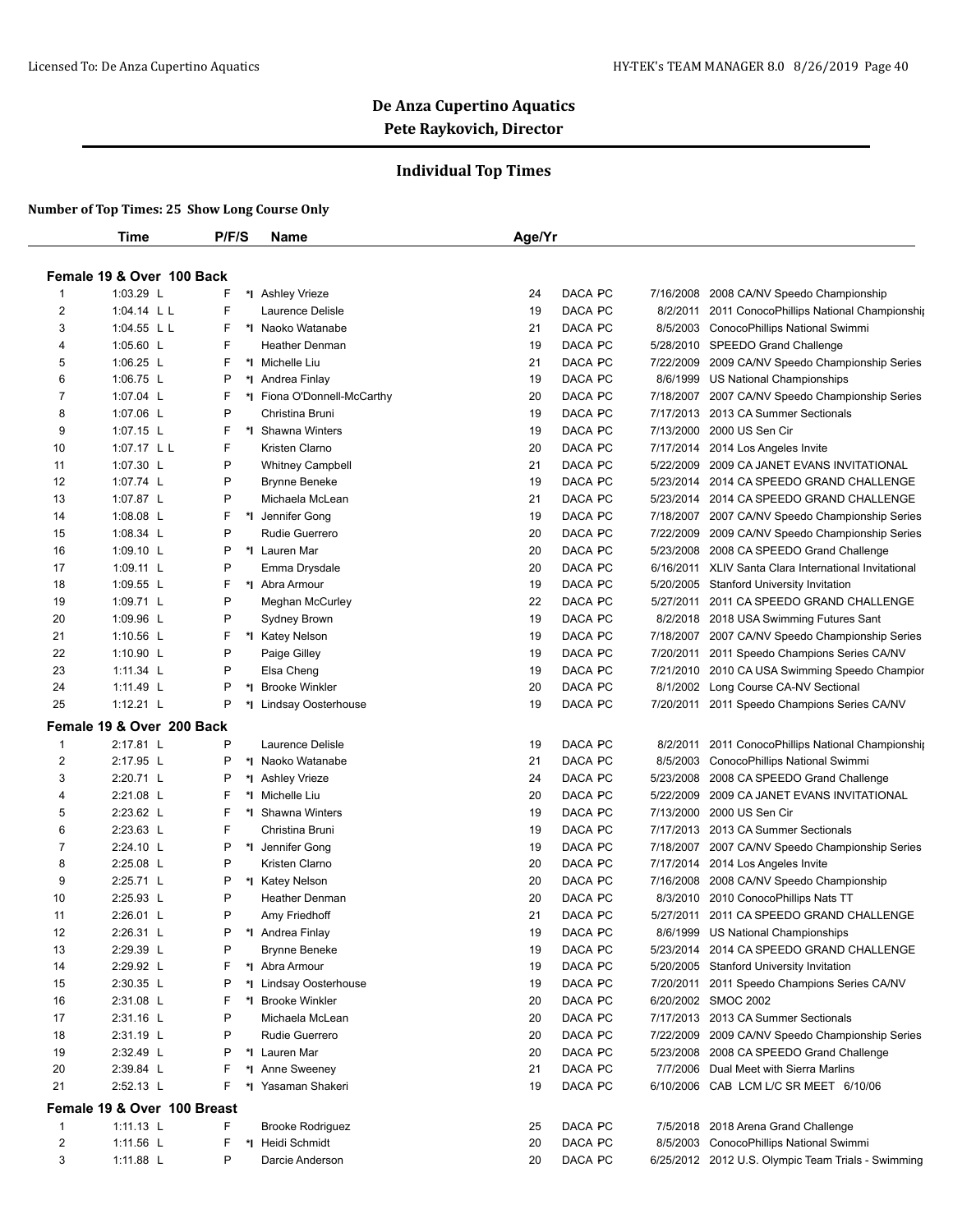## **Individual Top Times**

|                     | <b>Time</b>                 | P/F/S   | <b>Name</b>                          | Age/Yr   |                    |           |                                                                                                          |
|---------------------|-----------------------------|---------|--------------------------------------|----------|--------------------|-----------|----------------------------------------------------------------------------------------------------------|
|                     | 1:12.57 L                   | F       | Kirsten Trammell                     | 22       | DACA PC            |           | 2011 Speedo Champions Series CA/NV                                                                       |
| 4                   | 1:13.96 L                   | F       |                                      |          | DACA PC            | 7/20/2011 |                                                                                                          |
| 5<br>6              | 1:16.05 L                   | F       | Jessica Khojasteh<br>Natasha Moffitt | 21<br>19 | DACA PC            |           | 7/17/2014 2014 Los Angeles Invite<br>7/17/2013 2013 CA Summer Sectionals                                 |
|                     | 1:16.61 $L$                 | P       |                                      | 21       |                    |           |                                                                                                          |
| $\overline{7}$<br>8 | 1:17.27 L                   | P       | Karly Brown                          | 21       | DACA PC<br>DACA PC |           | 6/16/2011 XLIV Santa Clara International Invitational<br>7/22/2009 2009 CA/NV Speedo Championship Series |
|                     |                             | P       | *I Erin Garcia                       |          | DACA PC            |           |                                                                                                          |
| 9                   | 1:18.39 L                   | P       | *I Anne Sweeney                      | 20       |                    | 7/21/2005 | 2005 Speedo Summer Championhsip                                                                          |
| $10*$               | 1:18.86 L                   | F       | Christina Bergis                     | 21       | DACA PC            | 7/20/2011 | 2011 Speedo Champions Series CA/NV                                                                       |
| $10*$               | 1:18.86 L                   |         | *I Sedonia Yoshida                   | 19       | DACA PC            |           | 7/26/2001 WEST LCM SECTIONAL 7/26/01                                                                     |
| 12                  | 1:19.85 L                   | P       | Elodie Poo-Cheong                    | 21       | DACA PC            |           | 7/5/2018 2018 Arena Grand Challenge                                                                      |
| 13                  | 1:20.30 L                   | P<br>P  | *I Jennifer Gong                     | 20       | DACA PC            | 7/16/2008 | 2008 CA/NV Speedo Championship                                                                           |
| 14                  | 1:21.11 L                   |         | <b>Courtney Schultz</b>              | 19       | DACA PC            |           | 7/21/2016 2016 Summer CA-NV Sectional Ch                                                                 |
| 15                  | 1:21.15 L                   | P       | *I Brooke Winkler                    | 20       | DACA PC            |           | 8/1/2002 Long Course CA-NV Sectional                                                                     |
| 16                  | 1:24.66 L                   | P       | Wing Sum Lam                         | 19       | DACA PC            |           | 7/6/2017 2017 Arena Grand Challenge                                                                      |
| 17                  | 1:25.04 L                   | F       | Kristen Clarno                       | 19       | DACA PC            |           | 6/21/2013 2013 PC DACA LCM LCM                                                                           |
| 18                  | 1:26.85 L                   | F       | Lisa Chu                             | 19       | DACA PC            | 7/19/2007 | Junior Olympics LC 2007                                                                                  |
| 19                  | 1:37.14 L                   | F       | *I Alisa Montagna                    | 19       | DACA PC            |           | 6/4/2005 SVAA LCM JR+ 6/04/05                                                                            |
|                     | Female 19 & Over 200 Breast |         |                                      |          |                    |           |                                                                                                          |
| $\mathbf{1}$        | 2:34.33 L                   | P       | <b>Brooke Rodriguez</b>              | 24       | DACA PC            | 5/25/2018 | 2018 CA SPEEDO GRAND CHALLENGE                                                                           |
| 2                   | 2:36.67 L                   | F       | Darcie Anderson                      | 21       | DACA PC            |           | 7/17/2013 2013 CA Summer Sectionals                                                                      |
| 3                   | 2:38.12 L                   | P       | Jessica Khojasteh                    | 21       | DACA PC            |           | 7/17/2014 2014 Los Angeles Invite                                                                        |
| 4                   | 2:38.78 L                   | P       | *1 Heidi Schmidt                     | 20       | DACA PC            |           | 8/5/2003 2003 Western Zone Champs                                                                        |
| 5                   | 2:40.22 L                   | F       | Kirsten Trammell                     | 21       | DACA PC            | 5/27/2011 | 2011 CA SPEEDO GRAND CHALLENGE                                                                           |
| 6                   | 2:41.40 L                   | F       | *I Sedonia Yoshida                   | 20       | DACA PC            |           | 8/1/2002 Long Course CA-NV Sectional                                                                     |
| 7                   | 2:42.28 L                   | F       | *I Brooke Winkler                    | 20       | DACA PC            |           | 5/24/2002 Grand Challenge                                                                                |
| 8                   | 2:47.62 L                   | P       | Karly Brown                          | 21       | DACA PC            | 7/20/2011 | 2011 Speedo Champions Series CA/NV                                                                       |
| 9                   | 2:49.41 L                   | F       | *I Anne Sweeney                      | 20       | DACA PC            |           | 7/21/2005 2005 Speedo Summer Championhsip                                                                |
| 10                  | 2:50.31 L                   | P       | Christina Bergis                     | 21       | DACA PC            | 5/27/2011 | 2011 CA SPEEDO GRAND CHALLENGE                                                                           |
| 11                  | 2:50.65 L                   | P       | Natasha Moffitt                      | 19       | DACA PC            | 7/17/2013 | 2013 CA Summer Sectionals                                                                                |
| 12                  | 3:00.14 L                   | F       | Wing Sum Lam                         | 19       | DACA PC            | 7/6/2017  | 2017 Arena Grand Challenge                                                                               |
| 13                  | 3:08.05 L                   | F       | Lisa Chu                             | 19       | DACA PC            | 7/19/2007 | Junior Olympics LC 2007                                                                                  |
|                     | Female 19 & Over 100 Fly    |         |                                      |          |                    |           |                                                                                                          |
| $\mathbf{1}$        | 1:02.17 L                   | P       | Ashlyn Acosta                        | 20       | DACA PC            | 5/25/2012 | 2012 CA SPEEDO GRAND CHALLENGE                                                                           |
| 2                   | 1:02.61 L                   | F       | Hayes Hyde                           | 21       | DACA PC            |           | 8/2/2011 2011 ConocoPhillips National Championship                                                       |
| 3                   | 1:02.69 L                   | F       | Emma Drysdale                        | 20       | DACA PC            |           | 8/2/2011 2011 ConocoPhillips National Championship                                                       |
| 4                   | 1:02.96 L                   | P       | Elodie Poo-Cheong                    | 21       | DACA PC            |           | 8/2/2018 2018 USA Swimming Futures Sant                                                                  |
| 5                   | 1:04.00 $\lfloor$           | P       | Julia Craddock                       | 21       | DACA PC            |           | 7/25/2012 2012 CA Summer CA NV Gold Sectionals                                                           |
| 6                   | 1:04.07 L                   | P       | Michaela McLean                      | 21       | DACA PC            | 7/17/2014 | 2014 Los Angeles Invite                                                                                  |
| 7                   | 1:04.46 L                   | F       | <b>Heather Denman</b>                | 19       | DACA PC            |           | 5/28/2010 SPEEDO Grand Challenge                                                                         |
| 8                   | 1:05.55 L                   | $\sf P$ | Chelsea Fong                         | 19       | DACA PC            |           | 7/20/2011 2011 Speedo Champions Series CA/NV                                                             |
| 9                   | 1:05.90 L                   | P       | Sayeh Faridnia                       | 20       | DACA PC            |           | 7/19/2018 Canyons Summer CA-NV Sectional-2018                                                            |
| $10$                | 1:06.13 $L$                 | P       | Meghan McCurley                      | 21       | DACA PC            |           | 7/21/2010 2010 CA USA Swimming Speedo Champior                                                           |
| $11*$               | 1:06.17 $L$                 | F       | Kayla Nakamoto                       | 21       | DACA PC            |           | 6/12/2014 2014 SN Summer Sanders Invitat                                                                 |
| $11*$               | 1:06.17 $L$                 | P       | Taylor Curado                        | 21       | DACA PC            |           | 7/17/2013 2013 CA Summer Sectionals                                                                      |
| 13                  | 1:06.53 L                   | P       | Rudie Guerrero                       | 20       | DACA PC            |           | 7/22/2009 2009 CA/NV Speedo Championship Series                                                          |
| 14                  | 1:06.82 $L$                 | P       | *I Naoko Watanabe                    | 20       | DACA PC            |           | 6/27/2002 Santa Clara XXXV International                                                                 |
|                     |                             | P       |                                      |          |                    |           |                                                                                                          |
| 15                  | 1:06.88 L                   | P       | Paige Gilley                         | 19       | DACA PC            |           | 7/20/2011 2011 Speedo Champions Series CA/NV                                                             |
| 16                  | 1:06.97 L                   |         | <b>Brooke Rodriguez</b>              | 24       | DACA PC            |           | 5/25/2018 2018 CA SPEEDO GRAND CHALLENGE                                                                 |
| 17                  | 1:07.02 $L$                 | P       | *I Tarolyn Robertson                 | 21       | DACA PC            |           | 5/23/2008 2008 CA SPEEDO Grand Challenge                                                                 |
| 18                  | 1:07.03 L                   | F       | *I Roshan Mehdizadeh                 | 20       | DACA PC            |           | 6/19/2003 TYR Swim Meet of Champions                                                                     |
| 19                  | 1:07.16 L                   | P       | Hannah Tringham                      | 21       | DACA PC            | 5/22/2009 | 2009 CA JANET EVANS INVITATIONAL                                                                         |
| 20                  | 1:07.51 $L$                 | P       | Kirsten Trammell                     | 21       | DACA PC            |           | 5/27/2011 2011 CA SPEEDO GRAND CHALLENGE                                                                 |
| 21                  | 1:07.92 L                   | P       | *I Heidi Schmidt                     | 21       | DACA PC            |           | 5/20/2004 Santa Clara XXXVII International Swim Mee                                                      |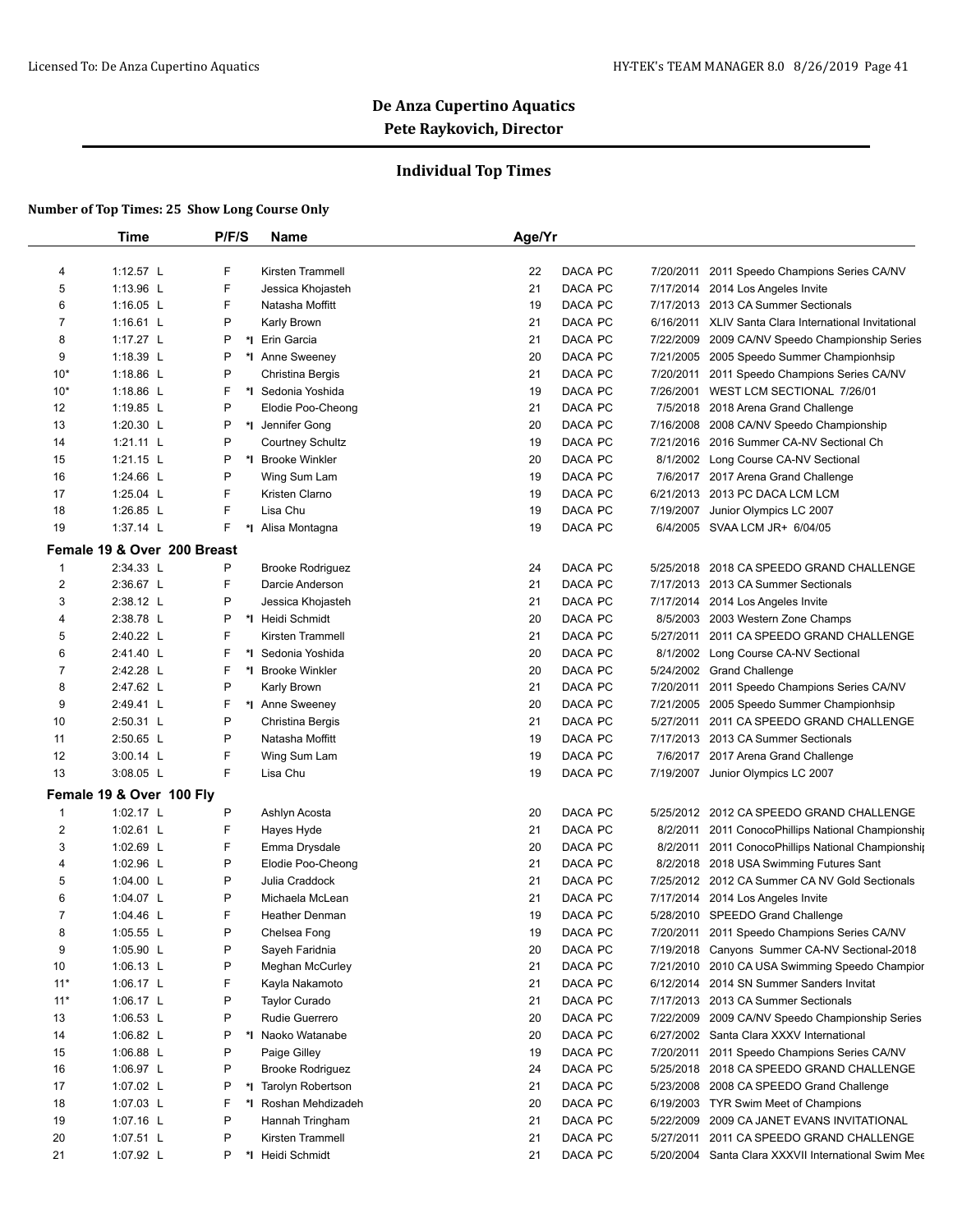## **Individual Top Times**

|                         | Time                     | P/F/S   | Name                    | Age/Yr        |                                                          |  |
|-------------------------|--------------------------|---------|-------------------------|---------------|----------------------------------------------------------|--|
| 22                      | 1:07.93 L                | P       | <b>Allison Davis</b>    | 20<br>DACA PC | 7/17/2014 2014 Los Angeles Invite                        |  |
| 23                      | 1:08.01 L                | P       | *I Marie Marsman        | DACA PC<br>20 | 8/1/2002 Long Course CA-NV Sectional                     |  |
| 24                      | 1:08.13 L                | P       | *I Allison Frisbie      | DACA PC<br>19 | 7/22/2009 2009 CA/NV Speedo Championship Series          |  |
| 25                      | 1:08.17 L                | P       | Danielle Smyth          | DACA PC<br>21 | 7/25/2012 2012 CA Summer CA NV Gold Sectionals           |  |
|                         | Female 19 & Over 200 Fly |         |                         |               |                                                          |  |
| 1                       | 2:17.54 L                | F       | Hayes Hyde              | DACA PC<br>22 | 7/25/2012 2012 CA Summer CA NV Gold Sectionals           |  |
| 2                       | 2:19.56 L                | F.      | Hannah Tringham         | 21<br>DACA PC | 5/22/2009 2009 CA JANET EVANS INVITATIONAL               |  |
| 3                       | 2:19.73 L                | F.      | Julia Craddock          | DACA PC<br>21 | 5/25/2012 2012 CA SPEEDO GRAND CHALLENGE                 |  |
| 4                       | 2:26.23 L                | F       | Kayla Nakamoto          | 20<br>DACA PC | 6/14/2013 2013 SN Summer Sanders Invitat                 |  |
| 5                       | 2:26.55 L                | P       | <b>Heather Denman</b>   | DACA PC<br>19 | 6/17/2010 XLIII Santa Clara International Invitational   |  |
| 6                       | 2:27.80 L                | P       | <b>Rudie Guerrero</b>   | 20<br>DACA PC | 7/22/2009<br>2009 CA/NV Speedo Championship Series       |  |
| 7                       | 2:29.39 L                | P       | Elodie Poo-Cheong       | DACA PC<br>22 | 2019 CA SPEEDO GRAND CHALLENGE<br>5/24/2019              |  |
| 8                       | 2:30.30 L                | P       | *1 Jillene Golez        | 21<br>DACA PC | 6/28/2007 2007 Santa Clara Grand Prix                    |  |
| 9                       | 2:30.80 L                | P       | *I Sedonia Yoshida      | DACA PC       | 6/20/2002 SMOC 2002                                      |  |
|                         | 2:31.91 L                | P       |                         | 20            |                                                          |  |
| 10                      |                          | F.      | Sayeh Faridnia          | 20<br>DACA PC | 7/19/2018 Canyons Summer CA-NV Sectional-2018            |  |
| 11                      | 2:36.01 L                | *∣      | <b>Brooke Winkler</b>   | DACA PC<br>20 | 5/24/2002 Grand Challenge                                |  |
|                         | Female 19 & Over 200 IM  |         |                         |               |                                                          |  |
| $\mathbf{1}$            | 2:19.66 L                | P       | Laurence Delisle        | DACA PC<br>19 | 8/2/2011 2011 ConocoPhillips National Championship       |  |
| 2                       | 2:19.72 L                | F<br>*l | <b>Brooke Winkler</b>   | 20<br>DACA PC | 8/12/2002 Phillips 66 National Swimming                  |  |
| 3                       | 2:21.23 L                | F       | *1 Heidi Schmidt        | 20<br>DACA PC | 8/5/2003 ConocoPhillips National Swimmi                  |  |
| 4                       | 2:21.81 L                | F       | Hayes Hyde              | 22<br>DACA PC | 7/25/2012 2012 CA Summer CA NV Gold Sectionals           |  |
| 5                       | 2:22.10 L                | F       | *I Jennifer Gong        | 20<br>DACA PC | 7/16/2008<br>2008 CA/NV Speedo Championship              |  |
| 6                       | 2:24.49 L                | F       | Kristen Clarno          | 19<br>DACA PC | 7/17/2013 2013 CA Summer Sectionals                      |  |
| 7                       | 2:24.79 L                | F       | Darcie Anderson         | DACA PC<br>19 | 7/20/2011<br>2011 Speedo Champions Series CA/NV          |  |
| 8                       | 2:24.96 L                | F       | Julia Craddock          | 21<br>DACA PC | 7/25/2012 2012 CA Summer CA NV Gold Sectionals           |  |
| 9                       | 2:26.42 L                | P       | Elodie Poo-Cheong       | 21<br>DACA PC | 8/2/2018 2018 USA Swimming Futures Sant                  |  |
| 10                      | 2:27.45 L                | F       | <b>Allison Davis</b>    | 21<br>DACA PC | 7/16/2015 2015 CA Summer CA-NV Sectional Champ           |  |
| 11                      | 2:28.46 L                | P       | Kirsten Trammell        | 21<br>DACA PC | 6/16/2011<br>XLIV Santa Clara International Invitational |  |
| 12                      | 2:29.14 L                | F       | *I Sedonia Yoshida      | 19<br>DACA PC | 7/26/2001<br>WEST LCM SECTIONAL 7/26/01                  |  |
| 13                      | 2:30.26 L                | P       | Karly Brown             | DACA PC<br>21 | 2011 CA SPEEDO GRAND CHALLENGE<br>5/27/2011              |  |
| 14                      | 2:30.55 L                | P       | Amy Friedhoff           | DACA PC<br>20 | 5/28/2010 SPEEDO Grand Challenge                         |  |
| 15                      | 2:30.96 L                | P       | *I Anne Sweeney         | 20<br>DACA PC | 7/21/2005 2005 Speedo Summer Championhsip                |  |
| 16                      | 2:31.05 L                | P       | <b>Brooke Rodriguez</b> | DACA PC<br>25 | 7/5/2018<br>2018 Arena Grand Challenge                   |  |
| 17                      | 2:35.99 L                | P       | Christina Bergis        | 21<br>DACA PC | 5/27/2011<br>2011 CA SPEEDO GRAND CHALLENGE              |  |
| 18                      | 2:36.49 L                | P       | *I Lindsay Oosterhouse  | 19<br>DACA PC | 7/20/2011<br>2011 Speedo Champions Series CA/NV          |  |
| 19                      | 2:36.89 L                | P       | *1 Erin Garcia          | 20<br>DACA PC | 5/23/2008 2008 CA SPEEDO Grand Challenge                 |  |
| 20                      | 2:37.22 L                | P       | Sayeh Faridnia          | DACA PC<br>20 | 7/5/2018 2018 Arena Grand Challenge                      |  |
| 21                      | 2:38.01 L                | P       | Joanna Spyrou           | 19<br>DACA PC | 7/5/2018 2018 Arena Grand Challenge                      |  |
| 22                      | 2:38.83 L                | F       | Kayla Nakamoto          | DACA PC<br>20 | 6/21/2013 2013 PC DACA LCM LCM                           |  |
| 23                      | 2:41.48 L                | F       | Erika Harvey            | DACA PC<br>20 | 6/21/2013 2013 PC DACA LCM LCM                           |  |
| 24                      | 2:46.76 L                | P       | Lisa Chu                | DACA PC<br>19 | 7/19/2007 Junior Olympics LC 2007                        |  |
| 25                      | 2:51.68 L                | P       | *1 Sasha Brophy         | DACA PC<br>19 | 7/14/2005 Junior Olympics LC 2005                        |  |
|                         | Female 19 & Over 400 IM  |         |                         |               |                                                          |  |
| $\mathbf{1}$            | 4:56.95 L                | F.      | *I Brooke Winkler       | DACA PC<br>20 | 8/1/2002 Long Course CA-NV Sectional                     |  |
| $\overline{\mathbf{c}}$ | 4:58.01 L                | F       | *I Jennifer Gong        | DACA PC<br>20 | 7/16/2008 2008 CA/NV Speedo Championship                 |  |
| 3                       | 4:59.78 L                | F       | Julia Craddock          | 21<br>DACA PC | 5/25/2012 2012 CA SPEEDO GRAND CHALLENGE                 |  |
| 4                       | 5:10.80 L                | F.      | *I Sedonia Yoshida      | 19<br>DACA PC | 7/26/2001 WEST LCM SECTIONAL 7/26/01                     |  |
| 5                       | 5:11.95 L                | P       | Hannah Tringham         | 21<br>DACA PC | 5/22/2009 2009 CA JANET EVANS INVITATIONAL               |  |
| 6                       | 5:22.12 L                | P       | *I Lindsay Oosterhouse  | 19<br>DACA PC | 7/20/2011<br>2011 Speedo Champions Series CA/NV          |  |
| 7                       | 5:23.68 L                | F       | *I Anne Sweeney         | 21<br>DACA PC | 7/13/2006 Long Course Sr State Championship Meet 2       |  |
| 8                       | 5:25.15 L                | P       | Kirsten Trammell        | 20<br>DACA PC | 5/28/2010 SPEEDO Grand Challenge                         |  |
| 9                       | 5:26.60 L                | F       | Kristen Clarno          | 19<br>DACA PC | 6/21/2013 2013 PC DACA LCM LCM                           |  |
|                         |                          |         |                         |               |                                                          |  |